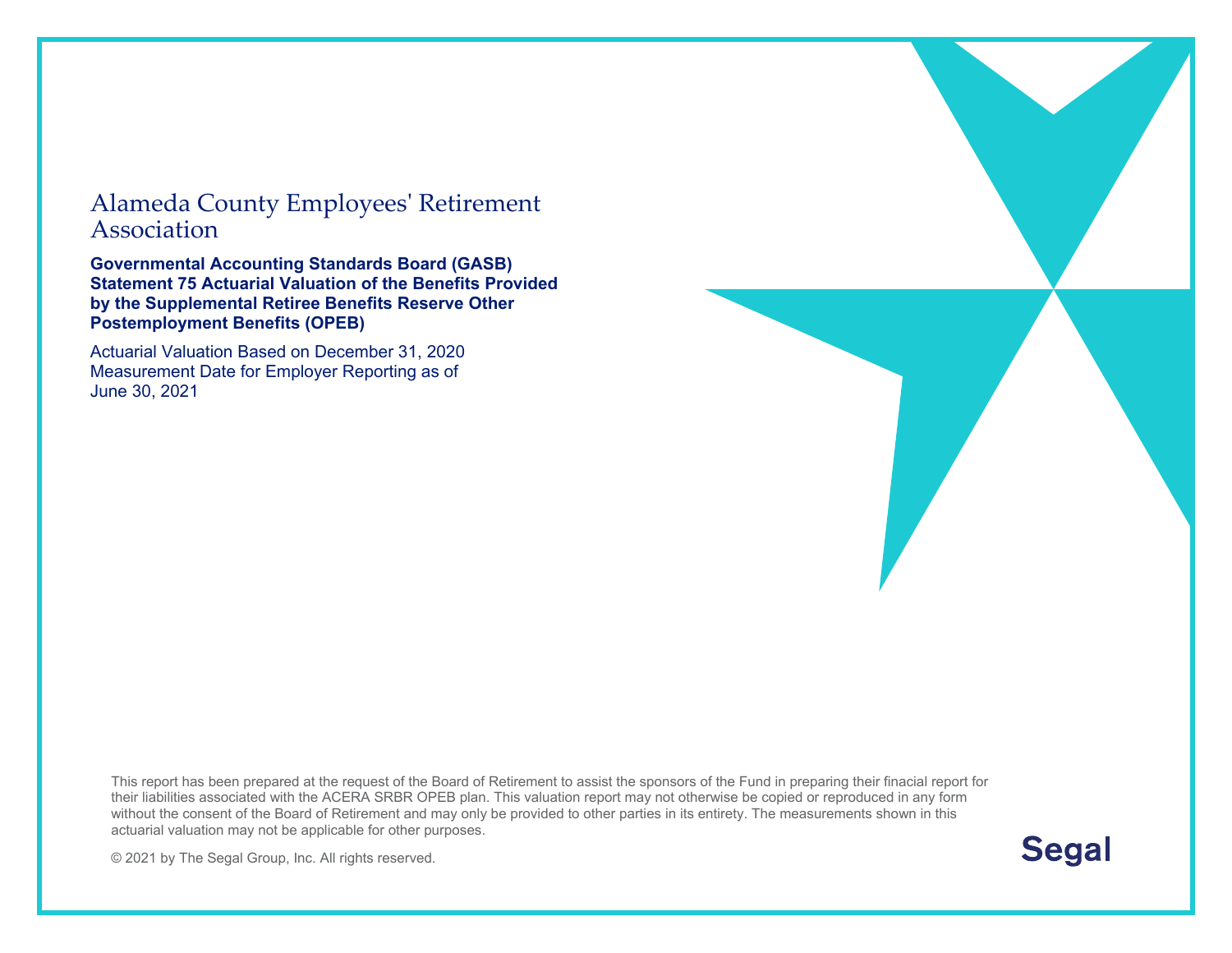

180 Howard Street, Suite 1100 San Francisco, CA 94105-6147 segalco.com T 415.263.8200

June 4, 2021

Board of Trustees Alameda County Employees' Retirement Association 475 14th Street, Suite 1000 Oakland, CA 94612

Dear Board Members:

We are pleased to submit this Governmental Accounting Standards Board Statement 75 (GASB) Actuarial Valuation of Other Postemployment Benefits (OPEB) based on a December 31, 2020 measurement date for employer reporting as of June 30, 2021. It contains various information that will need to be disclosed in order for ACERA employers to comply with GASB 75.

This report was prepared in accordance with generally accepted actuarial principles and practices at the request of the Board to assist the sponsors of the Fund in preparing their financial report for their liabilities associated with the ACERA SRBR OPEB plan. The census and financial information on which our calculations were based was prepared by ACERA. That assistance is gratefully acknowledged.

The measurements shown in this actuarial valuation may not be applicable for other purposes. Future actuarial measurements may differ significantly from the current measurements presented in this report due to such factors as the following: plan experience differing from that anticipated by the health care cost; changes in health care trend, economic or demographic assumptions; changes in economic or demographic assumptions; increases or decreases expected as part of the natural operation of the methodology used for these measurements (such as the end of an amortization period); and changes in plan provisions or applicable law.

The actuarial calculations were completed under the supervision of Thomas Bergman, ASA, MAAA, Enrolled Actuary and Andy Yeung ASA, MAAA, FCA, Enrolled Actuary. The health care trend and other related medical assumptions have been reviewed by Paul Sadro, ASA, MAAA. We are members of the American Academy of Actuaries and we collectively meet the Qualification Standards of the American Academy of Actuaries to render the actuarial opinion herein. To the best of our knowledge, the information supplied in the actuarial valuation is complete and accurate. Further, in our opinion, the assumptions as approved by the Board are reasonably related to the experience of and expectations for the Association.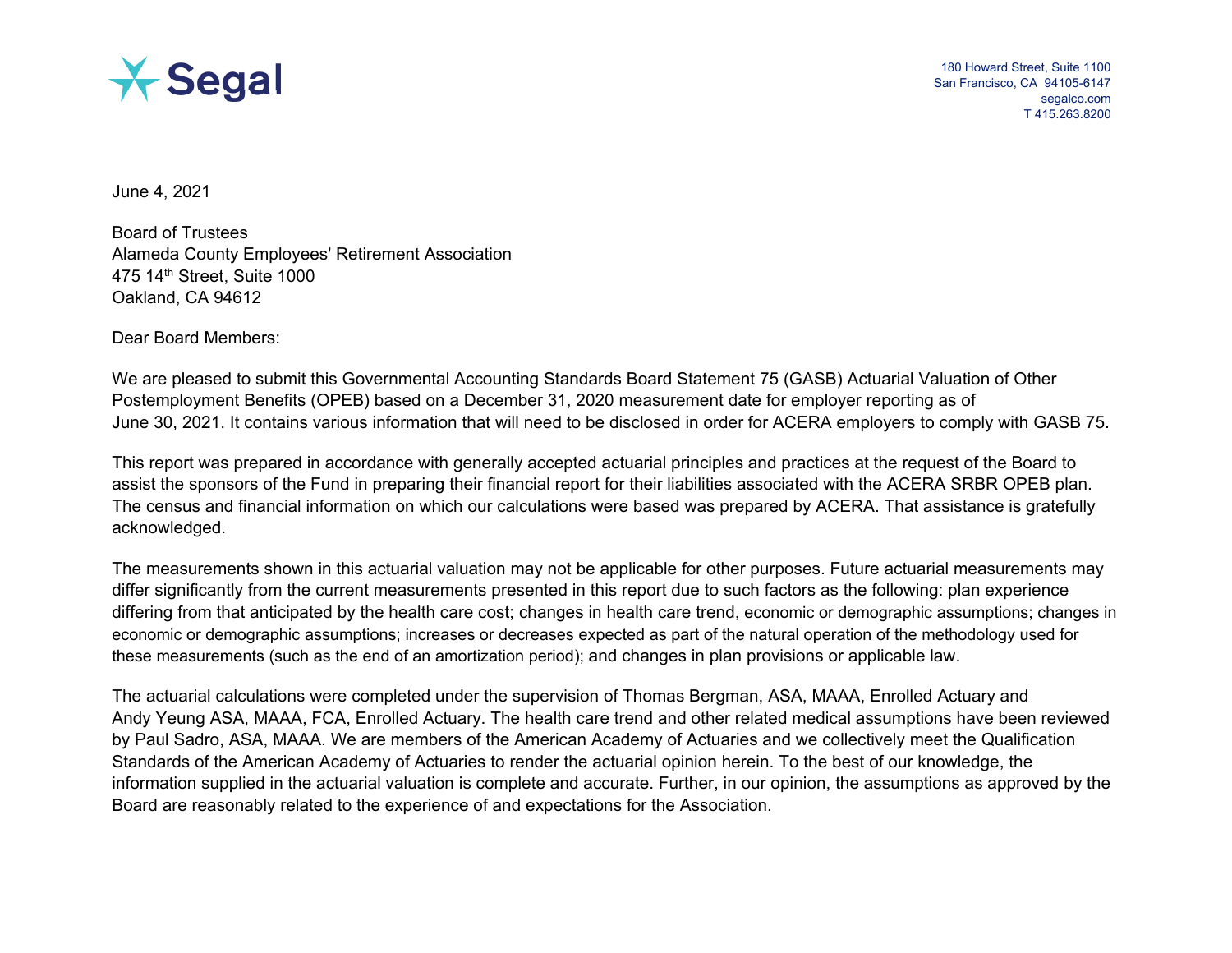Board of Retirement June 4, 2021 Page 2

We look forward to reviewing this report with you and to answering any questions.

Sincerely,

Segal

Andy Yeung, ASA, MAAA, FCA, EA Thomas Bergman, ASA, MAAA, EA Vice President and Actuary **Senior Actuary** Senior Actuary

Hroma Bergmin

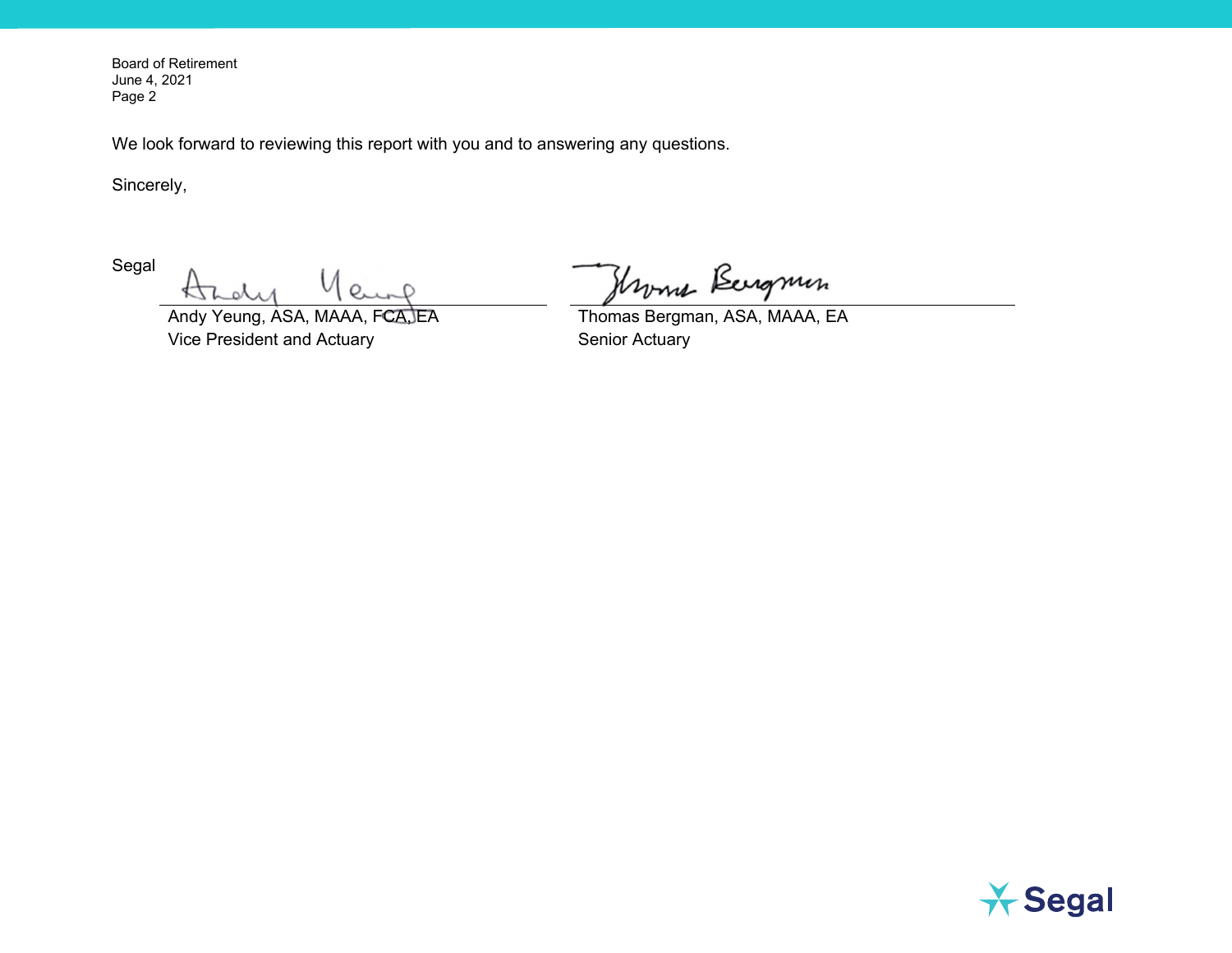# Table of Contents

| Appendix A: Projection of OPEB Plan's Fiduciary Net Position for use in the Calculation of Discount Rate as of |  |
|----------------------------------------------------------------------------------------------------------------|--|
|                                                                                                                |  |

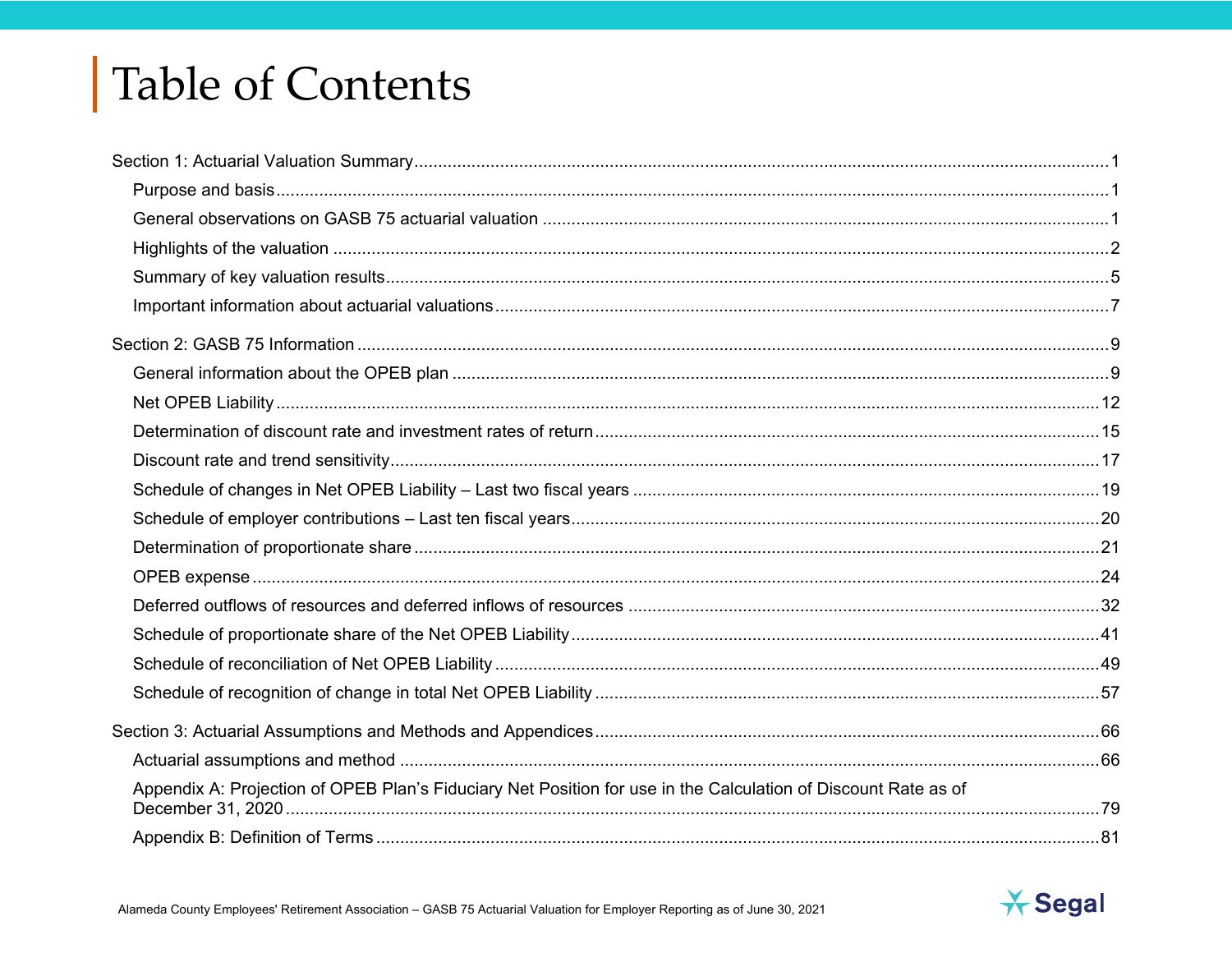# **Purpose and basis**

This report has been prepared by Segal to present certain disclosure information required for "Other Postemployment Benefits (OPEB)" plans by Governmental Accounting Standards Board Statement 75 (GASB 75) for employer reporting as of June 30, 2021. The results used in preparing this GASB 75 report are comparable to those used in preparing the Governmental Accounting Standard Board Statement 74 report for the plan based on a measurement date and a reporting date as of December 31, 2020. This valuation is based on:

- The benefit provisions of the OPEB Plan, as administered by the Board of Retirement;
- The characteristics of covered active members, inactive vested members, and retired members and beneficiaries as of November 30, 2019, provided by ACERA;
- The assets of the Plan as of December 31, 2020, provided by ACERA;
- Economic assumptions regarding future salary increases and investment earnings adopted by the Board for the December 31, 2020 valuation; and
- Other actuarial assumptions, regarding employee terminations, retirement, death, and health care trends etc. adopted by the Board for the December 31, 2020 valuation.

# **General observations on GASB 75 actuarial valuation**

- 1. It is important to note that Governmental Accounting Standards Board (GASB) rules only define OPEB liability and expense for financial reporting purposes, and do not apply to contribution amounts for OPEB funding purposes. Employers and plans develop and adopt funding policies, if applicable, under current practices.
- 2. When measuring OPEB liability, GASB uses the same actuarial cost method (Entry Age method) and the same type of discount rate (expected return on assets) as ACERA uses for funding.1 This means that the Total OPEB Liability (TOL) measure for financial reporting shown in this report is determined on generally the same basis as ACERA's Actuarial Accrued Liability (AAL) measure for funding.



<sup>&</sup>lt;sup>1</sup> See discussions on next page regarding source of funding for payment of OPEB SRBR benefits not covered by current OPEB Plan's Fiduciary Net Position in the SRBR.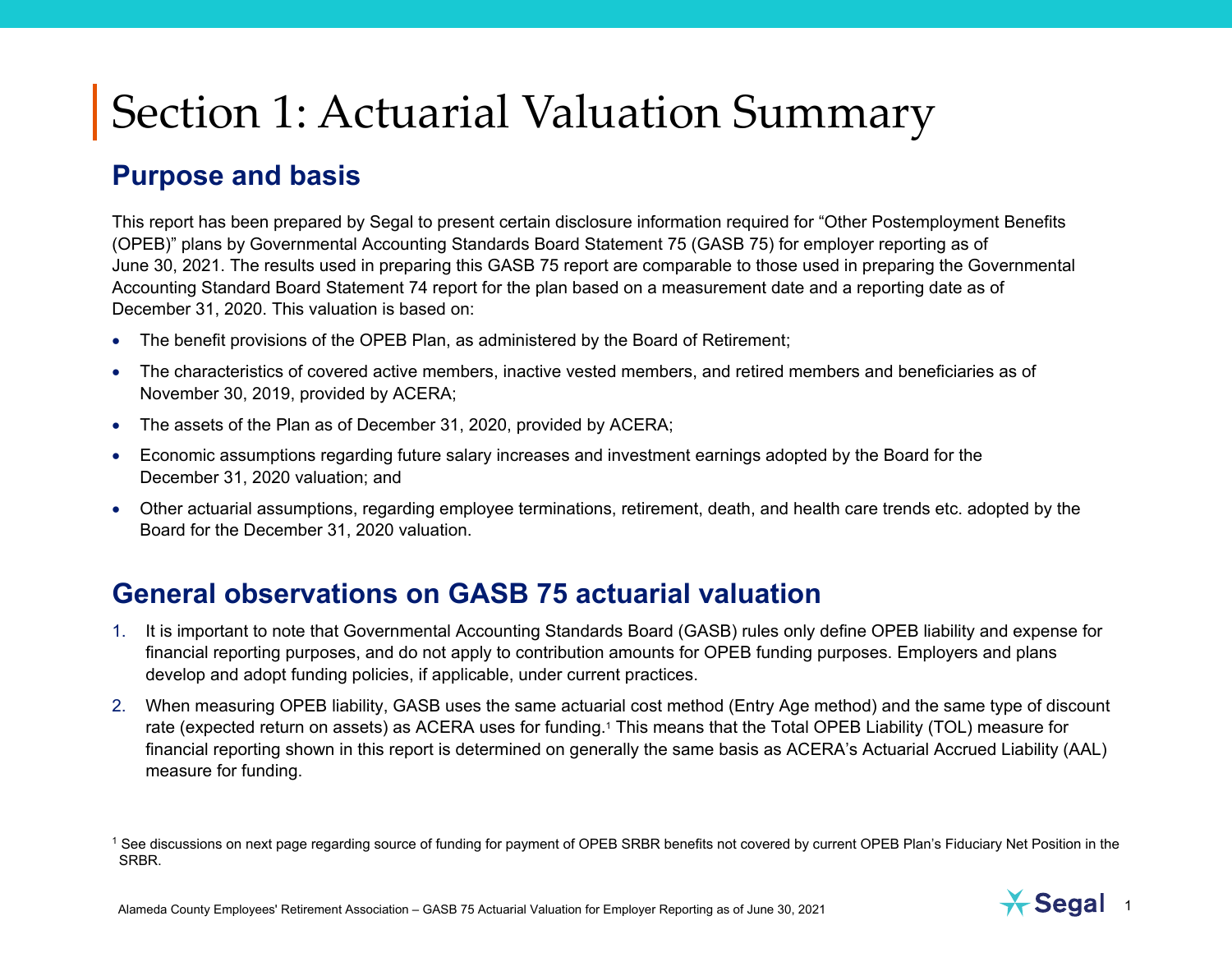3. The Net OPEB Liability (NOL) is equal to the difference between the TOL and the Plan's Fiduciary Net Position. The Plan's Fiduciary Net Position is equal to the fair value of assets and therefore, the NOL measure is very similar to an Unfunded Actuarial Accrued Liability (UAAL) calculated on a market value basis.

# **Highlights of the valuation**

- 1. For this report, the reporting dates for the employers are June 30, 2021 and June 30, 2020. The NOLs measured as of December 31, 2020 and 2019 have been determined by rolling forward the TOL as of December 31, 2019 and 2018, respectively. The Plan's Fiduciary Net Positions were valued as of the measurement dates. In addition, any changes in actuarial assumptions or plan provisions that occurred between the valuation date and the measurement date have been reflected. Consistent with the provisions of GASB 75, the assets and liabilities measured as of December 31, 2020 and 2019 are not adjusted or rolled forward to the June 30, 2021 and June 30, 2020 reporting dates, respectively.
- 2. The NOL decreased from \$112.9 million as of December 31, 2019 to \$6.7 million as of December 31, 2020 primarily as a result of favorable investment return during calendar year 2020 of about \$193.5 million (for an actual market return of 27.7%1 versus 7.25% assumed in the valuation), offset somewhat by lowering the discount rate<sup>2</sup> (which on a net basis increased the NOL by about \$33.2 million). Changes in these values during the last two fiscal years ending December 31, 2020 and 2019 can be found in *Section 2, Schedule of changes in Net OPEB Liability* on page 19.
- 3. The OPEB expense decreased from \$18.2 million as of December 31, 2019 to (negative) -\$15.3 million as of December 31, 2020 primarily due to the favorable return on the market value of assets for the year ended December 31, 2020 which lowered the OPEB expense by \$38.7 million. Components of the OPEB expense during the last two plan years ending December 31, 2020 and 2019 can be found in *Section 2, OPEB expense*.
- 4. As we disclosed in our December 31, 2020 pension funding valuation report, the 7.00% investment return assumption that the Board approved for determining the liabilities for funding purposes and used for establishing the employer and employee contribution rates has continued to be developed without considering the impact of any future 50/50 excess earnings allocation. This is based on our understanding that Article 5.5 of the Statute, which authorizes the allocation of 50% of excess earnings to the SRBR, does not allow for the use of a different investment return for funding than is used for interest crediting. This would



<sup>1</sup> Note that the 27.7% market value investment return mentioned above for the SRBR is higher than the 11.5% investment return included in the December 31, 2020 Pension Funding Valuation for the Association's entire portfolio. The higher return for the SRBR is primarily a result of including the 50% of future excess earnings allocated to the SRBR for the deferred investment gains as of December 31, 2020.

 $2$  The discount rate was lowered from 7.25% to 7.00% based on the 7.00% investment rate of return assumption that the Board approved based on the recommended assumption from the Actuarial Experience Study for the period December 1, 2016 through November 30, 2019, dated September 9, 2020.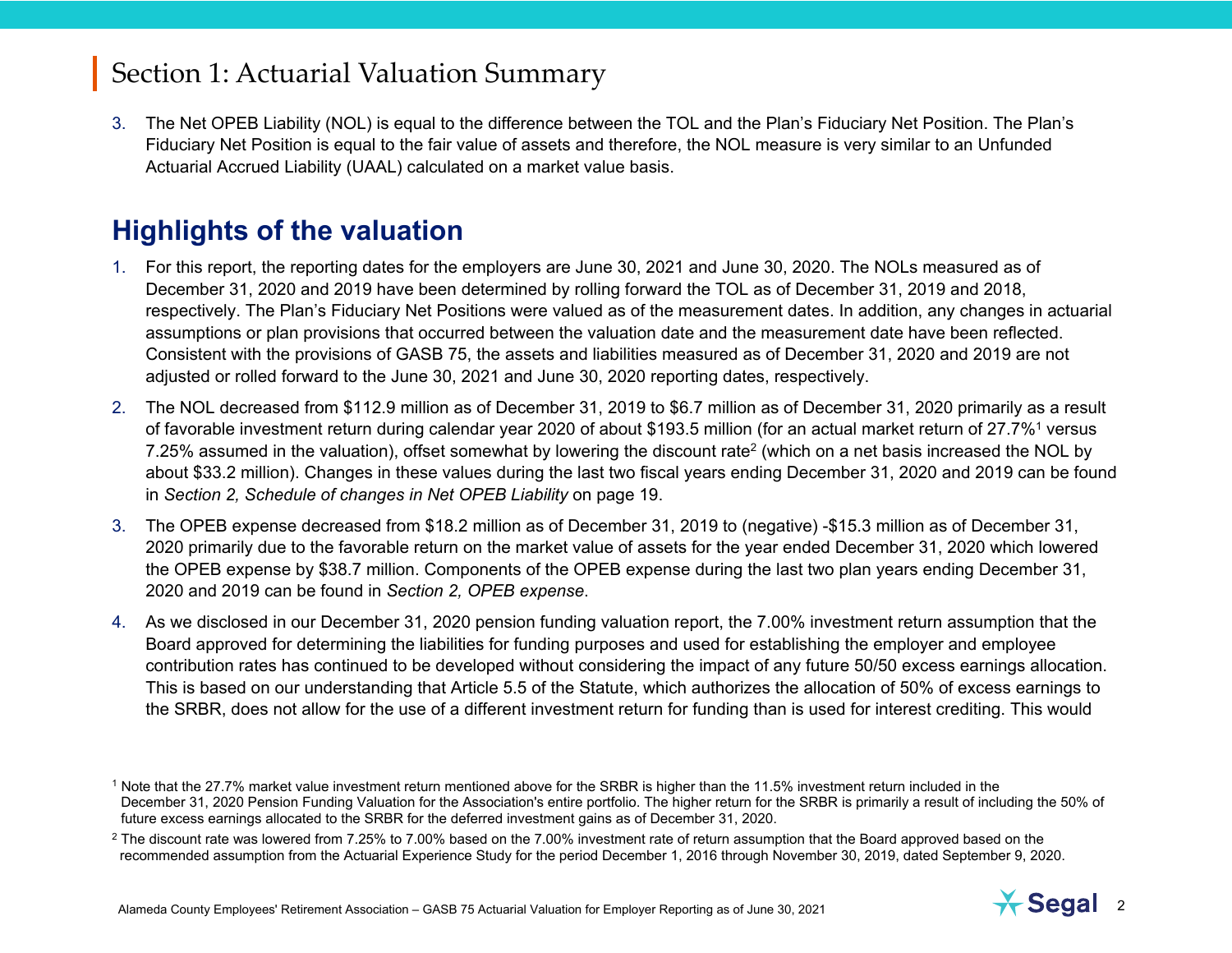appear in effect to preclude the prefunding of the SRBR through the use of an assumption lower than the market earnings assumption of 7.00%.

As required by the Actuarial Standard of Practice (ASOP) No. 4 ("Measuring Pension Obligations and Determining Pension Plan Costs or Contributions"), we performed a stochastic model to estimate the impact of the 50% allocation of future excess earnings to the SRBR. The results of our model indicated that the 50/50 allocation of future excess earnings would have about the same impact as an "outflow" (i.e., assets not available to fund the benefits included in the determination of the Total Pension Liability) that would average approximately 0.65% of assets over time. This approximated outflow was incorporated into our GASB crossover test for the pension benefits (reference: *Section 2, Schedule of Changes in Net Pension Liability* of our GASB 67 report as of December 31, 2020), along with the additional future employer contributions that would result from those future allocations of excess earnings to the SRBR under ACERA's funding policy.

Furthermore, note (6) provided in *Section 3, Appendix A* of the GASB 67 report indicates that the present value of outflows from the 0.65% of assets over time is expected to be higher than the present values of the remaining OPEB and non-OPEB SRBR benefits that could be paid after the exhaustion of assets currently available in the SRBR.

Therefore, in developing the crossover test for the OPEB SRBR in *Section 3, Appendix A on page 79* of this report, we have only included the projected benefits so that on a present value basis they are equal to the OPEB assets currently available in the SRBR as the remaining OPEB SRBR benefits would be paid from future excess earnings.

- 5. The NOLs for the employers in ACERA as of December 31, 2019 and December 31, 2020 are allocated based on the actual employer contributions made during 2019 and 2020, respectively 1.The steps we used for the allocation are as follows:
	- First calculate the ratio of the employer's contributions to the total contributions.
	- Then multiply this ratio by the NOL to determine the employer's proportionate share of the NOL. The NOL allocation can be found in *Section 2, Determination of proportionate share*.
- 6. In 2019, the Alameda County Office of Education (ACOE) made a lump sum contribution to the Pension Plan of \$750,000 to partially pay off their UAAL. That lump sum is greater than the amount that ACOE would have to make on an installment basis over 20 years. Again, the OPEB SRBR NOL is allocated to the employers in proportion to the total employer contributions made by those employers to the Pension Plan. In order to have a more level allocation of the NOL to ACOE, ACERA approved an approach outlined in our March 2, 2020 letter to determine ACOE's proportionate share of the OPEB SRBR NOL by using ACOE's required contributions determined in our December 31, 2018 valuation in the amount of \$78,000 based on an April 1, 2020 payment date plus the amortization of the remaining balance of the original \$750,000 lump sum amount (an amount of \$60,832 which represents the additional UAAL contribution ACOE would have been required to pay if they did not



<sup>1</sup> The December 31, 2019 and December 31, 2020 NOL has been allocated to the different employers in proportion to the total employer contributions made by those employers to the pension plan during calendar years 2019 and 2020, respectively, based on discussions and approval provided by the Board.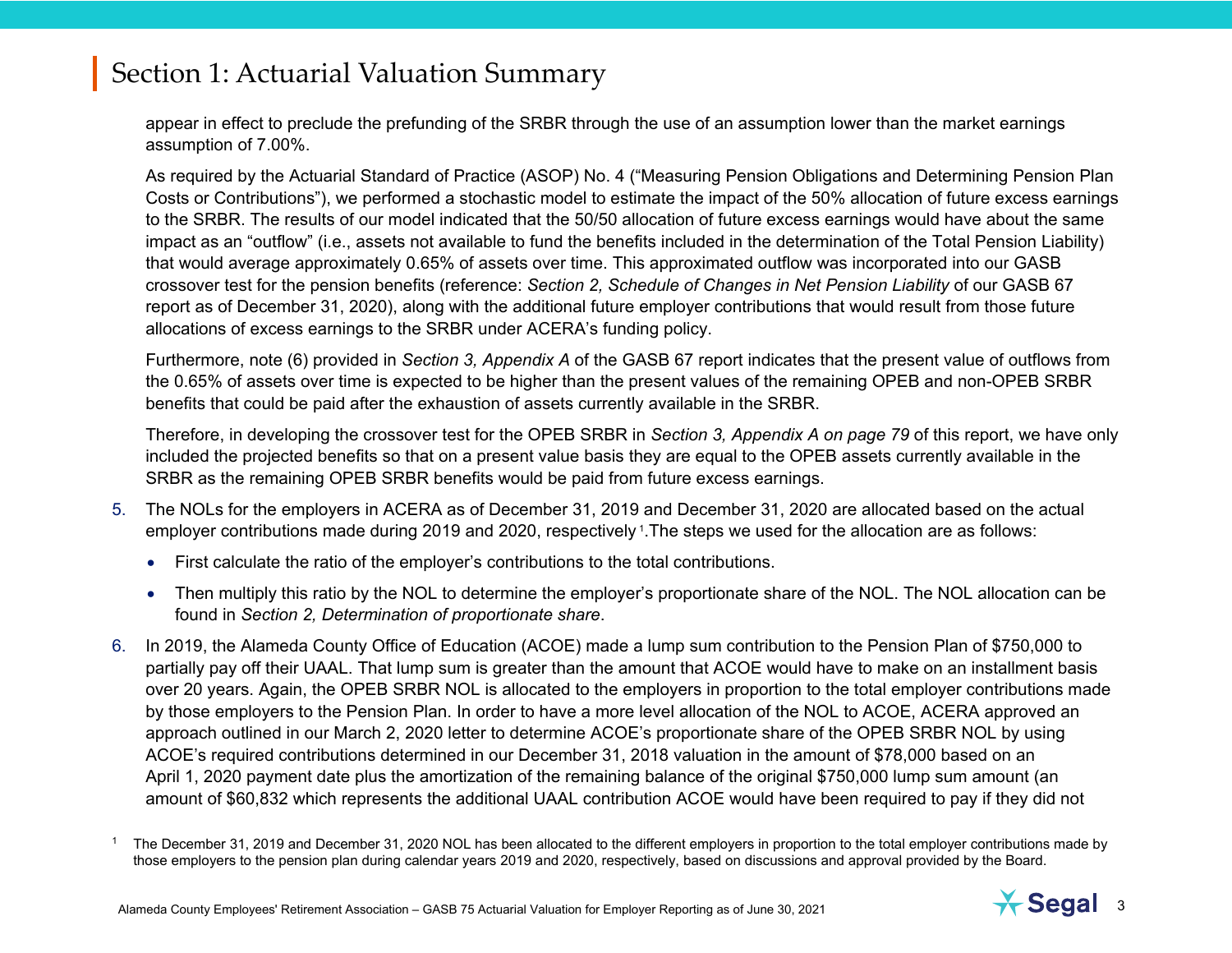make the additional lump sum contribution in 2019). Note that in 2020, the actual contribution made by ACOE is \$72,051 which is \$5,949 less than the required contribution. Since \$5,949 is part of the required contributions, we included this amount for purposes of determining ACOE's proportionate share of the OPEB SRBR NOL.

- 7. The TOL as of December 31, 2020 was determined by rolling forward the liability results used in determining the sufficiency of the SRBR to provide medical and dental subsidy benefits as of December 31, 2019. That TOL has been adjusted to reflect the health care trend assumptions recommended for the upcoming sufficiency study for the SRBR as of December 31, 2020 (reference: our letter dated March 22, 2021) and the assumptions approved by the Board from the Actuarial Experience Study for the period December 1, 2016 through November 30, 2019, dated September 9, 2020.
- 8. We have also continued the practice of adjusting the Plan's Fiduciary Net Position as of December 31, 2020 to include the \$891.6 million set aside by the Retirement Board in the SRBR reserve to pay OPEB benefits as of December 31, 2020. This includes \$882.5 million in the OPEB-related SRBR reserve (after reducing the reserve by the \$7.5 million SRBR implicit subsidy transfer), and \$9.1 million in the 401(h) reserve. It should be noted that as of December 31, 2020, the deferred investment gain for the entire Plan was \$643.3 million. Consequently, after first replenishing the Contingency Reserve from \$69.0 million to \$98.7 million (1% of total assets), we have added to the Plan's Fiduciary Net Position the proportionate share of one-half of the net deferred investment gain that is commensurate with the size of the OPEB SRBR reserve to total SRBR and 401(h) reserve to valuation and 401(h) reserve, or \$293.3 million (which will cause the future interest crediting rate to the SRBR reserve to be raised above 7.00% per year).
- 9. The Coronavirus (COVID-19) pandemic is rapidly evolving and has had a significant impact on the US economy in 2020, including most retiree health plans, and will likely continue to have an impact in the future. Our results do not include the impact of the following:
	- Direct or indirect effects of COVID-19 on short-term health plan costs
	- Short-term or long-term impacts on mortality of the covered population
	- The potential for federal or state fiscal relief

Each of the above factors could significantly impact the results prepared using these assumptions. The net effect of the above factors generally have not affected our assumptions for the December 31, 2020 valuation. Given the high level of uncertainty and fluidity of the current events, we will monitor to assess any potential changes in the assumptions proposed here.

Due to the COVID-19 pandemic, market conditions have varied significantly during 2020. The Plan's funded status does not reflect short-term fluctuations of the market, but rather is based on the market values on the last day of the Plan Year. While it is impossible to determine how the pandemic will continue to affect market conditions, health care costs, and other demographic experience of the Plan prior to next year's valuation, Segal is available to prepare projections of potential outcomes upon request.

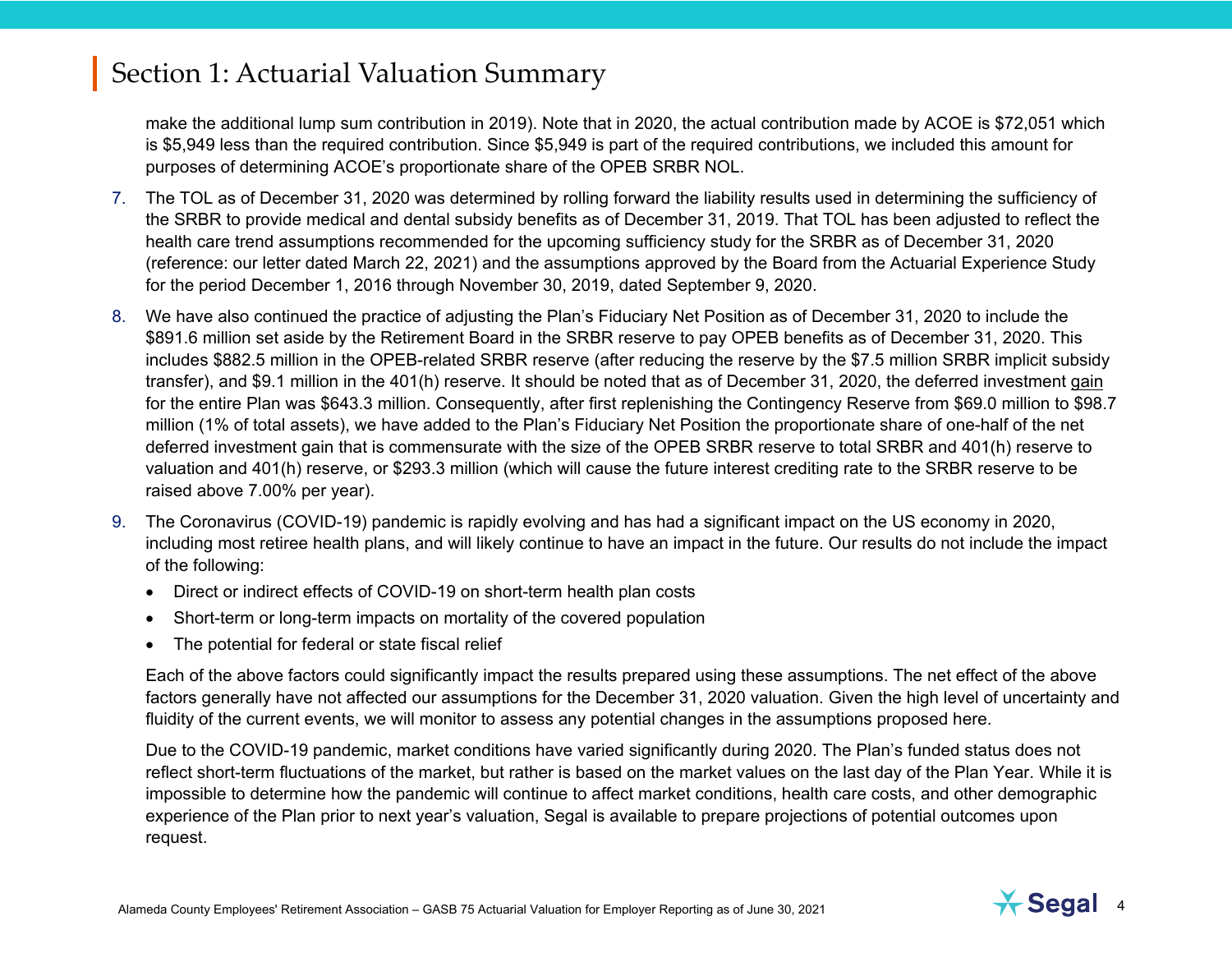# **Summary of key valuation results**

| Reporting Date for Employer under GASB 751         |                                                                     | June 30, 2021                                       | June 30, 2020                                                       |
|----------------------------------------------------|---------------------------------------------------------------------|-----------------------------------------------------|---------------------------------------------------------------------|
| <b>Measurement Date for Employer under GASB 75</b> |                                                                     | December 31, 2020                                   | December 31, 2019                                                   |
| Disclosure elements for                            | • Service $cost2$                                                   | \$31,510,436                                        | \$27,678,194                                                        |
| fiscal year ending                                 | • Total OPEB Liability                                              | 1,191,570,896                                       | 1,083,114,679                                                       |
| December 31:                                       | • Plan's Fiduciary Net Position <sup>3</sup>                        | 1,184,882,854                                       | 970,180,405                                                         |
|                                                    | • Net OPEB Liability                                                | 6,688,042                                           | 112,934,274                                                         |
|                                                    | • OPEB expense                                                      | $-15,301,333$                                       | 18,191,319                                                          |
| <b>Schedule of contributions</b>                   | • Actuarially determined contributions                              | N/A                                                 | N/A                                                                 |
| for fiscal year ending                             | • Actual contributions <sup>4</sup>                                 | N/A                                                 | N/A                                                                 |
| December 31:                                       | • Contribution deficiency / (excess)                                | 0                                                   | 0                                                                   |
| Demographic data for plan                          | • Number of retired members receiving medical benefits <sup>6</sup> | 6,664                                               | 6,575                                                               |
| year ending December 31:5                          | • Number of retired members receiving dental and vision benefits    | 7,906                                               | 7,741                                                               |
|                                                    | • Number of vested terminated members                               | 451                                                 | 430                                                                 |
|                                                    | • Number of active members                                          | 11,322                                              | 11,336                                                              |
| Key assumptions as of                              | • Investment rate of return                                         | 7.00%                                               | 7.25%                                                               |
| December 31:                                       | • Health care premium trend rates                                   |                                                     |                                                                     |
|                                                    | Non-Medicare medical plan                                           | Graded from 6.75% to<br>ultimate 4.50% over 9 years | Graded from 6.75% to<br>ultimate 4.50% over 9<br>years <sup>8</sup> |
|                                                    | Medicare medical plan                                               | Graded from 6.25% to<br>ultimate 4.50% over 7 years | Graded from 6.25% to<br>ultimate 4.50% over 7<br>years <sup>8</sup> |
|                                                    | Dental/Vision                                                       | 4.00%7                                              | 4.00%                                                               |
|                                                    | Medicare Part B                                                     | 4.50%                                               | 4.50%                                                               |

<sup>1</sup> The reporting date and measurement date for the plan are December 31, 2020 and December 31, 2019, respectively.

<sup>2</sup> The Service Cost is based on the previous year's valuation, meaning the December 31, 2020 and December 31, 2019 measurement date values are based on the valuations as of December 31, 2019 and December 31, 2018, respectively. The December 31, 2020 service cost has been calculated using the assumptions shown in the December 31, 2019 column, and the December 31, 2019 service cost has been calculated using the following assumptions:

| 7.25%                                             |
|---------------------------------------------------|
|                                                   |
| Graded from 7.00% to ultimate 4.50% over 10 years |
| Graded from 6.50% to ultimate 4.50% over 8 years  |
| 4.00%                                             |
|                                                   |

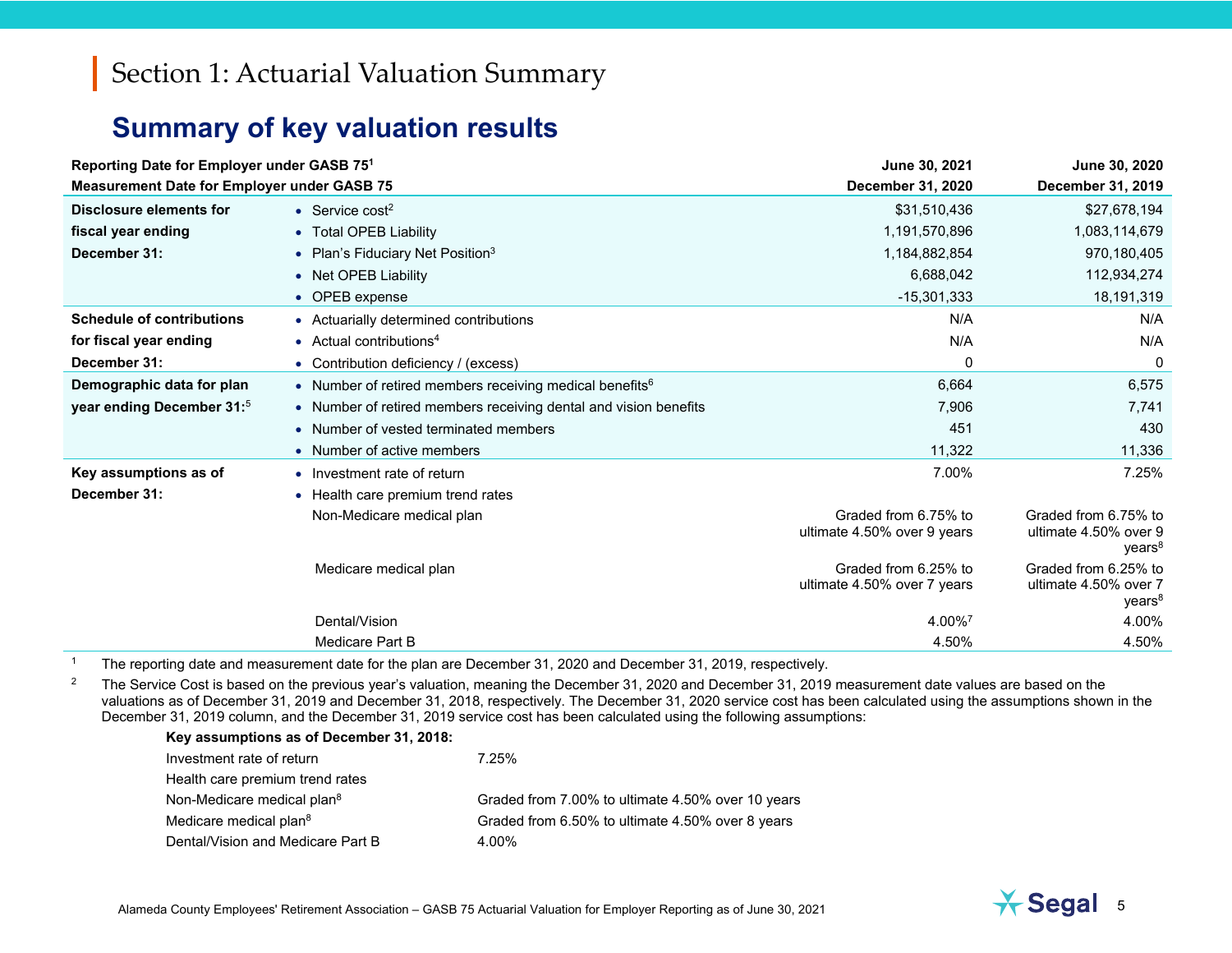- <sup>3</sup> For 2020, the Plan's Fiduciary Net Position shown (\$1,184,882,854) includes the OPEB-related SRBR reserve of \$882,528,291 (after reducing the reserve by the SRBR implicit subsidy transfer of \$7,548,683) and 401(h) reserve (\$9,051,620), plus the proportionate share of one-half of the net deferred investment gain that is commensurate with the size of the OPEB SRBR reserve to total SRBR and 401(h) reserve to valuation and 401(h) reserve (\$293,302,942), after first replenishing the Contingency Reserve from \$69.0 million to \$98.7 million (1% of total assets). For 2019, the Plan's Fiduciary Net Position shown (\$970,180,405) includes the OPEB-related SRBR reserve of \$877,769,175 (after reducing the reserve by the SRBR implicit subsidy transfer of \$6,510,876) and 401(h) reserve (\$10,415,538), plus the proportionate share of one-half of the net deferred investment gain that is commensurate with the size of the OPEB SRBR reserve to total SRBR and 401(h) reserve to valuation and 401(h) reserve (\$81,995,692), after first replenishing the Contingency Reserve from \$0 to \$89.4 million (1% of total assets). Note that amounts may not total exactly due to rounding.
- <sup>4</sup> Employer contributions are on a net basis. Benefits are funded by employer contributions to the 401(h) account and similar amounts are transferred from the SRBR to the Employers Advance Reserve to backfill the employer contributions that would have otherwise been made to the Retirement Plan.
- <sup>5</sup> The December 31, 2019 data is used in the measurement of the TOL as of December 31, 2020. The following data as of December 31, 2018 was used in the measurement of the TOL as of December 31, 2019:

| Number of retired members receiving medical benefits           | 6.385  |
|----------------------------------------------------------------|--------|
| Number of retired members receiving dental and vision benefits | 7.519  |
| Number of vested terminated members                            | 410    |
| Number of active members                                       | 11.349 |

The demographic data as of December 31, 2020 will be used in the sufficiency study for the SRBR as of December 31, 2020 as well as in the next year's GASB 74 valuation when we roll forward the liability from December 31, 2020 to December 31, 2021.

- $6$  The retiree count excludes beneficiaries under 65 receiving an implicit subsidy.
- $7$  The first two years of trend for dental were updated to reflect the three-year rate guarantee (premiums would be fixed at the 2021 levels for 2022 and 2023). The first four years of trend for vision were updated to reflect the five-year rate guarantee (premiums would be fixed at 2021 levels for 2022, 2023, 2024 and 2025).
- <sup>8</sup> The trend rates for 2020 as of the December 31, 2019 measurement are before reflecting the repeal of the Health Insurance Tax (HIT) taking effect in 2021 that would further reduce 1.20% from non-Medicare plan trend of 6.75% and 0.90% from Medicare plan trend of 6.25%. The trends for 2019 as of the December 31, 2018 measurement are before reflecting a one-time adjustment to reflect the estimated impact of the reinstatement of the HIT. The weighted average increase amongst all carriers is approximately 1.20% for Non-Medicare plans and 0.90% for Medicare plans.

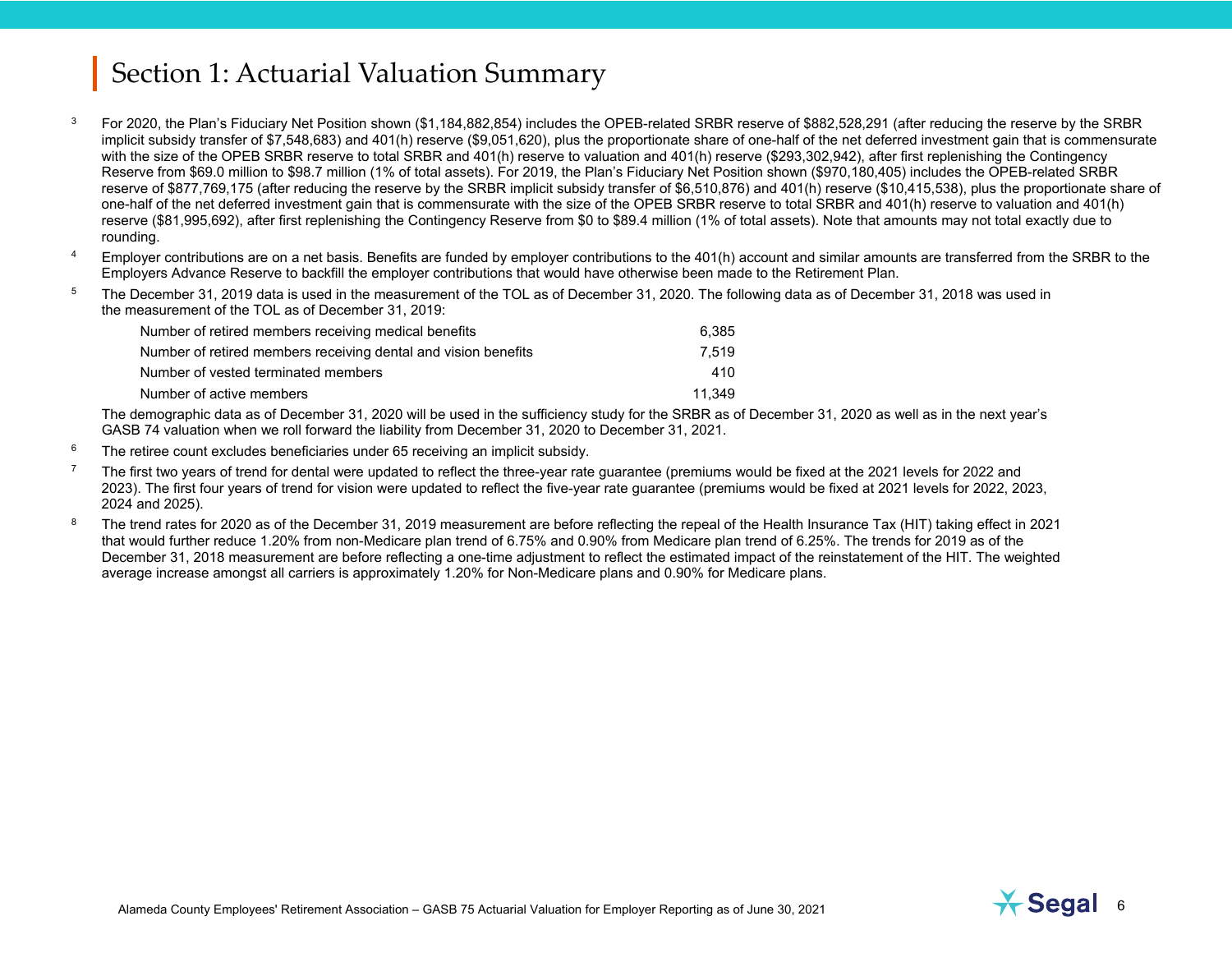# **Important information about actuarial valuations**

An actuarial valuation is a budgeting tool with respect to defining future projected obligations of an OPEB plan. It is an estimated forecast – the actual long-term cost of the plan will be determined by the actual benefits and expenses paid and the actual investment experience of the plan.

In order to prepare a valuation, Segal relies on a number of input items. These include:

| <b>Plan of benefits</b>      | Plan provisions define the rules that will be used to determine benefit payments, and those rules, or the<br>interpretation of them, may change over time. It is important to keep Segal informed with respect to plan<br>provisions and administrative procedures, and to review the plan description in this report (as well as the plan<br>summary included in our funding valuation report) to confirm that Segal has correctly interpreted the plan of<br>benefits.                                                                                                                                                                                                                                                                                                                                                                                                                                                                                                                                                                                                                                                                                                                                        |
|------------------------------|-----------------------------------------------------------------------------------------------------------------------------------------------------------------------------------------------------------------------------------------------------------------------------------------------------------------------------------------------------------------------------------------------------------------------------------------------------------------------------------------------------------------------------------------------------------------------------------------------------------------------------------------------------------------------------------------------------------------------------------------------------------------------------------------------------------------------------------------------------------------------------------------------------------------------------------------------------------------------------------------------------------------------------------------------------------------------------------------------------------------------------------------------------------------------------------------------------------------|
| <b>Participant data</b>      | An actuarial valuation for a plan is based on data provided to the actuary by ACERA. Segal does not audit such<br>data for completeness or accuracy, other than reviewing it for obvious inconsistencies compared to prior data and<br>other information that appears unreasonable. It is important for Segal to receive the best possible data and to be<br>informed about any known incomplete or inaccurate data.                                                                                                                                                                                                                                                                                                                                                                                                                                                                                                                                                                                                                                                                                                                                                                                            |
| <b>Assets</b>                | This valuation is based on the fair value of assets as of the valuation date, as provided by ACERA. The<br>Association uses an actuarial value of assets that differs from fair value of assets to gradually reflect six-month<br>changes in the fair value of assets in the SRBR sufficiency valuation.                                                                                                                                                                                                                                                                                                                                                                                                                                                                                                                                                                                                                                                                                                                                                                                                                                                                                                        |
| <b>Actuarial assumptions</b> | In preparing an actuarial valuation, Segal projects the benefits to be paid to existing plan participants for the rest<br>of their lives and the lives of their beneficiaries. This projection requires actuarial assumptions as to the probability<br>of death, disability, withdrawal, and retirement of each participant for each year. In addition, the benefits projected<br>to be paid for each of those events in each future year reflect actuarial assumptions as to health care trends. The<br>projected benefits are then discounted to a present value, based on the assumed rate of return that is expected to<br>be achieved on the plan's assets. There is a reasonable range for each assumption used in the projection and the<br>results may vary materially based on which assumptions are selected. It is important for any user of an actuarial<br>valuation to understand this concept. Actuarial assumptions are periodically reviewed to ensure that future<br>valuations reflect emerging plan experience. While future changes in actuarial assumptions may have a significant<br>impact on the reported results, that does not mean that the previous assumptions were unreasonable. |
| <b>Models</b>                | Segal valuation results are based on proprietary actuarial modeling software. The actuarial valuation models<br>generate a comprehensive set of liability and cost calculations that are presented to meet regulatory, legislative<br>and client requirements. Our Actuarial Technology and Systems unit, comprised of both actuaries and<br>programmers, is responsible for the initial development and maintenance of these models. The models have a<br>modular structure that allows for a high degree of accuracy, flexibility and user control. The client team programs<br>the assumptions and the plan provisions, validates the models, and reviews test lives and results, under the<br>supervision of the responsible actuary.                                                                                                                                                                                                                                                                                                                                                                                                                                                                       |

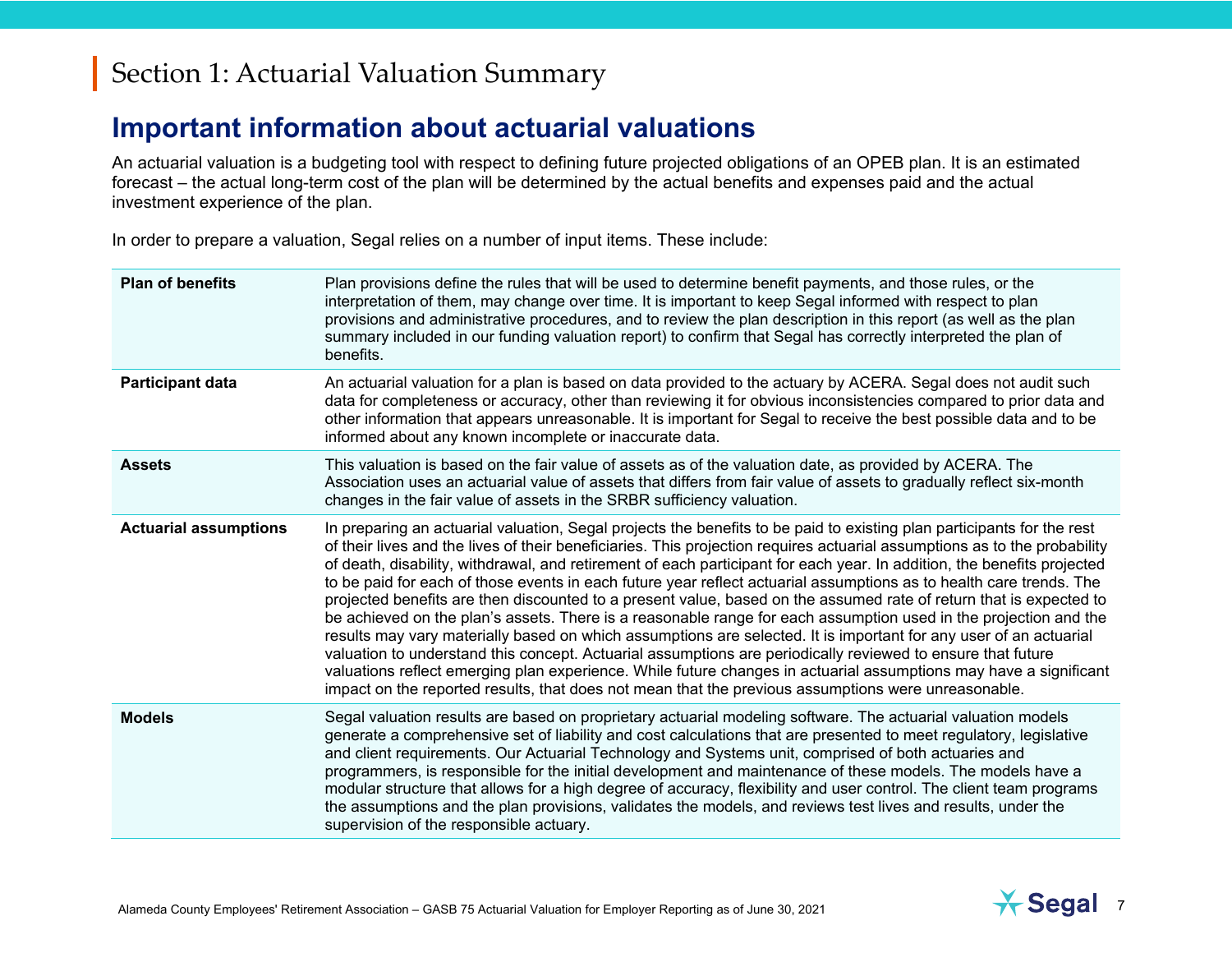The user of Segal's actuarial valuation (or other actuarial calculations) should keep the following in mind:

The valuation is prepared at the request of the Board to assist ACERA in preparing items related to the SRBR OPEB plan in their financial reports. Segal is not responsible for the use or misuse of its report, particularly by any other party.

An actuarial valuation is a measurement of the plan's assets and liabilities at a specific date. Accordingly, except where otherwise noted, Segal did not perform an analysis of the potential range of future financial measures. The actual long-term cost of the plan will be determined by the actual benefits and expenses paid and the actual investment experience of the plan.

If ACERA is aware of any event or trend that was not considered in this valuation that may materially change the results of the valuation, Segal should be advised, so that we can evaluate it.

Segal does not provide investment, legal, accounting, or tax advice. Segal's valuation is based on our understanding of applicable guidance in these areas and of the plan's provisions, but they may be subject to alternative interpretations. The Board should look to their other advisors for expertise in these areas.

As Segal has no discretionary authority with respect to the management or assets of ACERA, it is not a fiduciary in its capacity as actuaries and consultants with respect to ACERA.

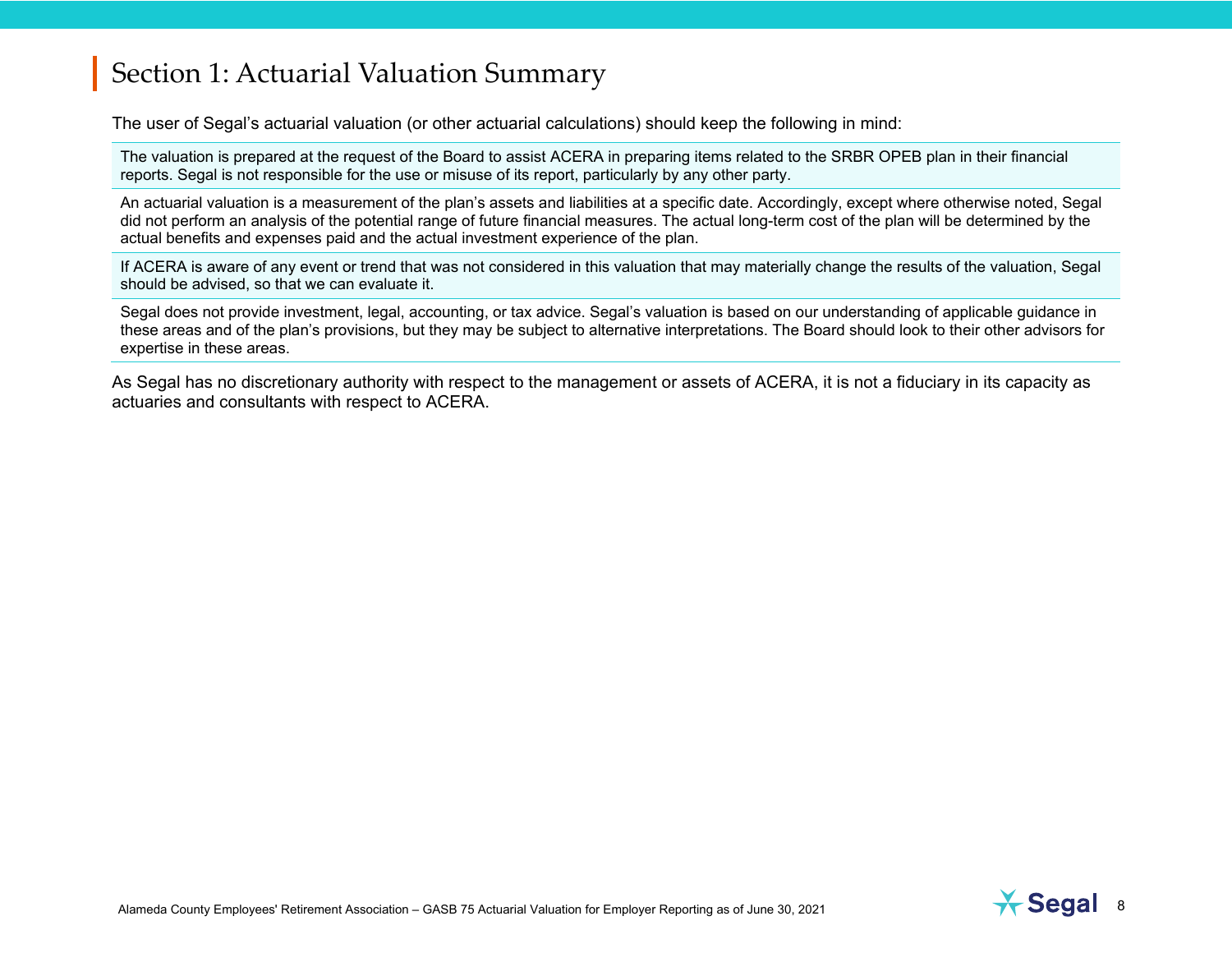# **General information about the OPEB plan**

#### **Plan Description**

*Plan administration.* The Alameda County Employees' Retirement Association (ACERA) was established by the Alameda County Board of Supervisors in 1947. ACERA is administered by the Board of Retirement and governed by the County Employees' Retirement Law of 1937 (California Government Code Section 31450 et. seq.). ACERA is a cost-sharing, multiple employer, defined benefit, public employee retirement system whose main function is to provide service retirement, disability, death, and survivor benefits to the General and Safety members employed by the County of Alameda. ACERA also provides retirement benefits to the employee members of First 5 Alameda County, Housing Authority of the County of Alameda, Alameda Health System, Livermore Area Recreation and Park District (LARPD), Superior Court of California—County of Alameda, and Alameda County Office of Education (ACOE).

The management of ACERA is vested with the ACERA Board of Retirement. The Board consists of nine members and two alternates. The County Treasurer is a member of the Board of Retirement by law and is elected by the general public. Four members are appointed by the Board of Supervisors, one of whom may be a County Supervisor. Two active members are elected by the General members; one active member and one alternate are elected by the Safety members; one retired member and one alternate are elected by the retired members. All members of the Board of Retirement serve terms of three years except for the County Treasurer whose term runs concurrent with his term as County Treasurer.

*Plan membership.* At December 31, 2020, OPEB plan membership consisted of the following:

| Retired members currently receiving medical benefits                  | 6.664  |
|-----------------------------------------------------------------------|--------|
| Retired members currently receiving dental and vision benefits        | 7.906  |
| Vested terminated members entitled to, but not yet receiving benefits | 451    |
| <b>Active members</b>                                                 | 11,322 |
| <b>Total</b>                                                          | 26,343 |

*Note: Data as of December 31, 2020 is not used in the measurement of the TOL as of December 31, 2020. It will be used for the sufficiency study for the SRBR as of December 31, 2020 as well as in next year's GASB 74 and 75 valuations.* 

 *The retiree count excludes beneficiaries under 65 receiving an implicit subsidy.* 

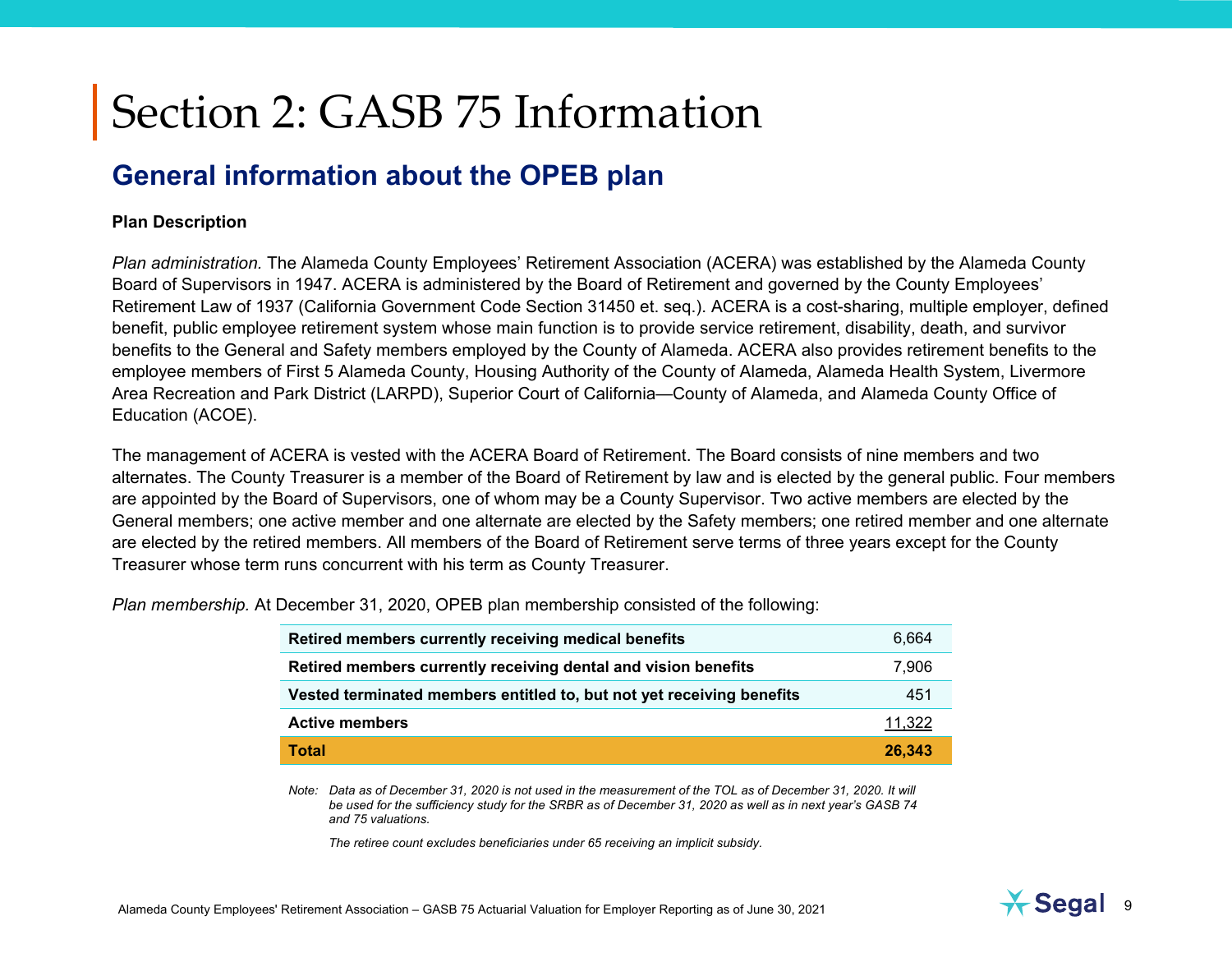*Benefits provided.* ACERA provides benefits to eligible employees under the following terms and conditions.

| <b>Eligibility:</b>                                |                                                                                                                                                                                                                                                                                                                                                                                                                                                                                                                                                                               |                                                              |      |  |
|----------------------------------------------------|-------------------------------------------------------------------------------------------------------------------------------------------------------------------------------------------------------------------------------------------------------------------------------------------------------------------------------------------------------------------------------------------------------------------------------------------------------------------------------------------------------------------------------------------------------------------------------|--------------------------------------------------------------|------|--|
| Service Retirees:                                  | Retired with at least 10 years of service (including deferred vested members who terminate<br>employment and receive a retirement benefit from ACERA)                                                                                                                                                                                                                                                                                                                                                                                                                         |                                                              |      |  |
| <b>Disabled Retirees:</b>                          | A minimum of 10 <sup>1</sup> years of service is required for non-duty disability.                                                                                                                                                                                                                                                                                                                                                                                                                                                                                            |                                                              |      |  |
|                                                    |                                                                                                                                                                                                                                                                                                                                                                                                                                                                                                                                                                               | There is no minimum service requirement for duty disability. |      |  |
| <b>Other Postemployment Benefits</b><br>$(OPEB)$ : |                                                                                                                                                                                                                                                                                                                                                                                                                                                                                                                                                                               |                                                              |      |  |
| <b>Monthly Medical Allowance</b>                   |                                                                                                                                                                                                                                                                                                                                                                                                                                                                                                                                                                               |                                                              |      |  |
| <b>Service Retirees:</b>                           | For retirees not purchasing individual insurance through the Medicare Insurance Exchange, a<br>Maximum Monthly Medical Allowance of \$578.65 per month is provided, effective January 1, 2020. For<br>the period January 1, 2021 through December 31, 2021, the maximum allowance will remain at<br>\$578.65 per month.<br>For those purchasing individual insurance through the Individual Medicare Insurance Exchange, the<br>Maximum Monthly Medical Allowance is \$443.28 per month for 2020 and 2021. These Allowances are<br>subject to the following subsidy schedule: |                                                              |      |  |
|                                                    | <b>Completed Years of Service</b><br><b>Percentage Subsidized</b>                                                                                                                                                                                                                                                                                                                                                                                                                                                                                                             |                                                              |      |  |
|                                                    | $10 - 14$<br>50%                                                                                                                                                                                                                                                                                                                                                                                                                                                                                                                                                              |                                                              |      |  |
|                                                    |                                                                                                                                                                                                                                                                                                                                                                                                                                                                                                                                                                               | 75%<br>15-19                                                 |      |  |
|                                                    |                                                                                                                                                                                                                                                                                                                                                                                                                                                                                                                                                                               | $20+$                                                        | 100% |  |
| <b>Disabled Retirees:</b>                          | Non-duty disabled retirees receive the same Monthly Medical Allowance as service retirees.<br>Duty disabled retirees receive the same Monthly Medical Allowance as those service retirees with 20 or<br>more years of service.                                                                                                                                                                                                                                                                                                                                                |                                                              |      |  |
|                                                    |                                                                                                                                                                                                                                                                                                                                                                                                                                                                                                                                                                               |                                                              |      |  |

<sup>1</sup> The 10 years of service requirement is only used for determining eligibility for health benefits. For pension benefits, the eligibility requirements is 5 years of service.

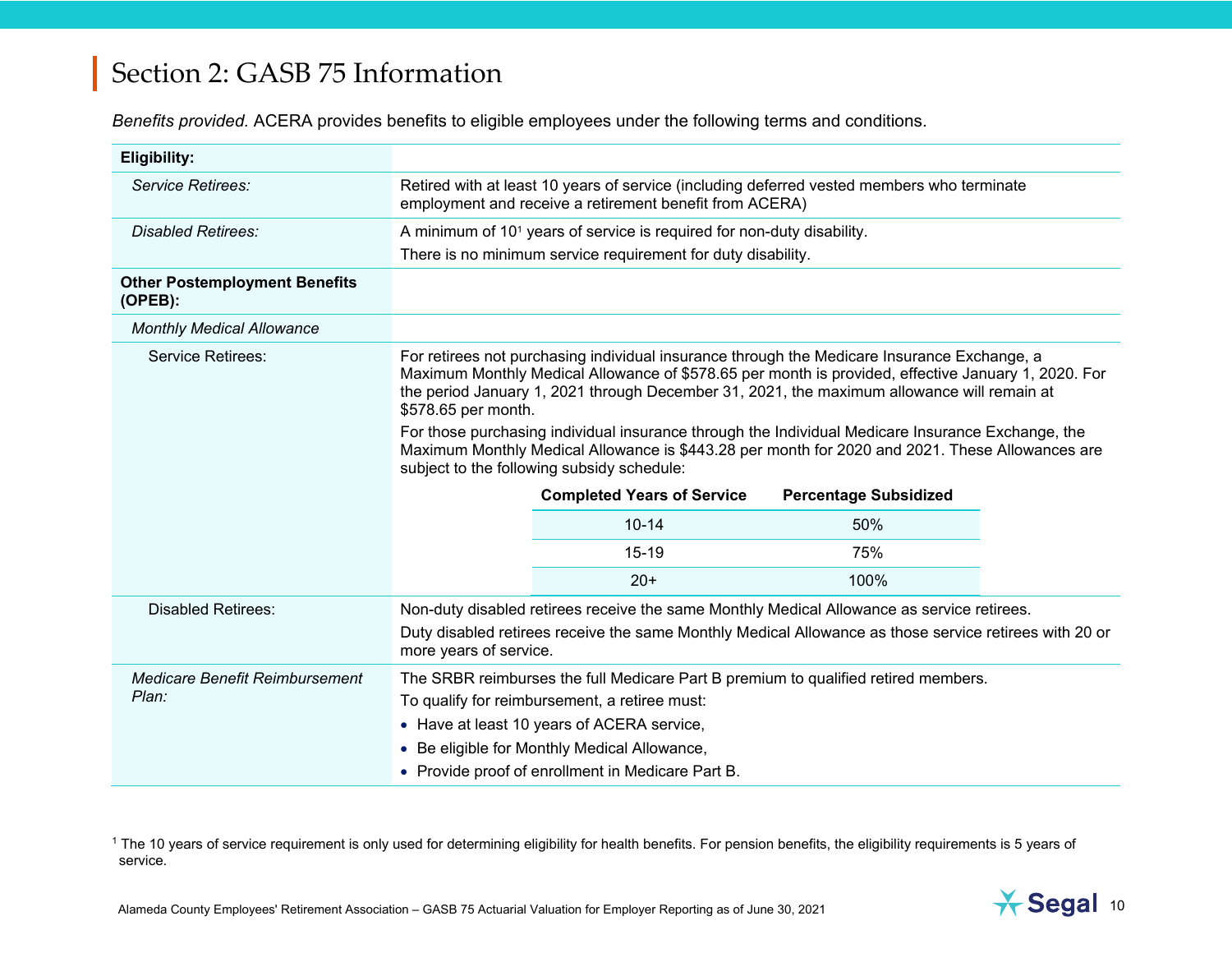| Dental and Vision Plans:                 | The SRBR provides dental and vision benefits for retirees only. The maximum combined monthly<br>dental and vision premium was \$46.28 in 2020 and is \$48.12 in 2021. The eligibility for these premiums<br>is as follows.                                                                                                                                                                                                                                                                                                                                                       |
|------------------------------------------|----------------------------------------------------------------------------------------------------------------------------------------------------------------------------------------------------------------------------------------------------------------------------------------------------------------------------------------------------------------------------------------------------------------------------------------------------------------------------------------------------------------------------------------------------------------------------------|
| Service Retirees:                        | Retired with at least 10 years of service.                                                                                                                                                                                                                                                                                                                                                                                                                                                                                                                                       |
| <b>Disabled Retirees:</b>                | For non-duty disabled retirees, 10 years of service is required. For grandfathered non-duty disabled<br>retirees (with effective retirement dates on or before January 31, 2014), there is no minimum service<br>requirement.<br>For duty disabled retirees, there is no minimum service requirement.                                                                                                                                                                                                                                                                            |
|                                          |                                                                                                                                                                                                                                                                                                                                                                                                                                                                                                                                                                                  |
| Note about Monthly Medical<br>Allowance: | The maximum levels of subsidy are reviewed by the Board annually and are not indexed to increase<br>automatically.                                                                                                                                                                                                                                                                                                                                                                                                                                                               |
|                                          | In addition, the Monthly Medical Allowance can only be used to pay for retiree medical benefits. There<br>is no benefit payable to beneficiaries, current spouses, former spouses or dependents.                                                                                                                                                                                                                                                                                                                                                                                 |
|                                          | If the actual cost of coverage is less than the Monthly Medical Allowance, the difference is not paid in<br>cash or applied towards the coverage for beneficiaries, current spouses, former spouses or<br>dependents.                                                                                                                                                                                                                                                                                                                                                            |
| <b>Deferred Benefit:</b>                 | Members who terminate employment with 10 or more years of service before reaching Pension<br>eligibility commencement age may elect deferred MMA and/or dental/vision benefits.                                                                                                                                                                                                                                                                                                                                                                                                  |
| <b>Death Benefit:</b>                    | Surviving spouses/domestic partners of members who die before the member commences retiree<br>health benefits may enroll in an ACERA group medical plan on the date that the member would have<br>been eligible to commence benefits. The surviving spouse/domestic partner must pay 100% of the<br>premium. Because premiums for surviving spouses/domestic partners under age 65 include active<br>participants for purposes of underwriting, the surviving spouses/domestic partners receive an implicit<br>subsidy from the actives, which creates a liability for the SRBR. |

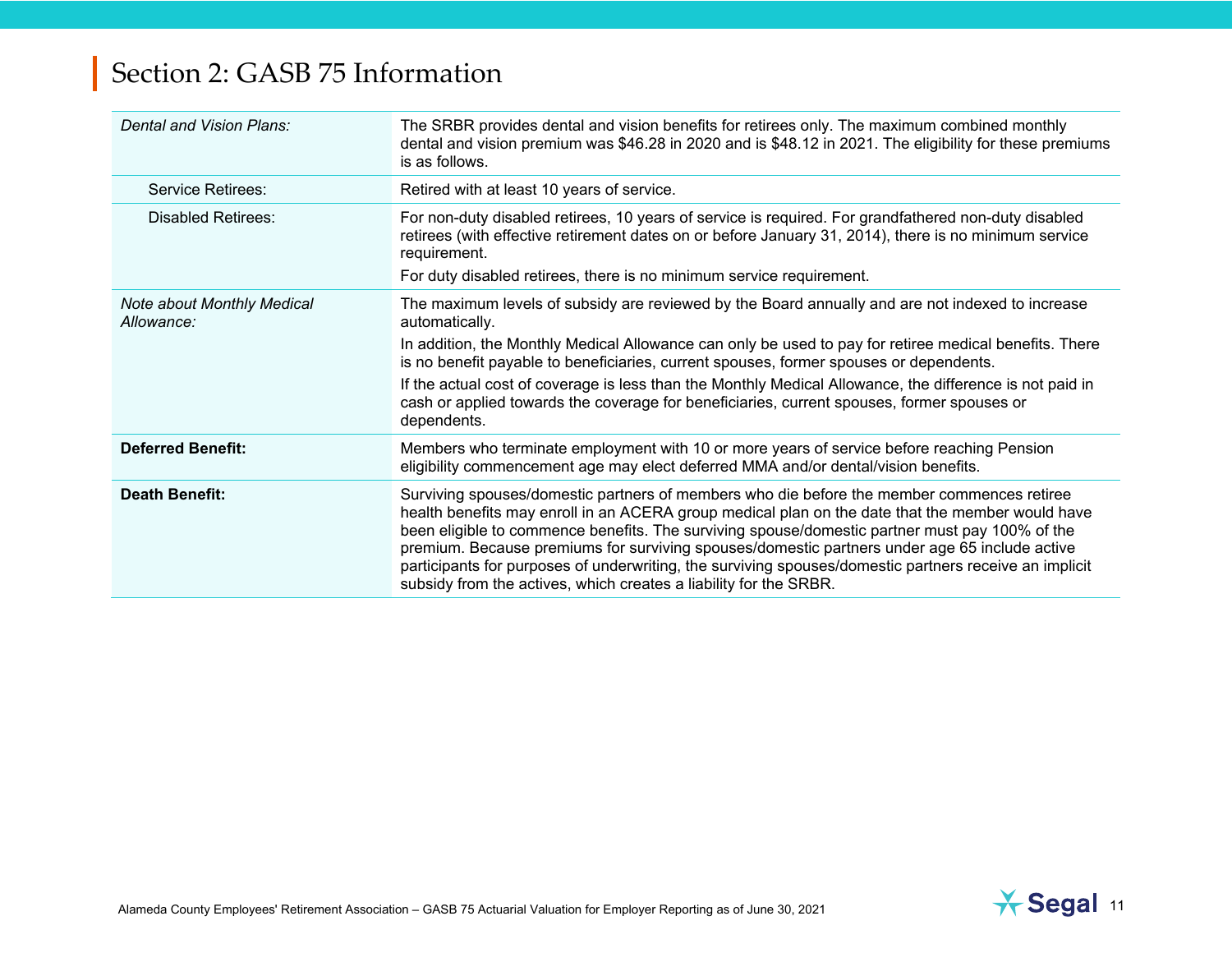# **Net OPEB Liability**

| <b>Reporting Date for Employer under GASB 75</b>                          | June 30, 2021            | June 30, 2020     |  |
|---------------------------------------------------------------------------|--------------------------|-------------------|--|
| <b>Measurement Date for Employer under GASB 75</b>                        | <b>December 31, 2020</b> | December 31, 2019 |  |
| <b>Components of the Net OPEB Liability</b>                               |                          |                   |  |
| <b>Total OPEB Liability</b>                                               | \$1,191,570,896          | \$1,083,114,679   |  |
| Plan's Fiduciary Net Position                                             | -1,184,882,854           | -970,180,405      |  |
| Net OPEB Liability                                                        | \$6,688,042              | \$112,934,274     |  |
| Plan's Fiduciary Net Position as a percentage of the Total OPEB Liability | 99.44%                   | 89.57%            |  |

The Net OPEB Liability (NOL) was measured as of December 31, 2020 and 2019. The Plan's Fiduciary Net Position (plan assets) was valued as of the measurement date, while the Total OPEB Liability (TOL) was determined by rolling forward the TOL from actuarial valuations as of December 31, 2019 and 2018, respectively.

*Plan provisions.* The plan provisions used in the measurement of the NOL as of December 31, 2020 and 2019 are the same as those used in ACERA's SRBR sufficiency valuation as of December 31, 2019 and 2018, respectively.

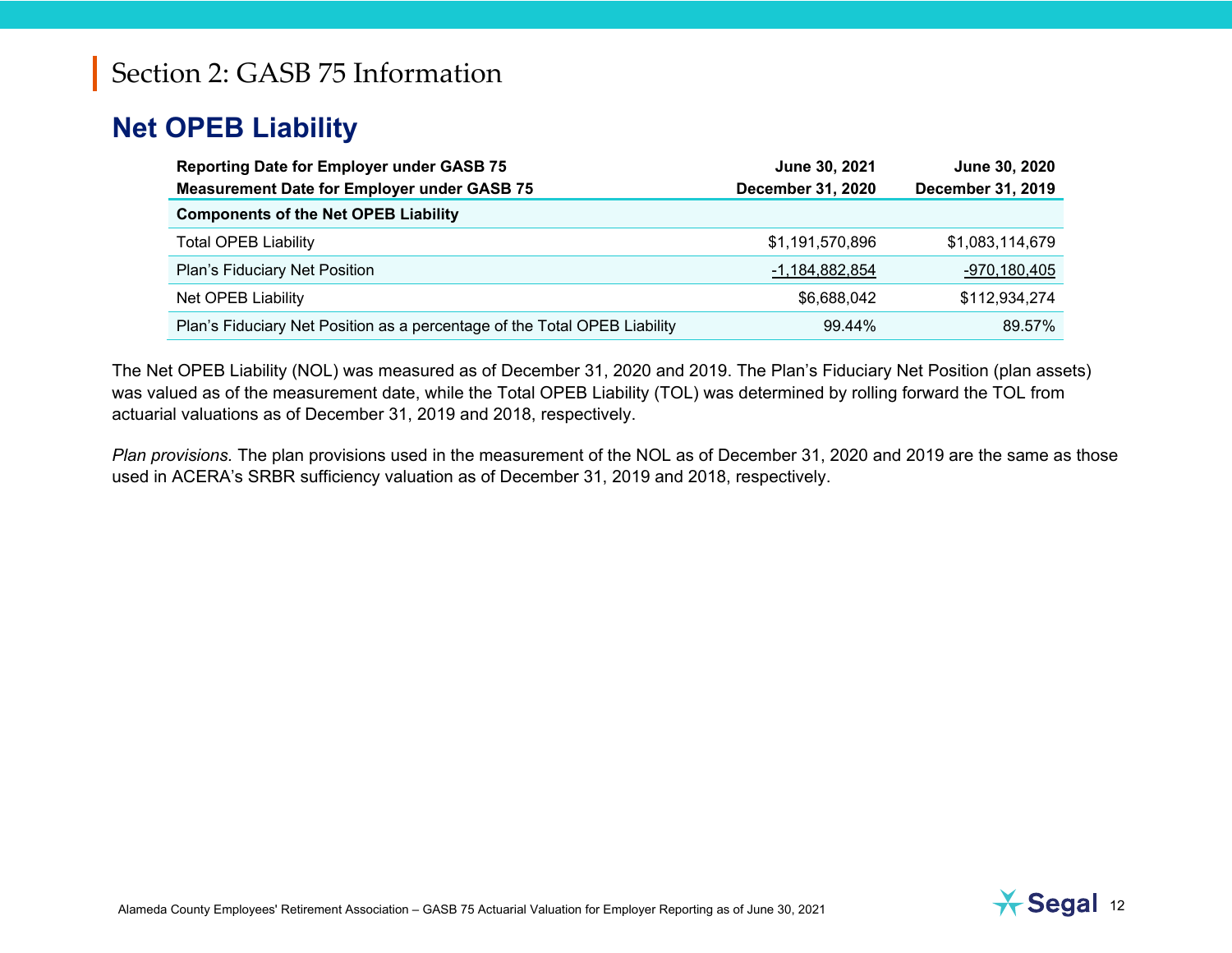*Actuarial assumptions.* The TOL as of December 31, 2020 that was determined by an actuarial valuation as of December 31, 2019, was re-valued as of December 31, 2019 (before roll forward) using the following actuarial assumptions, which were based on the results of the experience study for the period from December 1, 2016 through November 30, 2019 that were approved by the Board effective with the December 31, 2020 valuation and the health care trend assumptions recommended for the sufficiency study for the SRBR as of December 31, 2020 (reference: our letter dated March 22, 2021). This revalued TOL was then rolled forward to December 31, 2020 to determine the final TOL as of December 31, 2020. The actuarial assumptions are the same assumptions used in the December 31, 2020 SRBR OPEB actuarial valuation for ACERA and they are applied to all periods included in the measurement.

| Investment rate of return    | 7.00%, net of OPEB plan investment expense, including inflation                                                                                            |
|------------------------------|------------------------------------------------------------------------------------------------------------------------------------------------------------|
| <b>Inflation</b>             | 2.75%                                                                                                                                                      |
|                              | Health care premium trend rates (used to project health care costs after calendar year 2021):                                                              |
| Non-Medicare medical plan    | Graded from 6.75% in 2021 to ultimate 4.50% over 9 years                                                                                                   |
| Medicare medical plan        | Graded from 6.25% in 2021 to ultimate 4.50% over 7 years                                                                                                   |
| Dental                       | 0.00% for the first two years to reflect a three-year rate guarantee (premiums<br>fixed at 2021 level for 2022 and 2023) and 4.00% thereafter.             |
| Vision                       | 0.00% for the first four years to reflect a five-year rate guarantee (premiums<br>fixed at 2021 level for 2022, 2023, 2024 and 2025) and 4.00% thereafter. |
| Medicare Part B <sup>1</sup> | 4.50%                                                                                                                                                      |
| <b>Other assumptions:</b>    | Same as those proposed in the experience study for the period<br>December 1, 2016 through November 30, 2019.                                               |

1 The actual calendar year 2020 trend of 2.70% reflecting the standard 2021 calendar year premium of \$148.50 per month, consistent with Segal's Medicare Part B memo dated November 12, 2020 was reflected in the current year GAS 74 valuation with December 31, 2020 measurement date.

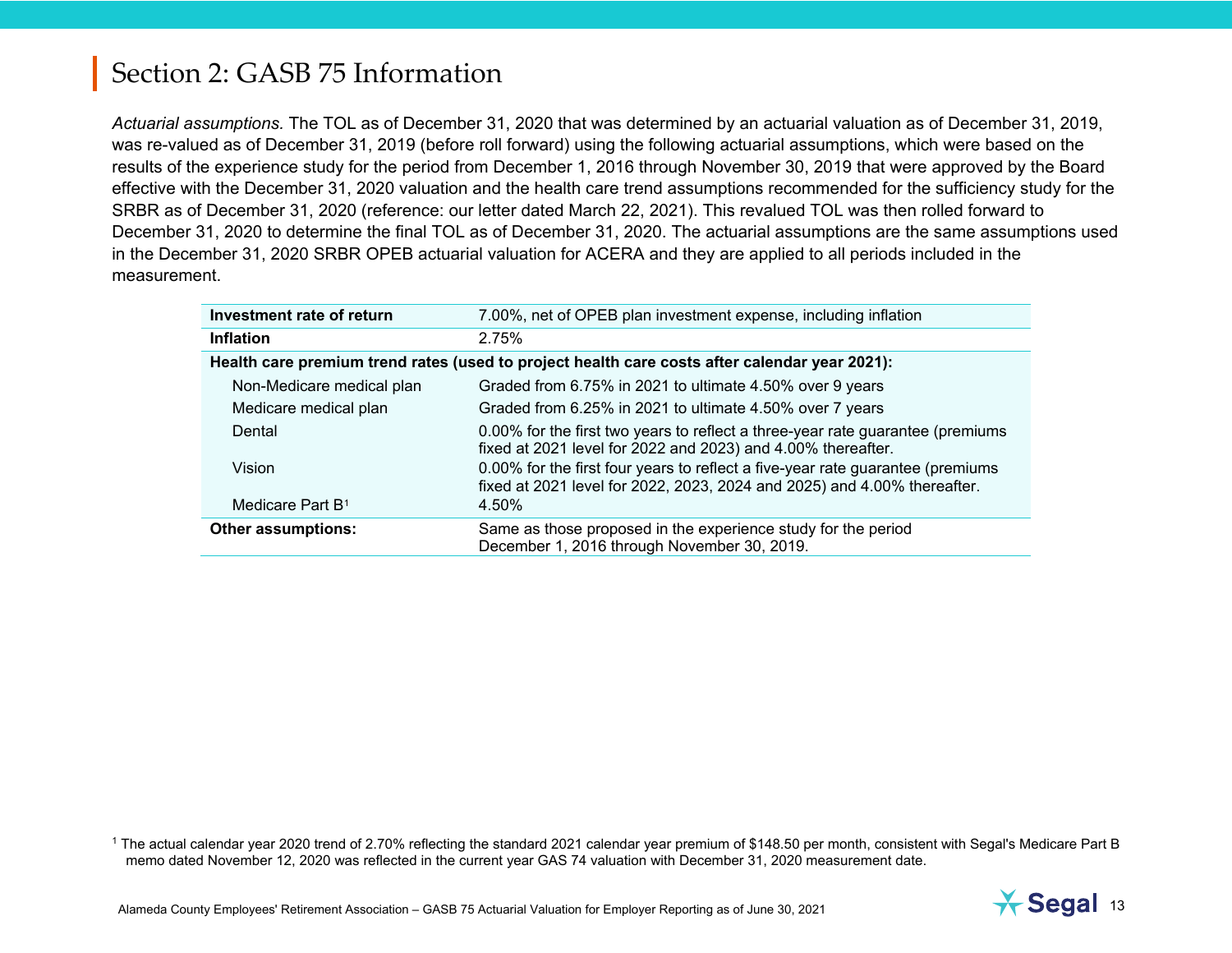The TOL as of December 31, 2019 that was determined by an actuarial valuation as of December 31, 2018, used the following actuarial assumptions, which were based on the results of the experience study for the period from December 1, 2013 through November 30, 2016 that were approved by the Board effective with the December 31, 2017 valuation and the health care trend assumptions recommended for the sufficiency study for the SRBR as of December 31, 2019 (reference: our letter dated May 6, 2020). They are the same assumptions used in the December 31, 2019 SRBR OPEB actuarial valuation for ACERA and they were applied to all periods included in the measurement.

| Investment rate of return              | 7.25%, net of OPEB plan investment expense, including inflation                                              |  |
|----------------------------------------|--------------------------------------------------------------------------------------------------------------|--|
| <b>Inflation</b>                       | $3.00\%$                                                                                                     |  |
|                                        | Health care premium trend rates (used to project health care costs after calendar year 2020):                |  |
| Non-Medicare medical plan <sup>1</sup> | Graded from 6.75% in 2020 to ultimate 4.50% over 9 years                                                     |  |
| Medicare medical plan <sup>1</sup>     | Graded from 6.25% in 2020 to ultimate 4.50% over 7 years                                                     |  |
| Dental/Vision                          | $4.00\%$                                                                                                     |  |
| Medicare Part B                        | 4.50%                                                                                                        |  |
| <b>Other assumptions:</b>              | Same as those proposed in the experience study for the period<br>December 1, 2013 through November 30, 2016. |  |

1 The trend rates shown above for 2020 as of the December 31, 2019 measurement do not include a one-time reduction of 1.20% to the first year non-Medicare trend of 6.75% and 0.90% to the first year Medicare trend of 6.25% to reflect the recent repeal of the Health Insurance Tax (HIT) taking effect in 2021.

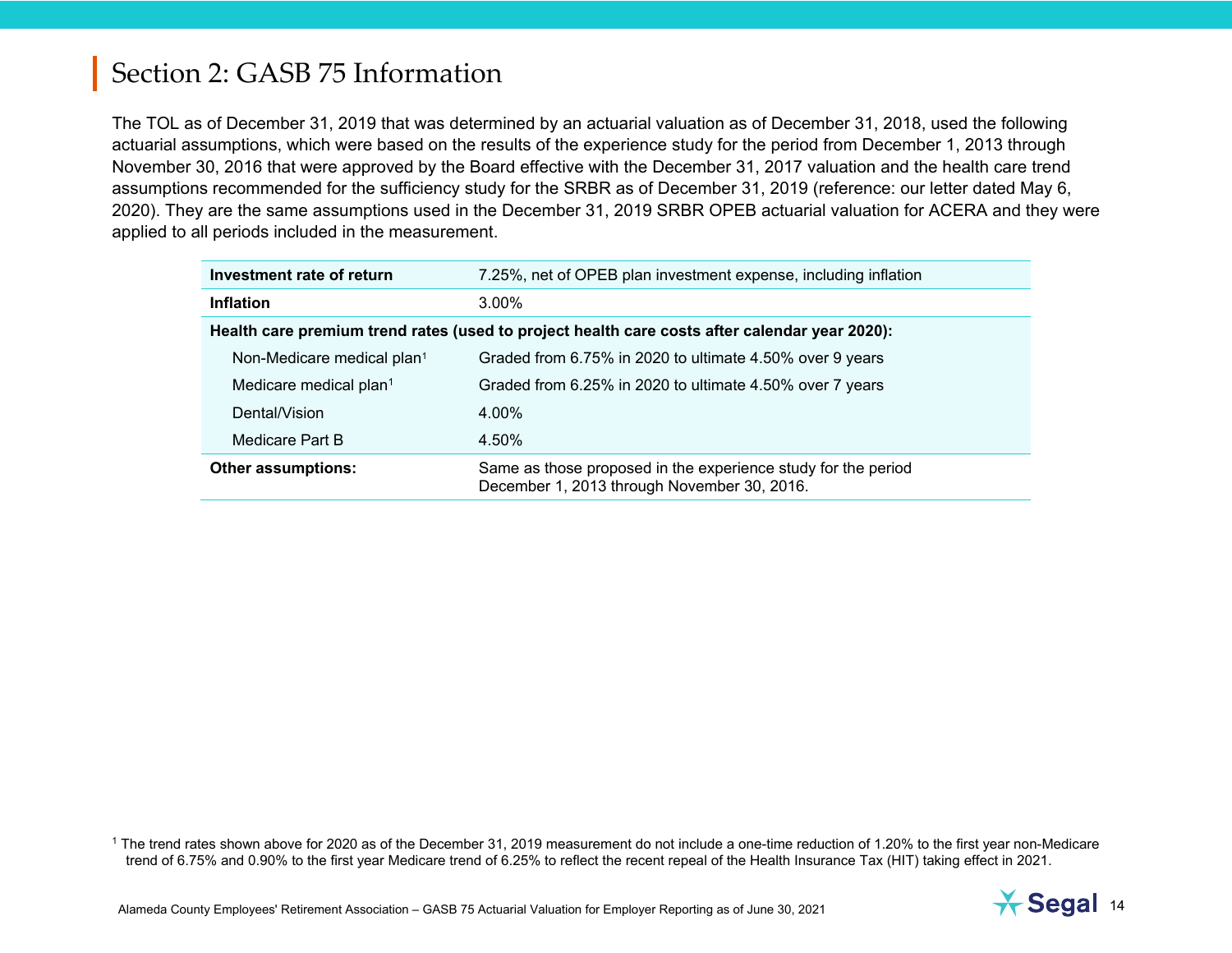# **Determination of discount rate and investment rates of return**

The long-term expected rate of return on OPEB plan investments<sup>1</sup> was determined in 2020 using a building-block method in which expected future real rates of return (expected returns, net of inflation) are developed for each major asset class. These returns are combined to produce the long-term expected rate of return by weighting the expected future real rates of return by the target asset allocation percentage, adding expected inflation and subtracting expected investment expenses and a risk margin. The target allocation (approved by the Board) and projected arithmetic real rates of return for each major asset class, after deducting inflation, but before investment expenses are shown in the following table. This information was used in the derivation of the long-term expected investment rate of return assumption for the December 31, 2020 actuarial valuation. This information will be subject to change every three years based on the results of an actuarial experience study.

| <b>Asset Class</b>             | <b>Target</b><br><b>Allocation</b> | Long-Term Expected<br><b>Arithmetic Real</b><br><b>Rate of Return</b> |
|--------------------------------|------------------------------------|-----------------------------------------------------------------------|
| US large Cap Equity            | 22.40%                             | 5.43%                                                                 |
| <b>US Small Cap Equity</b>     | 2.50%                              | 6.21%                                                                 |
| International Developed Equity | 17.00%                             | 6.67%                                                                 |
| International Small Cap Equity | 3.00%                              | 7.36%                                                                 |
| <b>Emerging Markets Equity</b> | 5.00%                              | 8.58%                                                                 |
| Core Plus Fixed Income         | 11.50%                             | 1.10%                                                                 |
| High Yield Bonds               | 1.60%                              | 2.91%                                                                 |
| <b>Global Fixed Income</b>     | 3.00%                              | $-0.63%$                                                              |
| <b>Private Equity</b>          | 10.50%                             | 10.00%                                                                |
| <b>Core Real Estate</b>        | 8.00%                              | 4.58%                                                                 |
| Commodities                    | 0.75%                              | 3.46%                                                                 |
| Infrastructure                 | 1.75%                              | 7.80%                                                                 |
| <b>Private Credit</b>          | 4.00%                              | 8.50%                                                                 |
| Absolute Return                | 9.00%                              | 3.70%                                                                 |
| <b>Total</b>                   | 100.00%                            | 5.56%                                                                 |

<sup>1</sup> Note that the investment return assumption for SRBR sufficiency (and pension funding) purposes was developed net of both investment and administrative expenses; however, the same investment return assumption was used for financial reporting purposes, and it was considered gross of administrative expenses for financial reporting purposes. (This resulted in an increase in the margin for adverse deviation when using that investment return assumption for financial reporting.)

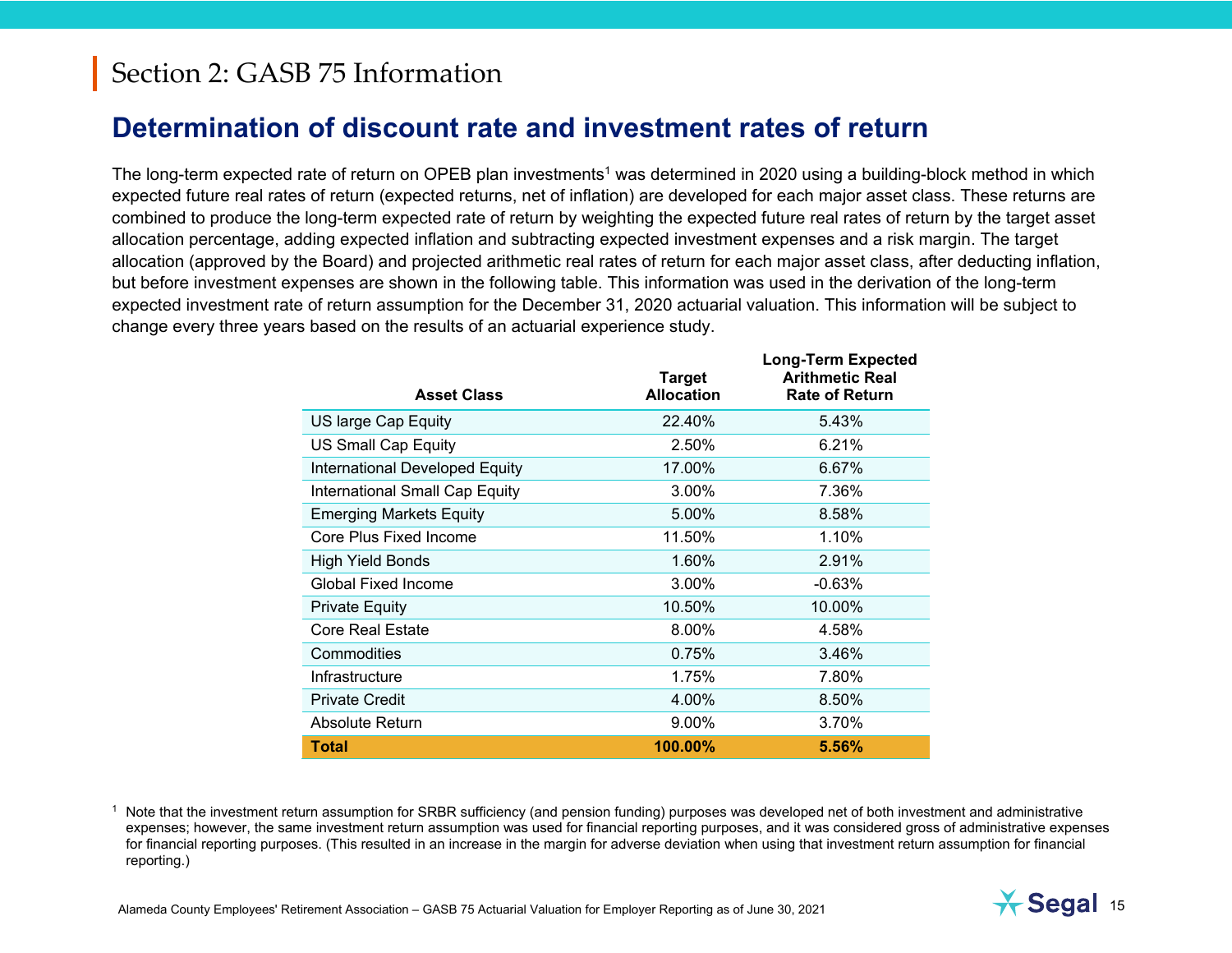*Discount rate.* The discount rates used to measure the Total OPEB Liability (TOL) were 7.00% and 7.25% as of December 31, 2020 and December 31, 2019, respectively. The projection of cash flows used to determine the discount rate assumed benefits are paid out of current SRBR OPEB assets. Based on those assumptions, the SRBR OPEB Plan's Fiduciary Net Position was projected to be available to make all projected future benefits payments for current plan members.1 Therefore the long-term expected rate of return on OPEB plan investments was applied to all periods of projected benefit payments to determine the Total OPEB Liability as of December 31, 2020 and December 31, 2019.

1 See discussions in Section 1 regarding source of funding for payment of SRBR OPEB benefits not covered by current SRBR OPEB Plan's Fiduciary Net Position.

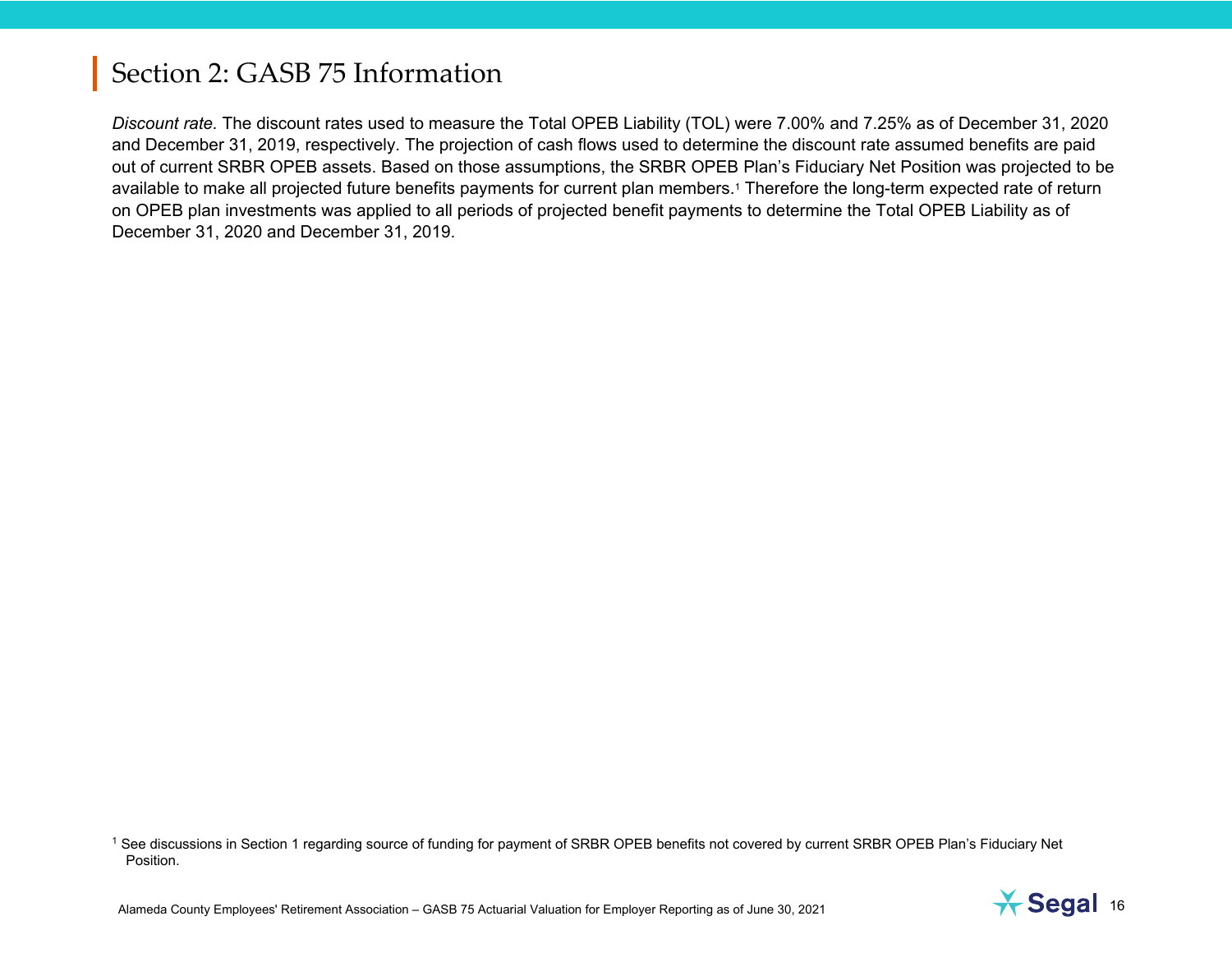# **Discount rate and trend sensitivity**

*Sensitivity of the Net OPEB Liability to changes in the discount rate.* The following presents the Net OPEB Liability of ACERA as of December 31, 2020, calculated using the discount rate of 7.00%, as well as what ACERA's NOL would be if it were calculated using a discount rate that is 1-percentage-point lower (6.00%) or 1-percentage-point higher (8.00%) than the current rate.

|                                | 1% Decrease<br>$(6.00\%)$ | <b>Current</b><br><b>Discount Rate</b><br>$(7.00\%)$ | 1% Increase<br>$(8.00\%)$ |
|--------------------------------|---------------------------|------------------------------------------------------|---------------------------|
| Alameda County                 | \$124,702,723             | \$5,156,701                                          | -\$93,908,562             |
| <b>Health System</b>           | 28,337,647                | 1,171,817                                            | $-21,339,932$             |
| <b>Superior Court</b>          | 6,458,728                 | 267,081                                              | -4,863,806                |
| First 5                        | 693,849                   | 28,692                                               | $-522,509$                |
| <b>Housing Authority</b>       | 690,898                   | 28,570                                               | $-520,288$                |
| <b>LARPD</b>                   | 778,295                   | 32,184                                               | $-586,102$                |
| <b>ACOE</b>                    | 72,475                    | 2,997                                                | -54,578                   |
| <b>Total for all Employers</b> | \$161,734,615             | \$6,688,042                                          | -\$121,795,777            |

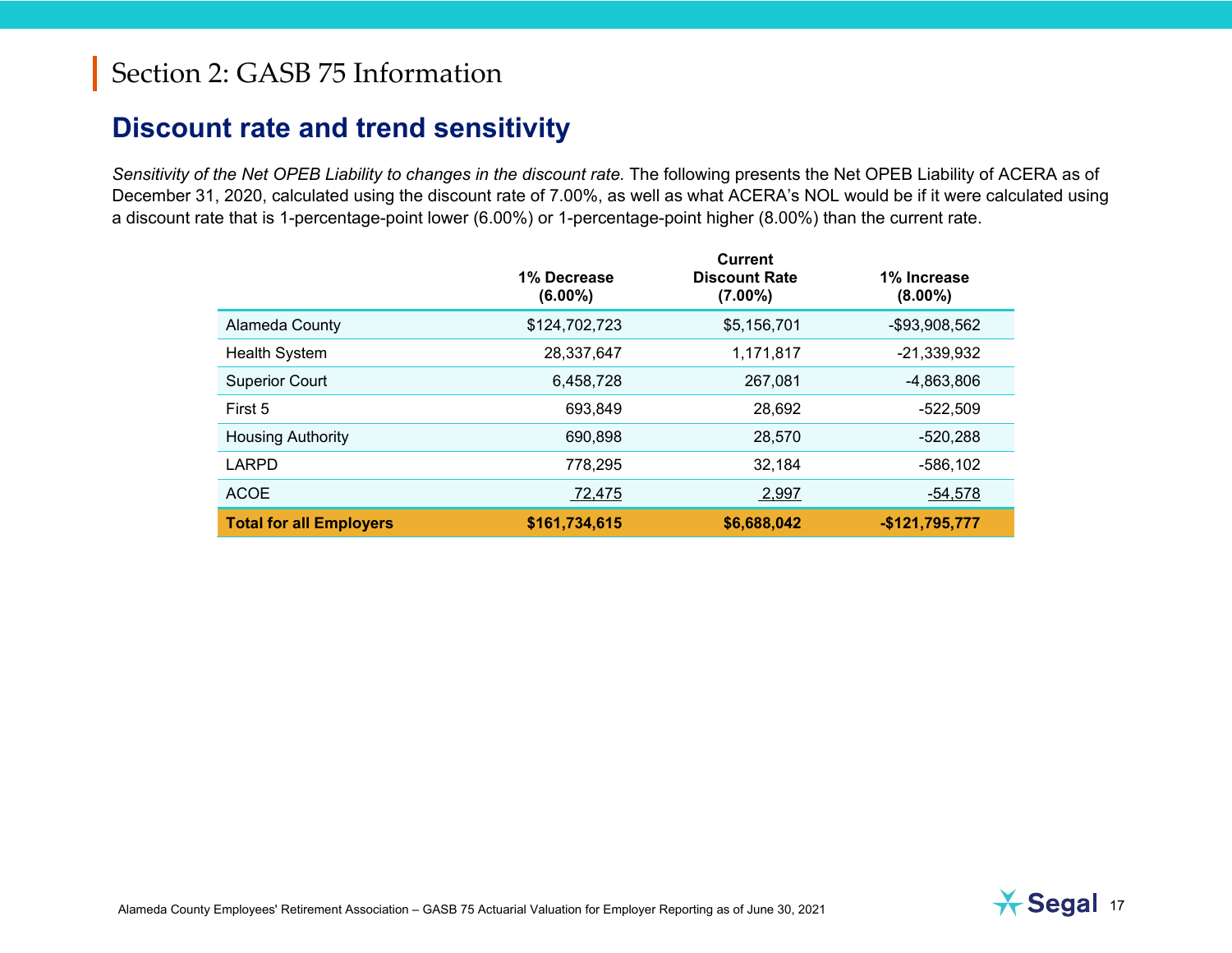*Sensitivity of the Net OPEB Liability to changes in the healthcare cost trend rate.* The following presents the Net OPEB Liability of ACERA as of December 31, 2020, calculated using the current trend rate as well as what ACERA's Net OPEB Liability would be if it were calculated using a trend rate that is 1-percentage-point lower or 1-percentage-point higher than the current rate.

|                                | 1% Decrease     | <b>Current Trend Rates*</b> | 1% Increase   |
|--------------------------------|-----------------|-----------------------------|---------------|
| Alameda County                 | $-$113,044,465$ | \$5,156,701                 | \$151,573,704 |
| <b>Health System</b>           | -25,688,406     | 1,171,817                   | 34,443,851    |
| <b>Superior Court</b>          | $-5,854,912$    | 267,081                     | 7,850,456     |
| First 5                        | $-628,982$      | 28,692                      | 843,359       |
| <b>Housing Authority</b>       | $-626,307$      | 28,570                      | 839,773       |
| <b>LARPD</b>                   | -705,533        | 32,184                      | 946,002       |
| <b>ACOE</b>                    | $-65,700$       | 2,997                       | 88,092        |
| <b>Total for all Employers</b> | $-$146,614,305$ | \$6,688,042                 | \$196,585,237 |

\* *Current trend rates: 6.75% graded down to 4.50% over 9 years for Non-Medicare medical plan costs; 6.25% graded down to 4.50% over 7 years for Medicare medical plan costs, 4.00% for all years after the first two years and four years for Dental and Vision costs, respectively; and 4.50% for all years for Medicare Part B costs. The first two years of trend for dental were 0.00% to reflect three-year rate guarantee (premiums fixed at 2021 levels for 2022 and 2023). The first four years of trend for vision were 0.00% to reflect five-year rate guarantee (premiums fixed at 2021 levels for 2022, 2023, 2024 and 2025).*

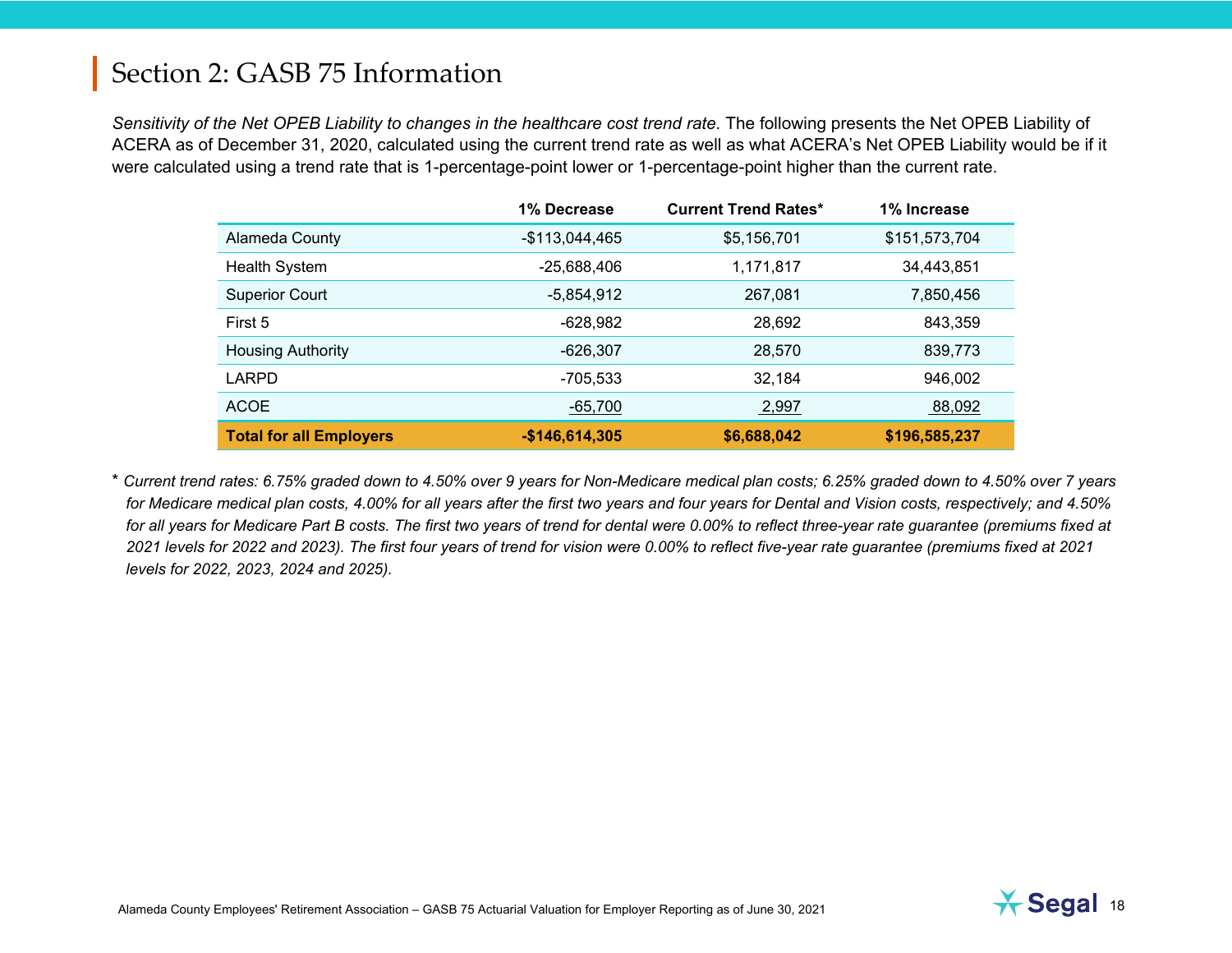## **Schedule of changes in Net OPEB Liability – Last two fiscal years**

| <b>Reporting Date for Employer under GASB 75</b><br><b>Measurement Date for Employer under GASB 75</b> | June 30, 2021<br><b>December 31, 2020</b> | June 30, 2020<br>December 31, 2019 |
|--------------------------------------------------------------------------------------------------------|-------------------------------------------|------------------------------------|
| <b>Total OPEB Liability</b>                                                                            |                                           |                                    |
| • Service cost <sup>1</sup>                                                                            | \$31,510,436                              | \$27,678,194                       |
| • Interest                                                                                             | 79,142,070                                | 73,843,280                         |
| • Change of benefit terms                                                                              | 0                                         | 0                                  |
| • Differences between expected and actual experience                                                   | $-13,871,821$                             | $-41,706,128$                      |
| • Changes of assumptions                                                                               | 57,696,237                                | 12,524,469                         |
| • Benefit payments                                                                                     | -46,020,705                               | $-43,562,150$                      |
| <b>Net change in Total OPEB Liability</b>                                                              | \$108,456,217                             | \$28,777,665                       |
| <b>Total OPEB Liability - beginning</b>                                                                | 1,083,114,679                             | 1,054,337,014                      |
| <b>Total OPEB Liability - ending</b>                                                                   | \$1,191,570,896                           | \$1,083,114,679                    |
| <b>Plan's Fiduciary Net Position</b>                                                                   |                                           |                                    |
| • Contributions – employer <sup>2</sup>                                                                | N/A                                       | N/A                                |
| • Contributions $-$ member                                                                             | N/A                                       | N/A                                |
| • Net investment income                                                                                | \$262,139,154                             | \$193,656,620                      |
| • Benefit payments                                                                                     | -46,020,705                               | $-43,562,150$                      |
| • Administrative expense                                                                               | $-1,416,000$                              | $-1,354,500$                       |
| • Other                                                                                                | 0                                         | 0                                  |
| Net change in Plan's Fiduciary Net Position                                                            | \$214,702,449                             | \$148,739,970                      |
| Plan's Fiduciary Net Position <sup>3</sup> - beginning                                                 | 970,180,405                               | 821,440,435                        |
| Plan's Fiduciary Net Position <sup>3</sup> - ending                                                    | \$1,184,882,854                           | \$970,180,405                      |
| <b>Net OPEB Liability - ending</b>                                                                     | \$6.688.042                               | \$112,934,274                      |
| Plan's Fiduciary Net Position as a percentage of the Total OPEB Liability                              | 99.44%                                    | 89.57%                             |
| Covered employee payroll <sup>4</sup>                                                                  | N/A                                       | N/A                                |
| Plan Net OPEB Liability as percentage of covered employee payroll                                      | N/A                                       | N/A                                |

1The Service Cost is based on the previous year's valuation, meaning the December 31, 2020 and December 31, 2019 measurement date values are based on the valuations as of December 31, 2019 and December 31, 2018, respectively.<br>—

2 Employer contributions are on a net basis. Benefits are funded by employer contributions to the 401(h) account and similar amounts are transferred from the SRBR to the Employers Advance Reserve to backfill the employer contributions that would have otherwise been made to the Retirement<br>Plan Plan.

3 See footnote (3) on page 6 for a discussion on the development of the 2020 "Plan's Fiduciary Net Position – beginning" amount of \$970,180,405 and the 2020 "Plan's Fiduciary Net Position – ending" amount of \$1,184,882,854.

4 Covered-employee payroll is not shown as contributions to the OPEB plan are not based on a measure of pay. Covered-employee payroll represents Compensation Earnable and Pensionable Compensation. Only Compensation Earnable and Pensionable Compensation that would go into the determination of retirement benefits would otherwise be included*.*

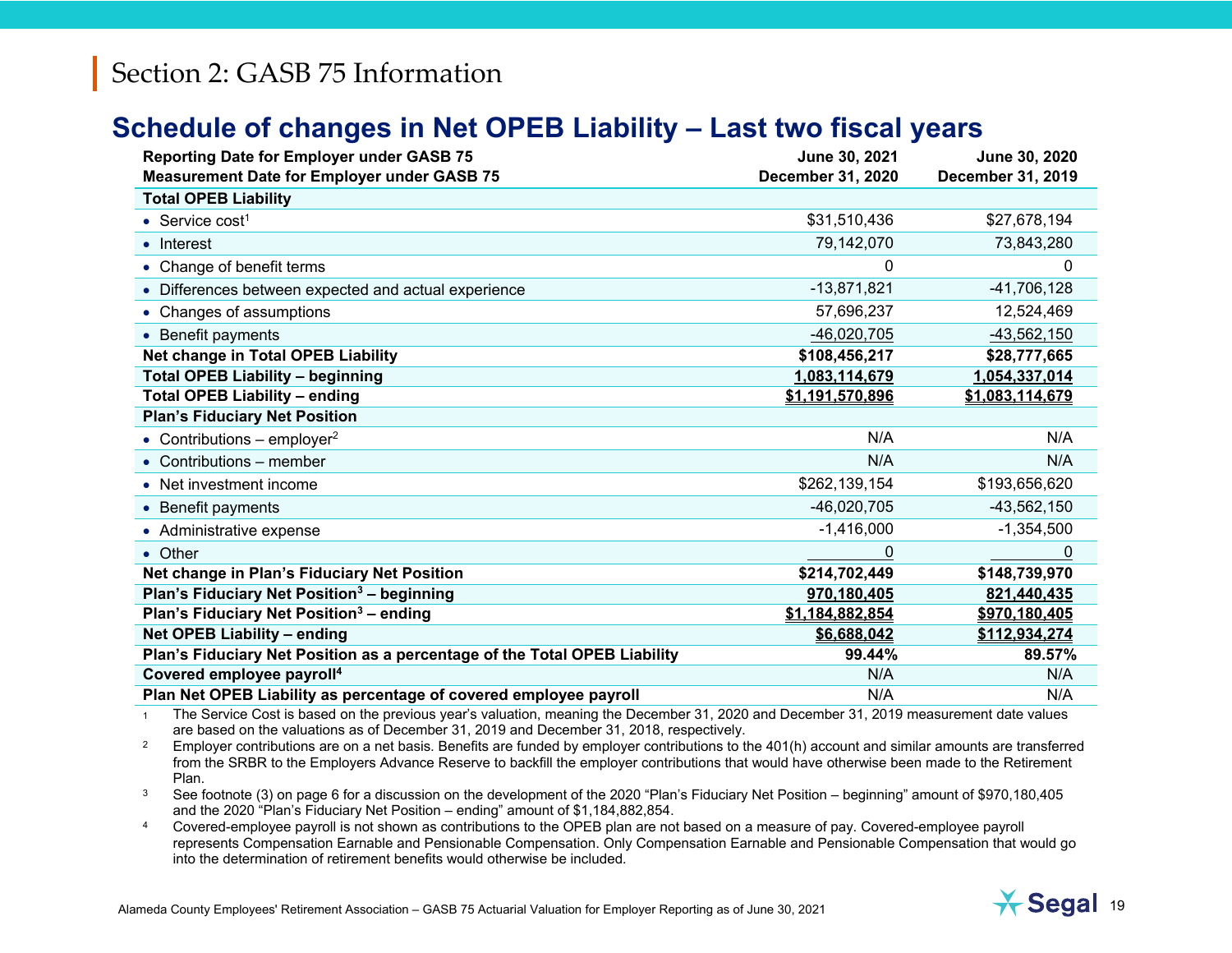# **Schedule of employer contributions – Last ten fiscal years**

| <b>Year Ended</b><br>December 31 | <b>Actuarially</b><br><b>Determined</b><br>Contributions <sup>1</sup> | <b>Contributions in</b><br><b>Relation to the</b><br><b>Actuarially</b><br><b>Determined</b><br>Contributions <sup>1</sup> | <b>Contribution</b><br>Deficiency /<br>(Excess) | <b>Covered Employee</b><br>Payroll <sup>2</sup> | <b>Contributions as</b><br>a Percentage of<br><b>Covered Employee</b><br><b>Payroll</b> |
|----------------------------------|-----------------------------------------------------------------------|----------------------------------------------------------------------------------------------------------------------------|-------------------------------------------------|-------------------------------------------------|-----------------------------------------------------------------------------------------|
| 2011                             | N/A                                                                   | N/A                                                                                                                        | $\mathbf{0}$                                    | N/A                                             | N/A                                                                                     |
| 2012                             | N/A                                                                   | N/A                                                                                                                        | 0                                               | N/A                                             | N/A                                                                                     |
| 2013                             | N/A                                                                   | N/A                                                                                                                        | 0                                               | N/A                                             | N/A                                                                                     |
| 2014                             | N/A                                                                   | N/A                                                                                                                        | $\mathbf{0}$                                    | N/A                                             | N/A                                                                                     |
| 2015                             | N/A                                                                   | N/A                                                                                                                        | $\mathbf{0}$                                    | N/A                                             | N/A                                                                                     |
| 2016                             | N/A                                                                   | N/A                                                                                                                        | $\mathbf{0}$                                    | N/A                                             | N/A                                                                                     |
| 2017                             | N/A                                                                   | N/A                                                                                                                        | $\mathbf{0}$                                    | N/A                                             | N/A                                                                                     |
| 2018                             | N/A                                                                   | N/A                                                                                                                        | $\Omega$                                        | N/A                                             | N/A                                                                                     |
| 2019                             | N/A                                                                   | N/A                                                                                                                        | $\mathbf{0}$                                    | N/A                                             | N/A                                                                                     |
| 2020                             | N/A                                                                   | N/A                                                                                                                        | 0                                               | N/A                                             | N/A                                                                                     |

1 Benefits are funded by employer contributions to the 401(h) account and similar amounts are transferred from the SRBR to the Employers Advance Reserve to backfill the employer contributions that would have otherwise been made to the Retirement Plan.

<sup>2</sup> Covered-employee payroll is not shown as contributions to the OPEB plan are not based on a measure of pay. Covered-employee payroll represents Compensation Earnable and Pensionable Compensation. Only Compensation Earnable and Pensionable Compensation that would go into the determination of retirement benefits would otherwise be included.

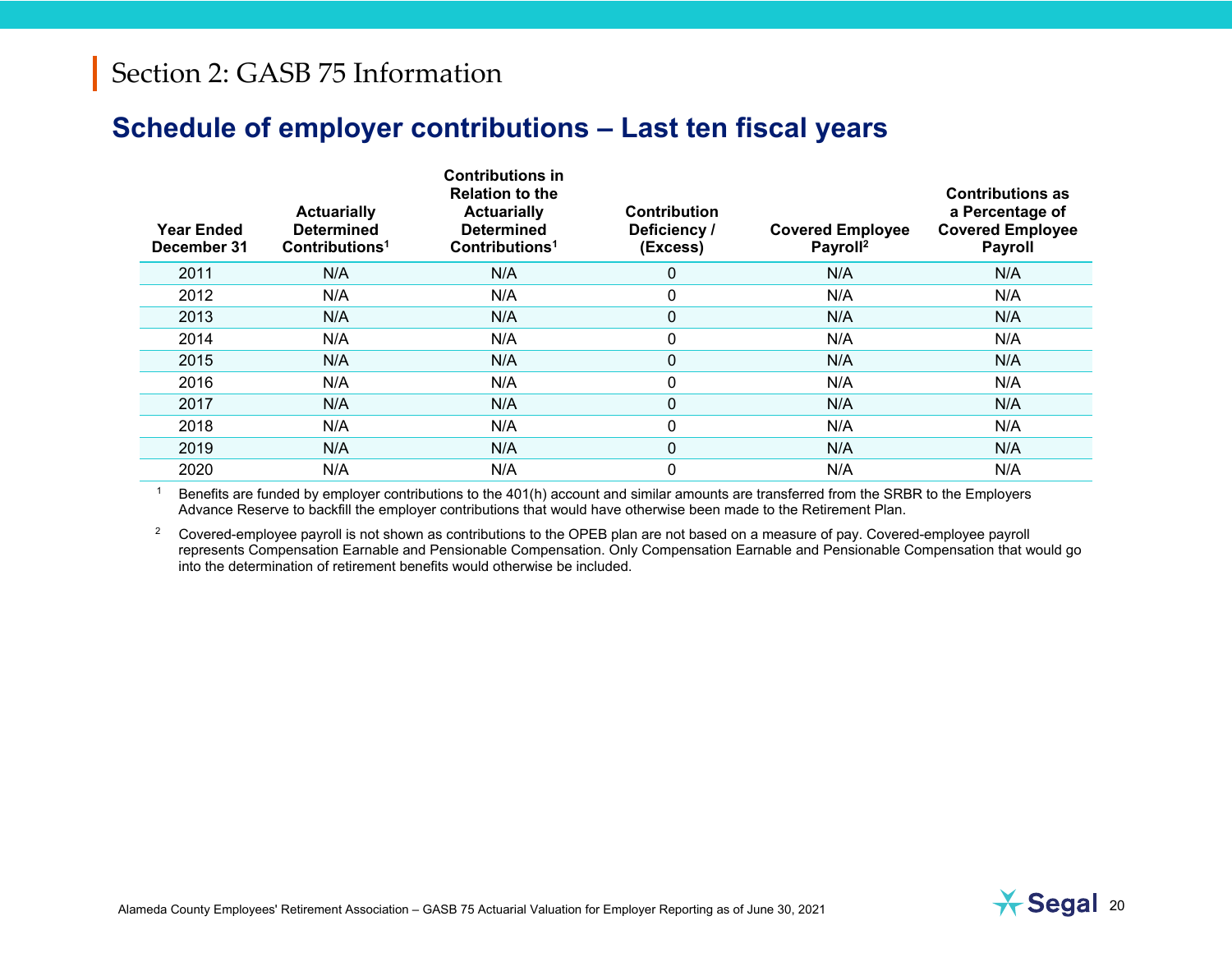## **Determination of proportionate share**

#### Schedule of Employer Allocations as of December 31, 2019

|                                | <b>Actual Employer Contributions by Employer</b><br>January 1, 2019 to December 31, 2019 |             |  |
|--------------------------------|------------------------------------------------------------------------------------------|-------------|--|
| <b>Employer</b>                | <b>Contributions</b>                                                                     | Percentage* |  |
| Alameda County                 | \$228,319,939                                                                            | 76.639%     |  |
| <b>Health System</b>           | 54,239,577                                                                               | 18.207%     |  |
| <b>Superior Court</b>          | 11,501,609                                                                               | 3.861%      |  |
| First 5                        | 1,200,993                                                                                | 0.403%      |  |
| <b>Housing Authority</b>       | 1,208,258                                                                                | 0.406%      |  |
| <b>LARPD</b>                   | 1,306,574                                                                                | 0.439%      |  |
| <b>ACOE</b>                    | 132,883                                                                                  | 0.045%      |  |
| <b>Total for all Employers</b> | \$297,909,833                                                                            | 100.000%    |  |

\* The unrounded percentages are used in the allocation of the NOL amongst employers.

|                                | Allocation of December 31, 2019<br><b>Net OPEB Liability</b> |            |  |
|--------------------------------|--------------------------------------------------------------|------------|--|
| <b>Employer</b>                | <b>NOL</b>                                                   | Percentage |  |
| Alameda County                 | \$86,553,526                                                 | 76.639%    |  |
| <b>Health System</b>           | 20,561,615                                                   | 18.207%    |  |
| <b>Superior Court</b>          | 4,360,131                                                    | 3.861%     |  |
| First 5                        | 455.283                                                      | 0.403%     |  |
| <b>Housing Authority</b>       | 458,037                                                      | 0.406%     |  |
| <b>LARPD</b>                   | 495,308                                                      | 0.439%     |  |
| <b>ACOE</b>                    | 50,374                                                       | 0.045%     |  |
| <b>Total for all Employers</b> | \$112,934,274                                                | 100.000%   |  |

#### **Notes:**

- 1. With the exception of an adjustment for the lump sum contribution made by ACOE (see item 4), the above is based on the January 1, 2019 through December 31, 2019 employer contributions in total as provided by ACERA.
- 2. The Net OPEB Liability (NOL) is the Total OPEB Liability (TOL) minus the OPEB SRBR Plan's Fiduciary Net Position (plan assets).
- 3. The employer's share of the total plan NOL is the ratio of the employer's total contributions to the total contributions for all employers.
- 4. ACOE made a lump sum contribution of \$750,000 in 2019 to partially pay off their liability to the pension plan.That lump sum is greater than the amount that ACOE would have had to make on an installment basis over 20 years. In order to have a more level allocation of the NPL and NOL to ACOE, ACERA approved an approach outlined in our letter dated March 2, 2020 to determine ACOE's proportionate share of OPEB SRBR NOL by using the total annual UAAL contribution ACOE would have made of \$132,883 in 2019 if they did not make the additional contribution to partially pay off their UAAL.

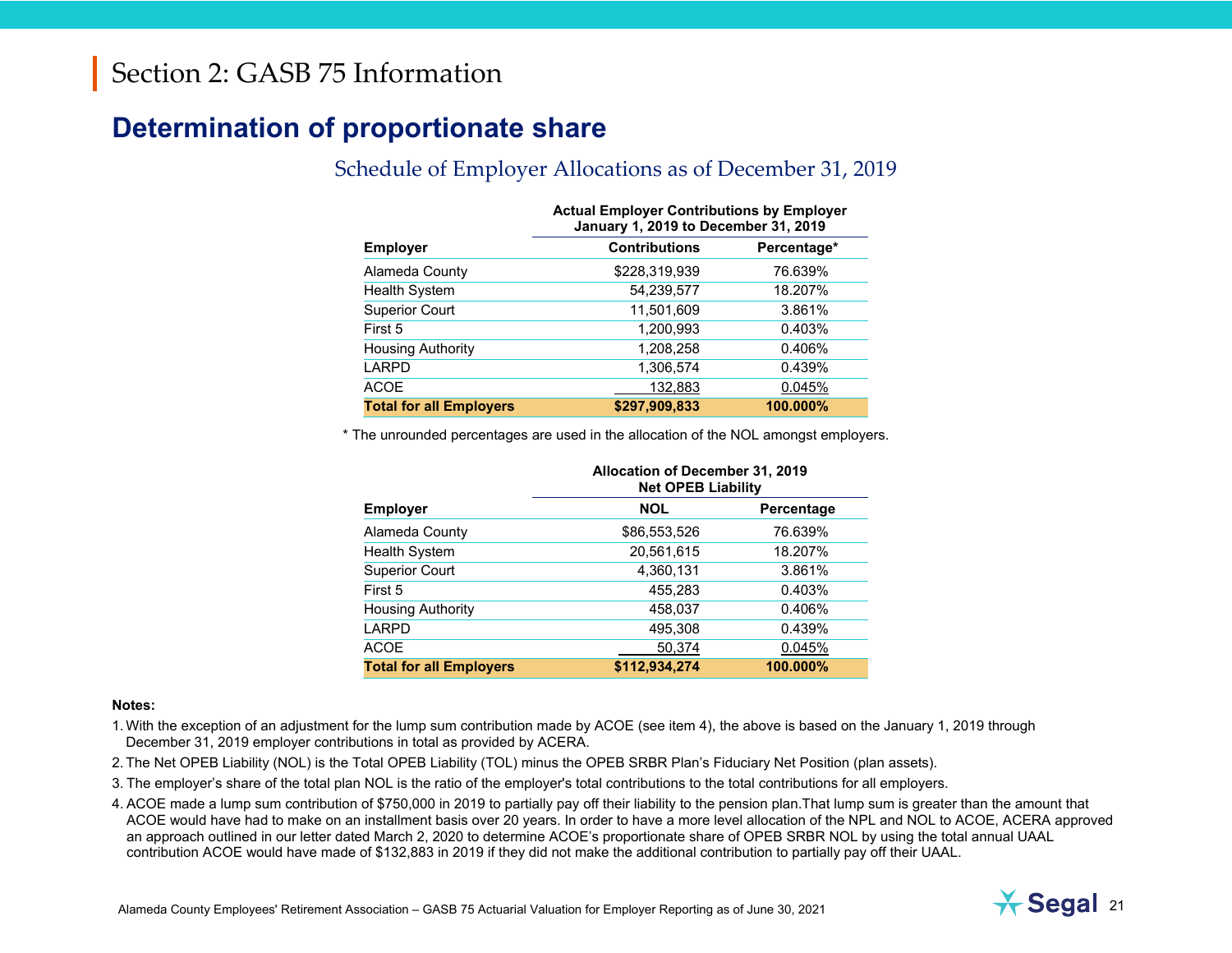|                                | <b>Actual Employer Contributions by Employer</b><br>January 1, 2020 to December 31, 2020 |          |  |  |  |  |
|--------------------------------|------------------------------------------------------------------------------------------|----------|--|--|--|--|
| <b>Employer</b>                | <b>Contributions</b><br>Percentage*                                                      |          |  |  |  |  |
| Alameda County                 | \$238,881,264                                                                            | 77.104%  |  |  |  |  |
| <b>Health System</b>           | 54,283,769                                                                               | 17.521%  |  |  |  |  |
| <b>Superior Court</b>          | 12,372,365                                                                               | 3.993%   |  |  |  |  |
| First 5                        | 1,329,139                                                                                | 0.429%   |  |  |  |  |
| <b>Housing Authority</b>       | 1,323,493                                                                                | 0.427%   |  |  |  |  |
| LARPD                          | 1,490,917                                                                                | 0.481%   |  |  |  |  |
| <b>ACOE</b>                    | 138,832                                                                                  | 0.045%   |  |  |  |  |
| <b>Total for all Employers</b> | \$309,819,779                                                                            | 100.000% |  |  |  |  |

## Schedule of Employer Allocations as of December 31, 2020

\* The unrounded percentages are used in the allocation of the NOL amongst employers.

|                                | Allocation of Deceniber 31, 2020<br><b>Net OPEB Liability</b> |            |  |
|--------------------------------|---------------------------------------------------------------|------------|--|
| <b>Employer</b>                | <b>NOL</b>                                                    | Percentage |  |
| Alameda County                 | \$5,156,701                                                   | 77.104%    |  |
| <b>Health System</b>           | 1,171,817                                                     | 17.521%    |  |
| <b>Superior Court</b>          | 267,081                                                       | 3.993%     |  |
| First 5                        | 28,692                                                        | 0.429%     |  |
| <b>Housing Authority</b>       | 28,570                                                        | 0.427%     |  |
| <b>LARPD</b>                   | 32,184                                                        | 0.481%     |  |
| <b>ACOE</b>                    | 2,997                                                         | 0.045%     |  |
| <b>Total for all Employers</b> | \$6,688,042                                                   | 100.000%   |  |

## **Allocation of December 31, 2020**

#### **Notes:**

- 1. With the exception of an adjustment for the lump sum contribution made by ACOE (see item 4), the above is based on the January 1, 2020 through December 31, 2020 employer contributions in total as provided by ACERA.
- 2. The Net OPEB Liability (NOL) is the Total OPEB Liability (TOL) minus the OPEB SRBR Plan's Fiduciary Net Position (plan assets).
- 3. The employer's share of the total plan NOL is the ratio of the employer's total contributions to the total contributions for all employers.
- 4. ACOE made a lump sum contribution of \$750,000 in 2019 to partially pay off their UAAL to the pension plan. That lump sum is greater than the amount that ACOE would have to make on an installment basis over 20 years. In order to have a more level allocation of the NPL and NOL to ACOE, ACERA approved an approach outlined in our March 2, 2020 letter to determine ACOE's proportionate share of the OPEB SRBR NOL by using ACOE's required contributions determined in our December 31, 2018 valuation in the amount of \$78,000 based on an April 1, 2020 payment date plus the amortization of the remaining balance of the original \$750,000 lump sum amount (an amount of \$60,832 which represents the additional UAAL contribution ACOE would have been required to pay if they did not make the additional lump sum contribution in 2019). Note that in 2020, the actual contribution made by ACOE is \$72,051 which is \$5,949 less than the required contribution. Since \$5,949 is part of the required contributions, we included this amount for purposes of determining ACOE's proportionate share of the OPEB SRBR NOL.

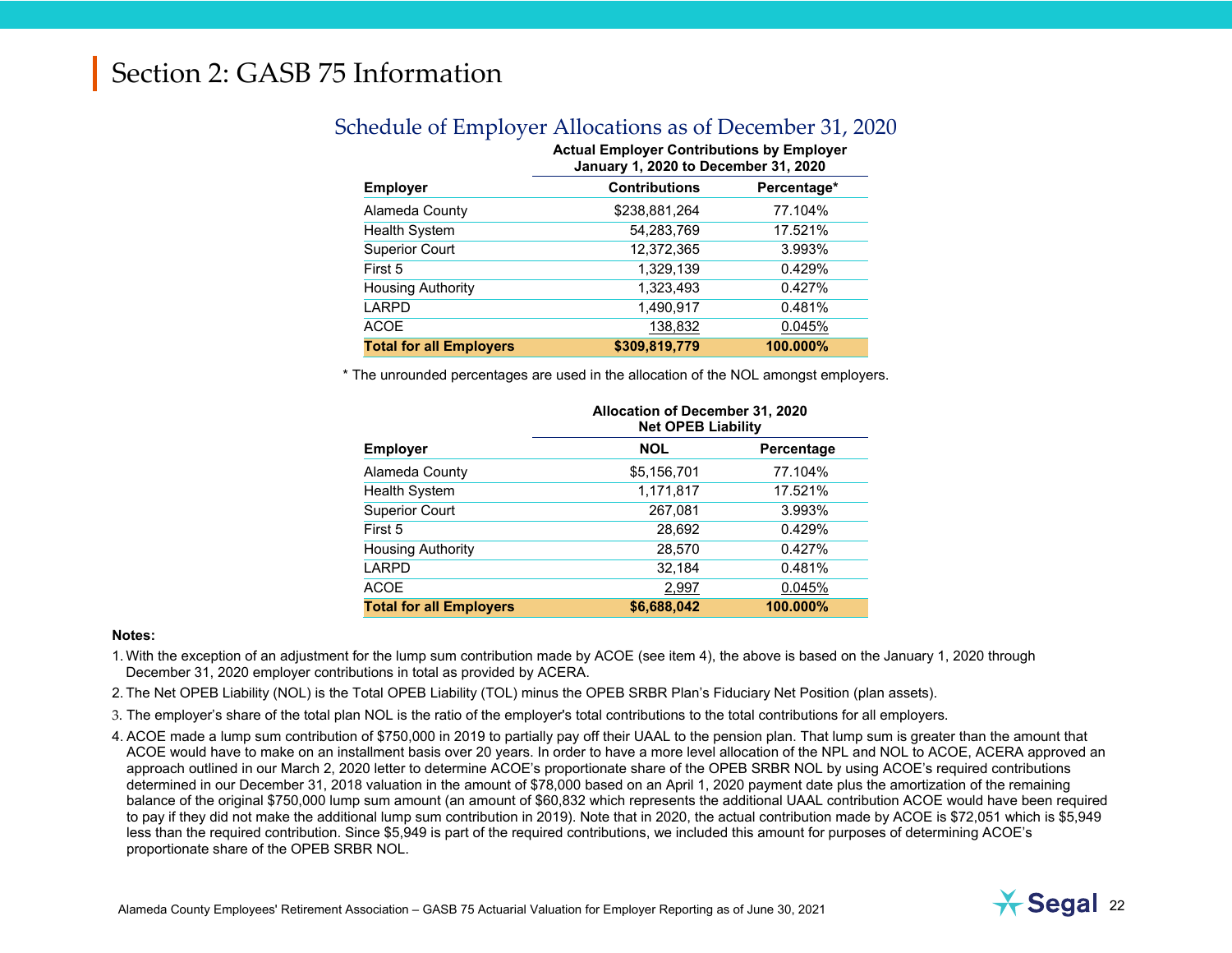#### **Notes regarding determination of proportionate share as of December 31, 2020 measurement date**

The reporting date for the employer under GASB 75 is June 30, 2021. The reporting date and measurement date for the plan under GASB 74 are December 31, 2020. Consistent with the provisions of GASB 75, the assets and liabilities measured as of December 31, 2020 are not adjusted or rolled forward to the June 30, 2021 reporting date. Other results, such as the total deferred inflows and outflows would also be allocated based on the same proportionate shares determined above.

The following items are allocated based on the corresponding proportionate share:

- a. Net OPEB Liability
- b. Service Cost
- c. Interest on the Total OPEB Liability
- d. Current-period benefit changes
- e. Expensed portion of current-period difference between actual and expected experience in the Total OPEB Liability
- f. Expensed portion of current-period changes of assumptions or other inputs
- g. Member contributions
- h. Projected earnings on plan investments
- i. Expensed portion of current-period differences between actual and projected earnings on plan investments
- j. Administrative expense
- k. Recognition of beginning of year deferred outflows of resources as OPEB expense
- l. Recognition of beginning of year deferred inflows of resources as OPEB expense

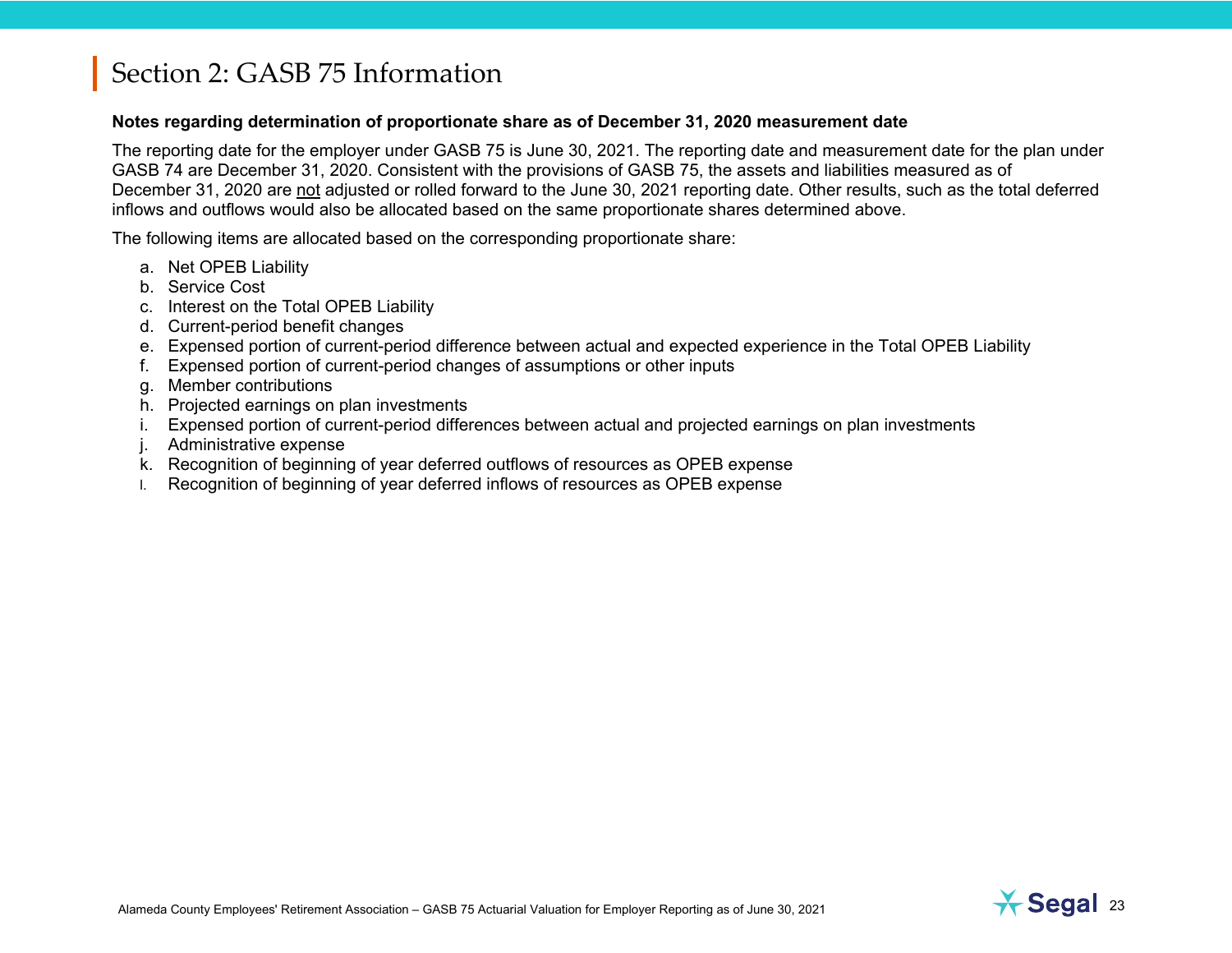# **OPEB expense**

## Total for All Employers

| <b>Reporting Date for Employer under GASB 75</b>                                                                                                             | June 30, 2021            | June 30, 2020            |
|--------------------------------------------------------------------------------------------------------------------------------------------------------------|--------------------------|--------------------------|
| <b>Measurement Date for Employer under GASB 75</b><br><b>Components of OPEB Expense</b>                                                                      | <b>December 31, 2020</b> | <b>December 31, 2019</b> |
| Service cost                                                                                                                                                 | \$31,510,436             | \$27,678,194             |
| Interest on the Total OPEB Liability                                                                                                                         | 79,142,070               | 73,843,280               |
| Expensed portion of current-period changes in proportion and differences between employer's<br>contributions and proportionate share of contributions        | $\Omega$                 | 0                        |
| Current-period benefit changes                                                                                                                               | 0                        | 0                        |
| Expensed portion of current-period difference between expected and actual experience in the Total<br><b>OPEB Liability</b>                                   | $-2,124,322$             | $-6,309,550$             |
| Expensed portion of current-period changes of assumptions or other inputs                                                                                    | 8,835,565                | 1,894,776                |
| Member contributions                                                                                                                                         | 0                        | 0                        |
| Projected earnings on plan investments                                                                                                                       | $-68,618,499$            | $-57,926,203$            |
| Expensed portion of current-period differences between actual and projected earnings on plan<br>investments                                                  | $-38,704,131$            | $-27,146,083$            |
| Administrative expense                                                                                                                                       | 1,416,000                | 1,354,500                |
| Other                                                                                                                                                        | 0                        | 0                        |
| Recognition of beginning of year deferred outflows of resources as OPEB expense                                                                              | 52,611,600               | 50,716,824               |
| Recognition of beginning of year deferred inflows of resources as OPEB expense                                                                               | -79,370,052              | $-45,914,419$            |
| Net amortization of deferred amounts from changes in proportion and differences between employer's<br>contributions and proportionate share of contributions | $\overline{0}$           | $\overline{0}$           |
| <b>OPEB Expense</b>                                                                                                                                          | $-$15,301,333$           | \$18,191,319             |

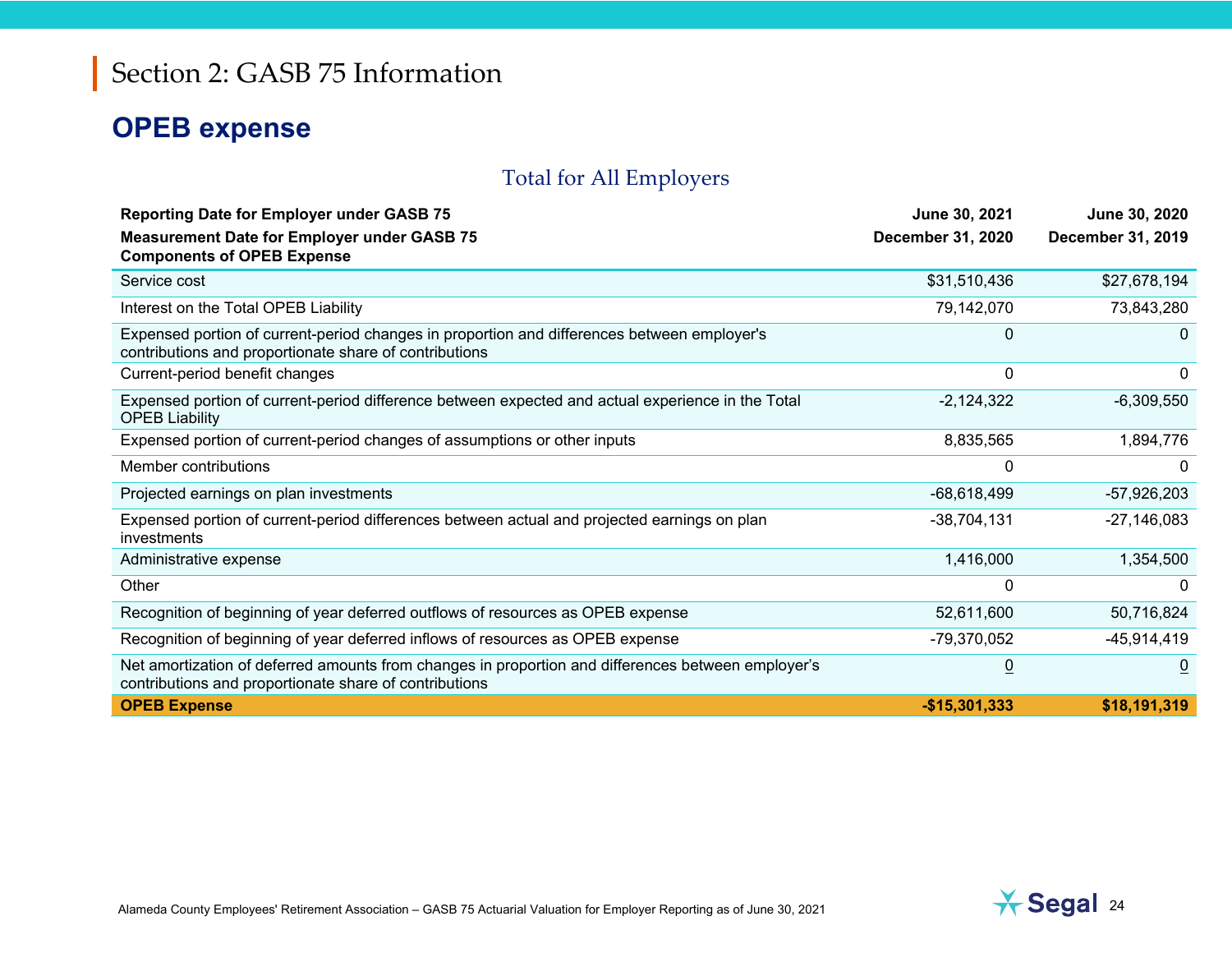# **OPEB expense (continued)**

#### Alameda County

| <b>Reporting Date for Employer under GASB 75</b>                                                                                                             | June 30, 2021     | June 30, 2020     |
|--------------------------------------------------------------------------------------------------------------------------------------------------------------|-------------------|-------------------|
| <b>Measurement Date for Employer under GASB 75</b><br><b>Components of OPEB Expense</b>                                                                      | December 31, 2020 | December 31, 2019 |
| Service cost                                                                                                                                                 | \$24,295,588      | \$21,212,740      |
| Interest on the Total OPEB Liability                                                                                                                         | 61,021,145        | 56,593,947        |
| Expensed portion of current-period changes in proportion and differences between employer's<br>contributions and proportionate share of contributions        | 142,466           | 80,275            |
| Current-period benefit changes                                                                                                                               | 0                 | 0                 |
| Expensed portion of current-period difference between expected and actual experience in the Total<br><b>OPEB Liability</b>                                   | $-1,637,922$      | -4,835,680        |
| Expensed portion of current-period changes of assumptions or other inputs                                                                                    | 6,812,512         | 1,452,168         |
| Member contributions                                                                                                                                         | 0                 | 0                 |
| Projected earnings on plan investments                                                                                                                       | $-52,907,125$     | $-44,395,000$     |
| Expensed portion of current-period differences between actual and projected earnings on plan<br>investments                                                  | $-29,842,161$     | $-20,804,926$     |
| Administrative expense                                                                                                                                       | 1,091,782         | 1,038,096         |
| Other                                                                                                                                                        | 0                 | 0                 |
| Recognition of beginning of year deferred outflows of resources as OPEB expense                                                                              | 40,565,278        | 38,869,688        |
| Recognition of beginning of year deferred inflows of resources as OPEB expense                                                                               | $-61, 196, 927$   | $-35,189,095$     |
| Net amortization of deferred amounts from changes in proportion and differences between employer's<br>contributions and proportionate share of contributions | $-7,019$          | $-87,294$         |
| <b>OPEB Expense</b>                                                                                                                                          | $-$11,662,383$    | \$13,934,919      |

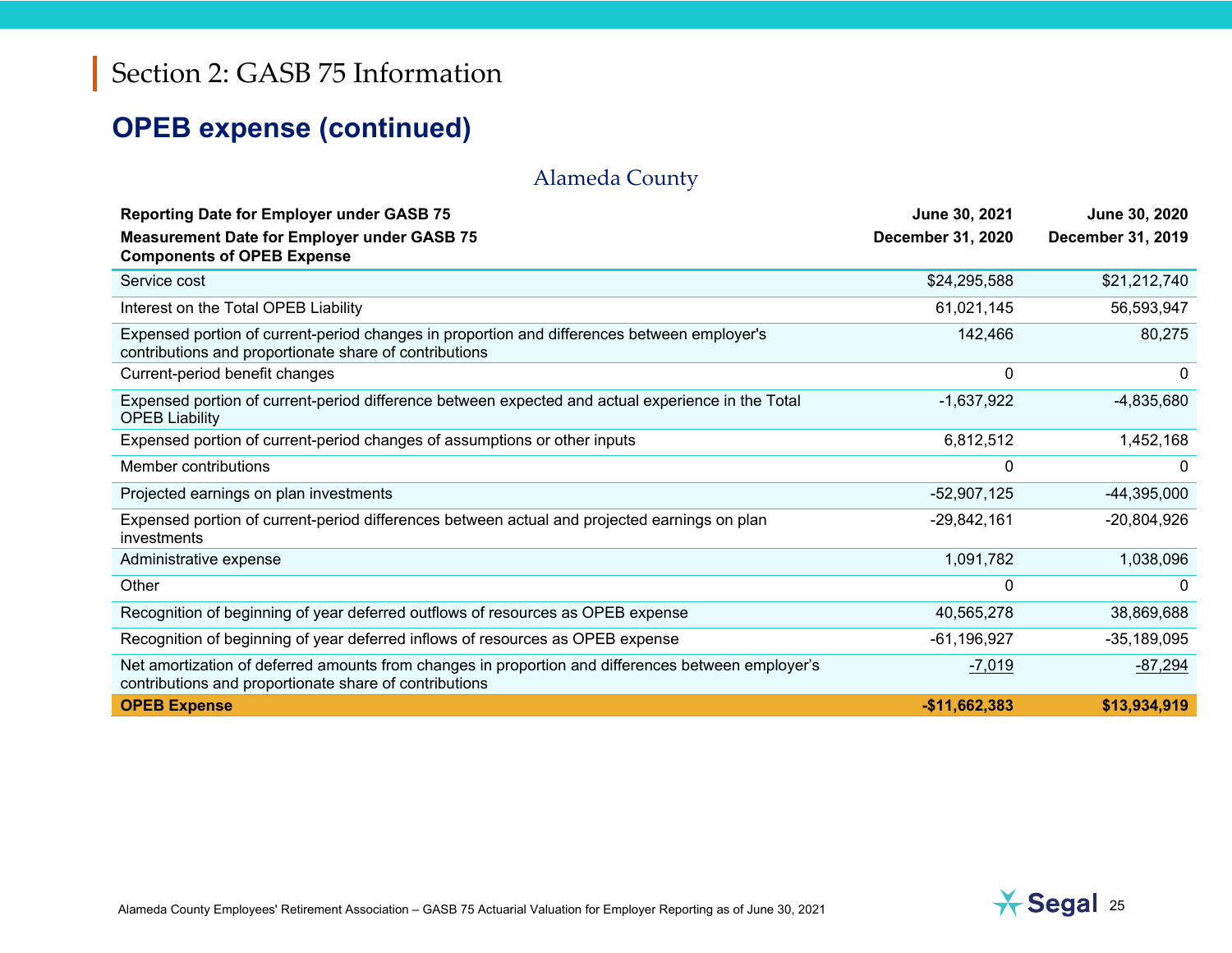# **OPEB expense (continued)**

#### Health System

| <b>Reporting Date for Employer under GASB 75</b>                                                                                                             | June 30, 2021     | June 30, 2020     |
|--------------------------------------------------------------------------------------------------------------------------------------------------------------|-------------------|-------------------|
| <b>Measurement Date for Employer under GASB 75</b><br><b>Components of OPEB Expense</b>                                                                      | December 31, 2020 | December 31, 2019 |
| Service cost                                                                                                                                                 | \$5,520,969       | \$5,039,288       |
| Interest on the Total OPEB Liability                                                                                                                         | 13,866,545        | 13,444,431        |
| Expensed portion of current-period changes in proportion and differences between employer's<br>contributions and proportionate share of contributions        | $-211,116$        | $-159,239$        |
| Current-period benefit changes                                                                                                                               | $\mathbf{0}$      | 0                 |
| Expensed portion of current-period difference between expected and actual experience in the Total<br><b>OPEB Liability</b>                                   | $-372,204$        | $-1,148,761$      |
| Expensed portion of current-period changes of assumptions or other inputs                                                                                    | 1,548,086         | 344,976           |
| Member contributions                                                                                                                                         | 0                 | 0                 |
| Projected earnings on plan investments                                                                                                                       | $-12,022,702$     | $-10,546,455$     |
| Expensed portion of current-period differences between actual and projected earnings on plan<br>investments                                                  | $-6,781,381$      | $-4,942,408$      |
| Administrative expense                                                                                                                                       | 248,098           | 246,610           |
| Other                                                                                                                                                        | $\mathbf{0}$      | 0                 |
| Recognition of beginning of year deferred outflows of resources as OPEB expense                                                                              | 9,218,120         | 9,233,865         |
| Recognition of beginning of year deferred inflows of resources as OPEB expense                                                                               | $-13,906,490$     | $-8,359,505$      |
| Net amortization of deferred amounts from changes in proportion and differences between employer's<br>contributions and proportionate share of contributions | 16,308            | 175,547           |
| <b>OPEB Expense</b>                                                                                                                                          | $-$2,875,767$     | \$3,328,349       |

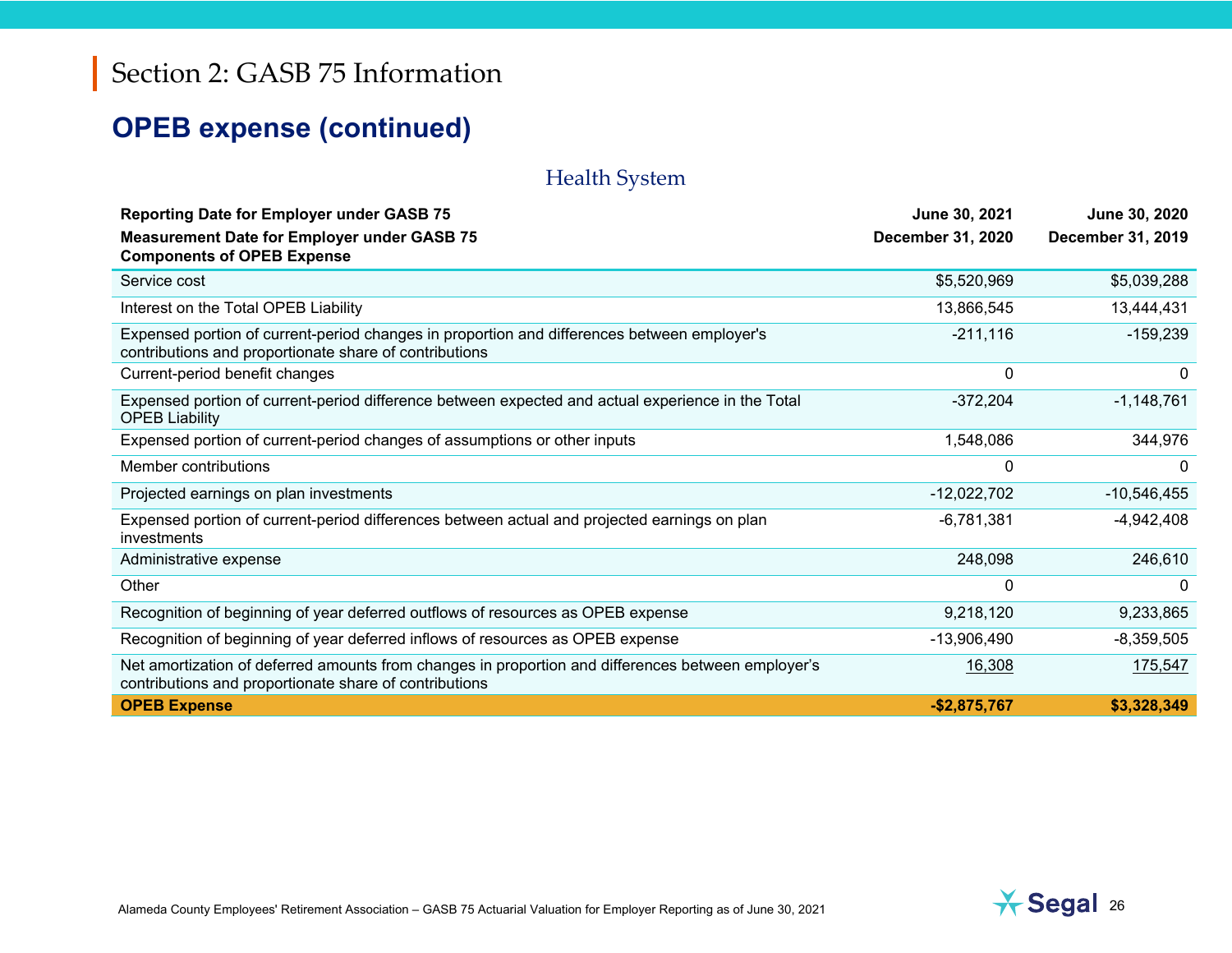# **OPEB expense (continued)**

## Superior Court

| <b>Reporting Date for Employer under GASB 75</b>                                                                                                             | June 30, 2021     | June 30, 2020     |
|--------------------------------------------------------------------------------------------------------------------------------------------------------------|-------------------|-------------------|
| <b>Measurement Date for Employer under GASB 75</b><br><b>Components of OPEB Expense</b>                                                                      | December 31, 2020 | December 31, 2019 |
| Service cost                                                                                                                                                 | \$1,258,340       | \$1,068,590       |
| Interest on the Total OPEB Liability                                                                                                                         | 3,160,465         | 2,850,918         |
| Expensed portion of current-period changes in proportion and differences between employer's<br>contributions and proportionate share of contributions        | 40,841            | 63,818            |
| Current-period benefit changes                                                                                                                               | $\mathbf{0}$      | 0                 |
| Expensed portion of current-period difference between expected and actual experience in the Total<br><b>OPEB Liability</b>                                   | $-84,833$         | $-243,597$        |
| Expensed portion of current-period changes of assumptions or other inputs                                                                                    | 352,840           | 73,153            |
| Member contributions                                                                                                                                         | 0                 | 0                 |
| Projected earnings on plan investments                                                                                                                       | $-2,740,216$      | $-2,236,397$      |
| Expensed portion of current-period differences between actual and projected earnings on plan<br>investments                                                  | $-1,545,614$      | $-1,048,047$      |
| Administrative expense                                                                                                                                       | 56,547            | 52,294            |
| Other                                                                                                                                                        | 0                 | 0                 |
| Recognition of beginning of year deferred outflows of resources as OPEB expense                                                                              | 2,100,995         | 1,958,059         |
| Recognition of beginning of year deferred inflows of resources as OPEB expense                                                                               | $-3,169,569$      | $-1,772,649$      |
| Net amortization of deferred amounts from changes in proportion and differences between employer's<br>contributions and proportionate share of contributions | $-1,649$          | $-65,467$         |
| <b>OPEB Expense</b>                                                                                                                                          | $-$571,853$       | \$700,675         |

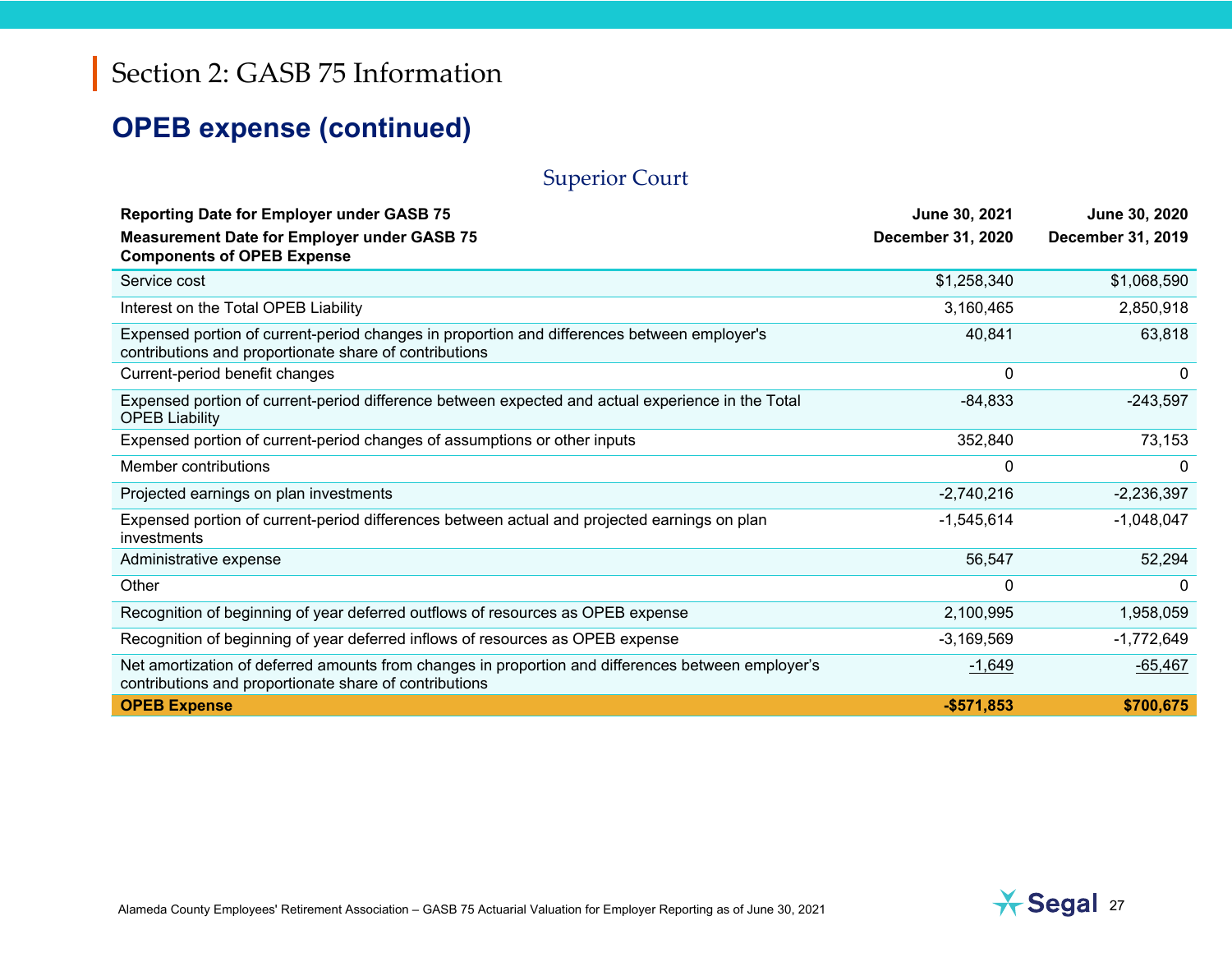# **OPEB expense (continued)**

#### First 5

| <b>Reporting Date for Employer under GASB 75</b><br><b>Measurement Date for Employer under GASB 75</b><br><b>Components of OPEB Expense</b>                  | <b>June 30, 2021</b><br>December 31, 2020 | June 30, 2020<br>December 31, 2019 |
|--------------------------------------------------------------------------------------------------------------------------------------------------------------|-------------------------------------------|------------------------------------|
| Service cost                                                                                                                                                 | \$135,181                                 | \$111,581                          |
| Interest on the Total OPEB Liability                                                                                                                         | 339,523                                   | 297,692                            |
| Expensed portion of current-period changes in proportion and differences between employer's<br>contributions and proportionate share of contributions        | 7,964                                     | 6,598                              |
| Current-period benefit changes                                                                                                                               | 0                                         | $\mathbf 0$                        |
| Expensed portion of current-period difference between expected and actual experience in the Total<br><b>OPEB Liability</b>                                   | $-9,113$                                  | $-25,436$                          |
| Expensed portion of current-period changes of assumptions or other inputs                                                                                    | 37,905                                    | 7,639                              |
| Member contributions                                                                                                                                         | 0                                         | 0                                  |
| Projected earnings on plan investments                                                                                                                       | $-294,376$                                | $-233,524$                         |
| Expensed portion of current-period differences between actual and projected earnings on plan<br>investments                                                  | $-166,042$                                | $-109,437$                         |
| Administrative expense                                                                                                                                       | 6,075                                     | 5,461                              |
| Other                                                                                                                                                        | 0                                         | 0                                  |
| Recognition of beginning of year deferred outflows of resources as OPEB expense                                                                              | 225,706                                   | 204,460                            |
| Recognition of beginning of year deferred inflows of resources as OPEB expense                                                                               | $-340,501$                                | $-185,099$                         |
| Net amortization of deferred amounts from changes in proportion and differences between employer's<br>contributions and proportionate share of contributions | 8,325                                     | 1,727                              |
| <b>OPEB Expense</b>                                                                                                                                          | $-$49,353$                                | \$81,662                           |

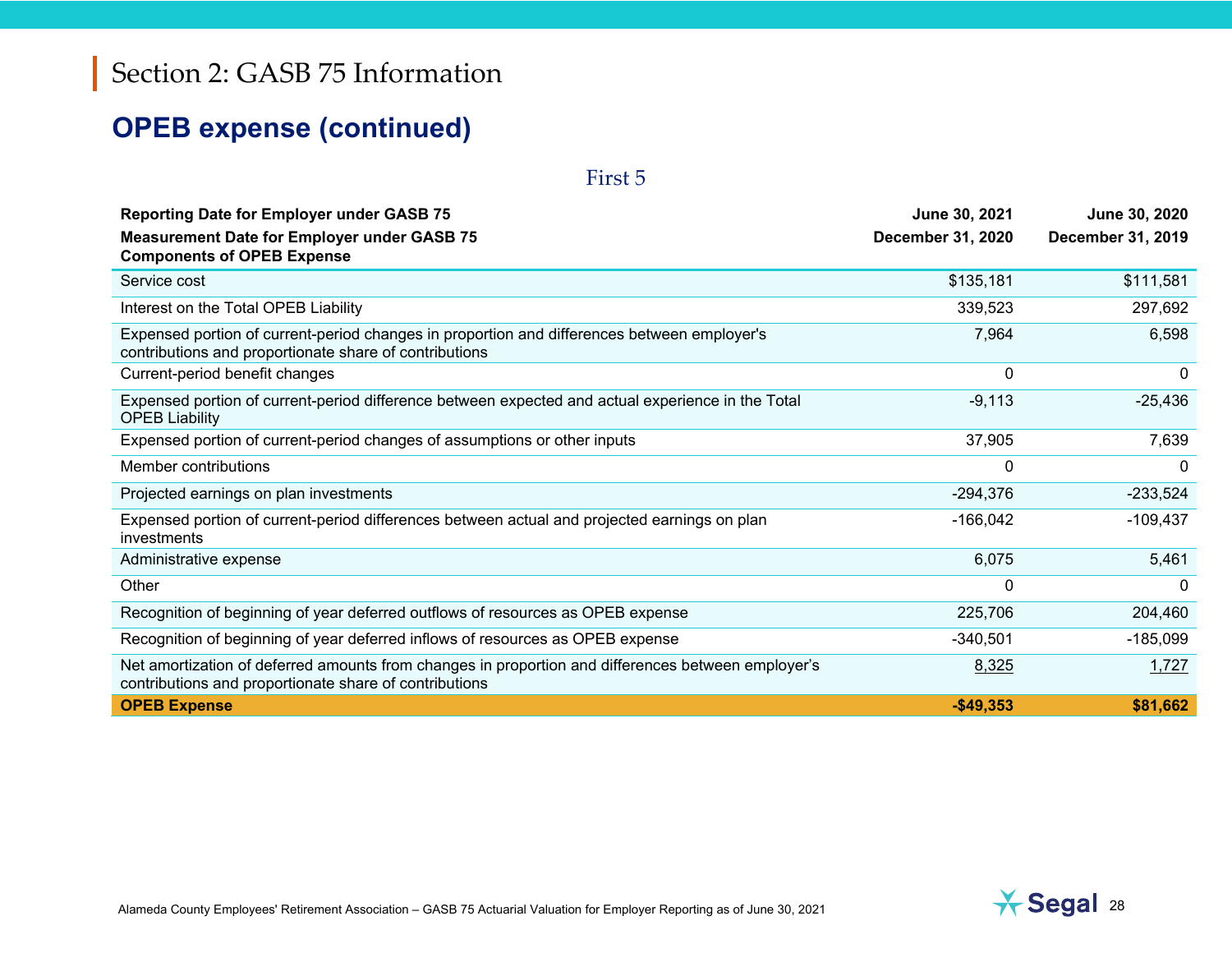# **OPEB expense (continued)**

## Housing Authority

| <b>Reporting Date for Employer under GASB 75</b>                                                                                                             | June 30, 2021     | June 30, 2020     |
|--------------------------------------------------------------------------------------------------------------------------------------------------------------|-------------------|-------------------|
| <b>Measurement Date for Employer under GASB 75</b><br><b>Components of OPEB Expense</b>                                                                      | December 31, 2020 | December 31, 2019 |
| Service cost                                                                                                                                                 | \$134,607         | \$112,257         |
| Interest on the Total OPEB Liability                                                                                                                         | 338,080           | 299,492           |
| Expensed portion of current-period changes in proportion and differences between employer's<br>contributions and proportionate share of contributions        | 6,652             | $-12,262$         |
| Current-period benefit changes                                                                                                                               | 0                 | 0                 |
| Expensed portion of current-period difference between expected and actual experience in the Total<br><b>OPEB Liability</b>                                   | $-9,075$          | $-25,590$         |
| Expensed portion of current-period changes of assumptions or other inputs                                                                                    | 37,744            | 7,685             |
| Member contributions                                                                                                                                         | 0                 | 0                 |
| Projected earnings on plan investments                                                                                                                       | $-293,126$        | $-234,936$        |
| Expensed portion of current-period differences between actual and projected earnings on plan<br>investments                                                  | $-165,337$        | $-110,099$        |
| Administrative expense                                                                                                                                       | 6,049             | 5,494             |
| Other                                                                                                                                                        | 0                 | 0                 |
| Recognition of beginning of year deferred outflows of resources as OPEB expense                                                                              | 224,747           | 205,696           |
| Recognition of beginning of year deferred inflows of resources as OPEB expense                                                                               | $-339,054$        | $-186,219$        |
| Net amortization of deferred amounts from changes in proportion and differences between employer's<br>contributions and proportionate share of contributions | $-17,713$         | $-5,451$          |
| <b>OPEB Expense</b>                                                                                                                                          | $-$76,426$        | \$56,067          |

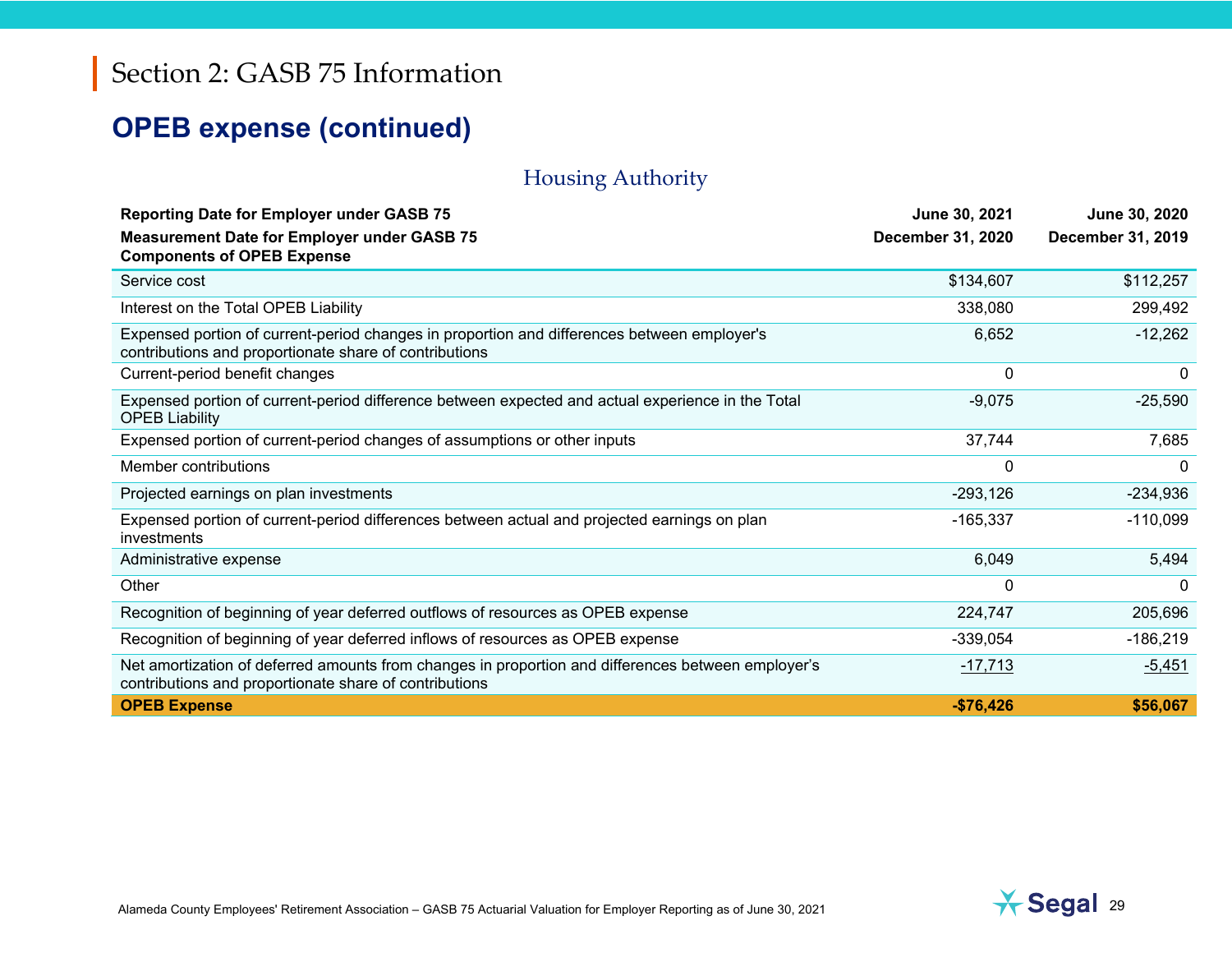# **OPEB expense (continued)**

#### LARPD

| <b>Reporting Date for Employer under GASB 75</b><br><b>Measurement Date for Employer under GASB 75</b>                                                       | June 30, 2021<br>December 31, 2020 | June 30, 2020<br><b>December 31, 2019</b> |
|--------------------------------------------------------------------------------------------------------------------------------------------------------------|------------------------------------|-------------------------------------------|
| <b>Components of OPEB Expense</b>                                                                                                                            |                                    |                                           |
| Service cost                                                                                                                                                 | \$151,632                          | \$121,392                                 |
| Interest on the Total OPEB Liability                                                                                                                         | 380,848                            | 323,862                                   |
| Expensed portion of current-period changes in proportion and differences between employer's<br>contributions and proportionate share of contributions        | 13,130                             | 8,469                                     |
| Current-period benefit changes                                                                                                                               | 0                                  | 0                                         |
| Expensed portion of current-period difference between expected and actual experience in the Total<br><b>OPEB Liability</b>                                   | $-10,223$                          | $-27,672$                                 |
| Expensed portion of current-period changes of assumptions or other inputs                                                                                    | 42,519                             | 8,310                                     |
| Member contributions                                                                                                                                         | 0                                  | 0                                         |
| Projected earnings on plan investments                                                                                                                       | $-330,206$                         | $-254,053$                                |
| Expensed portion of current-period differences between actual and projected earnings on plan<br>investments                                                  | $-186,252$                         | $-119,057$                                |
| Administrative expense                                                                                                                                       | 6,814                              | 5,941                                     |
| Other                                                                                                                                                        | 0                                  | 0                                         |
| Recognition of beginning of year deferred outflows of resources as OPEB expense                                                                              | 253,178                            | 222,434                                   |
| Recognition of beginning of year deferred inflows of resources as OPEB expense                                                                               | $-381,945$                         | $-201,372$                                |
| Net amortization of deferred amounts from changes in proportion and differences between employer's<br>contributions and proportionate share of contributions | $-8,773$                           | $-17,242$                                 |
| <b>OPEB Expense</b>                                                                                                                                          | $-$ \$69,278                       | \$71,012                                  |

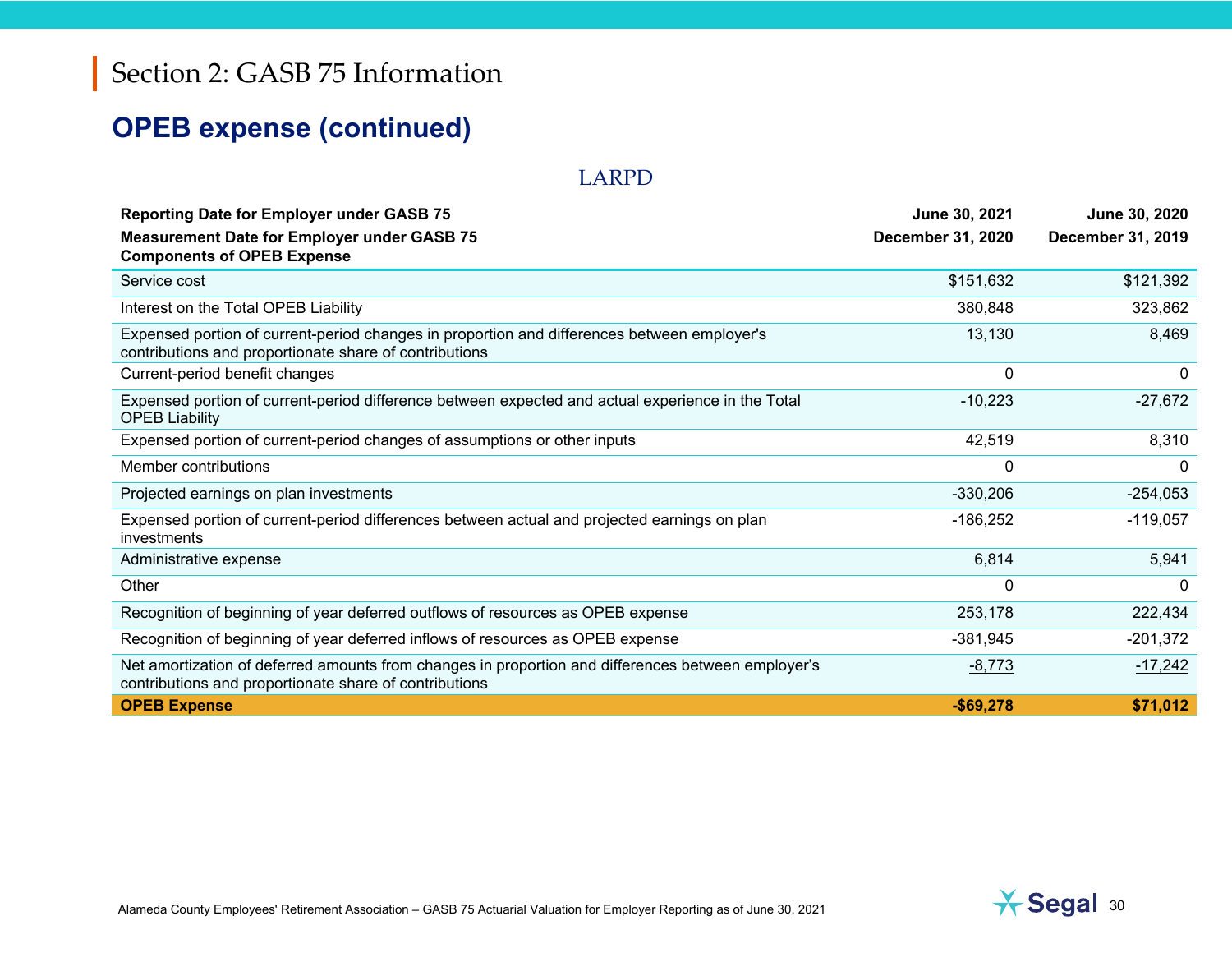# **OPEB expense (continued)**

#### ACOE

| <b>Reporting Date for Employer under GASB 75</b><br><b>Measurement Date for Employer under GASB 75</b><br><b>Components of OPEB Expense</b>                  | June 30, 2021<br><b>December 31, 2020</b> | June 30, 2020<br>December 31, 2019 |
|--------------------------------------------------------------------------------------------------------------------------------------------------------------|-------------------------------------------|------------------------------------|
| Service cost                                                                                                                                                 | \$14,119                                  | \$12,346                           |
| Interest on the Total OPEB Liability                                                                                                                         | 35,464                                    | 32,938                             |
| Expensed portion of current-period changes in proportion and differences between employer's<br>contributions and proportionate share of contributions        | 63                                        | 12,341                             |
| Current-period benefit changes                                                                                                                               | 0                                         | 0                                  |
| Expensed portion of current-period difference between expected and actual experience in the Total<br><b>OPEB Liability</b>                                   | $-952$                                    | $-2,814$                           |
| Expensed portion of current-period changes of assumptions or other inputs                                                                                    | 3,959                                     | 845                                |
| Member contributions                                                                                                                                         | 0                                         | 0                                  |
| Projected earnings on plan investments                                                                                                                       | $-30,748$                                 | $-25,838$                          |
| Expensed portion of current-period differences between actual and projected earnings on plan<br>investments                                                  | $-17,344$                                 | $-12,109$                          |
| Administrative expense                                                                                                                                       | 635                                       | 604                                |
| Other                                                                                                                                                        | $\overline{0}$                            | 0                                  |
| Recognition of beginning of year deferred outflows of resources as OPEB expense                                                                              | 23,576                                    | 22,622                             |
| Recognition of beginning of year deferred inflows of resources as OPEB expense                                                                               | $-35,566$                                 | $-20,480$                          |
| Net amortization of deferred amounts from changes in proportion and differences between employer's<br>contributions and proportionate share of contributions | 10,521                                    | $-1,820$                           |
| <b>OPEB Expense</b>                                                                                                                                          | \$3,727                                   | \$18,635                           |

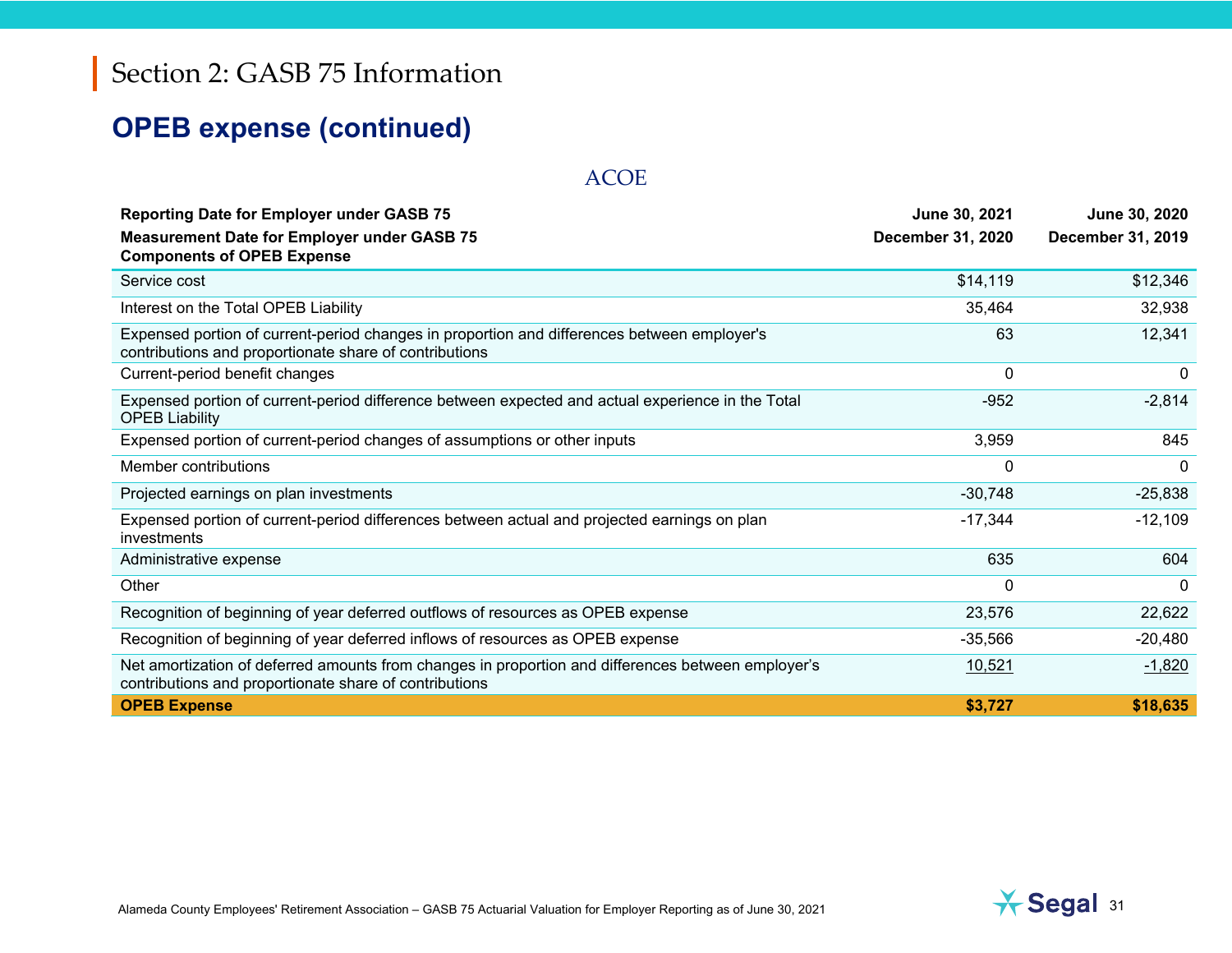## **Deferred outflows of resources and deferred inflows of resources**

### Total For All Employers

| <b>Reporting Date for Employer under GASB 75</b>                                                                | June 30, 2021            | June 30, 2020                    |
|-----------------------------------------------------------------------------------------------------------------|--------------------------|----------------------------------|
| <b>Measurement Date for Employer under GASB 75</b>                                                              | <b>December 31, 2020</b> | December 31, 2019                |
| <b>Deferred Outflows of Resources</b>                                                                           |                          |                                  |
| Changes in proportion and differences between employer's contributions and proportionate share of               |                          |                                  |
| contributions <sup>1</sup>                                                                                      | \$2,502,135              | \$1,697,144                      |
| Changes of assumptions or other inputs                                                                          | 81,255,541               | 43,117,986                       |
| Net difference between projected and actual earnings on OPEB plan investments                                   |                          | 0<br>$\Omega$                    |
| Difference between expected and actual experience in the Total OPEB Liability                                   |                          | $\overline{0}$<br>$\overline{0}$ |
| <b>Total Deferred Outflows of Resources</b>                                                                     | \$83,757,676             | \$44,815,130                     |
| <b>Deferred Inflows of Resources</b>                                                                            |                          |                                  |
| Changes in proportion and differences between employer's contributions and proportionate share of               |                          |                                  |
| contributions <sup>1</sup>                                                                                      | \$2,502,135              | \$1,697,144                      |
| Changes of assumptions or other inputs                                                                          | 6,289,027                | 8,002,659                        |
| Net difference between projected and actual earnings on OPEB plan investments                                   | 189,286,095              | 56,535,454                       |
| Difference between expected and actual experience in the Total OPEB Liability                                   | 64,759,701               | 66,714,256                       |
| <b>Total Deferred Inflows of Resources</b>                                                                      | \$262,836,958            | \$132,949,513                    |
| Deferred outflows of resources and deferred inflows of resources related to OPEB will be recognized as follows: |                          |                                  |
| Reporting Date for Employer under GASB 75 Year Ended June 30:                                                   |                          |                                  |
|                                                                                                                 | 2021<br>N/A              | $-$ \$26,758,452                 |
|                                                                                                                 | -\$58,751,342<br>2022    | $-26,758,454$                    |
|                                                                                                                 | 2023<br>$-21,943,058$    | 10,049,830                       |
|                                                                                                                 | 2024<br>$-65,620,549$    | $-33,627,661$                    |
|                                                                                                                 | 2025<br>$-40,339,519$    | $-8,346,631$                     |
|                                                                                                                 | 2026<br>4,018,228        | $-2,693,015$                     |
|                                                                                                                 | 2027<br>3,556,958        | 0                                |
|                                                                                                                 | Thereafter               | $\mathbf{0}$<br>0                |

1 Calculated in accordance with Paragraphs 64 and 65 of GASB 75

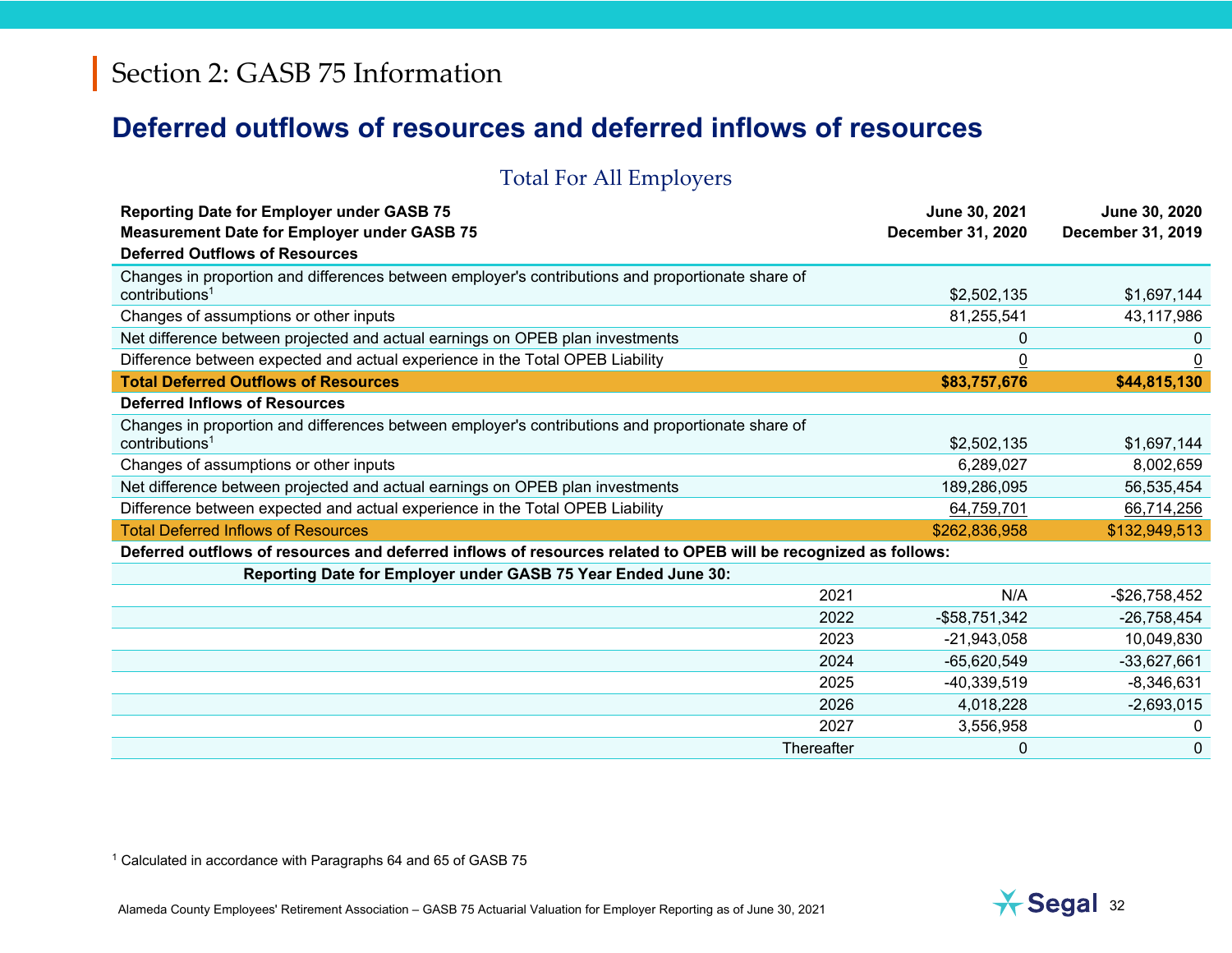## **Deferred outflows of resources and deferred inflows of resources (continued)**

| <b>Alameda County</b>                                                                                                                           |            |                                           |                                    |
|-------------------------------------------------------------------------------------------------------------------------------------------------|------------|-------------------------------------------|------------------------------------|
| <b>Reporting Date for Employer under GASB 75</b><br><b>Measurement Date for Employer under GASB 75</b><br><b>Deferred Outflows of Resources</b> |            | June 30, 2021<br><b>December 31, 2020</b> | June 30, 2020<br>December 31, 2019 |
| Changes in proportion and differences between employer's contributions and proportionate share of<br>contributions <sup>1</sup>                 |            | \$1,206,194                               | \$511,790                          |
| Changes of assumptions or other inputs                                                                                                          |            | 62,650,700                                | 33,045,891                         |
| Net difference between projected and actual earnings on OPEB plan investments                                                                   |            | 0                                         | 0                                  |
| Difference between expected and actual experience in the Total OPEB Liability                                                                   |            | $\overline{0}$                            | $\overline{0}$                     |
| <b>Total Deferred Outflows of Resources</b>                                                                                                     |            | \$63,856,894                              | \$33,557,681                       |
| <b>Deferred Inflows of Resources</b>                                                                                                            |            |                                           |                                    |
| Changes in proportion and differences between employer's contributions and proportionate share of<br>contributions <sup>1</sup>                 |            | \$269,207                                 | \$369,658                          |
| Changes of assumptions or other inputs                                                                                                          |            | 4,849,048                                 | 6,133,287                          |
| Net difference between projected and actual earnings on OPEB plan investments                                                                   |            | 145,945,820                               | 43,329,122                         |
| Difference between expected and actual experience in the Total OPEB Liability                                                                   |            | 49,931,864                                | 51,130,217                         |
| <b>Total Deferred Inflows of Resources</b>                                                                                                      |            | \$200,995,939                             | \$100,962,284                      |
| Deferred outflows of resources and deferred inflows of resources related to OPEB will be recognized as follows:                                 |            |                                           |                                    |
| Reporting Date for Employer under GASB 75 Year Ended June 30:                                                                                   |            |                                           |                                    |
|                                                                                                                                                 | 2021       | N/A                                       | $-$20,514,861$                     |
|                                                                                                                                                 | 2022       | $-$45,163,774$                            | $-20,514,863$                      |
|                                                                                                                                                 | 2023       | $-16,783,372$                             | 7,695,232                          |
|                                                                                                                                                 | 2024       | $-50,428,013$                             | $-25,747,321$                      |
|                                                                                                                                                 | 2025       | $-30,871,538$                             | $-6,307,813$                       |
|                                                                                                                                                 | 2026       | 3,289,618                                 | $-2,014,977$                       |
|                                                                                                                                                 | 2027       | 2,818,034                                 | 0                                  |
|                                                                                                                                                 | Thereafter | 0                                         | 0                                  |

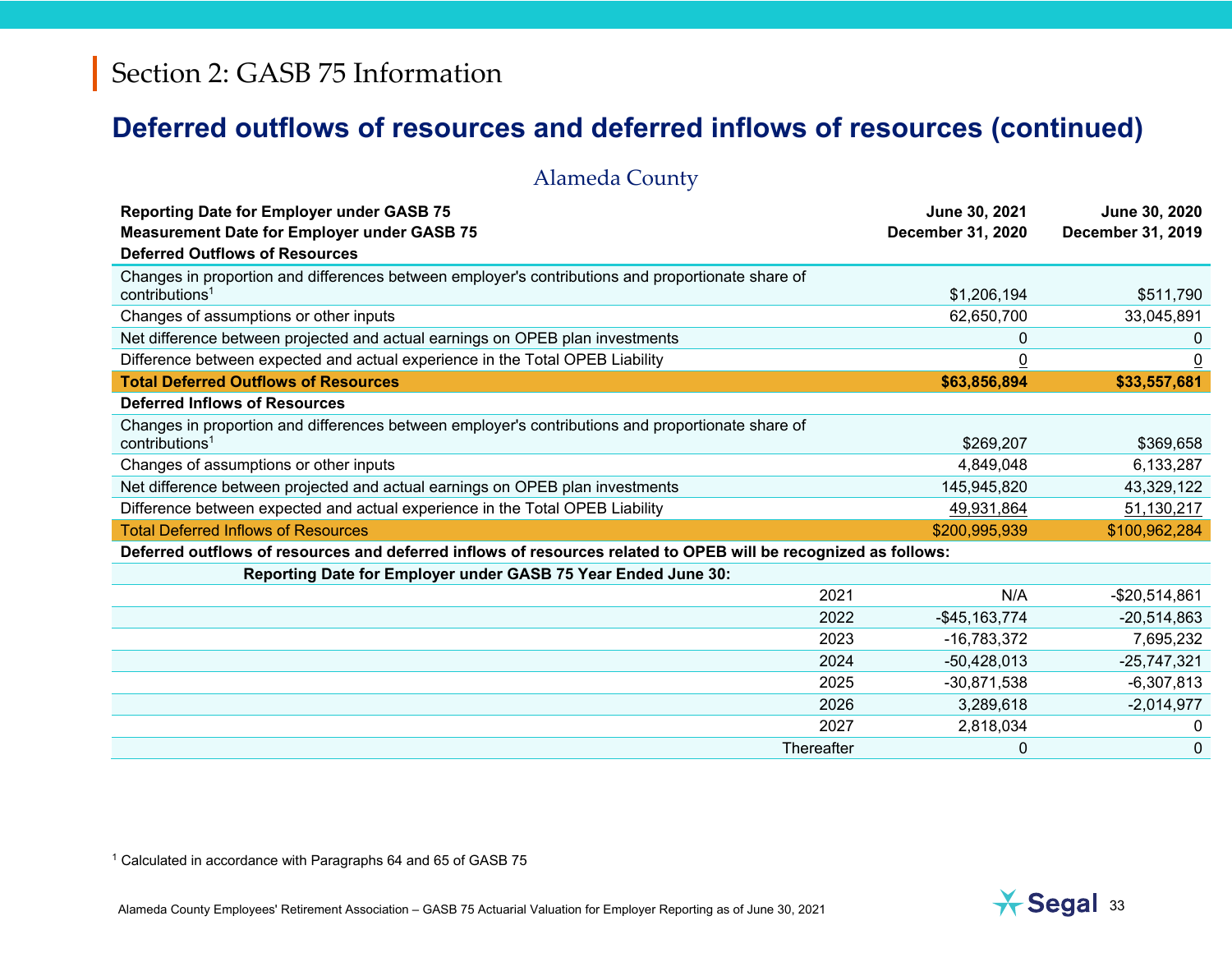### **Deferred outflows of resources and deferred inflows of resources (continued)**

| <b>Health System</b>                                                                                                                            |            |                                           |                                    |
|-------------------------------------------------------------------------------------------------------------------------------------------------|------------|-------------------------------------------|------------------------------------|
| <b>Reporting Date for Employer under GASB 75</b><br><b>Measurement Date for Employer under GASB 75</b><br><b>Deferred Outflows of Resources</b> |            | June 30, 2021<br><b>December 31, 2020</b> | June 30, 2020<br>December 31, 2019 |
| Changes in proportion and differences between employer's contributions and proportionate share of<br>contributions <sup>1</sup>                 |            | \$487,409                                 | \$662,956                          |
| Changes of assumptions or other inputs                                                                                                          |            | 14,236,848                                | 7,850,366                          |
| Net difference between projected and actual earnings on OPEB plan investments                                                                   |            | $\Omega$                                  | 0                                  |
| Difference between expected and actual experience in the Total OPEB Liability                                                                   |            | $\overline{0}$                            | $\underline{0}$                    |
| <b>Total Deferred Outflows of Resources</b>                                                                                                     |            | \$14,724,257                              | \$8,513,322                        |
| <b>Deferred Inflows of Resources</b>                                                                                                            |            |                                           |                                    |
| Changes in proportion and differences between employer's contributions and proportionate share of<br>contributions <sup>1</sup>                 |            | \$1,901,560                               | \$893,328                          |
| Changes of assumptions or other inputs                                                                                                          |            | 1,101,905                                 | 1,457,021                          |
| Net difference between projected and actual earnings on OPEB plan investments                                                                   |            | 33,164,967                                | 10,293,245                         |
| Difference between expected and actual experience in the Total OPEB Liability                                                                   |            | 11,346,599                                | 12,146,471                         |
| <b>Total Deferred Inflows of Resources</b>                                                                                                      |            | \$47,515,031                              | \$24,790,065                       |
| Deferred outflows of resources and deferred inflows of resources related to OPEB will be recognized as follows:                                 |            |                                           |                                    |
| Reporting Date for Employer under GASB 75 Year Ended June 30:                                                                                   |            |                                           |                                    |
|                                                                                                                                                 | 2021       | N/A                                       | $-$4,855,526$                      |
|                                                                                                                                                 | 2022       | $-$10,488,677$                            | $-4,855,526$                       |
|                                                                                                                                                 | 2023       | $-4,039,469$                              | 1,846,051                          |
|                                                                                                                                                 | 2024       | $-11,742,934$                             | $-6, 156, 880$                     |
|                                                                                                                                                 | 2025       | $-7,426,808$                              | $-1,667,420$                       |
|                                                                                                                                                 | 2026       | 395,788                                   | $-587,442$                         |
|                                                                                                                                                 | 2027       | 511,326                                   | 0                                  |
|                                                                                                                                                 | Thereafter | 0                                         | 0                                  |

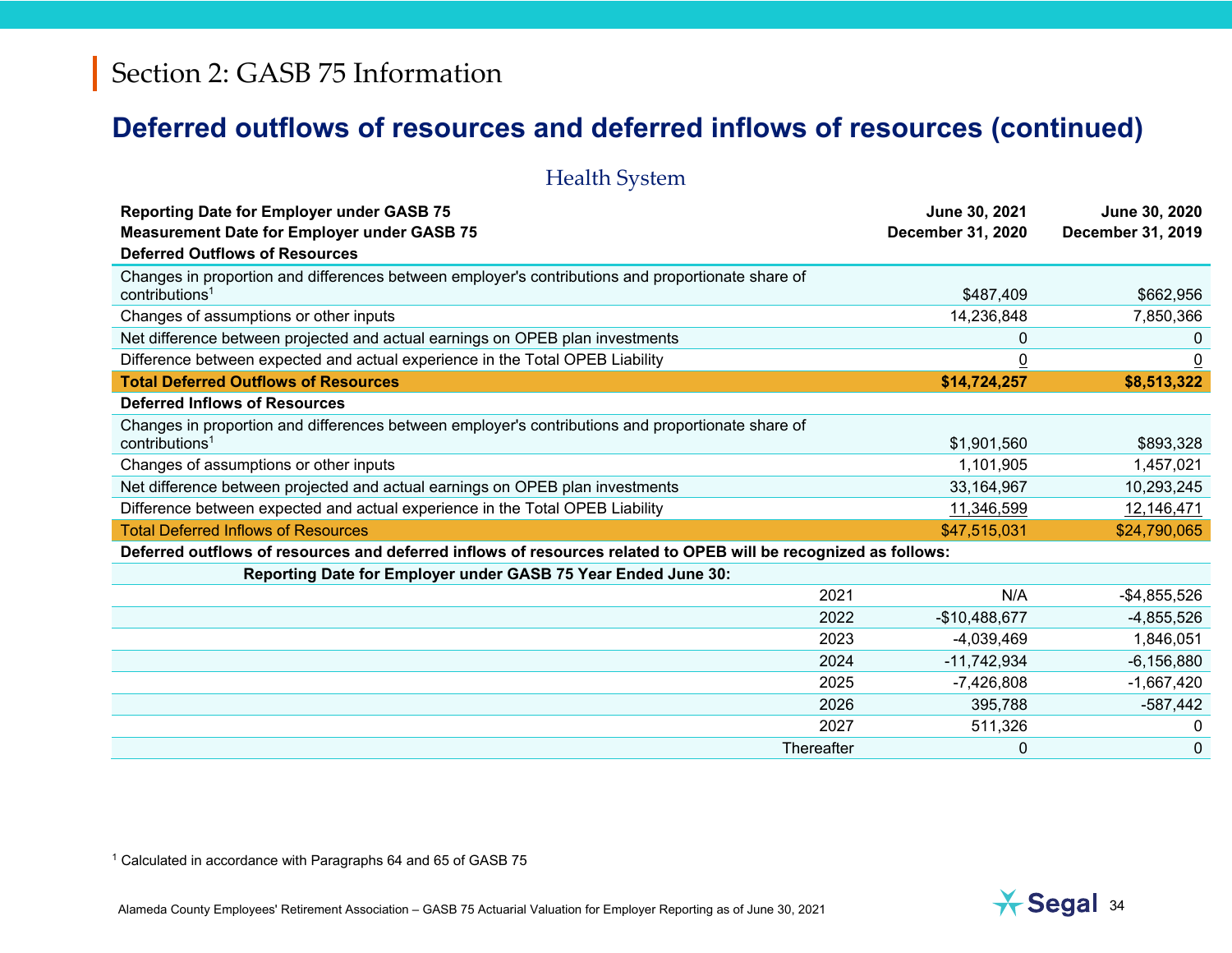### **Deferred outflows of resources and deferred inflows of resources (continued)**

| <b>Superior Court</b>                                                                                                                           |            |                                    |                                    |
|-------------------------------------------------------------------------------------------------------------------------------------------------|------------|------------------------------------|------------------------------------|
| <b>Reporting Date for Employer under GASB 75</b><br><b>Measurement Date for Employer under GASB 75</b><br><b>Deferred Outflows of Resources</b> |            | June 30, 2021<br>December 31, 2020 | June 30, 2020<br>December 31, 2019 |
| Changes in proportion and differences between employer's contributions and proportionate share of<br>contributions <sup>1</sup>                 |            | \$520,054                          | \$358,019                          |
| Changes of assumptions or other inputs                                                                                                          |            | 3,244,865                          | 1,664,686                          |
| Net difference between projected and actual earnings on OPEB plan investments                                                                   |            | 0                                  | 0                                  |
| Difference between expected and actual experience in the Total OPEB Liability                                                                   |            | 0                                  | $\underline{0}$                    |
| <b>Total Deferred Outflows of Resources</b>                                                                                                     |            | \$3,764,919                        | \$2,022,705                        |
| <b>Deferred Inflows of Resources</b>                                                                                                            |            |                                    |                                    |
| Changes in proportion and differences between employer's contributions and proportionate share of<br>contributions <sup>1</sup>                 |            | \$203,737                          | \$269,204                          |
| Changes of assumptions or other inputs                                                                                                          |            | 251,146                            | 308,964                            |
| Net difference between projected and actual earnings on OPEB plan investments                                                                   |            | 7,558,964                          | 2,182,703                          |
| Difference between expected and actual experience in the Total OPEB Liability                                                                   |            | 2,586,118                          | 2,575,683                          |
| <b>Total Deferred Inflows of Resources</b>                                                                                                      |            | \$10,599,965                       | \$5,336,554                        |
| Deferred outflows of resources and deferred inflows of resources related to OPEB will be recognized as follows:                                 |            |                                    |                                    |
| Reporting Date for Employer under GASB 75 Year Ended June 30:                                                                                   |            |                                    |                                    |
|                                                                                                                                                 | 2021       | N/A                                | $-$1,034,731$                      |
|                                                                                                                                                 | 2022       | $-$2,306,988$                      | $-1,034,731$                       |
|                                                                                                                                                 | 2023       | $-837,084$                         | 386,352                            |
|                                                                                                                                                 | 2024       | $-2,569,499$                       | $-1,288,130$                       |
|                                                                                                                                                 | 2025       | $-1,525,403$                       | $-277,567$                         |
|                                                                                                                                                 | 2026       | 240,234                            | $-65,042$                          |
|                                                                                                                                                 | 2027       | 163,694                            | 0                                  |
|                                                                                                                                                 | Thereafter | 0                                  | 0                                  |

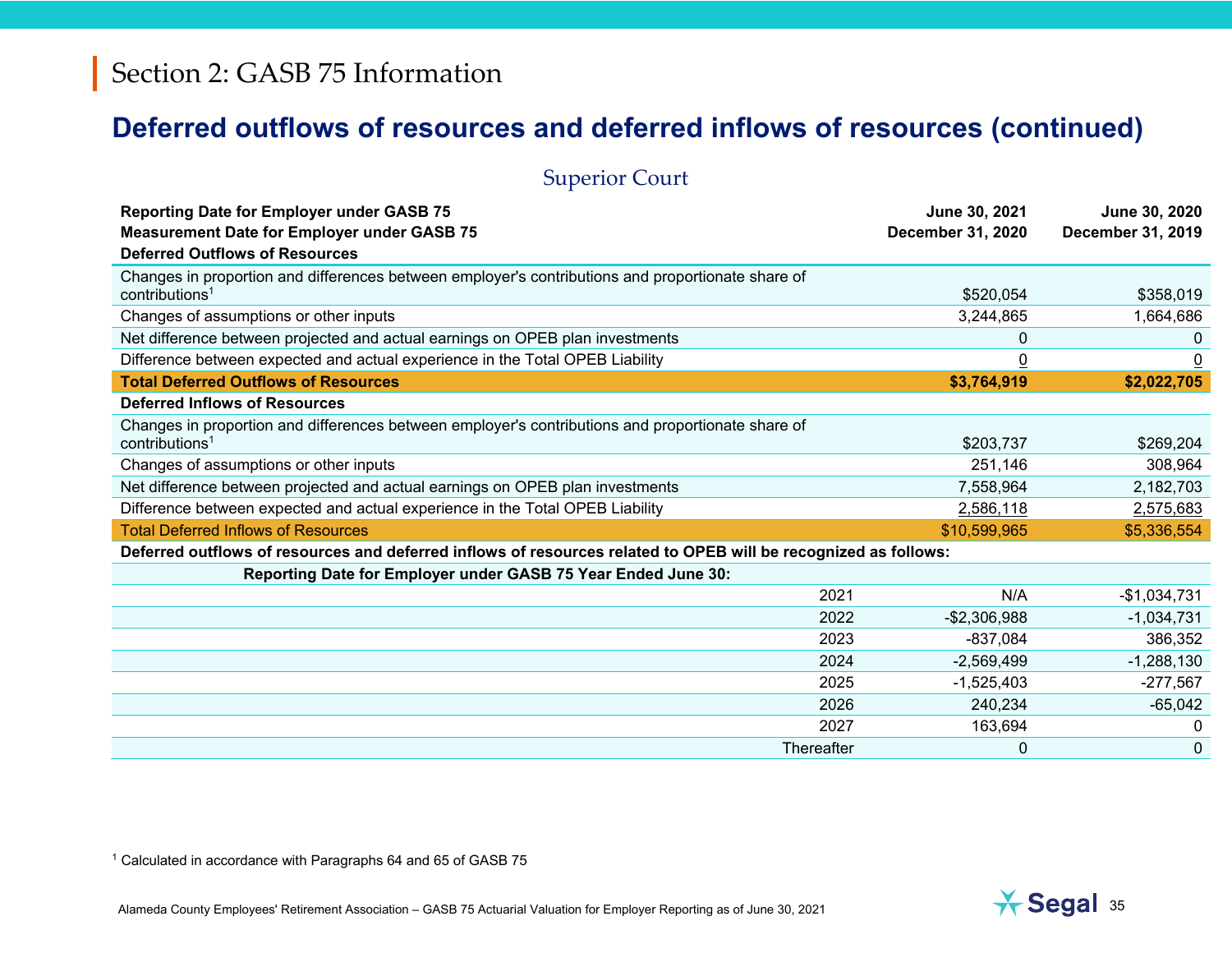## **Deferred outflows of resources and deferred inflows of resources (continued)**

| First 5                                                                                                                                         |            |                                           |                                    |
|-------------------------------------------------------------------------------------------------------------------------------------------------|------------|-------------------------------------------|------------------------------------|
| <b>Reporting Date for Employer under GASB 75</b><br><b>Measurement Date for Employer under GASB 75</b><br><b>Deferred Outflows of Resources</b> |            | June 30, 2021<br><b>December 31, 2020</b> | June 30, 2020<br>December 31, 2019 |
| Changes in proportion and differences between employer's contributions and proportionate share of<br>contributions <sup>1</sup>                 |            | \$82,806                                  | \$47,639                           |
| Changes of assumptions or other inputs                                                                                                          |            | 348,589                                   | 173,826                            |
| Net difference between projected and actual earnings on OPEB plan investments                                                                   |            | 0                                         | 0                                  |
| Difference between expected and actual experience in the Total OPEB Liability                                                                   |            | 0                                         | $\overline{0}$                     |
| <b>Total Deferred Outflows of Resources</b>                                                                                                     |            | \$431,395                                 | \$221,465                          |
| <b>Deferred Inflows of Resources</b>                                                                                                            |            |                                           |                                    |
| Changes in proportion and differences between employer's contributions and proportionate share of<br>contributions <sup>1</sup>                 |            | \$1,470                                   | \$2,018                            |
| Changes of assumptions or other inputs                                                                                                          |            | 26,980                                    | 32,262                             |
| Net difference between projected and actual earnings on OPEB plan investments                                                                   |            | 812,045                                   | 227,917                            |
| Difference between expected and actual experience in the Total OPEB Liability                                                                   |            | 277,822                                   | 268,952                            |
| <b>Total Deferred Inflows of Resources</b>                                                                                                      |            | \$1,118,317                               | \$531,149                          |
| Deferred outflows of resources and deferred inflows of resources related to OPEB will be recognized as follows:                                 |            |                                           |                                    |
| Reporting Date for Employer under GASB 75 Year Ended June 30:                                                                                   |            |                                           |                                    |
|                                                                                                                                                 | 2021       | N/A                                       | $-$99,549$                         |
|                                                                                                                                                 | 2022       | $-$235,757$                               | $-99,549$                          |
|                                                                                                                                                 | 2023       | $-77,848$                                 | 48,840                             |
|                                                                                                                                                 | 2024       | $-265,052$                                | $-127,067$                         |
|                                                                                                                                                 | 2025       | $-156,974$                                | $-25,529$                          |
|                                                                                                                                                 | 2026       | 29,229                                    | $-6,830$                           |
|                                                                                                                                                 | 2027       | 19,480                                    | $\mathbf{0}$                       |
|                                                                                                                                                 | Thereafter | 0                                         | 0                                  |

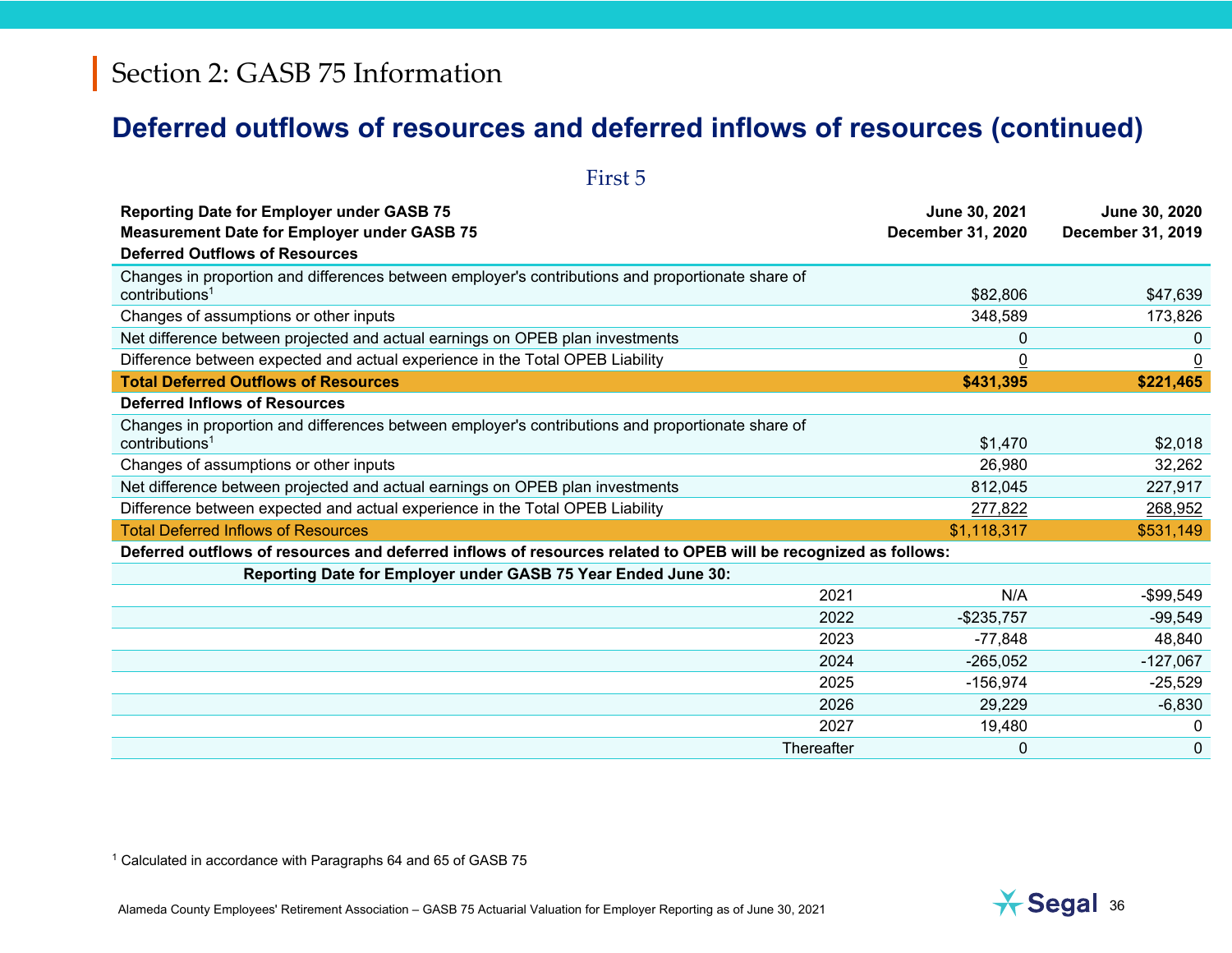#### **Deferred outflows of resources and deferred inflows of resources (continued)**

Housing Authority

| <b>Reporting Date for Employer under GASB 75</b><br><b>Measurement Date for Employer under GASB 75</b><br><b>Deferred Outflows of Resources</b> |            | June 30, 2021<br><b>December 31, 2020</b> | June 30, 2020<br>December 31, 2019 |
|-------------------------------------------------------------------------------------------------------------------------------------------------|------------|-------------------------------------------|------------------------------------|
| Changes in proportion and differences between employer's contributions and proportionate share of<br>contributions <sup>1</sup>                 |            | \$36,785                                  | \$0                                |
| Changes of assumptions or other inputs                                                                                                          |            | 347,109                                   | 174,877                            |
| Net difference between projected and actual earnings on OPEB plan investments                                                                   |            | 0                                         | 0                                  |
| Difference between expected and actual experience in the Total OPEB Liability                                                                   |            | $\overline{0}$                            | $\overline{0}$                     |
| <b>Total Deferred Outflows of Resources</b>                                                                                                     |            | \$383,894                                 | \$174,877                          |
| <b>Deferred Inflows of Resources</b>                                                                                                            |            |                                           |                                    |
| Changes in proportion and differences between employer's contributions and proportionate share of<br>contributions <sup>1</sup>                 |            | \$71,474                                  | \$89,187                           |
| Changes of assumptions or other inputs                                                                                                          |            | 26,866                                    | 32,457                             |
| Net difference between projected and actual earnings on OPEB plan investments                                                                   |            | 808,595                                   | 229,296                            |
| Difference between expected and actual experience in the Total OPEB Liability                                                                   |            | 276,642                                   | 270,579                            |
| <b>Total Deferred Inflows of Resources</b>                                                                                                      |            | \$1,183,577                               | \$621,519                          |
| Deferred outflows of resources and deferred inflows of resources related to OPEB will be recognized as follows:                                 |            |                                           |                                    |
| Reporting Date for Employer under GASB 75 Year Ended June 30:                                                                                   |            |                                           |                                    |
|                                                                                                                                                 | 2021       | N/A                                       | $-$126,240$                        |
|                                                                                                                                                 | 2022       | $-$262,036$                               | $-126,240$                         |
|                                                                                                                                                 | 2023       | $-104,798$                                | 23,047                             |
|                                                                                                                                                 | 2024       | -289,744                                  | $-152,464$                         |
|                                                                                                                                                 | 2025       | $-178,163$                                | $-46,344$                          |
|                                                                                                                                                 | 2026       | 16,338                                    | $-18,401$                          |
|                                                                                                                                                 | 2027       | 18,720                                    | $\Omega$                           |
|                                                                                                                                                 | Thereafter | 0                                         | 0                                  |

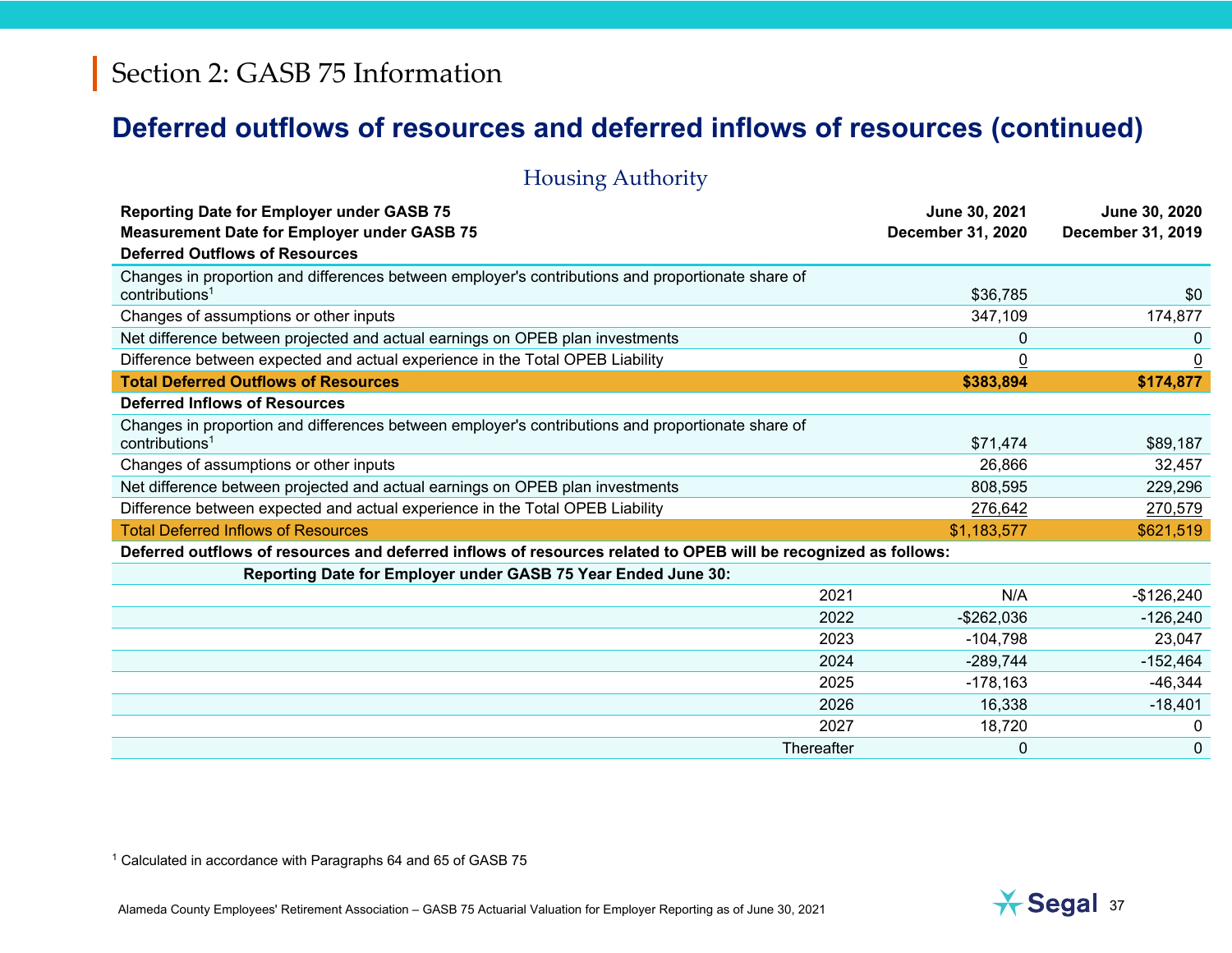### **Deferred outflows of resources and deferred inflows of resources (continued)**

LARPD

| LANI D                                                                                                                                          |            |                                    |                                    |
|-------------------------------------------------------------------------------------------------------------------------------------------------|------------|------------------------------------|------------------------------------|
| <b>Reporting Date for Employer under GASB 75</b><br><b>Measurement Date for Employer under GASB 75</b><br><b>Deferred Outflows of Resources</b> |            | June 30, 2021<br>December 31, 2020 | June 30, 2020<br>December 31, 2019 |
| Changes in proportion and differences between employer's contributions and proportionate share of<br>contributions <sup>1</sup>                 |            | \$111,646                          | \$47,508                           |
| Changes of assumptions or other inputs                                                                                                          |            | 391,019                            | 189,107                            |
| Net difference between projected and actual earnings on OPEB plan investments                                                                   |            | 0                                  | 0                                  |
| Difference between expected and actual experience in the Total OPEB Liability                                                                   |            | $\underline{0}$                    | $\underline{0}$                    |
| <b>Total Deferred Outflows of Resources</b>                                                                                                     |            | \$502,665                          | \$236,615                          |
| <b>Deferred Inflows of Resources</b>                                                                                                            |            |                                    |                                    |
| Changes in proportion and differences between employer's contributions and proportionate share of<br>contributions <sup>1</sup>                 |            | \$49,812                           | \$67,054                           |
| Changes of assumptions or other inputs                                                                                                          |            | 30,264                             | 35,098                             |
| Net difference between projected and actual earnings on OPEB plan investments                                                                   |            | 910,884                            | 247,953                            |
| Difference between expected and actual experience in the Total OPEB Liability                                                                   |            | 311,637                            | 292,596                            |
| <b>Total Deferred Inflows of Resources</b>                                                                                                      |            | \$1,302,597                        | \$642,701                          |
| Deferred outflows of resources and deferred inflows of resources related to OPEB will be recognized as follows:                                 |            |                                    |                                    |
| Reporting Date for Employer under GASB 75 Year Ended June 30:                                                                                   |            |                                    |                                    |
|                                                                                                                                                 | 2021       | N/A                                | $-$126,130$                        |
|                                                                                                                                                 | 2022       | $-$278,367$                        | $-126,130$                         |
|                                                                                                                                                 | 2023       | $-101,238$                         | 35,304                             |
|                                                                                                                                                 | 2024       | $-307,071$                         | $-151,905$                         |
|                                                                                                                                                 | 2025       | -174,961                           | $-30,576$                          |
|                                                                                                                                                 | 2026       | 37,630                             | $-6,649$                           |
|                                                                                                                                                 | 2027       | 24,075                             | 0                                  |
|                                                                                                                                                 | Thereafter | 0                                  | 0                                  |

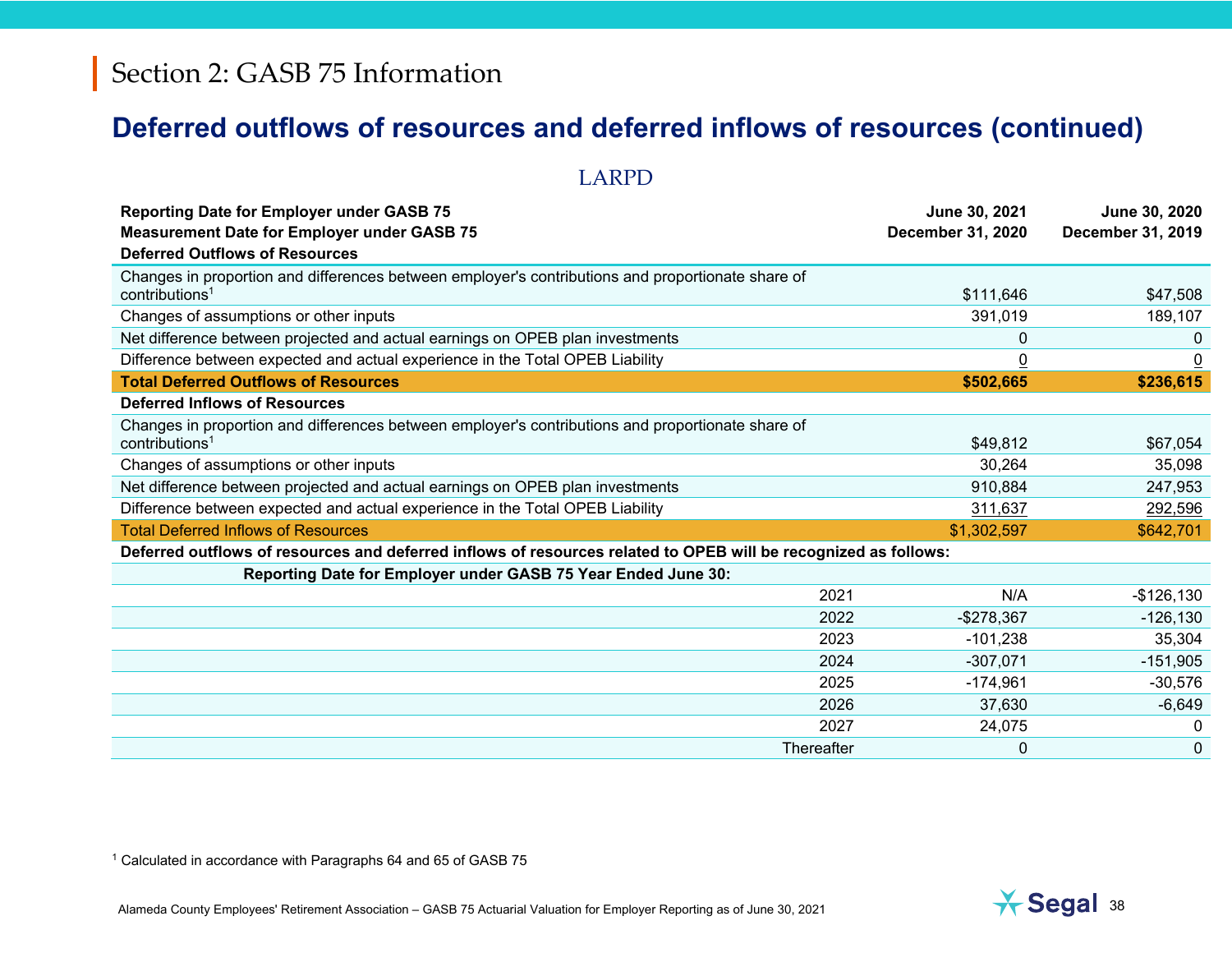### **Deferred outflows of resources and deferred inflows of resources (continued)**

 $\Lambda$   $C$  $\Omega$ <sub>E</sub>

| ACOE                                                                                                                            |            |                                    |                                    |
|---------------------------------------------------------------------------------------------------------------------------------|------------|------------------------------------|------------------------------------|
| <b>Reporting Date for Employer under GASB 75</b><br><b>Measurement Date for Employer under GASB 75</b>                          |            | June 30, 2021<br>December 31, 2020 | June 30, 2020<br>December 31, 2019 |
| <b>Deferred Outflows of Resources</b>                                                                                           |            |                                    |                                    |
| Changes in proportion and differences between employer's contributions and proportionate share of<br>contributions <sup>1</sup> |            | \$57,241                           | \$69,232                           |
| Changes of assumptions or other inputs                                                                                          |            | 36,411                             | 19,233                             |
| Net difference between projected and actual earnings on OPEB plan investments                                                   |            | 0                                  | 0                                  |
| Difference between expected and actual experience in the Total OPEB Liability                                                   |            | $\overline{0}$                     | $\underline{0}$                    |
| <b>Total Deferred Outflows of Resources</b>                                                                                     |            | \$93,652                           | \$88,465                           |
| <b>Deferred Inflows of Resources</b>                                                                                            |            |                                    |                                    |
| Changes in proportion and differences between employer's contributions and proportionate share of<br>contributions <sup>1</sup> |            | \$4,875                            | \$6,695                            |
| Changes of assumptions or other inputs                                                                                          |            | 2,818                              | 3,570                              |
| Net difference between projected and actual earnings on OPEB plan investments                                                   |            | 84,820                             | 25,218                             |
| Difference between expected and actual experience in the Total OPEB Liability                                                   |            | 29,019                             | 29,758                             |
| <b>Total Deferred Inflows of Resources</b>                                                                                      |            | \$121,532                          | \$65,241                           |
| Deferred outflows of resources and deferred inflows of resources related to OPEB will be recognized as follows:                 |            |                                    |                                    |
| Reporting Date for Employer under GASB 75 Year Ended June 30:                                                                   |            |                                    |                                    |
|                                                                                                                                 | 2021       | N/A                                | $-$1,415$                          |
|                                                                                                                                 | 2022       | $-$15,743$                         | $-1,415$                           |
|                                                                                                                                 | 2023       | 751                                | 15,004                             |
|                                                                                                                                 | 2024       | $-18,236$                          | $-3,894$                           |
|                                                                                                                                 | 2025       | $-5,672$                           | 8,618                              |
|                                                                                                                                 | 2026       | 9.391                              | 6,326                              |
|                                                                                                                                 | 2027       | 1,629                              | $\Omega$                           |
|                                                                                                                                 | Thereafter | 0                                  | 0                                  |

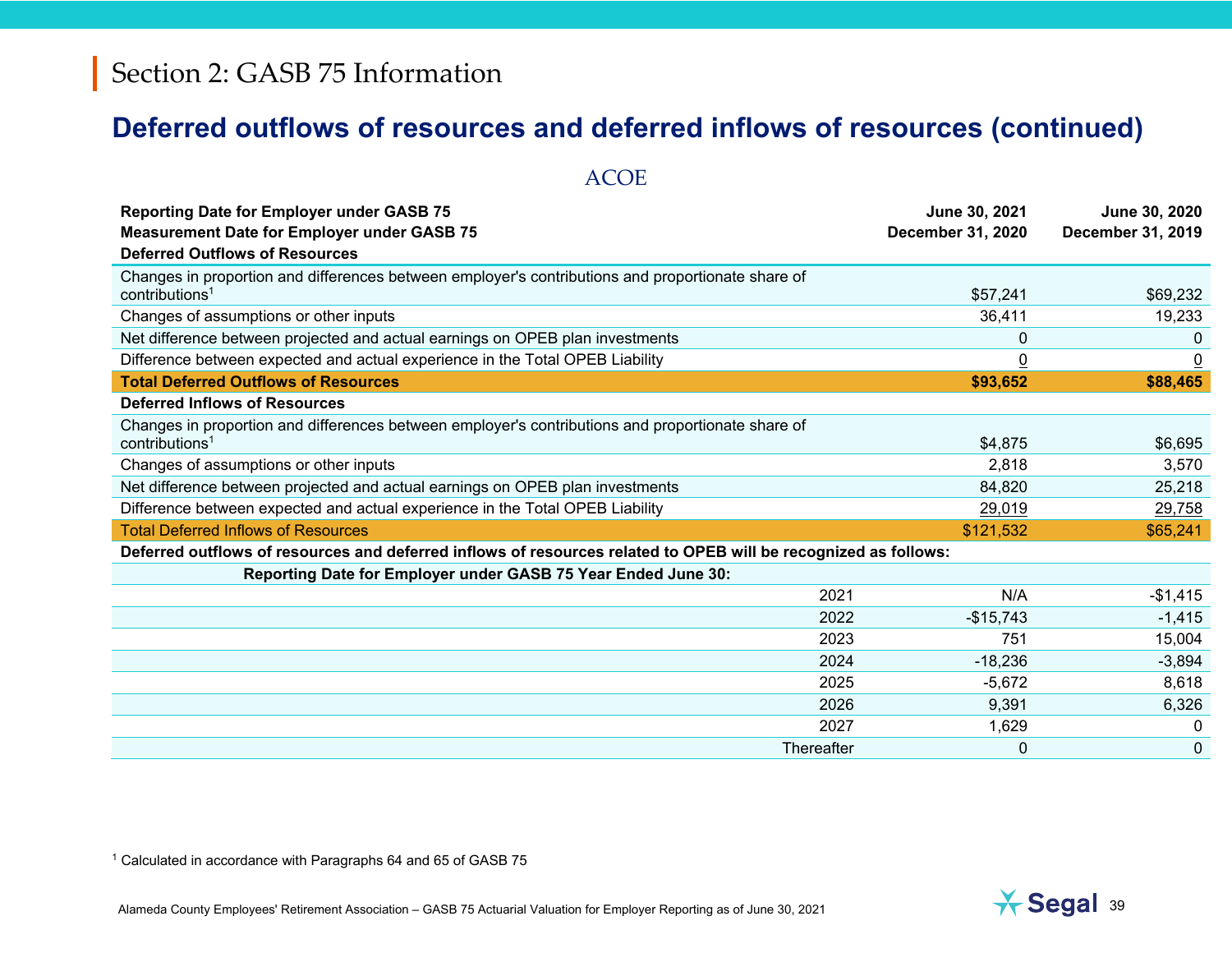#### **Deferred outflows of resources and deferred inflows of resources (continued)**

There are changes in each employer's proportionate share of the total Net OPEB Liability (NOL) during the measurement period ended December 31, 2020. The net effect of the change on the employer's proportionate share of the collective NOL and collective deferred outflows of resources and deferred inflows of resources is recognized over the average of the expected remaining service lives of all employees that are provided with OPEB benefits through ACERA which is 6.531 years determined as of December 31, 2019 (the beginning of the measurement period ended December 31, 2020). This is described in Paragraph 64 of GASB 75.

The average of the expected service lives of all employees is determined by:

- Calculating each active employee's expected remaining service life as the present value of \$1 per year of future service at zero percent interest.
- $\bullet$ Setting the remaining service life to zero for each nonactive or retired member.
- $\bullet$ Dividing the sum of the above amounts by the total number of active employee, nonactive and retired members.

1 The remaining service lives of all employees of 6.53 years used here for GASB 75 is different from the 5.26 years used for GASB 68 because the number of payees and nonactive members (with 0 years of expected remaining service lives) receiving health benefits under the SRBR Plan is less than the number of payees and nonactive members receiving pension benefits.



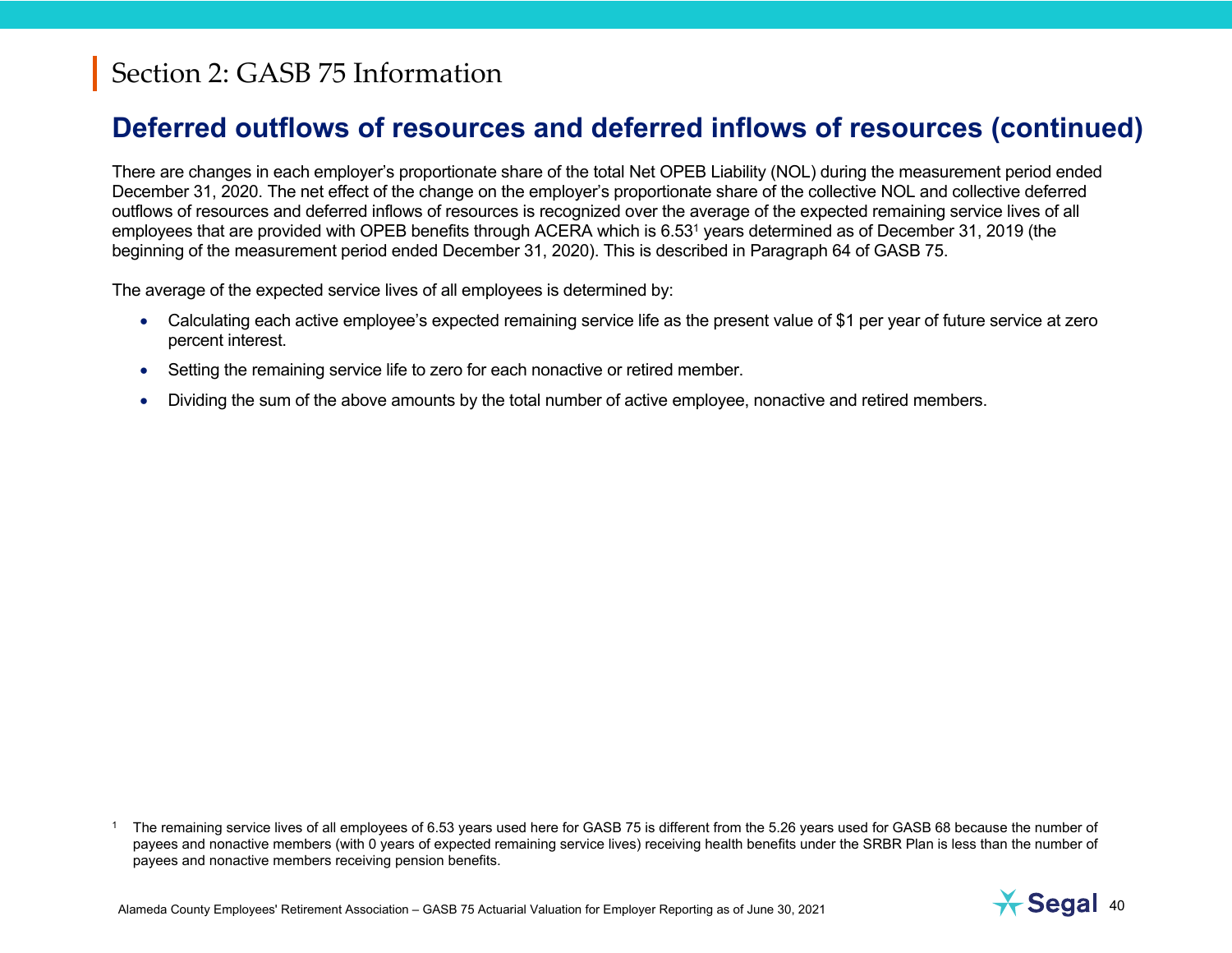#### Total for All Employers

| <b>Reporting Date for</b><br><b>Employer under GASB 75</b><br>as of June 30 | <b>Proportion of</b><br>the Net OPEB<br>Liability | <b>Proportionate</b><br>share of Net<br><b>OPEB Liability</b> | Covered<br>employee<br>payroll <sup>1</sup> | Proportionate share of the Net<br><b>OPEB Liability as a percentage of</b><br>its covered employee payroll | <b>Plan's Fiduciary Net</b><br>Position as a percentage of<br>the Total OPEB Liability |
|-----------------------------------------------------------------------------|---------------------------------------------------|---------------------------------------------------------------|---------------------------------------------|------------------------------------------------------------------------------------------------------------|----------------------------------------------------------------------------------------|
| 2017                                                                        | 100.000%                                          | \$135,247,221                                                 | \$947,567,631                               | 14.27%                                                                                                     | 85.50%                                                                                 |
| 2018                                                                        | 100.000%                                          | 27,478,286                                                    | 995,178,209                                 | 2.76%                                                                                                      | 97.33%                                                                                 |
| 2019                                                                        | 100.000%                                          | 232,896,579                                                   | 1,046,033,851                               | 22.26%                                                                                                     | 77.91%                                                                                 |
| 2020                                                                        | 100.000%                                          | 112,934,274                                                   | 1.081.586.887                               | 10.44%                                                                                                     | 89.57%                                                                                 |
| 2021                                                                        | 100.000%                                          | 6,688,042                                                     | 1,111,848,569                               | 0.60%                                                                                                      | 99.44%                                                                                 |

<sup>1</sup> Covered-employee payroll shown represents Compensation Earnable and Pensionable Compensation and is defined as the payroll of employees that are provided with OPEB through the OPEB plan.

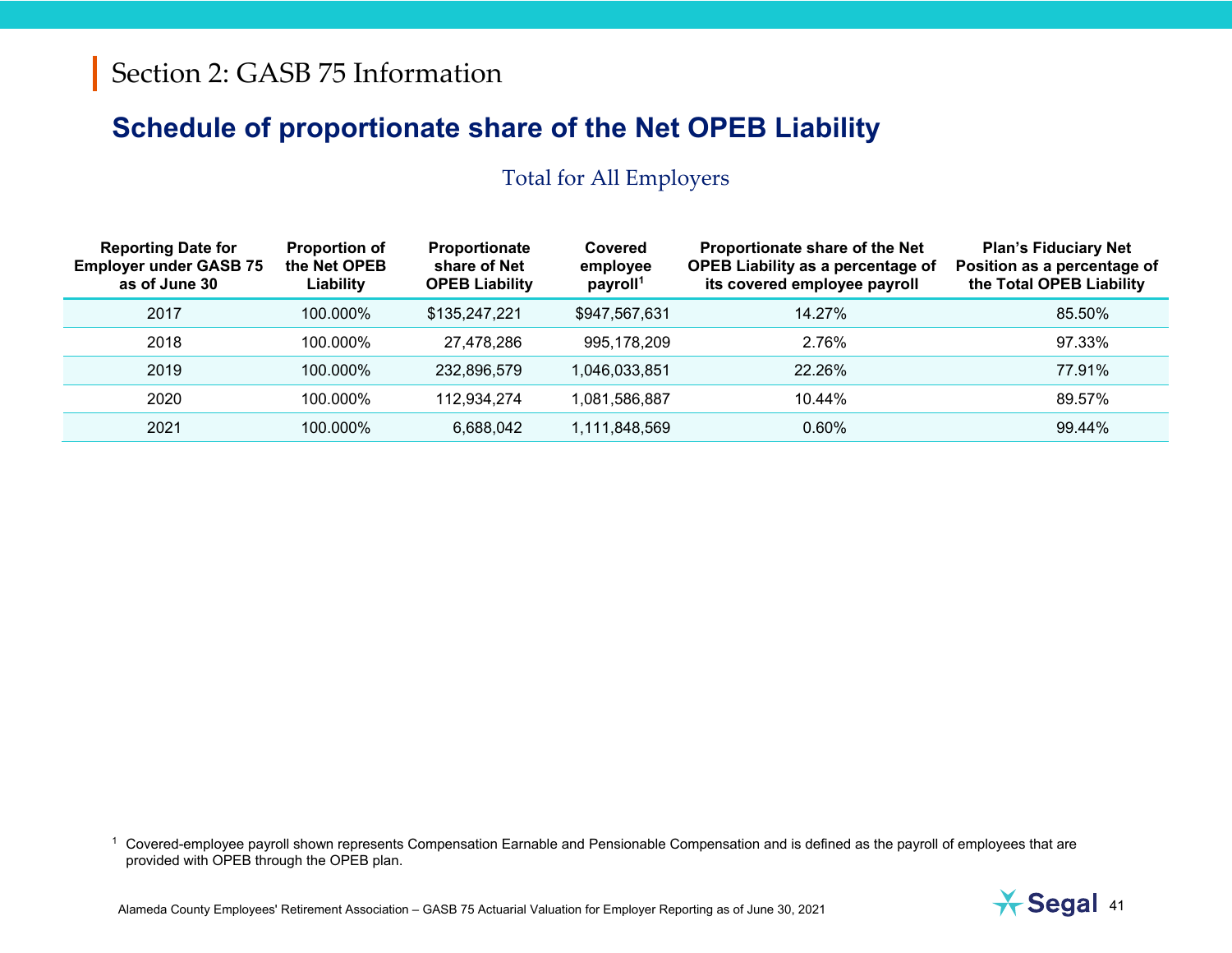#### Alameda County

| <b>Reporting Date for</b><br><b>Employer under GASB 75</b><br>as of June 30 | <b>Proportion of</b><br>the Net OPEB<br>Liability | <b>Proportionate</b><br>share of Net<br><b>OPEB Liability</b> | Covered<br>employee<br>payroll <sup>1</sup> | Proportionate share of the Net<br><b>OPEB Liability as a percentage of</b><br>its covered employee payroll | <b>Plan's Fiduciary Net</b><br>Position as a percentage of<br>the Total OPEB Liability |
|-----------------------------------------------------------------------------|---------------------------------------------------|---------------------------------------------------------------|---------------------------------------------|------------------------------------------------------------------------------------------------------------|----------------------------------------------------------------------------------------|
| 2017                                                                        | 76.785%                                           | \$103,849,869                                                 | \$670,675,915                               | 15.48%                                                                                                     | 85.50%                                                                                 |
| 2018                                                                        | 76.289%                                           | 20,962,931                                                    | 696.359.743                                 | 3.01%                                                                                                      | 97.33%                                                                                 |
| 2019                                                                        | 76.351%                                           | 177,817,632                                                   | 728.698.264                                 | 24.40%                                                                                                     | 77.91%                                                                                 |
| 2020                                                                        | 76.639% <sup>2</sup>                              | 86,553,526                                                    | 757.563.567                                 | 11.43%                                                                                                     | 89.57%                                                                                 |
| 2021                                                                        | 77.104%                                           | 5,156,701                                                     | 784,654,614                                 | 0.66%                                                                                                      | 99.44%                                                                                 |

1 Covered-employee payroll shown represents Compensation Earnable and Pensionable Compensation and is defined as the payroll of employees that are provided with OPEB through the OPEB plan.

2 Revised to match percentage as shown in *Determination of proportionate share* on page 21.

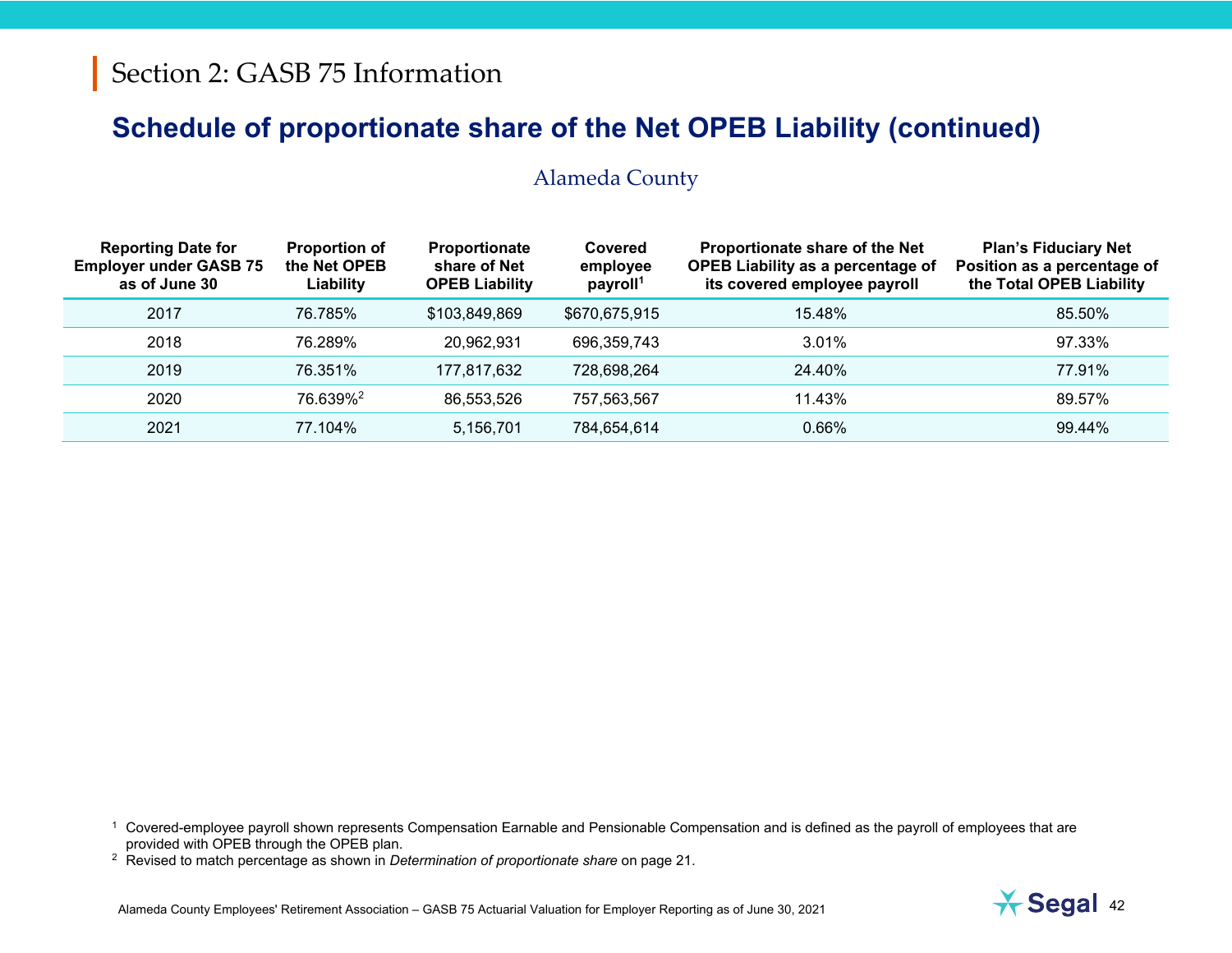#### Health System

| <b>Reporting Date for</b><br><b>Employer under GASB 75</b><br>as of June 30 | <b>Proportion of</b><br>the Net OPEB<br>Liability | <b>Proportionate</b><br>share of Net<br><b>OPEB Liability</b> | Covered<br>employee<br>payroll <sup>1</sup> | Proportionate share of the Net<br><b>OPEB Liability as a percentage of</b><br>its covered employee payroll | <b>Plan's Fiduciary Net</b><br>Position as a percentage of<br>the Total OPEB Liability |
|-----------------------------------------------------------------------------|---------------------------------------------------|---------------------------------------------------------------|---------------------------------------------|------------------------------------------------------------------------------------------------------------|----------------------------------------------------------------------------------------|
| 2017                                                                        | 17.920%                                           | \$24,236,173                                                  | \$216,685,931                               | 11.18%                                                                                                     | 85.50%                                                                                 |
| 2018                                                                        | 18.702%                                           | 5,139,101                                                     | 239,207,087                                 | 2.15%                                                                                                      | 97.33%                                                                                 |
| 2019                                                                        | 18.782%                                           | 43.743.260                                                    | 255,247,270                                 | 17.14%                                                                                                     | 77.91%                                                                                 |
| 2020                                                                        | 18.207%                                           | 20,561,615                                                    | 257,591,438                                 | 7.98%                                                                                                      | 89.57%                                                                                 |
| 2021                                                                        | 17.521%                                           | 1,171,817                                                     | 257,126,856                                 | 0.46%                                                                                                      | 99.44%                                                                                 |

1 Covered-employee payroll shown represents Compensation Earnable and Pensionable Compensation and is defined as the payroll of employees that are provided with OPEB through the OPEB plan.

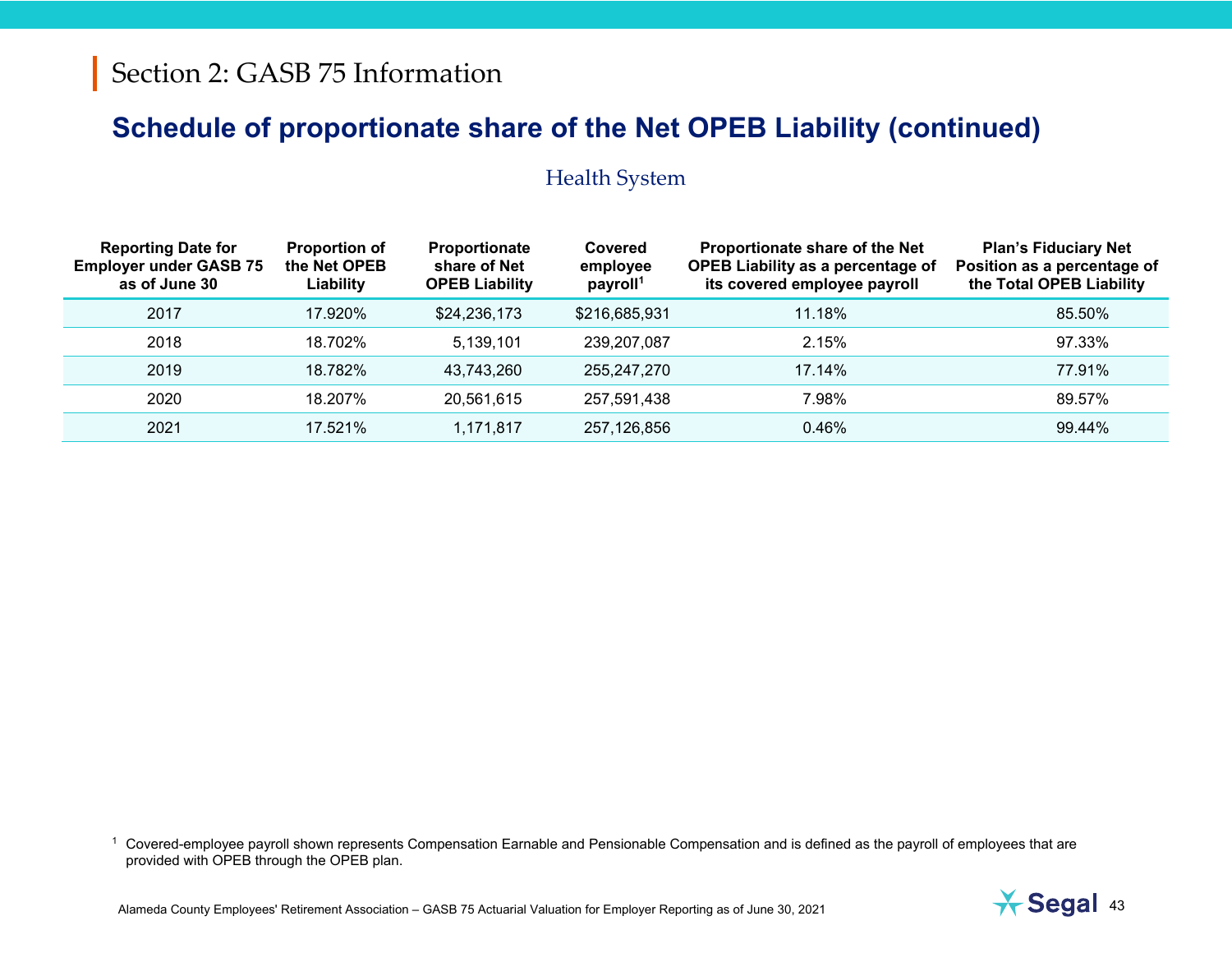#### Superior Court

| <b>Reporting Date for</b><br><b>Employer under GASB 75</b><br>as of June 30 | <b>Proportion of</b><br>the Net OPEB<br>Liability | <b>Proportionate</b><br>share of Net<br><b>OPEB Liability</b> | Covered<br>employee<br>payroll <sup>1</sup> | Proportionate share of the Net<br><b>OPEB Liability as a percentage of</b><br>its covered employee payroll | <b>Plan's Fiduciary Net</b><br>Position as a percentage of<br>the Total OPEB Liability |
|-----------------------------------------------------------------------------|---------------------------------------------------|---------------------------------------------------------------|---------------------------------------------|------------------------------------------------------------------------------------------------------------|----------------------------------------------------------------------------------------|
| 2017                                                                        | 3.946%                                            | \$5,336,372                                                   | \$46,866,752                                | 11.39%                                                                                                     | 85.50%                                                                                 |
| 2018                                                                        | 3.763%                                            | 1.034.117                                                     | 46,437,348                                  | 2.23%                                                                                                      | 97.33%                                                                                 |
| 2019                                                                        | 3.630%                                            | 8.454.384                                                     | 48,293,563                                  | 17.51%                                                                                                     | 77.91%                                                                                 |
| 2020                                                                        | 3.861%                                            | 4,360,131                                                     | 52, 163, 782                                | 8.36%                                                                                                      | 89.57%                                                                                 |
| 2021                                                                        | 3.993%                                            | 267.081                                                       | 55,376,411                                  | 0.48%                                                                                                      | 99.44%                                                                                 |

1 Covered-employee payroll shown represents Compensation Earnable and Pensionable Compensation and is defined as the payroll of employees that are provided with OPEB through the OPEB plan.

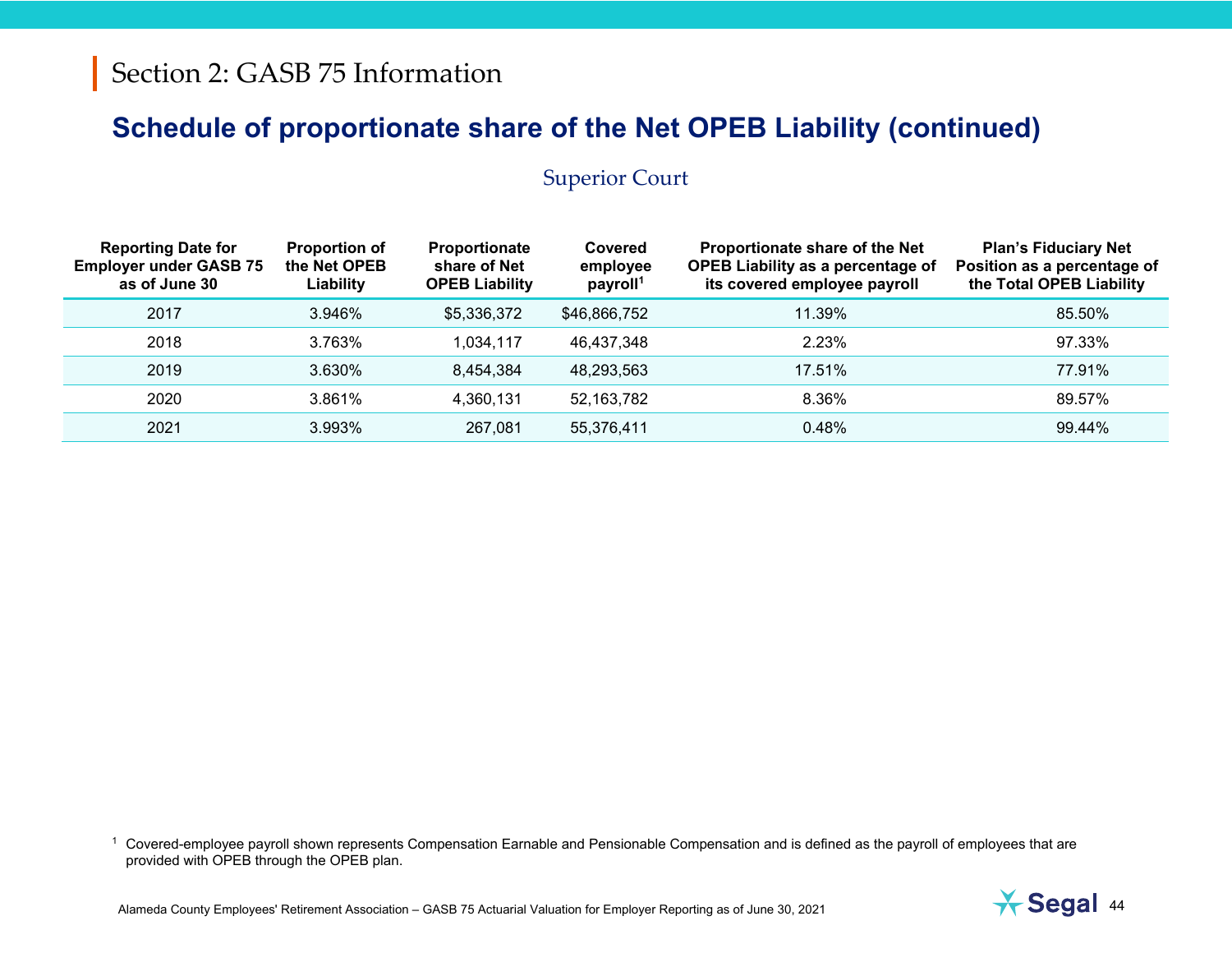#### First 5

| <b>Reporting Date for</b><br><b>Employer under GASB 75</b><br>as of June 30 | <b>Proportion of</b><br>the Net OPEB<br>Liability | <b>Proportionate</b><br>share of Net<br><b>OPEB Liability</b> | Covered<br>employee<br>payroll <sup>1</sup> | Proportionate share of the Net<br><b>OPEB Liability as a percentage of</b><br>its covered employee payroll | <b>Plan's Fiduciary Net</b><br>Position as a percentage of<br>the Total OPEB Liability |
|-----------------------------------------------------------------------------|---------------------------------------------------|---------------------------------------------------------------|---------------------------------------------|------------------------------------------------------------------------------------------------------------|----------------------------------------------------------------------------------------|
| 2017                                                                        | 0.371%                                            | \$502,287                                                     | \$4,416,769                                 | 11.37%                                                                                                     | 85.50%                                                                                 |
| 2018                                                                        | 0.369%                                            | 101,306                                                       | 4.562.701                                   | 2.22%                                                                                                      | 97.33%                                                                                 |
| 2019                                                                        | 0.379%                                            | 883,354                                                       | 4.952.333                                   | 17.84%                                                                                                     | 77.91%                                                                                 |
| 2020                                                                        | 0.403%                                            | 455.283                                                       | 5.423.220                                   | 8.40%                                                                                                      | 89.57%                                                                                 |
| 2021                                                                        | 0.429%                                            | 28,692                                                        | 5.953.576                                   | 0.48%                                                                                                      | 99.44%                                                                                 |

<sup>1</sup> Covered-employee payroll shown represents Compensation Earnable and Pensionable Compensation and is defined as the payroll of employees that are provided with OPEB through the OPEB plan.

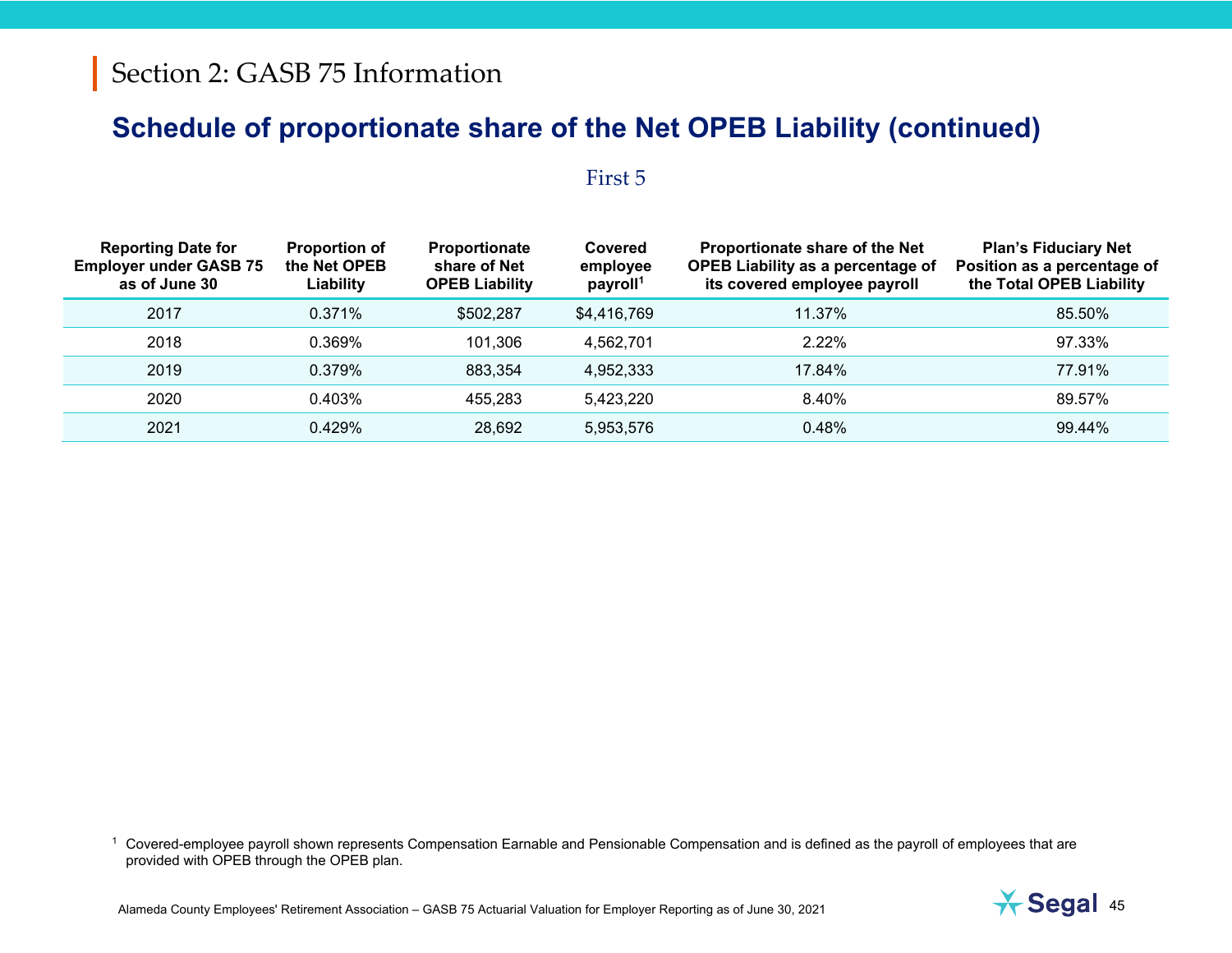#### Housing Authority

| <b>Reporting Date for</b><br><b>Employer under GASB 75</b><br>as of June 30 | <b>Proportion of</b><br>the Net OPEB<br>Liability | <b>Proportionate</b><br>share of Net<br><b>OPEB Liability</b> | Covered<br>employee<br>payroll <sup>1</sup> | Proportionate share of the Net<br><b>OPEB Liability as a percentage of</b><br>its covered employee payroll | <b>Plan's Fiduciary Net</b><br>Position as a percentage of<br>the Total OPEB Liability |
|-----------------------------------------------------------------------------|---------------------------------------------------|---------------------------------------------------------------|---------------------------------------------|------------------------------------------------------------------------------------------------------------|----------------------------------------------------------------------------------------|
| 2017                                                                        | $0.477\%$                                         | \$644,757                                                     | \$4,354,275                                 | 14.81%                                                                                                     | 85.50%                                                                                 |
| 2018                                                                        | 0.452%                                            | 124,068                                                       | 4.299.288                                   | 2.89%                                                                                                      | 97.33%                                                                                 |
| 2019                                                                        | 0.450%                                            | 1.047.799                                                     | 4.512.036                                   | 23.22%                                                                                                     | 77.91%                                                                                 |
| 2020                                                                        | $0.406\%$                                         | 458,037                                                       | 4.347.895                                   | 10.53%                                                                                                     | 89.57%                                                                                 |
| 2021                                                                        | 0.427%                                            | 28.570                                                        | 4,675,355                                   | 0.61%                                                                                                      | 99.44%                                                                                 |

1 Covered-employee payroll shown represents Compensation Earnable and Pensionable Compensation and is defined as the payroll of employees that are provided with OPEB through the OPEB plan.

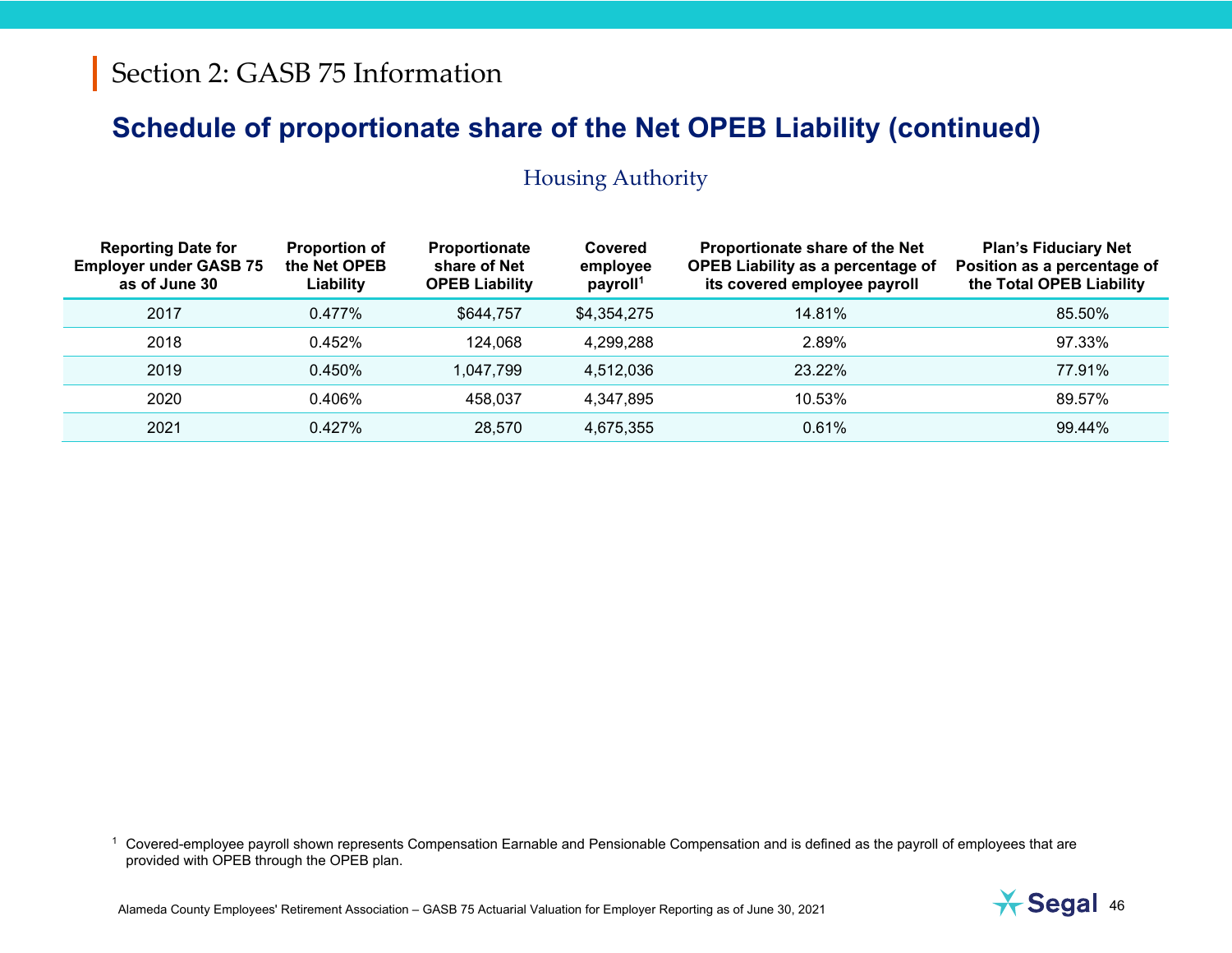#### LARPD

| <b>Reporting Date for</b><br><b>Employer under GASB 75</b><br>as of June 30 | <b>Proportion of</b><br>the Net OPEB<br>Liability | <b>Proportionate</b><br>share of Net<br><b>OPEB Liability</b> | Covered<br>employee<br>payroll <sup>1</sup> | Proportionate share of the Net<br><b>OPEB Liability as a percentage of</b><br>its covered employee payroll | <b>Plan's Fiduciary Net</b><br>Position as a percentage of<br>the Total OPEB Liability |
|-----------------------------------------------------------------------------|---------------------------------------------------|---------------------------------------------------------------|---------------------------------------------|------------------------------------------------------------------------------------------------------------|----------------------------------------------------------------------------------------|
| 2017                                                                        | 0.492%                                            | \$665,608                                                     | \$4.487.952                                 | 14.83%                                                                                                     | 85.50%                                                                                 |
| 2018                                                                        | 0.425%                                            | 116,763                                                       | 4.312.042                                   | 2.71%                                                                                                      | 97.33%                                                                                 |
| 2019                                                                        | 0.408%                                            | 950.150                                                       | 4.330.385                                   | 21.94%                                                                                                     | 77.91%                                                                                 |
| 2020                                                                        | 0.439%                                            | 495.308                                                       | 4.496.985                                   | 11.01%                                                                                                     | 89.57%                                                                                 |
| 2021                                                                        | 0.481%                                            | 32,184                                                        | 4.061.757                                   | 0.79%                                                                                                      | 99.44%                                                                                 |

<sup>1</sup> Covered-employee payroll shown represents Compensation Earnable and Pensionable Compensation and is defined as the payroll of employees that are provided with OPEB through the OPEB plan.

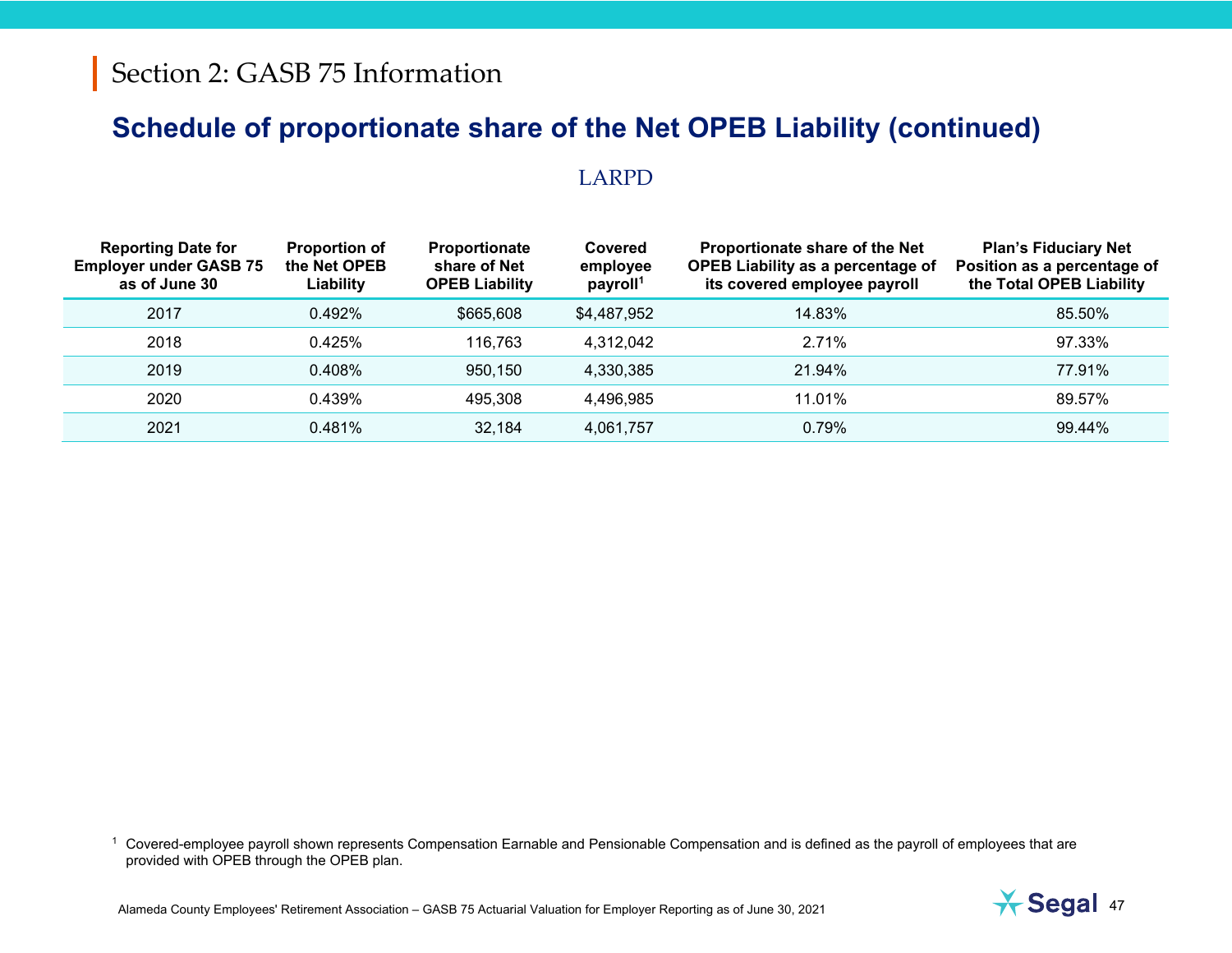#### ACOE

| <b>Reporting Date for</b><br><b>Employer under GASB 75</b><br>as of June 30 | <b>Proportion of</b><br>the Net OPEB<br>Liability | <b>Proportionate</b><br>share of Net<br><b>OPEB Liability</b> | Covered<br>employee<br>payroll <sup>1</sup> | Proportionate share of the Net<br><b>OPEB Liability as a percentage of</b><br>its covered employee payroll | <b>Plan's Fiduciary Net</b><br>Position as a percentage of<br>the Total OPEB Liability |
|-----------------------------------------------------------------------------|---------------------------------------------------|---------------------------------------------------------------|---------------------------------------------|------------------------------------------------------------------------------------------------------------|----------------------------------------------------------------------------------------|
| 2017                                                                        | $0.009\%$                                         | \$12,155                                                      | \$80,037                                    | 15.19%                                                                                                     | 85.50%                                                                                 |
| 2018                                                                        | $0.000\%$                                         |                                                               |                                             | N/A                                                                                                        | N/A                                                                                    |
| 2019                                                                        | $0.000\%$                                         |                                                               |                                             | N/A                                                                                                        | N/A                                                                                    |
| 2020                                                                        | 0.045%                                            | 50,374                                                        |                                             | N/A                                                                                                        | N/A                                                                                    |
| 2021                                                                        | 0.045%                                            | 2,997                                                         |                                             | N/A                                                                                                        | N/A                                                                                    |

<sup>1</sup> Covered-employee payroll shown represents Compensation Earnable and Pensionable Compensation and is defined as the payroll of employees that are provided with OPEB through the OPEB plan.

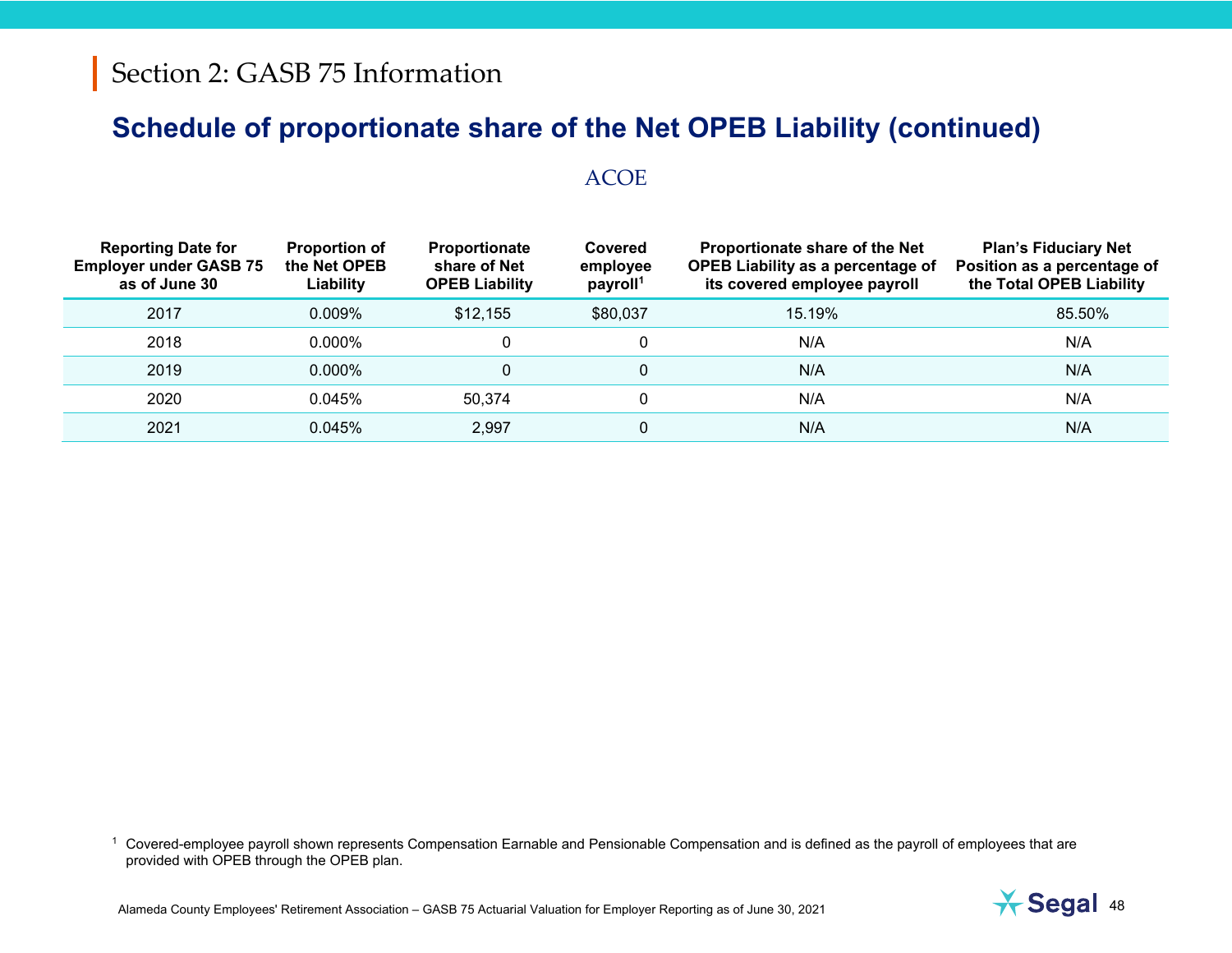## **Schedule of reconciliation of Net OPEB Liability**

#### Total for All Employers

| <b>Reporting Date for Employer under GASB 75</b><br><b>Measurement Date for Employer under GASB 75</b><br><b>Reconciliation of Net OPEB liability</b> | June 30, 2021<br>December 31, 2020 | June 30, 2020<br><b>December 31, 2019</b> |
|-------------------------------------------------------------------------------------------------------------------------------------------------------|------------------------------------|-------------------------------------------|
| <b>Beginning Net OPEB Liability</b>                                                                                                                   | \$112,934,274                      | \$232,896,579                             |
| <b>OPEB Expense</b>                                                                                                                                   | $-15,301,333$                      | 18,191,319                                |
| <b>Employer contributions</b>                                                                                                                         | 0                                  | 0                                         |
| New net deferred inflows/outflows                                                                                                                     | -117,703,351                       | $-133,351,219$                            |
| Change in allocation of prior deferred inflows/outflows                                                                                               | 0                                  | 0                                         |
| New net deferred inflows/outflows due to change in proportion                                                                                         | 0                                  | 0                                         |
| Recognition of prior deferred inflows/outflows                                                                                                        | 26,758,452                         | $-4,802,405$                              |
| Recognition of prior deferred inflows/outflows due to change in proportion                                                                            | <u>0</u>                           | $\overline{0}$                            |
| <b>Ending Net OPEB Liability</b>                                                                                                                      | \$6,688,042                        | \$112,934,274                             |

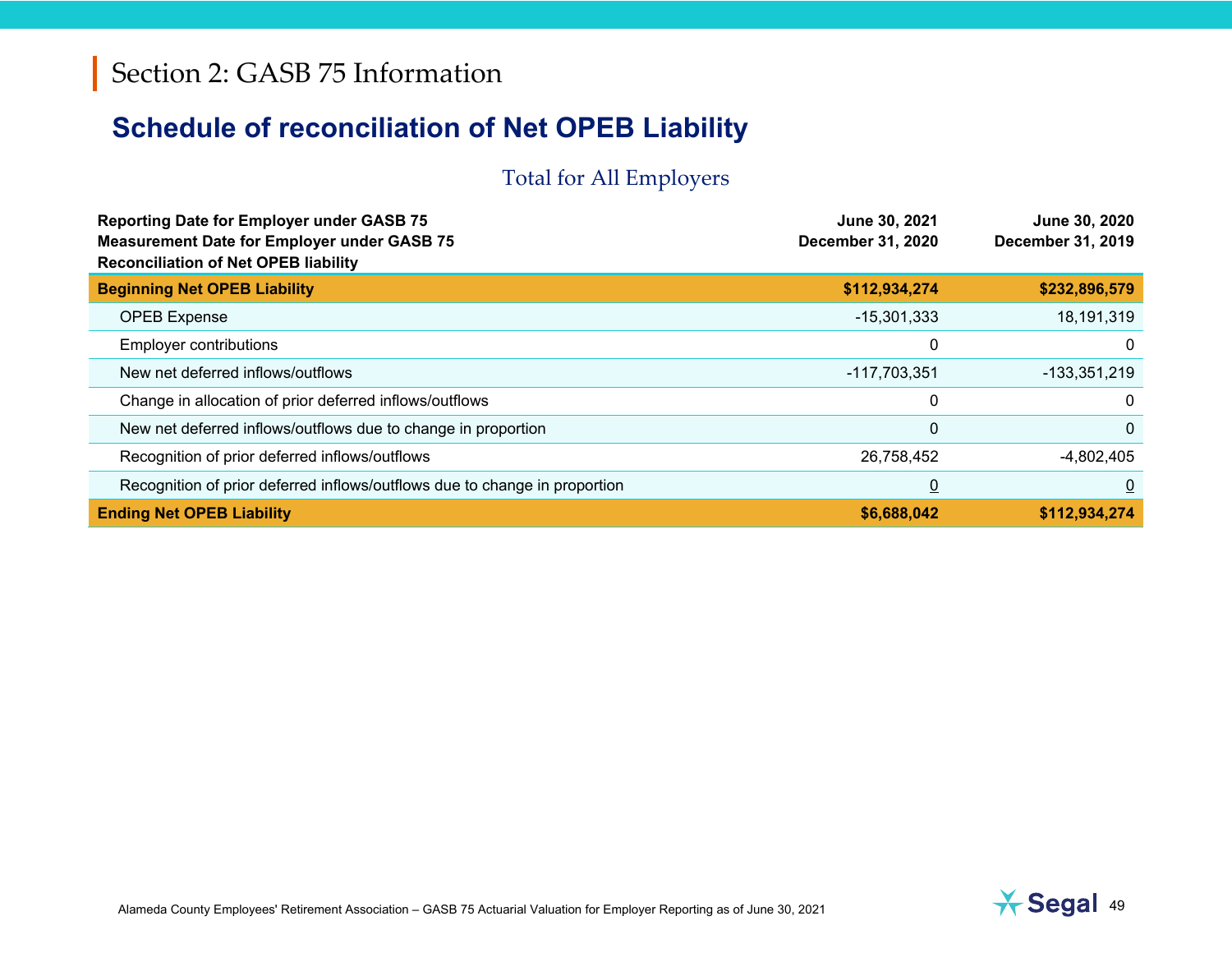#### Alameda County

| <b>Reporting Date for Employer under GASB 75</b><br><b>Measurement Date for Employer under GASB 75</b><br><b>Reconciliation of Net OPEB liability</b> | June 30, 2021<br>December 31, 2020 | June 30, 2020<br><b>December 31, 2019</b> |
|-------------------------------------------------------------------------------------------------------------------------------------------------------|------------------------------------|-------------------------------------------|
| <b>Beginning Net OPEB Liability</b>                                                                                                                   | \$86,553,526                       | \$177,817,632                             |
| <b>OPEB Expense</b>                                                                                                                                   | $-11,662,383$                      | 13,934,919                                |
| <b>Employer contributions</b>                                                                                                                         | 0                                  | 0                                         |
| New net deferred inflows/outflows                                                                                                                     | $-90,753,167$                      | $-102,201,198$                            |
| Change in allocation of prior deferred inflows/outflows                                                                                               | -407,779                           | 145,131                                   |
| New net deferred inflows/outflows due to change in proportion                                                                                         | 787,836                            | 450,341                                   |
| Recognition of prior deferred inflows/outflows                                                                                                        | 20,631,649                         | $-3,680,593$                              |
| Recognition of prior deferred inflows/outflows due to change in proportion                                                                            | 7,019                              | 87,294                                    |
| <b>Ending Net OPEB Liability</b>                                                                                                                      | \$5,156,701                        | \$86,553,526                              |

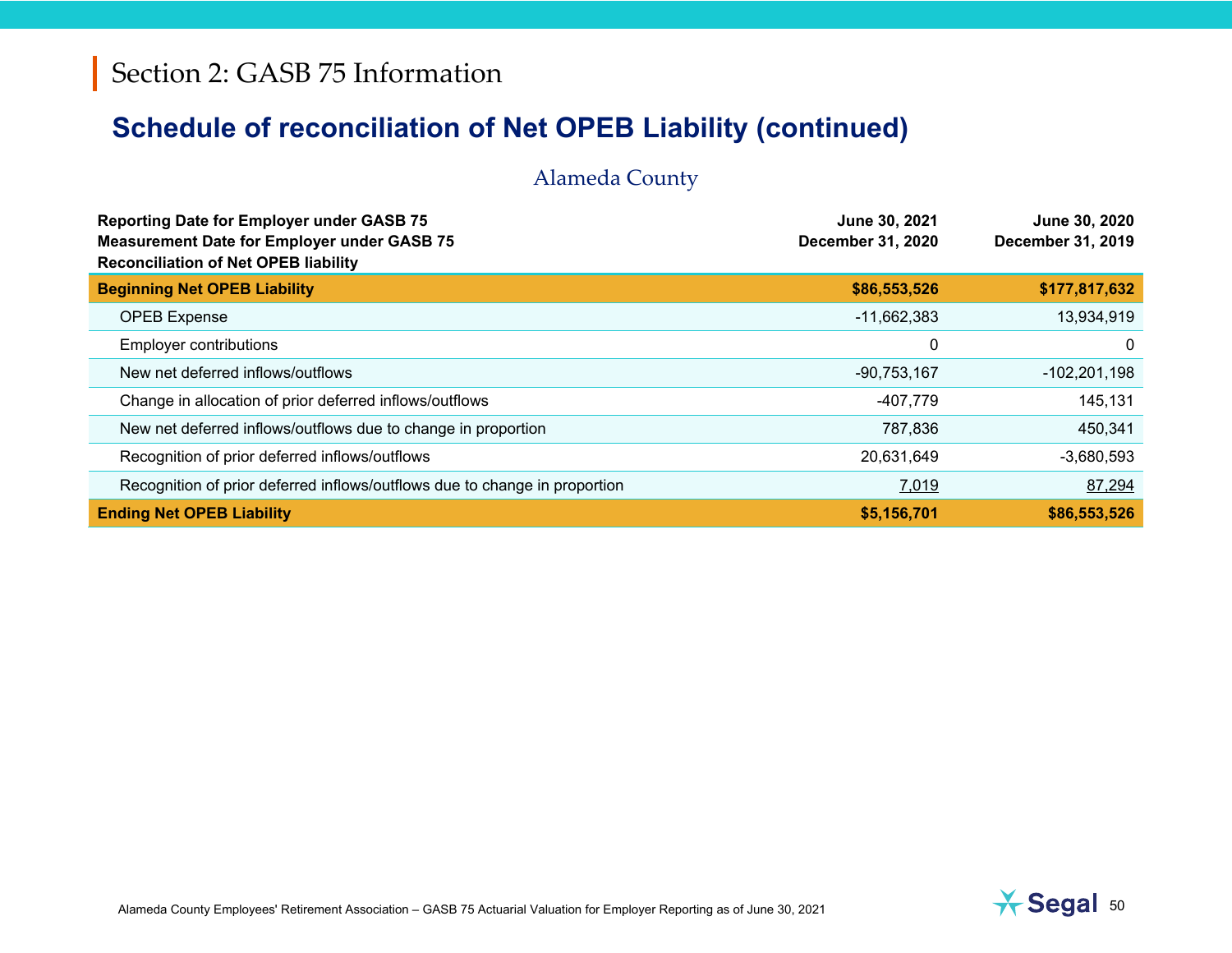Health System

| <b>Reporting Date for Employer under GASB 75</b><br><b>Measurement Date for Employer under GASB 75</b><br><b>Reconciliation of Net OPEB liability</b> | June 30, 2021<br><b>December 31, 2020</b> | June 30, 2020<br><b>December 31, 2019</b> |
|-------------------------------------------------------------------------------------------------------------------------------------------------------|-------------------------------------------|-------------------------------------------|
| <b>Beginning Net OPEB Liability</b>                                                                                                                   | \$20,561,615                              | \$43,743,260                              |
| <b>OPEB Expense</b>                                                                                                                                   | $-2,875,767$                              | 3,328,349                                 |
| <b>Employer contributions</b>                                                                                                                         | 0                                         | 0                                         |
| New net deferred inflows/outflows                                                                                                                     | $-20,622,898$                             | $-24,278,869$                             |
| Change in allocation of prior deferred inflows/outflows                                                                                               | 604,276                                   | $-287,890$                                |
| New net deferred inflows/outflows due to change in proportion                                                                                         | $-1,167,471$                              | $-893,328$                                |
| Recognition of prior deferred inflows/outflows                                                                                                        | 4,688,370                                 | $-874,360$                                |
| Recognition of prior deferred inflows/outflows due to change in proportion                                                                            | $-16,308$                                 | $-175,547$                                |
| <b>Ending Net OPEB Liability</b>                                                                                                                      | \$1,171,817                               | \$20,561,615                              |

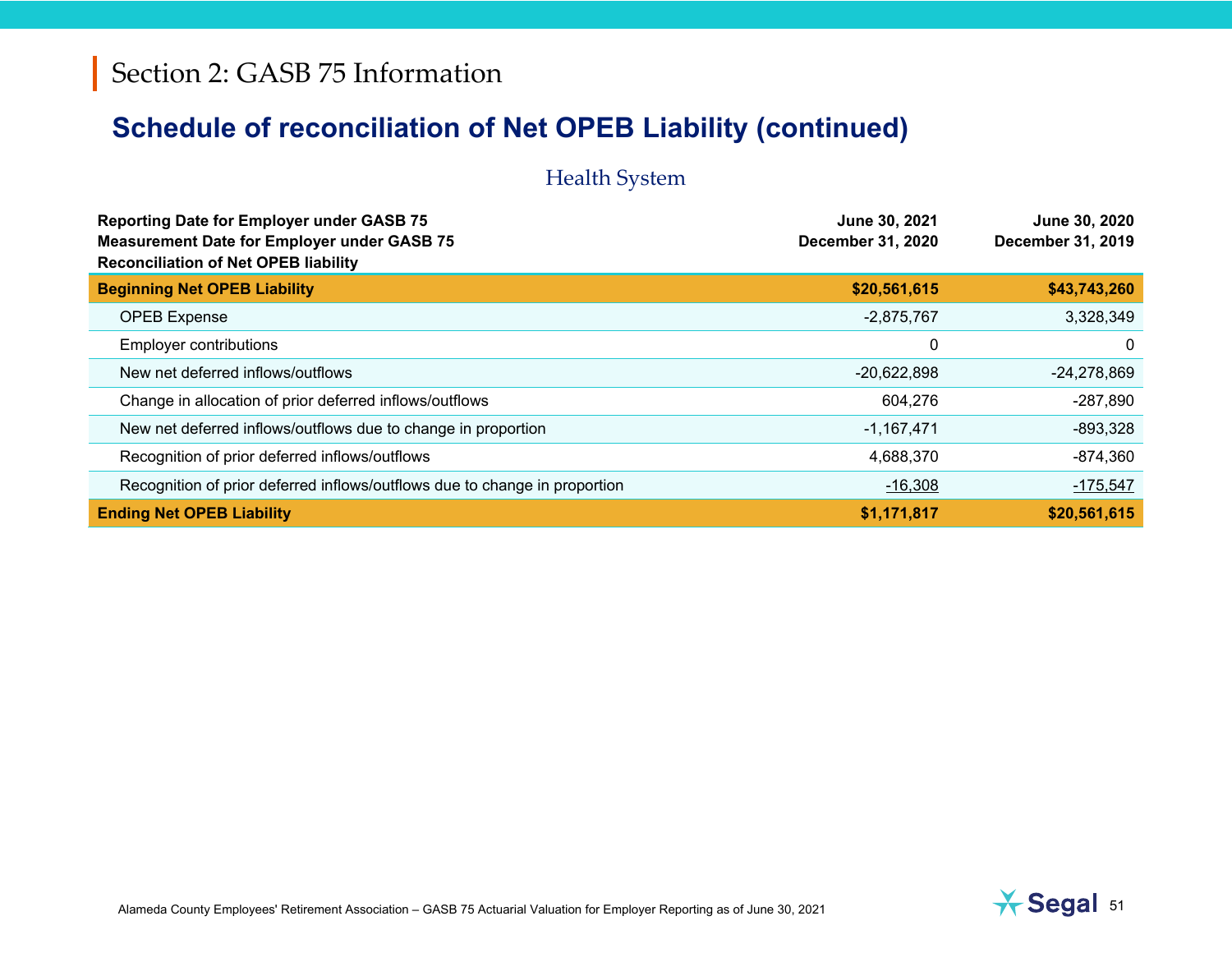Superior Court

| <b>Reporting Date for Employer under GASB 75</b><br><b>Measurement Date for Employer under GASB 75</b><br><b>Reconciliation of Net OPEB liability</b> | June 30, 2021<br>December 31, 2020 | June 30, 2020<br><b>December 31, 2019</b> |
|-------------------------------------------------------------------------------------------------------------------------------------------------------|------------------------------------|-------------------------------------------|
| <b>Beginning Net OPEB Liability</b>                                                                                                                   | \$4,360,131                        | \$8,454,384                               |
| <b>OPEB Expense</b>                                                                                                                                   | -571,853                           | 700,675                                   |
| <b>Employer contributions</b>                                                                                                                         | 0                                  | 0                                         |
| New net deferred inflows/outflows                                                                                                                     | -4,700,373                         | $-5,148,381$                              |
| Change in allocation of prior deferred inflows/outflows                                                                                               | $-116,900$                         | 115,377                                   |
| New net deferred inflows/outflows due to change in proportion                                                                                         | 225,853                            | 358,019                                   |
| Recognition of prior deferred inflows/outflows                                                                                                        | 1,068,574                          | $-185,410$                                |
| Recognition of prior deferred inflows/outflows due to change in proportion                                                                            | 1,649                              | 65,467                                    |
| <b>Ending Net OPEB Liability</b>                                                                                                                      | \$267,081                          | \$4,360,131                               |

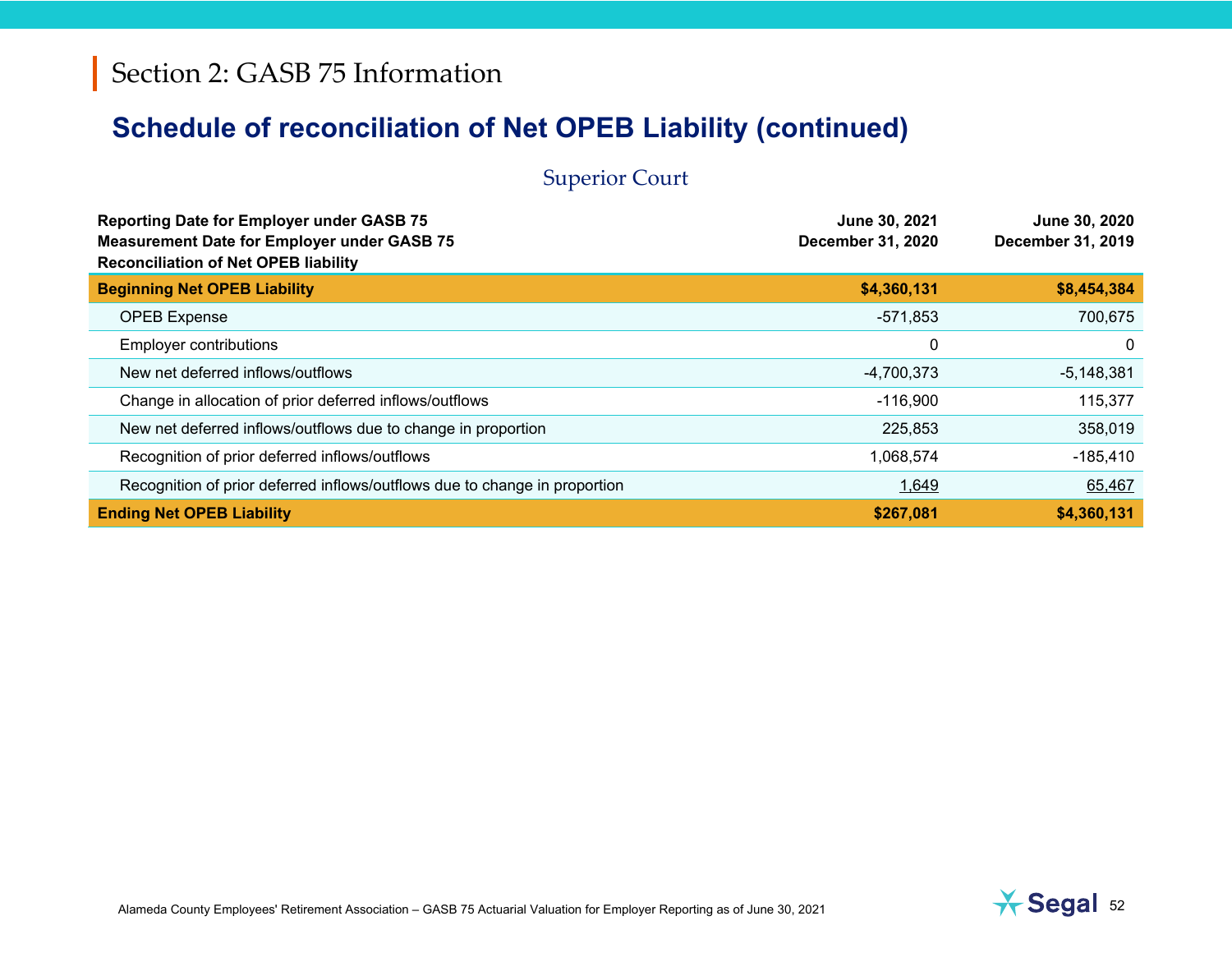First 5

| <b>Reporting Date for Employer under GASB 75</b><br><b>Measurement Date for Employer under GASB 75</b><br><b>Reconciliation of Net OPEB liability</b> | June 30, 2021<br>December 31, 2020 | June 30, 2020<br>December 31, 2019 |
|-------------------------------------------------------------------------------------------------------------------------------------------------------|------------------------------------|------------------------------------|
| <b>Beginning Net OPEB Liability</b>                                                                                                                   | \$455,283                          | \$883,354                          |
| <b>OPEB Expense</b>                                                                                                                                   | $-49,353$                          | 81,662                             |
| <b>Employer contributions</b>                                                                                                                         | 0                                  | 0                                  |
| New net deferred inflows/outflows                                                                                                                     | $-504,953$                         | $-537,591$                         |
| Change in allocation of prior deferred inflows/outflows                                                                                               | $-22,795$                          | 11,929                             |
| New net deferred inflows/outflows due to change in proportion                                                                                         | 44,040                             | 37,017                             |
| Recognition of prior deferred inflows/outflows                                                                                                        | 114,795                            | $-19,361$                          |
| Recognition of prior deferred inflows/outflows due to change in proportion                                                                            | $-8,325$                           | $-1,727$                           |
| <b>Ending Net OPEB Liability</b>                                                                                                                      | \$28,692                           | \$455,283                          |

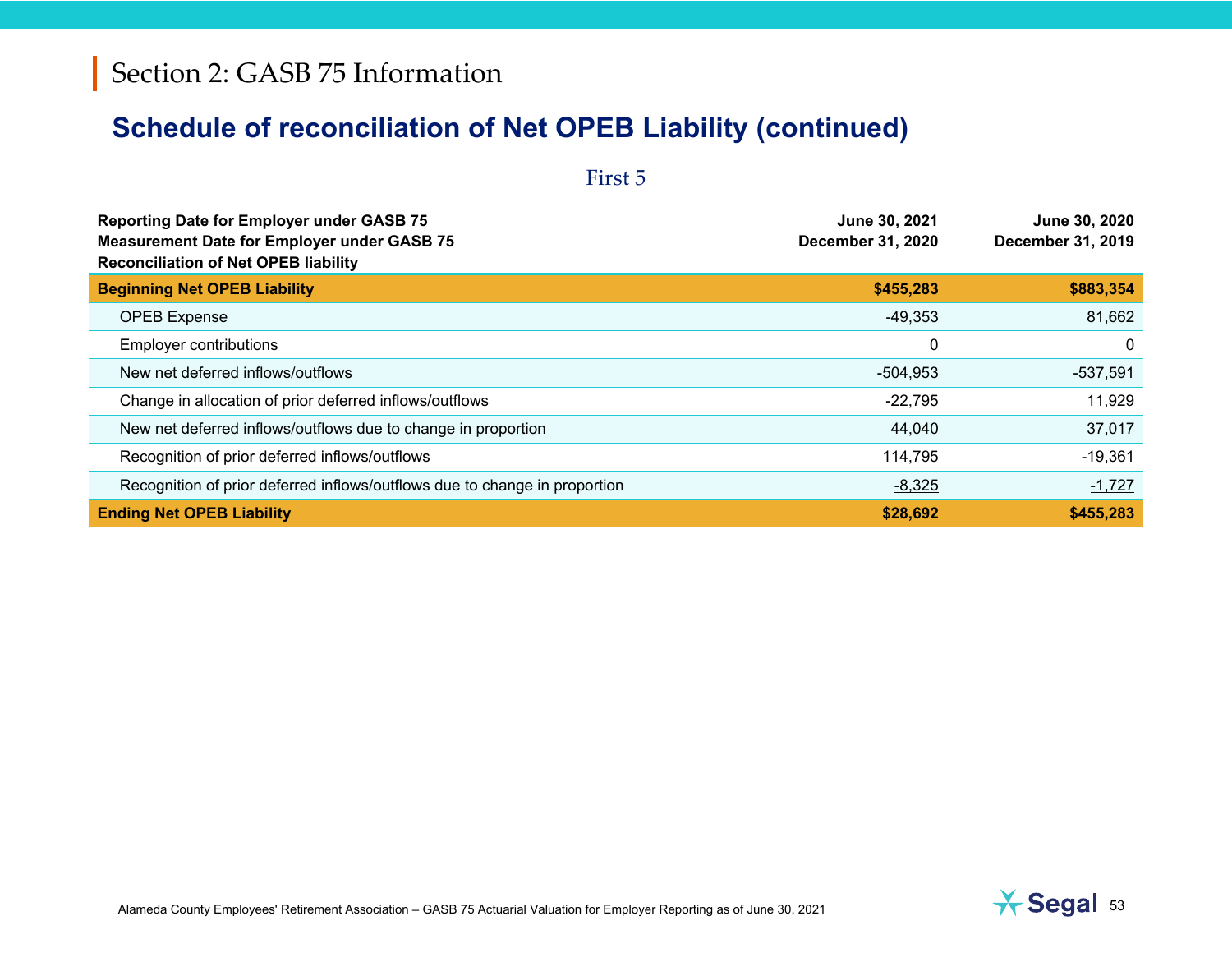#### Housing Authority

| <b>Reporting Date for Employer under GASB 75</b><br><b>Measurement Date for Employer under GASB 75</b><br><b>Reconciliation of Net OPEB liability</b> | June 30, 2021<br><b>December 31, 2020</b> | June 30, 2020<br><b>December 31, 2019</b> |
|-------------------------------------------------------------------------------------------------------------------------------------------------------|-------------------------------------------|-------------------------------------------|
| <b>Beginning Net OPEB Liability</b>                                                                                                                   | \$458,037                                 | \$1,047,799                               |
| <b>OPEB Expense</b>                                                                                                                                   | $-76,426$                                 | 56,067                                    |
| <b>Employer contributions</b>                                                                                                                         | 0                                         | 0                                         |
| New net deferred inflows/outflows                                                                                                                     | $-502.806$                                | $-540,845$                                |
| Change in allocation of prior deferred inflows/outflows                                                                                               | $-19,040$                                 | $-22,169$                                 |
| New net deferred inflows/outflows due to change in proportion                                                                                         | 36,785                                    | $-68,789$                                 |
| Recognition of prior deferred inflows/outflows                                                                                                        | 114,307                                   | $-19,477$                                 |
| Recognition of prior deferred inflows/outflows due to change in proportion                                                                            | 17,713                                    | 5,451                                     |
| <b>Ending Net OPEB Liability</b>                                                                                                                      | \$28,570                                  | \$458,037                                 |

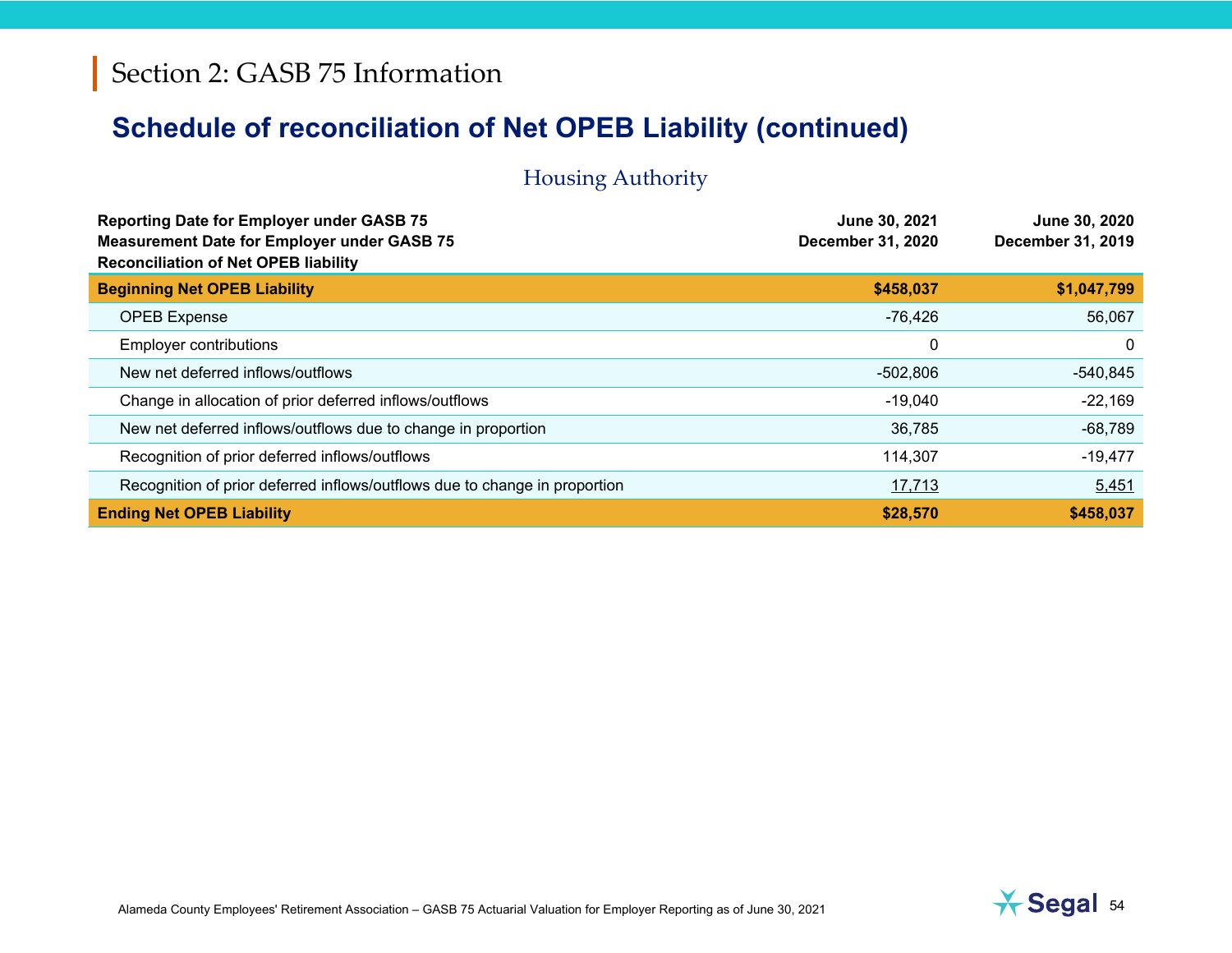#### LARPD

| <b>Reporting Date for Employer under GASB 75</b><br><b>Measurement Date for Employer under GASB 75</b><br><b>Reconciliation of Net OPEB liability</b> | June 30, 2021<br><b>December 31, 2020</b> | June 30, 2020<br>December 31, 2019 |
|-------------------------------------------------------------------------------------------------------------------------------------------------------|-------------------------------------------|------------------------------------|
| <b>Beginning Net OPEB Liability</b>                                                                                                                   | \$495,308                                 | \$950,150                          |
| <b>OPEB Expense</b>                                                                                                                                   | -69,278                                   | 71,012                             |
| Employer contributions                                                                                                                                | 0                                         | 0                                  |
| New net deferred inflows/outflows                                                                                                                     | $-566,412$                                | $-584,853$                         |
| Change in allocation of prior deferred inflows/outflows                                                                                               | $-37,581$                                 | 15,311                             |
| New net deferred inflows/outflows due to change in proportion                                                                                         | 72,607                                    | 47,508                             |
| Recognition of prior deferred inflows/outflows                                                                                                        | 128,767                                   | $-21,062$                          |
| Recognition of prior deferred inflows/outflows due to change in proportion                                                                            | 8,773                                     | 17,242                             |
| <b>Ending Net OPEB Liability</b>                                                                                                                      | \$32,184                                  | \$495,308                          |

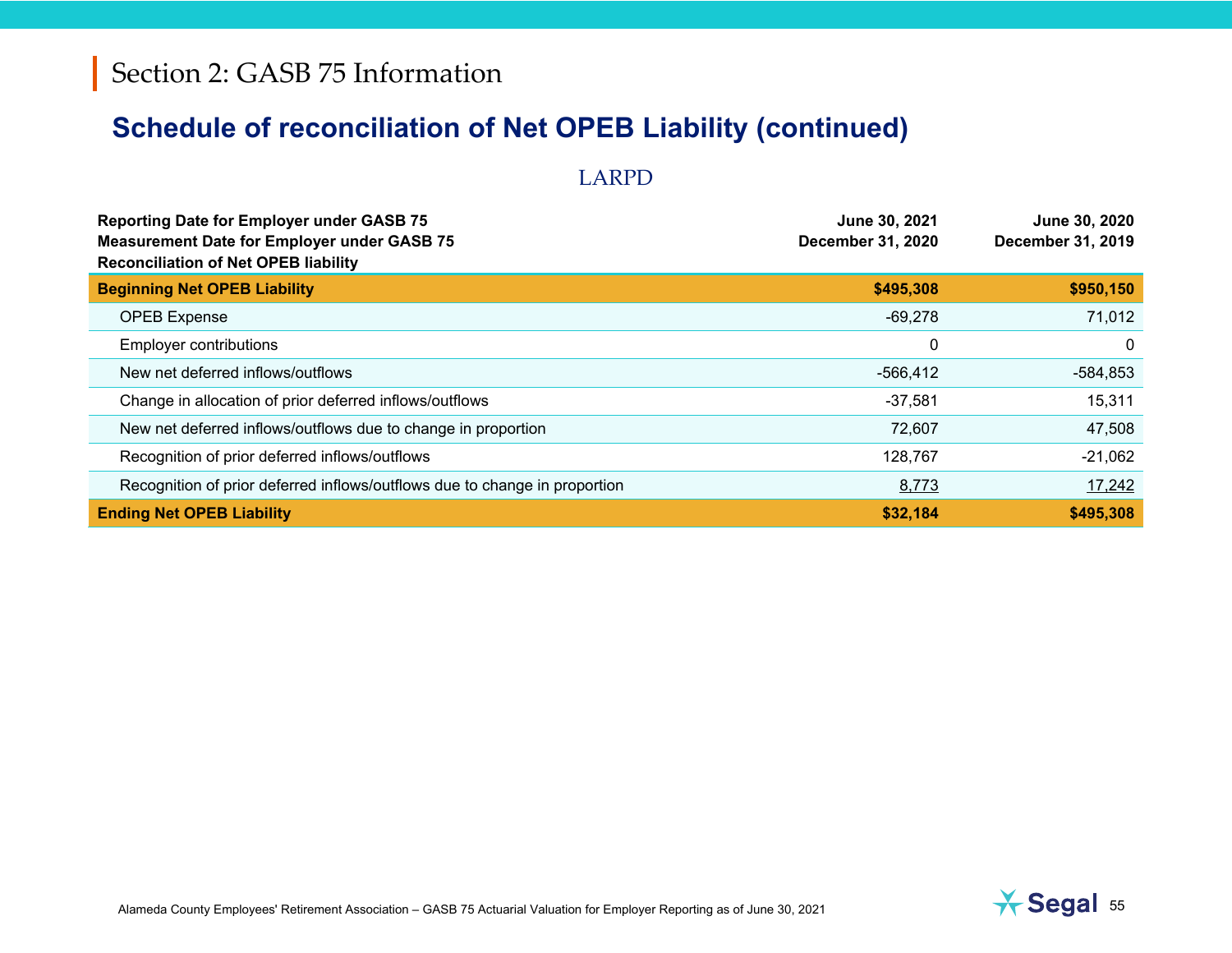#### ACOE

| <b>Reporting Date for Employer under GASB 75</b><br><b>Measurement Date for Employer under GASB 75</b><br><b>Reconciliation of Net OPEB liability</b> | June 30, 2021<br><b>December 31, 2020</b> | June 30, 2020<br><b>December 31, 2019</b> |
|-------------------------------------------------------------------------------------------------------------------------------------------------------|-------------------------------------------|-------------------------------------------|
| <b>Beginning Net OPEB Liability</b>                                                                                                                   | \$50,374                                  | \$0                                       |
| <b>OPEB Expense</b>                                                                                                                                   | 3,727                                     | 18,635                                    |
| Employer contributions                                                                                                                                | 0                                         | $\mathbf 0$                               |
| New net deferred inflows/outflows                                                                                                                     | $-52,742$                                 | $-59,482$                                 |
| Change in allocation of prior deferred inflows/outflows                                                                                               | $-181$                                    | 22,311                                    |
| New net deferred inflows/outflows due to change in proportion                                                                                         | 350                                       | 69,232                                    |
| Recognition of prior deferred inflows/outflows                                                                                                        | 11,990                                    | $-2,142$                                  |
| Recognition of prior deferred inflows/outflows due to change in proportion                                                                            | $-10,521$                                 | 1,820                                     |
| <b>Ending Net OPEB Liability</b>                                                                                                                      | \$2,997                                   | \$50,374                                  |

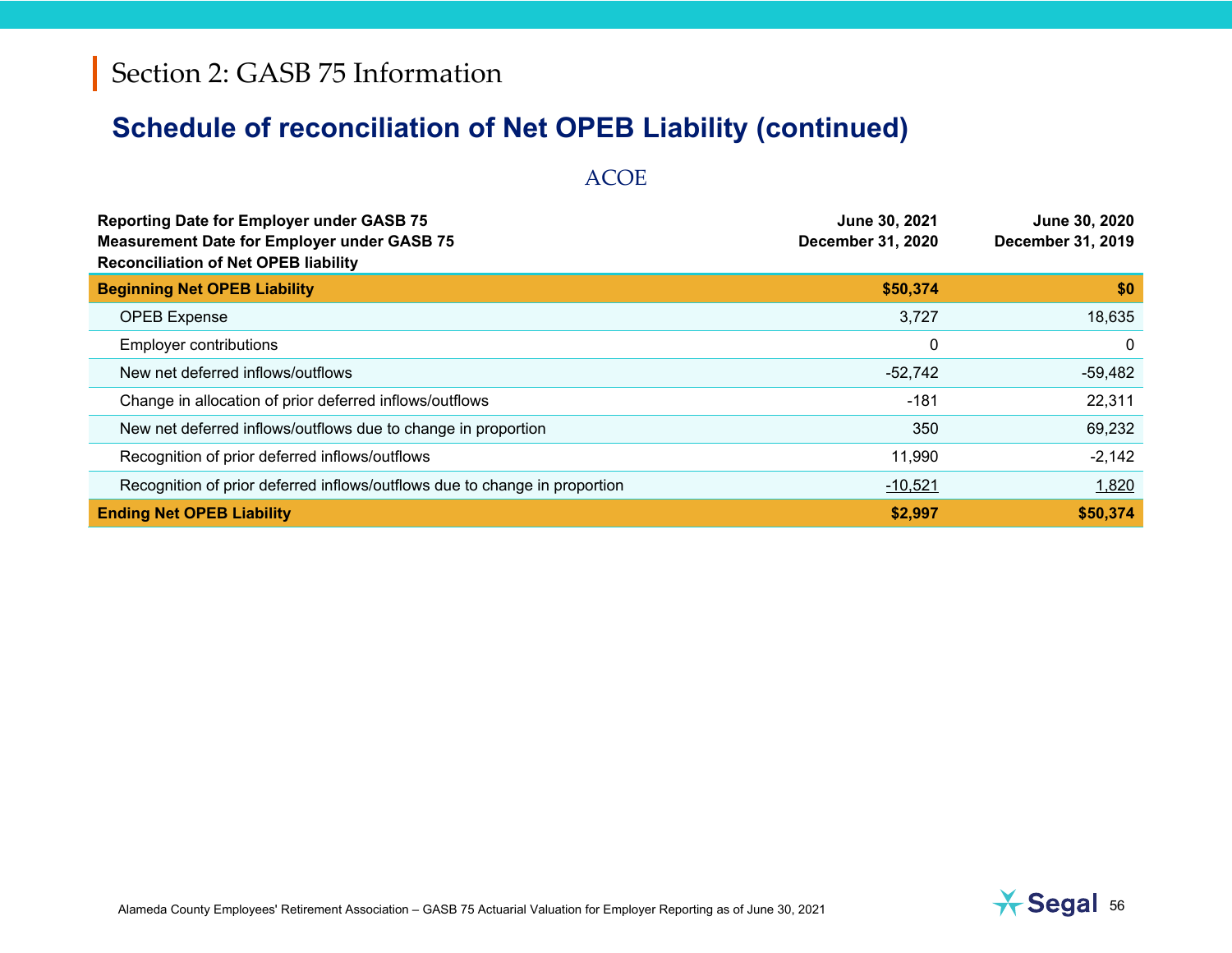#### **Schedule of recognition of change in total Net OPEB Liability**

Increase (Decrease) in OPEB Expense Arising from the Recognition of the Effects of Differences between Expected and Actual Experience on Total OPEB Liability

| Date for<br><b>Employer</b><br><b>Under GASB</b><br>75 Year<br>Ended     | <b>Differences</b><br>between<br><b>Expected and</b><br><b>Actual</b> | Recognition<br>Period |                 |                |                 |                 | Reporting Date for Employer under GASB 75 Year Ended June 30: |                 |                |                |
|--------------------------------------------------------------------------|-----------------------------------------------------------------------|-----------------------|-----------------|----------------|-----------------|-----------------|---------------------------------------------------------------|-----------------|----------------|----------------|
| June 30                                                                  | <b>Experience</b>                                                     | (Years)               | 2018            | 2019           | 2020            | 2021            | 2022                                                          | 2023            | 2024           | 2025           |
| 2018                                                                     | -\$21,627,766                                                         | 6.68                  | $-$ \$3,237,690 | -\$3,237,690   | -\$3,237,690    | $-$ \$3,237,690 | $-$ \$3,237,690                                               | -\$3,237,690    | $-$2,201,626$  | \$0            |
| 2019                                                                     | $-27,712,610$                                                         | 6.67                  | N/A             | $-4, 154, 814$ | $-4, 154, 814$  | $-4, 154, 814$  | $-4, 154, 814$                                                | $-4,154,814$    | $-4, 154, 814$ | $-2,783,726$   |
| 2020                                                                     | -41,706,128                                                           | 6.61                  | N/A             | N/A            | $-6,309,550$    | $-6,309,550$    | $-6,309,550$                                                  | $-6,309,550$    | $-6,309,550$   | $-6,309,550$   |
| 2021                                                                     | $-13,871,821$                                                         | 6.53                  | N/A             | N/A            | N/A             | $-2,124,322$    | $-2,124,322$                                                  | $-2,124,322$    | $-2,124,322$   | $-2,124,322$   |
|                                                                          | Net increase (decrease) in OPEB expense                               |                       | $-$3,237,690$   | $-$7,392,504$  | $-$13,702,054$  | $-$15,826,376$  | $-$15,826,376$                                                | $-$15,826,376$  | $-$14,790,312$ | $-$11,217,598$ |
|                                                                          |                                                                       |                       |                 |                |                 |                 |                                                               |                 |                |                |
| Reporting<br>Date for<br><b>Employer</b><br><b>Under GASB</b><br>75 Year | <b>Differences</b><br>between<br><b>Expected and</b>                  | Recognition           |                 |                |                 |                 | Reporting Date for Employer under GASB 75 Year Ended June 30: |                 |                |                |
| Ended<br>June 30                                                         | <b>Actual</b><br><b>Experience</b>                                    | Period<br>(Years)     | 2026            | 2027           | 2028            | 2029            | 2030                                                          | 2031            | 2032           | 2033           |
| 2018                                                                     | -\$21.627.766                                                         | 6.68                  | \$0             | \$0            | \$0             | \$0             | \$0                                                           | \$0             | \$0            | \$0            |
| 2019                                                                     | $-27.712.610$                                                         | 6.67                  | $\Omega$        | $\mathbf{0}$   | $\mathbf 0$     | $\mathbf 0$     | $\mathbf 0$                                                   | $\mathbf 0$     | $\mathbf 0$    | $\mathbf{0}$   |
| 2020                                                                     | -41,706,128                                                           | 6.61                  | $-3,848,828$    | $\Omega$       | $\mathbf 0$     | 0               | $\mathbf 0$                                                   | 0               | 0              | 0              |
| 2021                                                                     | $-13,871,821$                                                         | 6.53                  | $-2,124,322$    | $-1,125,889$   | $\underline{0}$ | $\overline{0}$  | $\overline{0}$                                                | $\underline{0}$ | $\overline{0}$ | $\overline{0}$ |

As described in the Schedule of Deferred Outflows of Resources and Deferred Inflows of Resources, for the current period, the average of the expected remaining service lives of all employees that are provided with OPEB through ACERA (active and inactive employees) determined as of December 31, 2019 (the beginning of the measurement period ending December 31, 2020) is 6.53 years.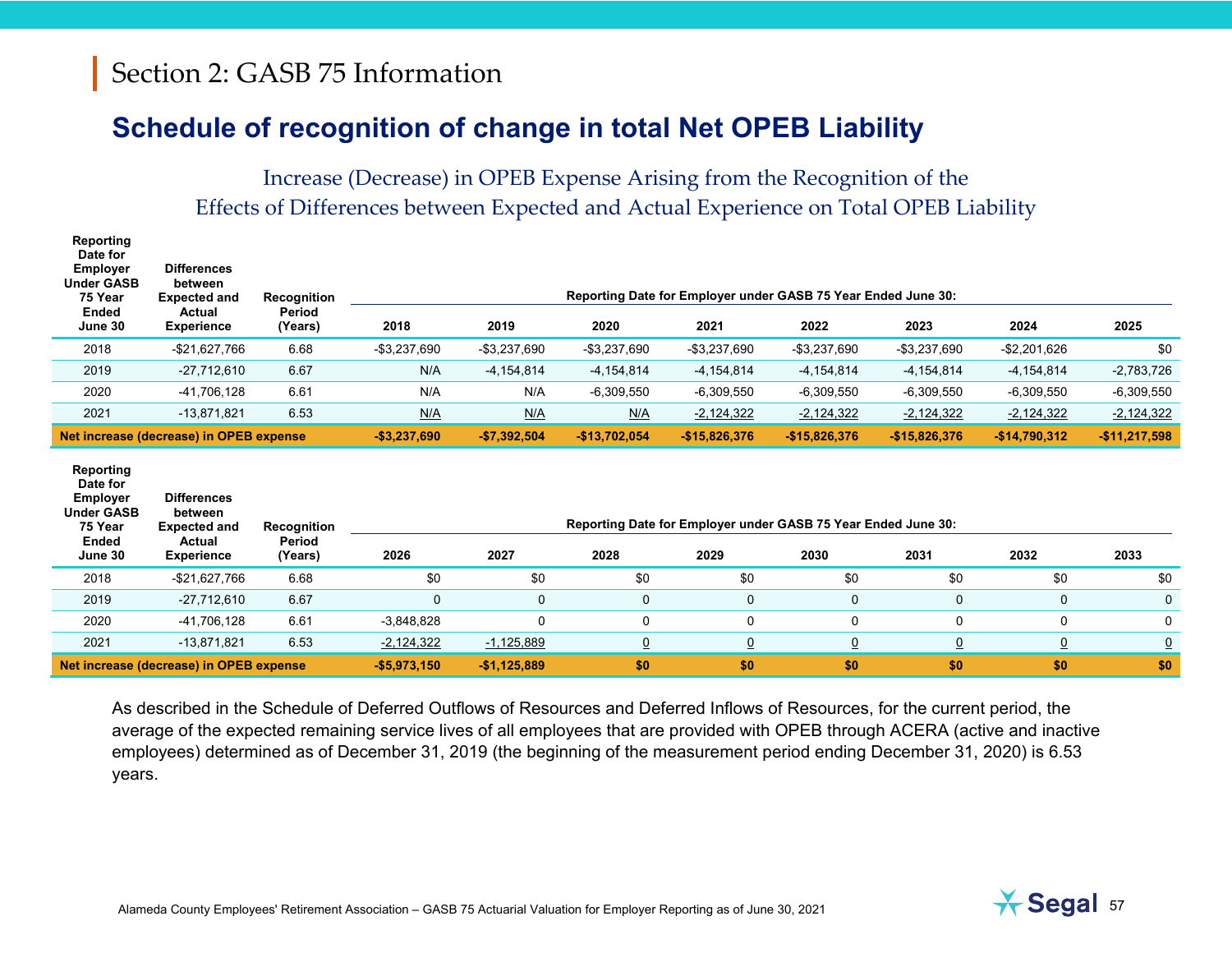#### **Schedule of recognition of changes in total Net OPEB Liability (continued)**

Increase (Decrease) in OPEB Expense Arising from the Recognition of the Effects of Assumption Changes

| Reporting<br>Date for<br><b>Employer</b><br><b>Under GASB</b><br>75 Year<br><b>Ended</b><br>June 30 | <b>Effects of</b><br><b>Assumption</b><br>Changes | <b>Recognition</b><br>Period<br>(Years) | 2018        | 2019         | 2020            | 2021            | Reporting Date for Employer under GASB 75 Year Ended June 30:<br>2022 | 2023           | 2024            | 2025           |
|-----------------------------------------------------------------------------------------------------|---------------------------------------------------|-----------------------------------------|-------------|--------------|-----------------|-----------------|-----------------------------------------------------------------------|----------------|-----------------|----------------|
| 2018                                                                                                | \$58,973,316                                      | 6.68                                    | \$8,828,341 | \$8,828,341  | \$8,828,341     | \$8,828,341     | \$8,828,341                                                           | \$8,828,341    | \$6,003,270     | \$0            |
| 2019                                                                                                | $-11,429,923$                                     | 6.67                                    | N/A         | $-1,713,632$ | $-1,713,632$    | $-1,713,632$    | $-1,713,632$                                                          | $-1,713,632$   | $-1,713,632$    | $-1,148,131$   |
| 2020                                                                                                | 12,524,469                                        | 6.61                                    | N/A         | N/A          | 1,894,776       | 1,894,776       | 1,894,776                                                             | 1,894,776      | 1,894,776       | 1,894,776      |
| 2021                                                                                                | 57,696,237                                        | 6.53                                    | N/A         | N/A          | N/A             | 8,835,565       | 8,835,565                                                             | 8,835,565      | 8,835,565       | 8,835,565      |
|                                                                                                     | Net increase (decrease) in OPEB expense           |                                         | \$8,828,341 | \$7,114,709  | \$9,009,485     | \$17,845,050    | \$17,845,050                                                          | \$17,845,050   | \$15,019,979    | \$9,582,210    |
|                                                                                                     |                                                   |                                         |             |              |                 |                 |                                                                       |                |                 |                |
| Reporting<br>Date for<br><b>Employer</b><br><b>Under GASB</b><br>75 Year                            | <b>Effects of</b>                                 | Recognition                             |             |              |                 |                 | Reporting Date for Employer under GASB 75 Year Ended June 30:         |                |                 |                |
| <b>Ended</b><br>June 30                                                                             | <b>Assumption</b><br>Changes                      | Period<br>(Years)                       | 2026        | 2027         | 2028            | 2029            | 2030                                                                  | 2031           | 2032            | 2033           |
| 2018                                                                                                | \$58,973,316                                      | 6.68                                    | \$0         | \$0          | \$0             | \$0             | \$0                                                                   | \$0            | \$0             | \$0            |
| 2019                                                                                                | $-11,429,923$                                     | 6.67                                    | $\mathbf 0$ | \$0          | $\mathbf 0$     | 0               | $\mathbf 0$                                                           | $\mathbf 0$    | $\mathbf 0$     | $\mathbf 0$    |
| 2020                                                                                                | 12,524,469                                        | 6.61                                    | 1,155,813   | \$0          | 0               | 0               | 0                                                                     | 0              | 0               | 0              |
| 2021                                                                                                | 57,696,237                                        | 6.53                                    | 8,835,565   | \$4,682,847  | $\underline{0}$ | $\underline{0}$ | $\overline{0}$                                                        | $\overline{0}$ | $\underline{0}$ | $\overline{0}$ |

As described in the Schedule of Deferred Outflows of Resources and Deferred Inflows of Resources, for the current period, the average of the expected remaining service lives of all employees that are provided with OPEB through ACERA (active and inactive employees) determined as of December 31, 2019 (the beginning of the measurement period ending December 31, 2020) is 6.53 years.

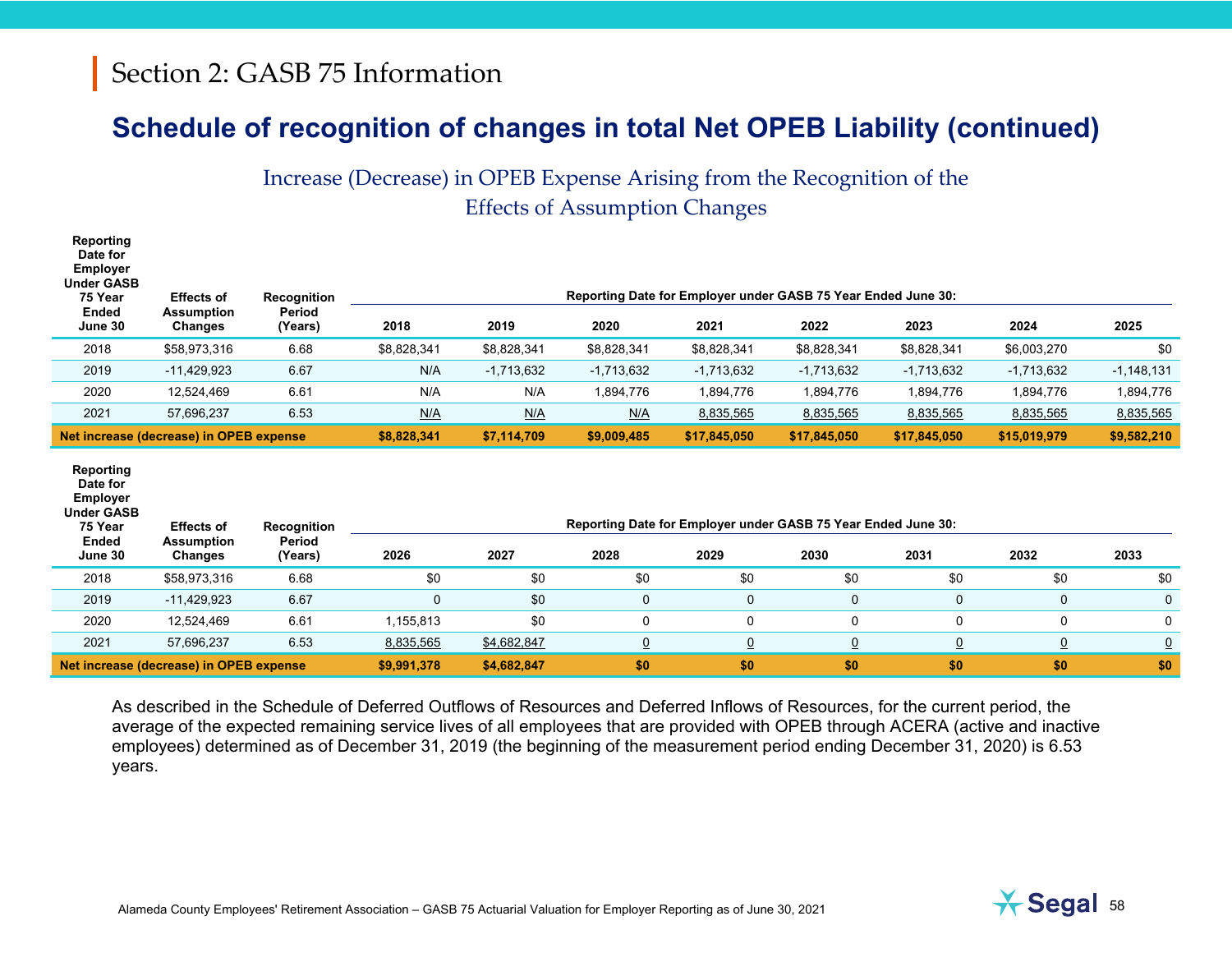#### **Schedule of recognition of changes in total Net OPEB Liability (continued)**

Increase (Decrease) in OPEB Expense Arising from the Recognition of the Effects of Differences between Projected and Actual Earnings on OPEB Plan Investments

| Reporting<br>Date for<br><b>Employer</b><br><b>Under GASB</b><br>75 Year<br><b>Ended</b><br>June 30 | <b>Differences</b><br>between<br><b>Projected and</b><br>Actual<br><b>Earnings</b> | Recognition<br>Period<br>(Years) | 2018           | 2019            | 2020           | 2021            | Reporting Date for Employer under GASB 75 Year Ended June 30:<br>2022 | 2023            | 2024           | 2025            |
|-----------------------------------------------------------------------------------------------------|------------------------------------------------------------------------------------|----------------------------------|----------------|-----------------|----------------|-----------------|-----------------------------------------------------------------------|-----------------|----------------|-----------------|
| 2018                                                                                                | $-$184,041,417$                                                                    | 5.00                             | -\$36,808,283  | -\$36,808,283   | -\$36,808,283  | -\$36,808,283   | -\$36,808,285                                                         | \$0             | \$0            | \$0             |
| 2019                                                                                                | 209,442,414                                                                        | 5.00                             | N/A            | 41,888,483      | 41,888,483     | 41,888,483      | 41,888,483                                                            | 41,888,482      | $\mathbf 0$    | $\mathbf 0$     |
| 2020                                                                                                | $-135,730,417$                                                                     | 5.00                             | N/A            | N/A             | $-27,146,083$  | $-27,146,083$   | $-27,146,083$                                                         | $-27,146,083$   | $-27,146,085$  | 0               |
| 2021                                                                                                | -193,520,655                                                                       | 5.00                             | N/A            | N/A             | N/A            | $-38,704,131$   | $-38,704,131$                                                         | $-38,704,131$   | $-38,704,131$  | $-38,704,131$   |
|                                                                                                     | Net increase (decrease) in OPEB expense                                            |                                  | $-$36,808,283$ | \$5,080,200     | $-$22,065,883$ | $-$60,770,014$  | $-$60,770,016$                                                        | $-$23,961,732$  | $-$65,850,216$ | $-$38,704,131$  |
| Reporting<br>Date for<br><b>Employer</b><br><b>Under GASB</b><br>75 Year                            | <b>Difference</b><br>between<br><b>Projected and</b>                               |                                  |                |                 |                |                 |                                                                       |                 |                |                 |
| <b>Ended</b>                                                                                        |                                                                                    | Recognition                      |                |                 |                |                 | Reporting Date for Employer under GASB 75 Year Ended June 30:         |                 |                |                 |
| June 30                                                                                             | Actual<br><b>Earnings</b>                                                          | Period<br>(Years)                | 2026           | 2027            | 2028           | 2029            | 2030                                                                  | 2031            | 2032           | 2033            |
| 2018                                                                                                | $-$184,041,417$                                                                    | 5.00                             | \$0            | \$0             | \$0            | \$0             | \$0                                                                   | \$0             | \$0            | \$0             |
| 2019                                                                                                | 209,442,414                                                                        | 5.00                             | $\mathbf 0$    | $\mathbf 0$     | 0              | 0               | $\mathbf 0$                                                           | 0               | $\mathbf 0$    | 0               |
| 2020                                                                                                | $-135,730,417$                                                                     | 5.00                             | $\mathbf 0$    | 0               | $\mathbf 0$    | 0               | 0                                                                     | 0               | 0              | 0               |
| 2021                                                                                                | -193,520,655                                                                       | 5.00                             | $\overline{0}$ | $\underline{0}$ | $\overline{0}$ | $\underline{0}$ | $\overline{0}$                                                        | $\underline{0}$ | $\overline{0}$ | $\underline{0}$ |

The differences between projected and actual earnings on OPEB plan investments are recognized over a five-year period per Paragraph 43b. of GASB 75.

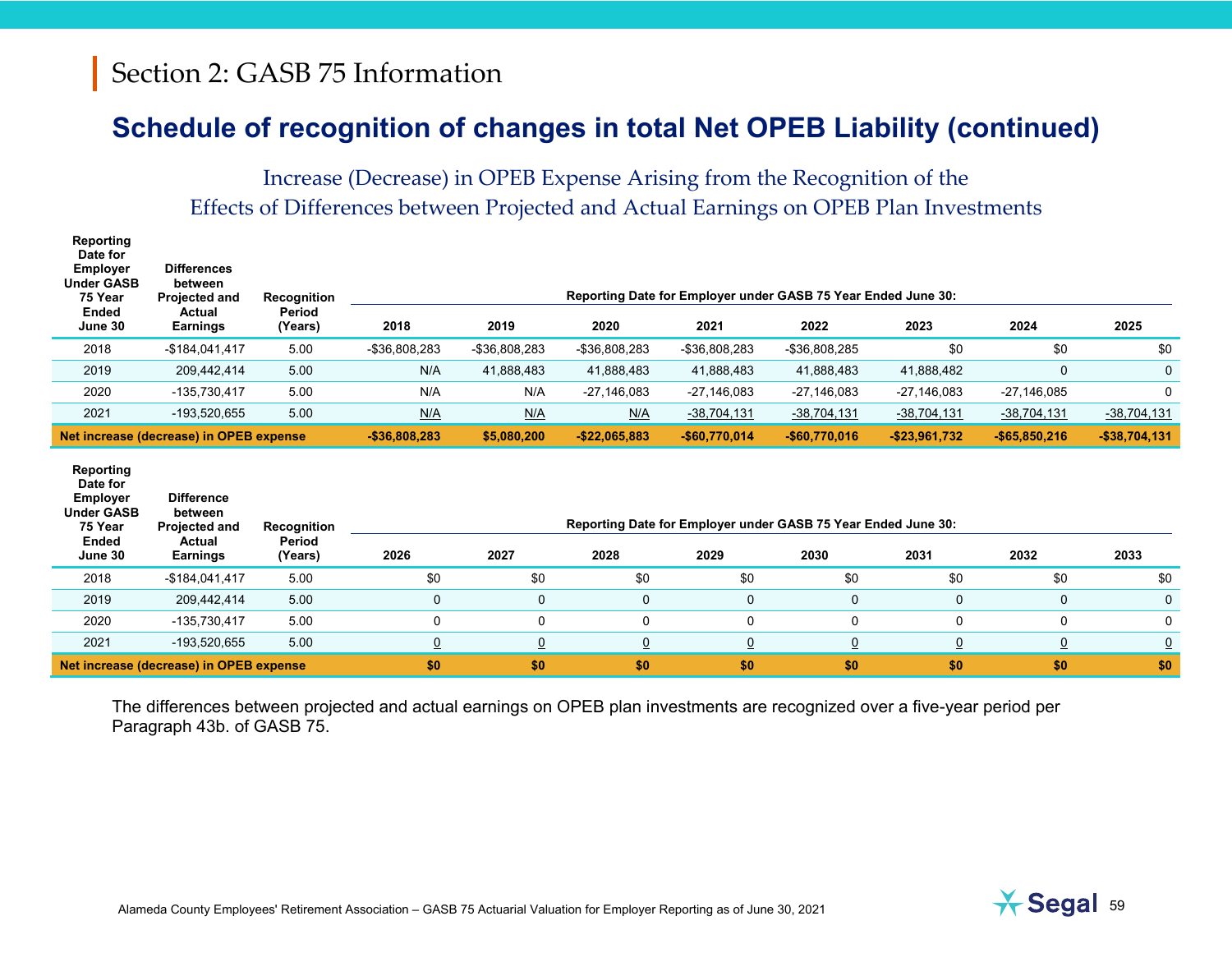#### **Schedule of recognition of changes in total Net OPEB Liability (continued)**

Total Increase (Decrease) in OPEB Expense

| Reporting<br>Date for<br><b>Employer</b><br><b>Under GASB</b><br>75 Year<br><b>Ended</b><br>June 30 | <b>Total</b><br><b>Differences</b><br>and Changes | 2018             | 2019          | 2020             | Reporting Date for Employer under GASB 75 Year Ended June 30:<br>2021 | 2022             | 2023            | 2024           | 2025            |
|-----------------------------------------------------------------------------------------------------|---------------------------------------------------|------------------|---------------|------------------|-----------------------------------------------------------------------|------------------|-----------------|----------------|-----------------|
| 2018                                                                                                | -\$146,695,867                                    | -\$31,217,632    | -\$31,217,632 | -\$31,217,632    | -\$31,217,632                                                         | $-$ \$31,217,634 | \$5,590,651     | \$3,801,644    | \$0             |
| 2019                                                                                                | 170,299,881                                       | N/A              | 36,020,037    | 36,020,037       | 36,020,037                                                            | 36,020,037       | 36,020,036      | $-5.868.446$   | $-3,931,857$    |
| 2020                                                                                                | $-164,912,076$                                    | N/A              | N/A           | $-31,560,857$    | $-31,560,857$                                                         | $-31,560,857$    | $-31,560,857$   | $-31,560,859$  | $-4,414,774$    |
| 2021                                                                                                | -149,696,239                                      | N/A              | N/A           | N/A              | $-31,992,888$                                                         | $-31,992,888$    | $-31,992,888$   | $-31,992,888$  | $-31,992,888$   |
|                                                                                                     | Net increase (decrease) in OPEB expense           | $-$ \$31,217,632 | \$4,802,405   | $-$ \$26,758,452 | $-$58,751,340$                                                        | $-$58,751,342$   | $-$21,943,058$  | $-$65,620,549$ | $-$40,339,519$  |
|                                                                                                     |                                                   |                  |               |                  |                                                                       |                  |                 |                |                 |
| Reporting<br>Date for<br><b>Employer</b><br><b>Under GASB</b><br>75 Year                            | Total                                             |                  |               |                  | Reporting Date for Employer under GASB 75 Year Ended June 30:         |                  |                 |                |                 |
| <b>Ended</b><br>June 30                                                                             | <b>Differences</b><br>and Changes                 | 2026             | 2027          | 2028             | 2029                                                                  | 2030             | 2031            | 2032           | 2033            |
| 2018                                                                                                | -\$146,695,867                                    | \$0              | \$0           | \$0              | \$0                                                                   | \$0              | \$0             | \$0            | \$0             |
| 2019                                                                                                | 170,299,881                                       | 0                | $\mathbf 0$   | $\mathbf 0$      | $\mathbf 0$                                                           | $\mathbf 0$      | $\mathbf 0$     | $\mathbf 0$    | $\mathbf 0$     |
| 2020                                                                                                | $-164,912,076$                                    | $-2,693,015$     | $\mathbf 0$   | $\mathbf 0$      | 0                                                                     | 0                | 0               | $\mathbf 0$    | $\mathbf 0$     |
| 2021                                                                                                | -149,696,239                                      | 6,711,243        | 3,556,958     | $\overline{0}$   | $\underline{0}$                                                       | $\underline{0}$  | $\underline{0}$ | $\overline{0}$ | $\underline{0}$ |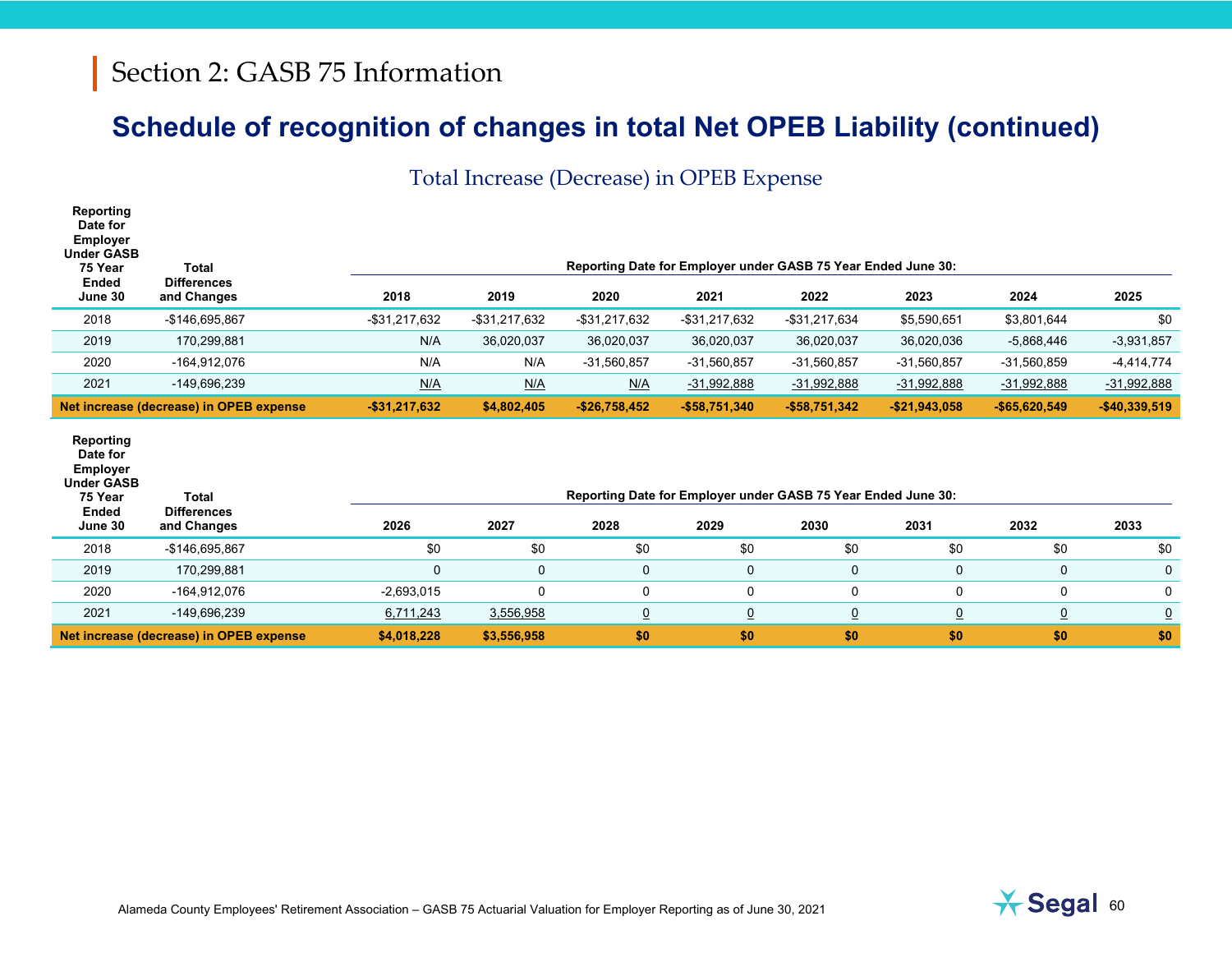#### **Allocation of changes in total Net OPEB Liability**

In addition to the amounts shown in the Schedule of Recognition of Changes in Total Net OPEB Liability, there are changes in each employer's proportionate share of the total Net OPEB Liability (NOL) during the measurement period ending on December 31, 2020. The net effect of the change on the employer's proportionate share of the collective NOL and collective deferred outflows of resources and deferred inflows of resources is also recognized over the average of the expected remaining service lives of all employees shown previously. These amounts are shown in the following table, with the corresponding amounts for the measurement periods ending on December 31 beginning in 2017 shown on the following pages. While these amounts are different for each employer, they sum to zero for ACERA.

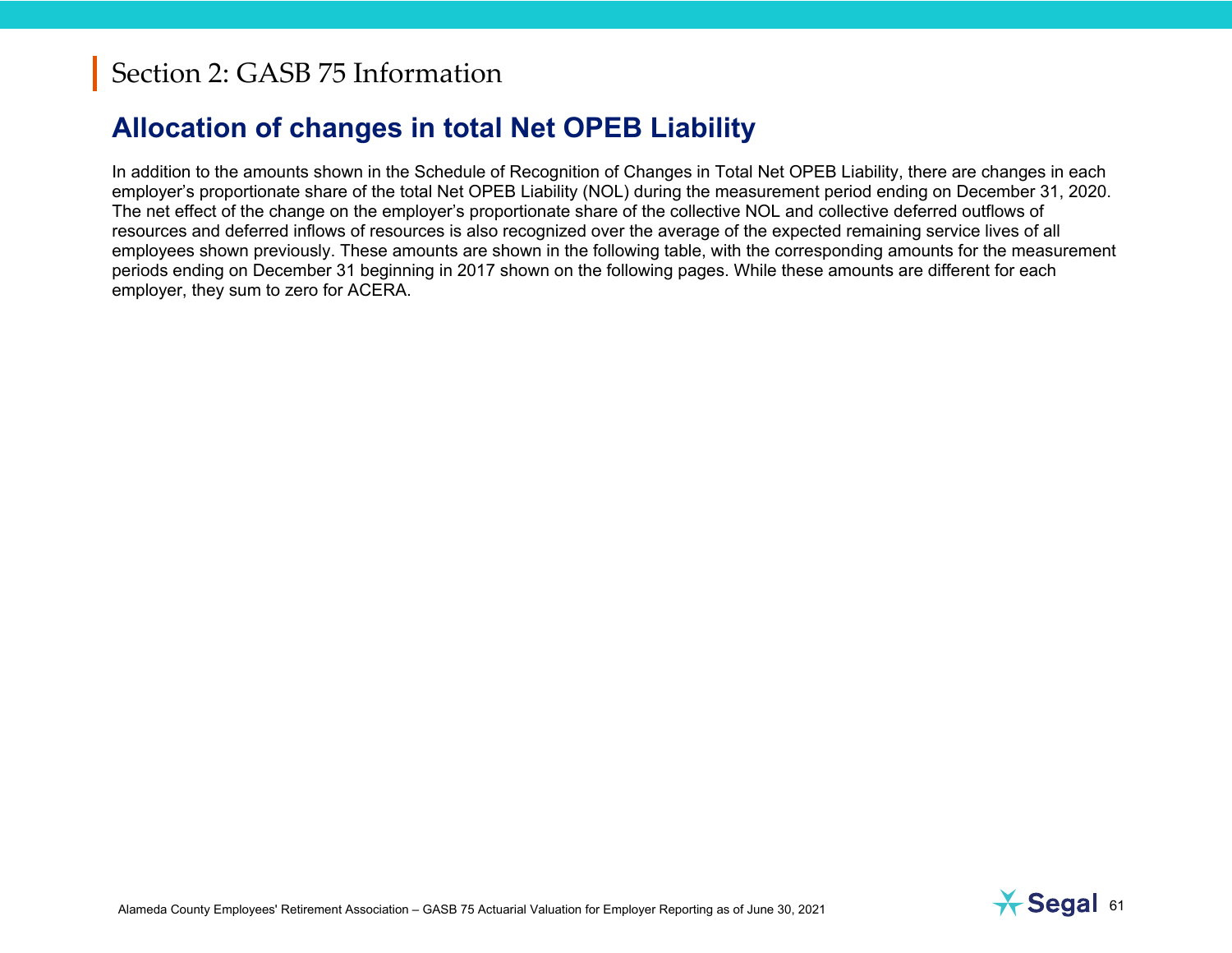|                                | <b>Total Change</b><br>to be<br>Recognized | Recognition<br>Period<br>(Years) | 2021       | 2022       | 2023       | 2024       | 2025       | 2026       | 2027       | <b>Thereafter</b> |
|--------------------------------|--------------------------------------------|----------------------------------|------------|------------|------------|------------|------------|------------|------------|-------------------|
| Alameda County                 | \$930,302                                  | 6.53                             | \$142,466  | \$142,466  | \$142,466  | \$142,466  | \$142,466  | \$142,466  | \$75,506   | \$0               |
| <b>Health System</b>           | $-1,378,587$                               | 6.53                             | $-211,116$ | $-211,116$ | $-211,116$ | $-211,116$ | $-211,116$ | $-211,116$ | $-111,891$ |                   |
| <b>Superior Court</b>          | 266,694                                    | 6.53                             | 40,841     | 40,841     | 40,841     | 40,841     | 40,841     | 40,841     | 21,648     | 0                 |
| First 5                        | 52,004                                     | 6.53                             | 7,964      | 7,964      | 7,964      | 7,964      | 7,964      | 7,964      | 4,220      |                   |
| <b>Housing Authority</b>       | 43,437                                     | 6.53                             | 6,652      | 6,652      | 6,652      | 6,652      | 6,652      | 6,652      | 3,525      |                   |
| <b>LARPD</b>                   | 85,737                                     | 6.53                             | 13,130     | 13,130     | 13,130     | 13,130     | 13,130     | 13,130     | 6,957      |                   |
| <b>ACOE</b>                    | 413                                        | 6.53                             | 63         | 63         | 63         | 63         | 63         | 63         | 35         | $\overline{0}$    |
| <b>Total for all Employers</b> | \$0                                        |                                  | \$0        | \$0        | \$0        | \$0        | \$0        | \$0        | \$0        | \$0               |

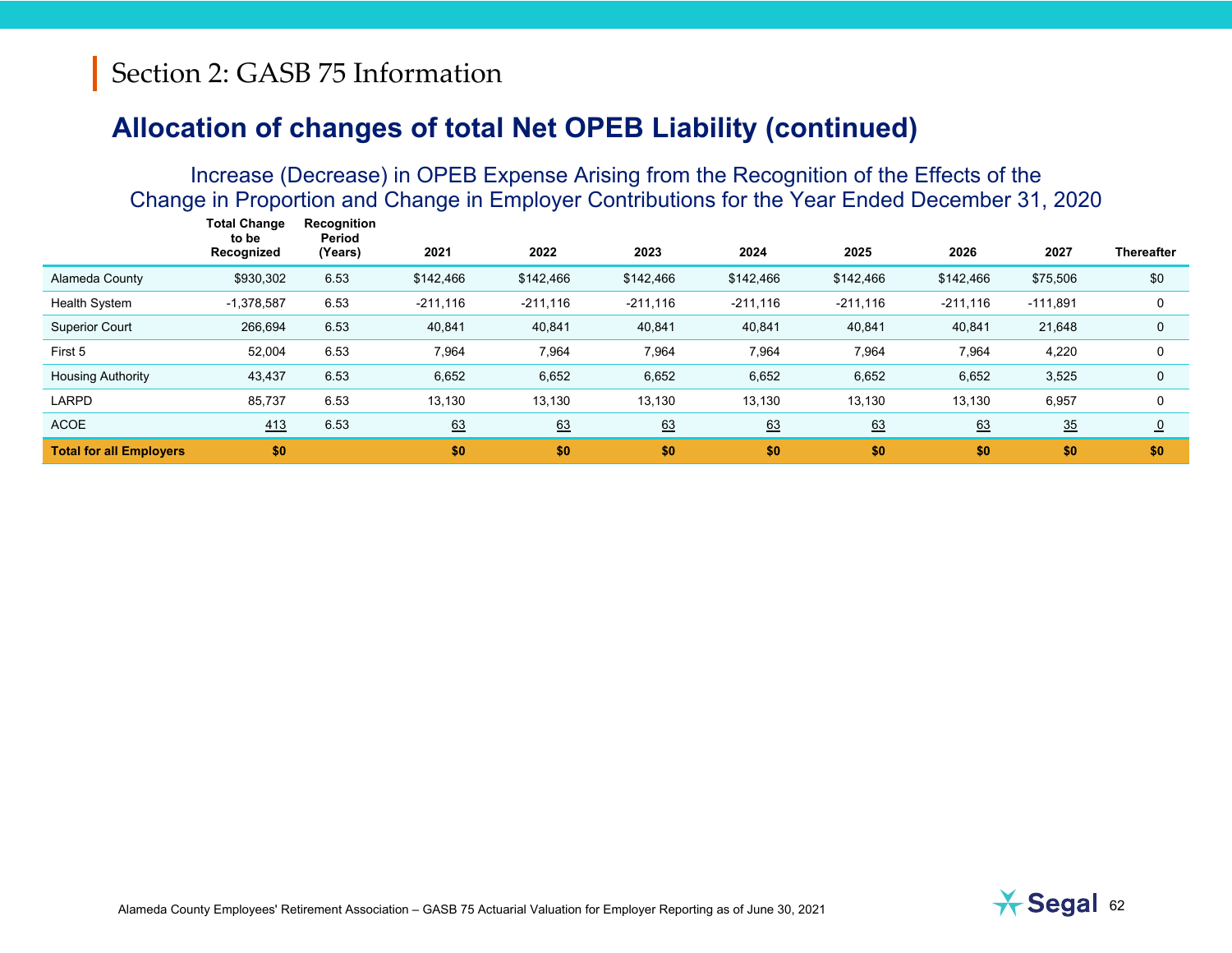|                                          | Total Change<br>to be<br>Recognized | Recognition<br>Period<br>(Years) | 2020       | 2021       | 2022       | 2023       | 2024       | 2025       | 2026      | <b>Thereafter</b> |
|------------------------------------------|-------------------------------------|----------------------------------|------------|------------|------------|------------|------------|------------|-----------|-------------------|
| Alameda County                           | \$530,616                           | 6.61                             | \$80,275   | \$80,275   | \$80,275   | \$80,275   | \$80,275   | \$80,275   | \$48,966  | \$0               |
| <b>Health System</b>                     | $-1,052,567$                        | 6.61                             | $-159,239$ | $-159,239$ | $-159,239$ | $-159,239$ | $-159,239$ | $-159,239$ | $-97,133$ | 0                 |
| <b>Superior Court</b>                    | 421,837                             | 6.61                             | 63,818     | 63,818     | 63,818     | 63,818     | 63,818     | 63,818     | 38,929    | 0                 |
| First 5                                  | 43,615                              | 6.61                             | 6,598      | 6,598      | 6,598      | 6,598      | 6,598      | 6,598      | 4,027     | 0                 |
| <b>Housing Authority</b>                 | $-81,051$                           | 6.61                             | $-12,262$  | $-12,262$  | $-12,262$  | $-12,262$  | $-12,262$  | $-12,262$  | $-7,479$  | 0                 |
| <b>LARPD</b>                             | 55,977                              | 6.61                             | 8,469      | 8,469      | 8,469      | 8,469      | 8,469      | 8,469      | 5,163     | 0                 |
| <b>ACOE</b>                              | 81,573                              | 6.61                             | 12,341     | 12,341     | 12,341     | 12,341     | 12,341     | 12,341     | 7,527     | $\overline{0}$    |
| <b>Total for all</b><br><b>Employers</b> | \$0                                 |                                  | \$0        | \$0        | \$0        | \$0        | \$0        | \$0        | \$0       | \$0               |

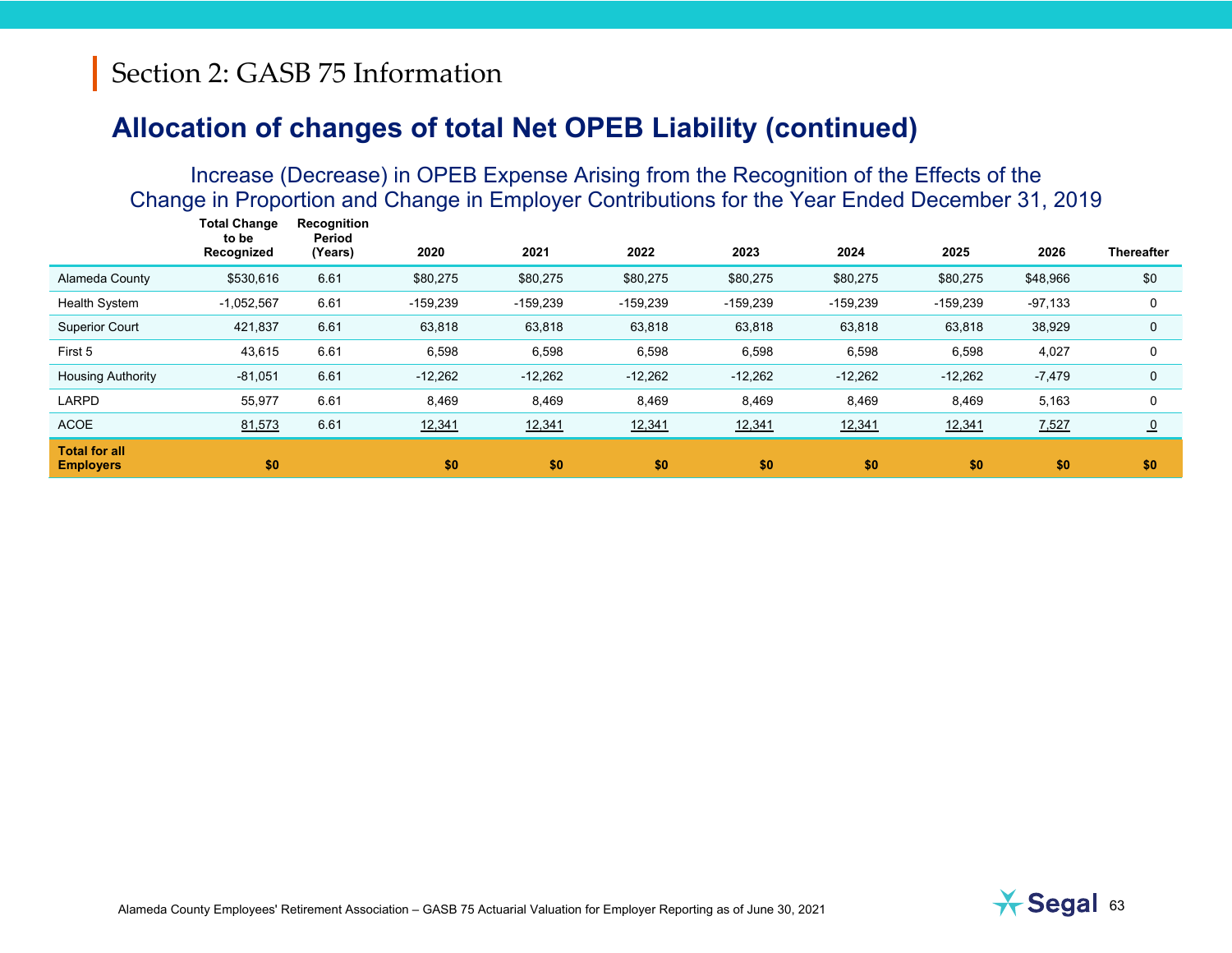|                                          | Total Change<br>to be<br>Recognized | Recognition<br>Period<br>(Years) | 2019           | 2020           | 2021           | 2022           | 2023           | 2024      | 2025           | <b>Thereafter</b>       |
|------------------------------------------|-------------------------------------|----------------------------------|----------------|----------------|----------------|----------------|----------------|-----------|----------------|-------------------------|
| Alameda County                           | \$87,763                            | 6.67                             | \$13,157       | \$13,157       | \$13,157       | \$13,157       | \$13,157       | \$13,157  | \$8,821        | \$0                     |
| <b>Health System</b>                     | 114,168                             | 6.67                             | 17,117         | 17,117         | 17,117         | 17,117         | 17,117         | 17,117    | 11,466         |                         |
| <b>Superior Court</b>                    | $-190,555$                          | 6.67                             | $-28,569$      | $-28,569$      | $-28,569$      | $-28,569$      | $-28,569$      | $-28,569$ | $-19,141$      | $\mathbf{0}$            |
| First 5                                  | 15,172                              | 6.67                             | 2,275          | 2,275          | 2,275          | 2,275          | 2,275          | 2,275     | 1,522          |                         |
| <b>Housing Authority</b>                 | $-2,306$                            | 6.67                             | $-346$         | $-346$         | $-346$         | $-346$         | $-346$         | $-346$    | $-230$         | $\mathbf{0}$            |
| <b>LARPD</b>                             | $-24,242$                           | 6.67                             | $-3,634$       | $-3,634$       | $-3,634$       | $-3,634$       | $-3,634$       | $-3,634$  | $-2,438$       | 0                       |
| <b>ACOE</b>                              | $\overline{0}$                      | 6.67                             | $\overline{0}$ | $\overline{0}$ | $\overline{0}$ | $\overline{0}$ | $\overline{0}$ | $\Omega$  | $\overline{0}$ | $\overline{\mathbf{0}}$ |
| <b>Total for all</b><br><b>Employers</b> | \$0                                 |                                  | \$0            | \$0            | \$0            | \$0            | \$0            | \$0       | \$0            | \$0                     |

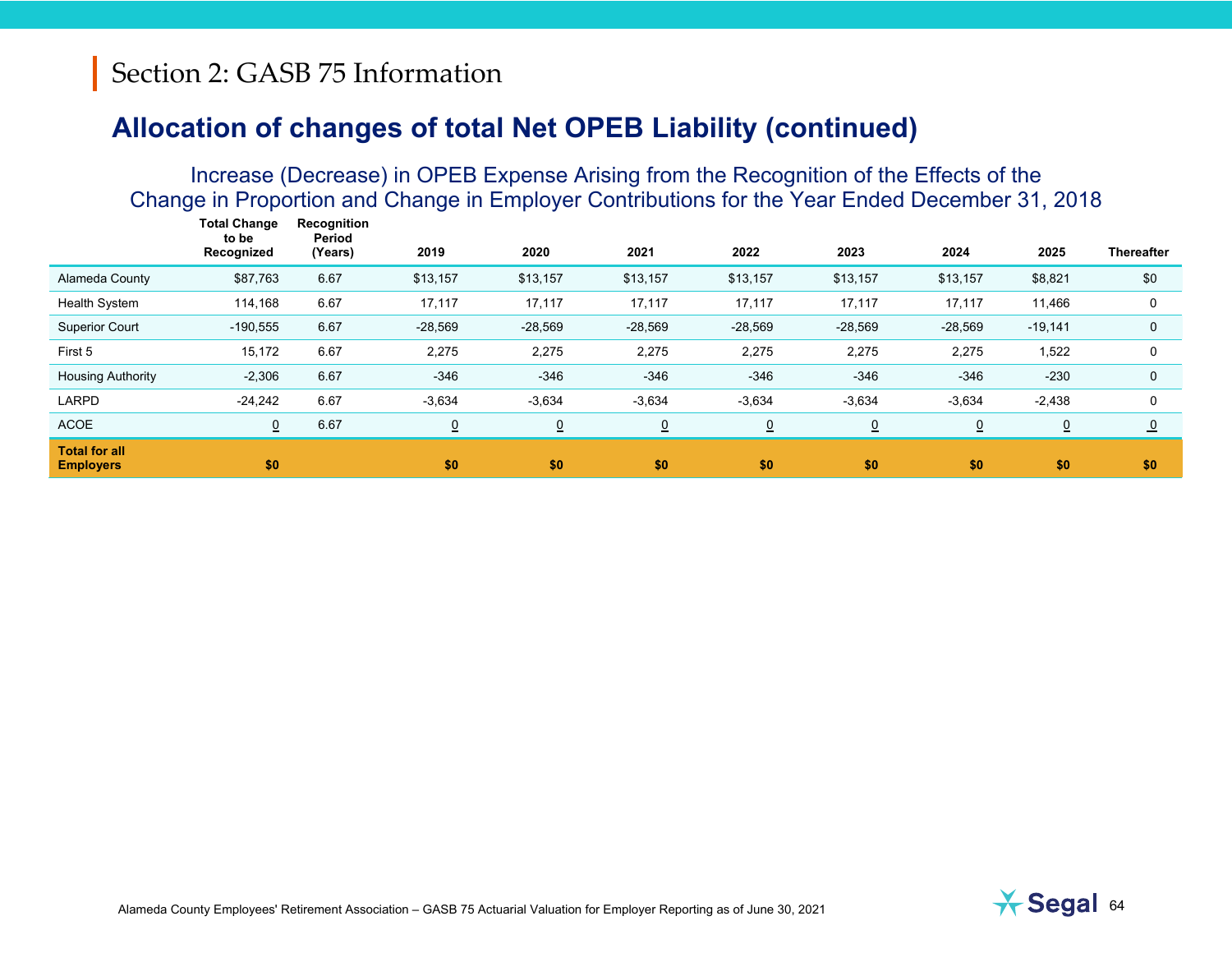|                                          | Total Change<br>to be<br>Recognized | Recognition<br>Period<br>(Years) | 2018        | 2019        | 2020        | 2021        | 2022        | 2023        | 2024         | <b>Thereafter</b> |
|------------------------------------------|-------------------------------------|----------------------------------|-------------|-------------|-------------|-------------|-------------|-------------|--------------|-------------------|
| Alameda County                           | $-$ \$671,011                       | 6.68                             | $-$100,451$ | $-$100,451$ | $-$100,451$ | $-$100,451$ | $-$100,451$ | $-$100,451$ | $-$ \$68,305 | \$0               |
| <b>Health System</b>                     | 1,058,312                           | 6.68                             | 158,430     | 158,430     | 158,430     | 158,430     | 158,430     | 158,430     | 107,732      |                   |
| <b>Superior Court</b>                    | $-246,481$                          | 6.68                             | $-36,898$   | $-36,898$   | $-36,898$   | $-36,898$   | $-36,898$   | $-36,898$   | $-25,093$    |                   |
| First 5                                  | $-3,662$                            | 6.68                             | -548        | $-548$      | $-548$      | $-548$      | $-548$      | $-548$      | $-374$       |                   |
| <b>Housing Authority</b>                 | $-34,099$                           | 6.68                             | $-5,105$    | $-5,105$    | $-5,105$    | $-5,105$    | $-5,105$    | $-5,105$    | $-3,469$     | 0                 |
| <b>LARPD</b>                             | $-90,904$                           | 6.68                             | $-13,608$   | $-13,608$   | $-13,608$   | $-13,608$   | $-13,608$   | $-13,608$   | $-9,256$     |                   |
| <b>ACOE</b>                              | $-12,155$                           | 6.68                             | $-1,820$    | $-1,820$    | $-1,820$    | $-1,820$    | $-1,820$    | $-1,820$    | $-1,235$     | $\overline{0}$    |
| <b>Total for all</b><br><b>Employers</b> | \$0                                 |                                  | \$0         | \$0         | \$0         | \$0         | \$0         | \$0         | \$0          | \$0               |

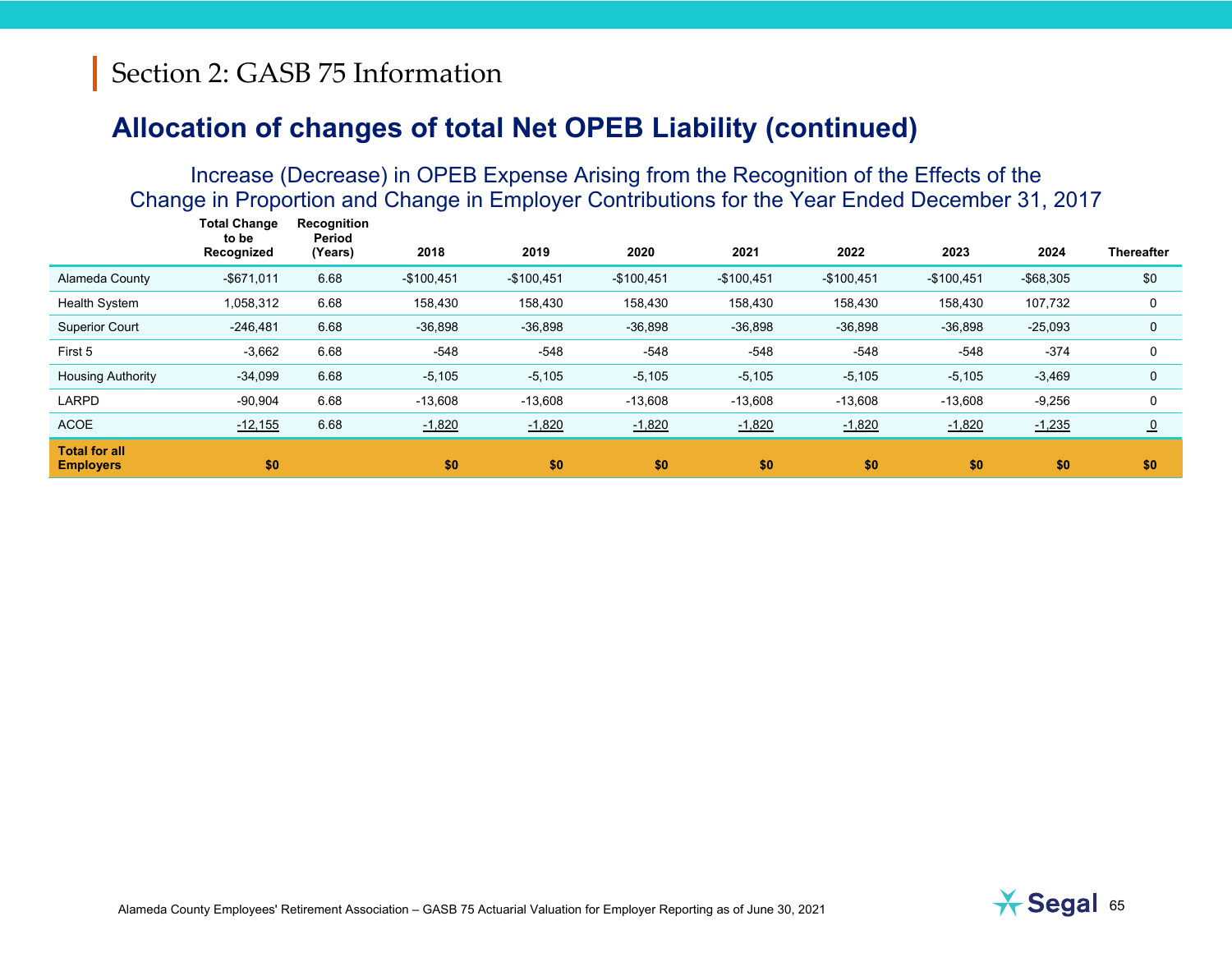# Section 3: Actuarial Assumptions and Methods and Appendices

## **Actuarial assumptions and methods**

For December 31, 2020 Measurement Date and Employer Reporting as of June 30, 2021

| <b>Demographic Assumptions</b>           |                                                                                                                                                                                                                                                                                                                                                                                                                                                                                                                                                                                                                                                                                                                                               |
|------------------------------------------|-----------------------------------------------------------------------------------------------------------------------------------------------------------------------------------------------------------------------------------------------------------------------------------------------------------------------------------------------------------------------------------------------------------------------------------------------------------------------------------------------------------------------------------------------------------------------------------------------------------------------------------------------------------------------------------------------------------------------------------------------|
| <b>Rationale for Assumptions:</b>        | The information and analysis used in selecting each assumption that has a significant effect on this actuarial<br>valuation is shown in the December 1, 2016 through November 30, 2019 Actuarial Experience Study report dated<br>September 9, 2020 and in our letter dated March 22, 2021 regarding the health trend assumptions for the<br>December 31, 2020 SRBR retiree health actuarial valuation, and in our letter dated May 6, 2020 regarding<br>recommended parameters to reflect the demographic driven changes for the December 31, 2019 SRBR retiree<br>health actuarial valuation. Unless otherwise noted, all actuarial assumptions and methods shown below apply to all<br>tiers. These assumptions were adopted by the Board. |
| <b>Post-Retirement Mortality Rates -</b> | Healthy                                                                                                                                                                                                                                                                                                                                                                                                                                                                                                                                                                                                                                                                                                                                       |
| Healthy:                                 | • General Members: Pub-2010 General Healthy Retiree Headcount-Weighted Above-Median Mortality Tables<br>(separate tables for males and females), projected generationally with the two-dimensional mortality<br>improvement scale MP-2019.                                                                                                                                                                                                                                                                                                                                                                                                                                                                                                    |
|                                          | • Safety Members: Pub-2010 Safety Healthy Retiree Headcount-Weighted Above-Median Mortality Tables<br>(separate tables for males and females), projected generationally with the two-dimensional mortality<br>improvement scale MP-2019.                                                                                                                                                                                                                                                                                                                                                                                                                                                                                                      |
|                                          | <b>Disabled</b>                                                                                                                                                                                                                                                                                                                                                                                                                                                                                                                                                                                                                                                                                                                               |
|                                          | • General Members: Pub-2010 Non-Safety Disabled Retiree Headcount-Weighted Mortality Tables (separate<br>tables for males and females) with rates decreased by 10% for females, projected generationally with the two-<br>dimensional mortality improvement scale MP-2019.                                                                                                                                                                                                                                                                                                                                                                                                                                                                    |
|                                          | • Safety Members: Pub-2010 Safety Disabled Retiree Headcount-Weighted Mortality Tables (separate tables for<br>males and females) with rates increased by 5% for males, projected generationally with the two-dimensional<br>mortality improvement scale MP-2019.                                                                                                                                                                                                                                                                                                                                                                                                                                                                             |
|                                          | <b>Beneficiaries</b>                                                                                                                                                                                                                                                                                                                                                                                                                                                                                                                                                                                                                                                                                                                          |
|                                          | • All Beneficiaries: Pub-2010 General Contingent Survivor Headcount-Weighted Above-Median Mortality Tables<br>(separate tables for males and females) with rates increased by 5% for males, projected generationally with the<br>two-dimensional mortality improvement scale MP-2019.                                                                                                                                                                                                                                                                                                                                                                                                                                                         |
|                                          | The Pub-2010 mortality tables and adjustments as shown above reasonably reflect the mortality experience as of<br>the measurement date. These mortality tables were adjusted to future years using the generational projection to<br>reflect future mortality improvement between the measurement date and those years.                                                                                                                                                                                                                                                                                                                                                                                                                       |

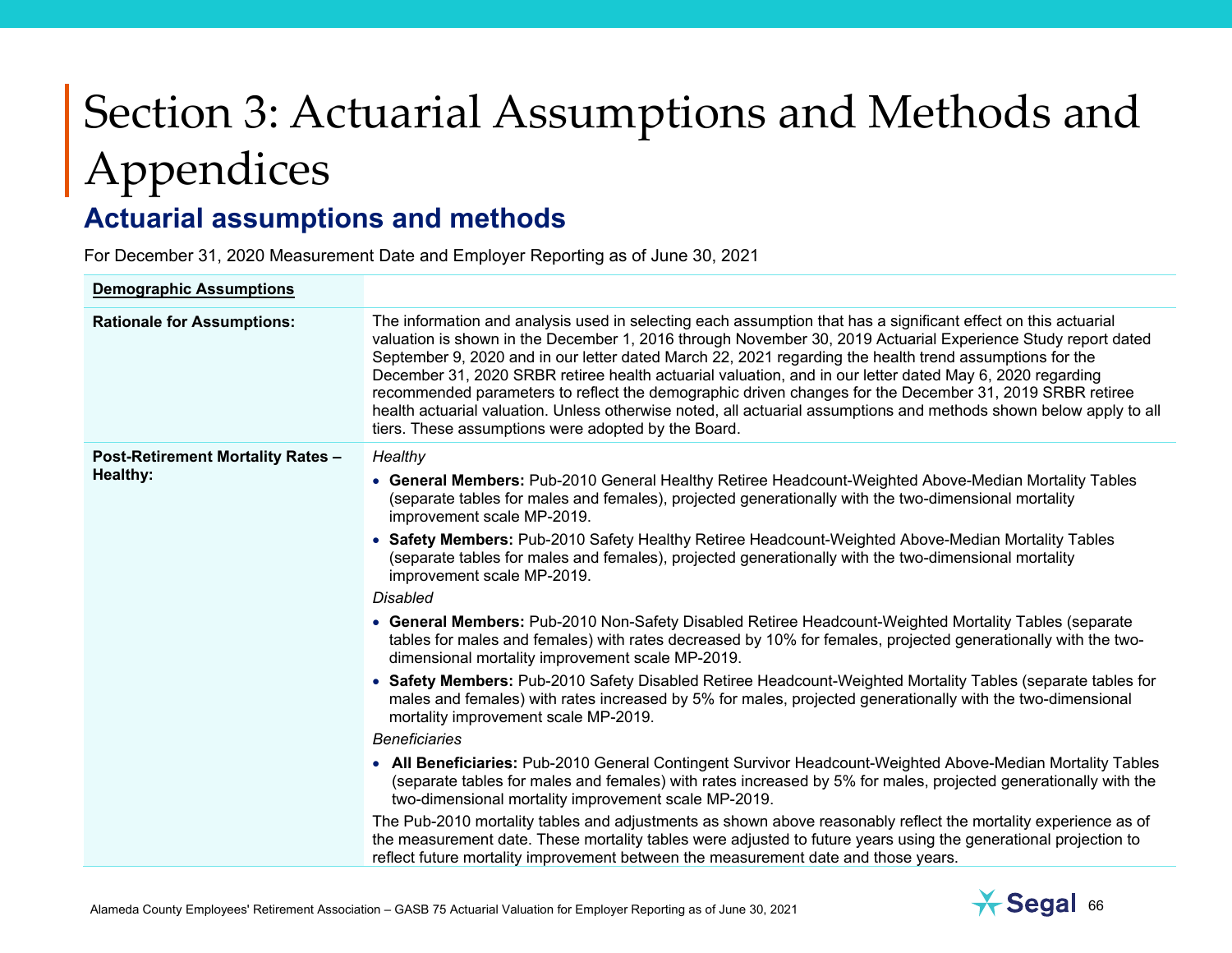#### Section 3: Actuarial Assumptions and Methods and Appendices

- **Pre-Retirement Mortality Rates: General Members:** Pub-2010 General Employee Headcount-Weighted Above-Median Mortality Tables (separate tables for males and females), projected generationally with the two-dimensional mortality improvement scale MP-2019.
	- **Safety Members:** Pub-2010 Safety Employee Headcount-Weighted Above-Median Mortality Tables (separate tables for males and females), projected generationally with the two-dimensional mortality improvement scale MP-2019.

|     | <b>Rate (%)</b> |                      |             |                     |  |  |  |  |
|-----|-----------------|----------------------|-------------|---------------------|--|--|--|--|
|     |                 | General <sup>1</sup> |             | Safety <sup>1</sup> |  |  |  |  |
| Age | <b>Male</b>     | <b>Female</b>        | <b>Male</b> | Female              |  |  |  |  |
| 20  | 0.04            | 0.01                 | 0.04        | 0.02                |  |  |  |  |
| 25  | 0.03            | 0.01                 | 0.03        | 0.02                |  |  |  |  |
| 30  | 0.04            | 0.02                 | 0.04        | 0.02                |  |  |  |  |
| 35  | 0.05            | 0.02                 | 0.04        | 0.03                |  |  |  |  |
| 40  | 0.06            | 0.04                 | 0.05        | 0.04                |  |  |  |  |
| 45  | 0.09            | 0.05                 | 0.07        | 0.06                |  |  |  |  |
| 50  | 0.14            | 0.08                 | 0.11        | 0.08                |  |  |  |  |
| 55  | 0.20            | 0.12                 | 0.15        | 0.11                |  |  |  |  |
| 60  | 0.29            | 0.18                 | 0.24        | 0.16                |  |  |  |  |
| 65  | 0.42            | 0.28                 | 0.38        | 0.22                |  |  |  |  |

All pre-retirement deaths are assumed to be non-service connected.

 $1$  Generational projections beyond the base year (2010) are not reflected in the above mortality rates.

| <b>Disability Incidence:</b> |                                     | Rate $(\%)$                                                                   |               |                                                                                                               |
|------------------------------|-------------------------------------|-------------------------------------------------------------------------------|---------------|---------------------------------------------------------------------------------------------------------------|
|                              | Age                                 | General                                                                       | <b>Safety</b> |                                                                                                               |
|                              | 20                                  | 0.00                                                                          | 0.00          |                                                                                                               |
|                              | 25                                  | 0.01                                                                          | 0.03          |                                                                                                               |
|                              | 30                                  | 0.03                                                                          | 0.26          |                                                                                                               |
|                              | 35                                  | 0.07                                                                          | 0.64          |                                                                                                               |
|                              | 40                                  | 0.09                                                                          | 1.22          |                                                                                                               |
|                              | 45                                  | 0.16                                                                          | 1.50          |                                                                                                               |
|                              | 50                                  | 0.26                                                                          | 2.10          |                                                                                                               |
|                              | 55                                  | 0.33                                                                          | 2.65          |                                                                                                               |
|                              | 60                                  | 0.38                                                                          | 3.80          |                                                                                                               |
|                              | non-service connected disabilities. |                                                                               |               | 65% of General disabilities are assumed to be service connected disabilities. The other 35% are assumed to be |
|                              |                                     | 100% of Safety disabilities are assumed to be service connected disabilities. |               |                                                                                                               |

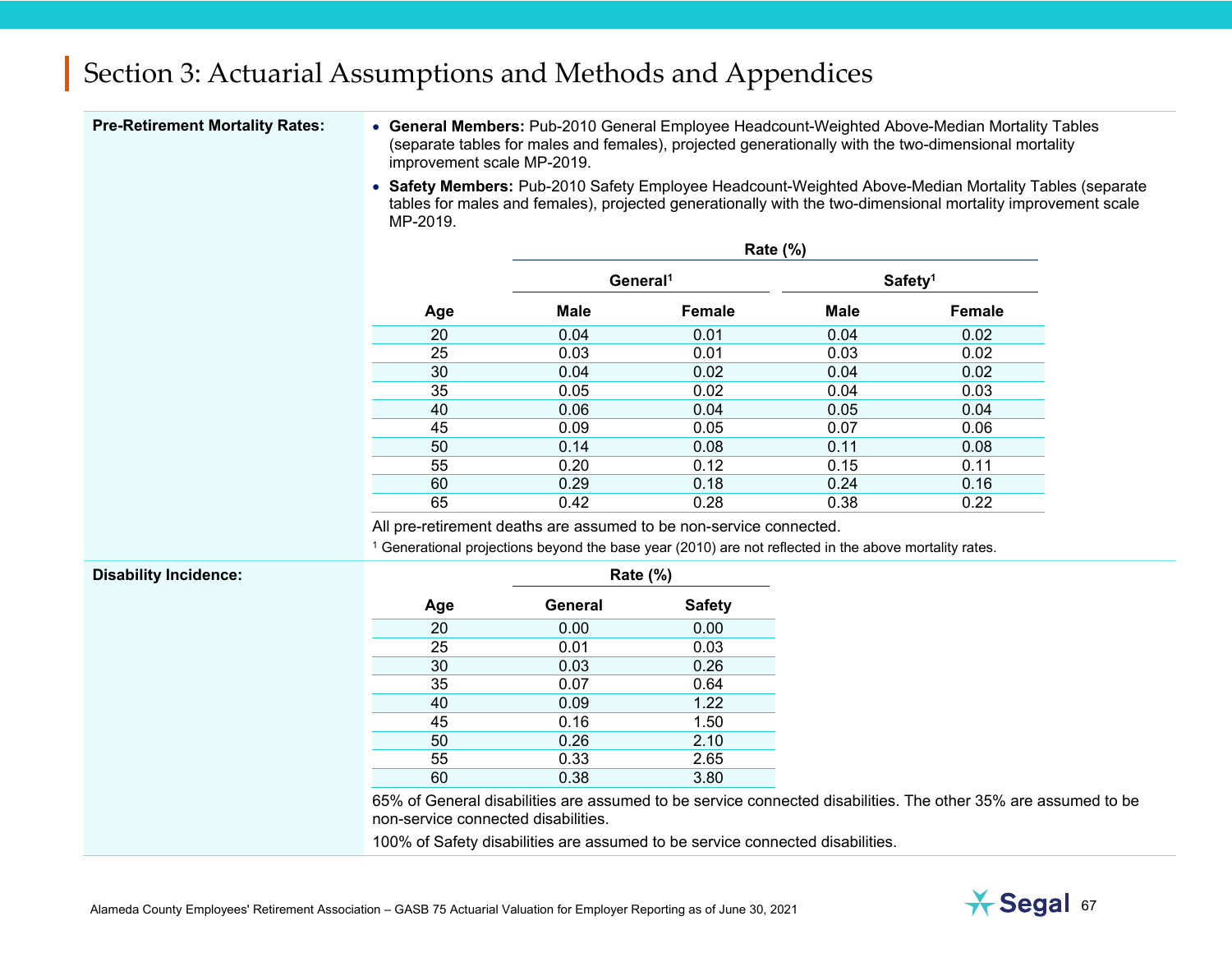#### Section 3: Actuarial Assumptions and Methods and Appendices

| <b>Years of</b><br><b>Service</b> | General |                                                                   |
|-----------------------------------|---------|-------------------------------------------------------------------|
|                                   |         | <b>Safety</b>                                                     |
| $0 - 1$                           | 12.00   | 4.00                                                              |
| $1 - 2$                           | 9.00    | 4.00                                                              |
| $2 - 3$                           | 8.00    | 4.00                                                              |
| $3 - 4$                           | 6.00    | 3.50                                                              |
| $4 - 5$                           | 6.00    | 3.00                                                              |
| $5-6$                             | 6.00    | 2.00                                                              |
| $6 - 7$                           | 5.25    | 1.80                                                              |
| 7-8                               | 4.25    | 1.70                                                              |
| $8-9$                             | 3.75    | 1.60                                                              |
| $9 - 16$                          | 3.50    | 1.50                                                              |
| 16-17                             | 3.40    | 1.40                                                              |
| 17-18                             | 3.30    | 1.30                                                              |
| 18-19                             | 3.20    | 1.20                                                              |
| 19-20                             | 3.10    | 1.10                                                              |
| 20 or more                        | 3.00    | 1.00                                                              |
|                                   |         | For members with less than five years of service, 55% of all tern |

ninated members are assumed to choose a refund of contributions and the other 45% are assumed to choose a deferred vested benefit. For members with five or more years of service, 30% of all terminated members are assumed to choose a refund of contributions and the other 70% are assumed to choose a deferred vested benefit.

No termination is assumed after a member is eligible for retirement.

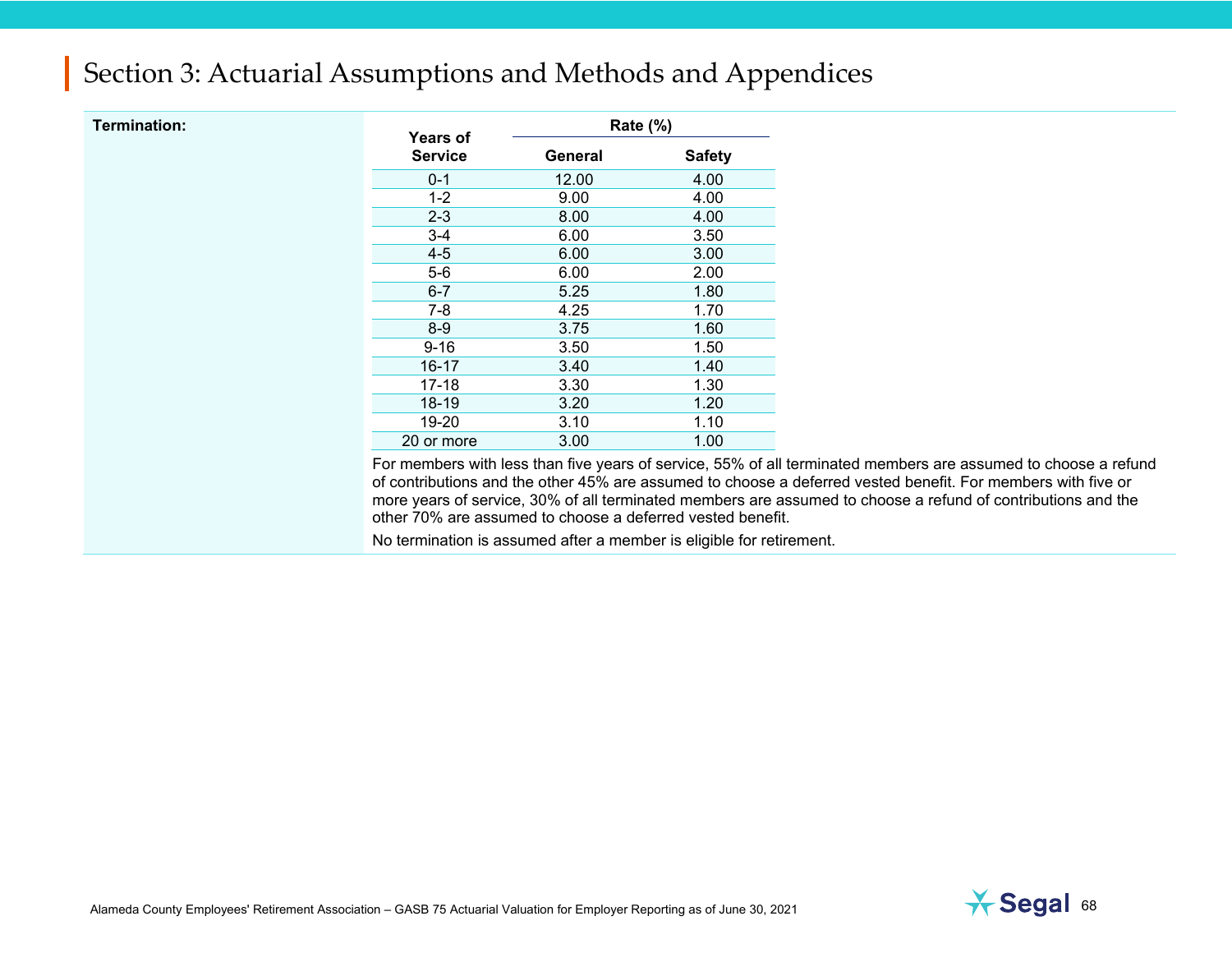#### **Retirement Rates:**

|                 | Rate $(%)1$ |       |                    |                   |        |           |       |                |                      |        |
|-----------------|-------------|-------|--------------------|-------------------|--------|-----------|-------|----------------|----------------------|--------|
|                 |             |       | General            |                   |        |           |       | <b>Safety</b>  |                      |        |
|                 |             |       | Tier <sub>22</sub> |                   |        |           |       | Tier 2, $2D^2$ |                      |        |
| Age             | Tier 1      | $30$  | $30+$              | Tier <sub>3</sub> | Tier 4 | Tier $13$ | $30$  | $30+$          | Tier 2C <sup>3</sup> | Tier 4 |
| 49              | 0.0         | 0.0   | 0.0                | 0.0               | 0.0    | 0.0       | 12.0  | 18.0           | 0.0                  | 0.0    |
| 50              | 2.0         | 2.0   | 4.0                | 10.0              | 0.0    | 35.0      | 12.0  | 18.0           | 4.0                  | 4.0    |
| 51              | 4.0         | 2.0   | 4.0                | 10.0              | 0.0    | 30.0      | 10.0  | 24.0           | 2.0                  | 2.0    |
| 52              | 4.0         | 2.0   | 4.0                | 10.0              | 4.0    | 25.0      | 10.0  | 24.0           | 2.0                  | 2.0    |
| 53              | 5.0         | 2.0   | 4.0                | 10.0              | 2.0    | 35.0      | 10.0  | 25.0           | 3.0                  | 3.0    |
| 54              | 5.0         | 2.0   | 4.0                | 10.0              | 2.0    | 45.0      | 12.0  | 27.0           | 6.0                  | 6.0    |
| 55              | 6.0         | 2.0   | 4.0                | 12.0              | 5.0    | 45.0      | 12.0  | 29.0           | 10.0                 | 10.0   |
| 56              | 10.0        | 2.5   | 4.5                | 14.0              | 2.5    | 45.0      | 14.0  | 32.0           | 12.0                 | 12.0   |
| 57              | 12.0        | 4.0   | 5.0                | 16.0              | 3.5    | 45.0      | 16.0  | 32.0           | 20.0                 | 20.0   |
| 58              | 12.0        | 4.0   | 5.0                | 18.0              | 3.5    | 45.0      | 18.0  | 30.0           | 10.0                 | 10.0   |
| 59              | 14.0        | 4.5   | 8.0                | 20.0              | 4.5    | 45.0      | 18.0  | 30.0           | 15.0                 | 15.0   |
| 60              | 20.0        | 8.0   | 8.5                | 20.0              | 5.0    | 45.0      | 25.0  | 30.0           | 60.0                 | 60.0   |
| 61              | 20.0        | 9.0   | 13.5               | 20.0              | 5.0    | 45.0      | 25.0  | 30.0           | 60.0                 | 60.0   |
| 62              | 35.0        | 15.0  | 22.5               | 30.0              | 18.0   | 45.0      | 25.0  | 30.0           | 60.0                 | 60.0   |
| 63              | 30.0        | 15.0  | 22.5               | 25.0              | 15.0   | 45.0      | 25.0  | 30.0           | 60.0                 | 60.0   |
| 64              | 30.0        | 18.0  | 27.0               | 25.0              | 17.0   | 45.0      | 30.0  | 30.0           | 60.0                 | 60.0   |
| 65              | 30.0        | 25.0  | 27.5               | 50.0              | 25.0   | 100.0     | 100.0 | 100.0          | 100.0                | 100.0  |
| 66              | 30.0        | 30.0  | 33.0               | 50.0              | 30.0   | 100.0     | 100.0 | 100.0          | 100.0                | 100.0  |
| 67              | 30.0        | 30.0  | 33.0               | 50.0              | 30.0   | 100.0     | 100.0 | 100.0          | 100.0                | 100.0  |
| 68              | 30.0        | 30.0  | 33.0               | 50.0              | 30.0   | 100.0     | 100.0 | 100.0          | 100.0                | 100.0  |
| 69              | 35.0        | 35.0  | 38.5               | 50.0              | 35.0   | 100.0     | 100.0 | 100.0          | 100.0                | 100.0  |
| 70              | 40.0        | 40.0  | 40.0               | 65.0              | 25.0   | 100.0     | 100.0 | 100.0          | 100.0                | 100.0  |
| 71              | 40.0        | 40.0  | 40.0               | 65.0              | 25.0   | 100.0     | 100.0 | 100.0          | 100.0                | 100.0  |
| $\overline{72}$ | 40.0        | 40.0  | 40.0               | 65.0              | 25.0   | 100.0     | 100.0 | 100.0          | 100.0                | 100.0  |
| 73              | 40.0        | 40.0  | 40.0               | 65.0              | 25.0   | 100.0     | 100.0 | 100.0          | 100.0                | 100.0  |
| $\overline{74}$ | 40.0        | 40.0  | 40.0               | 65.0              | 25.0   | 100.0     | 100.0 | 100.0          | 100.0                | 100.0  |
| 75 & Over       | 100.0       | 100.0 | 100.0              | 100.0             | 100.0  | 100.0     | 100.0 | 100.0          | 100.0                | 100.0  |

**1** The retirement rates only apply to members that are eligible to retire at the age shown.

**2** Different retirement rates are assumed for General Tier 2 and Safety Tier 2 & 2D members who have accrued less than 30 years of service and those who have accrued at least 30 years of service.

<sup>3</sup> Retirement rate is 100% after a member accrues a benefit of 100% of final average earnings.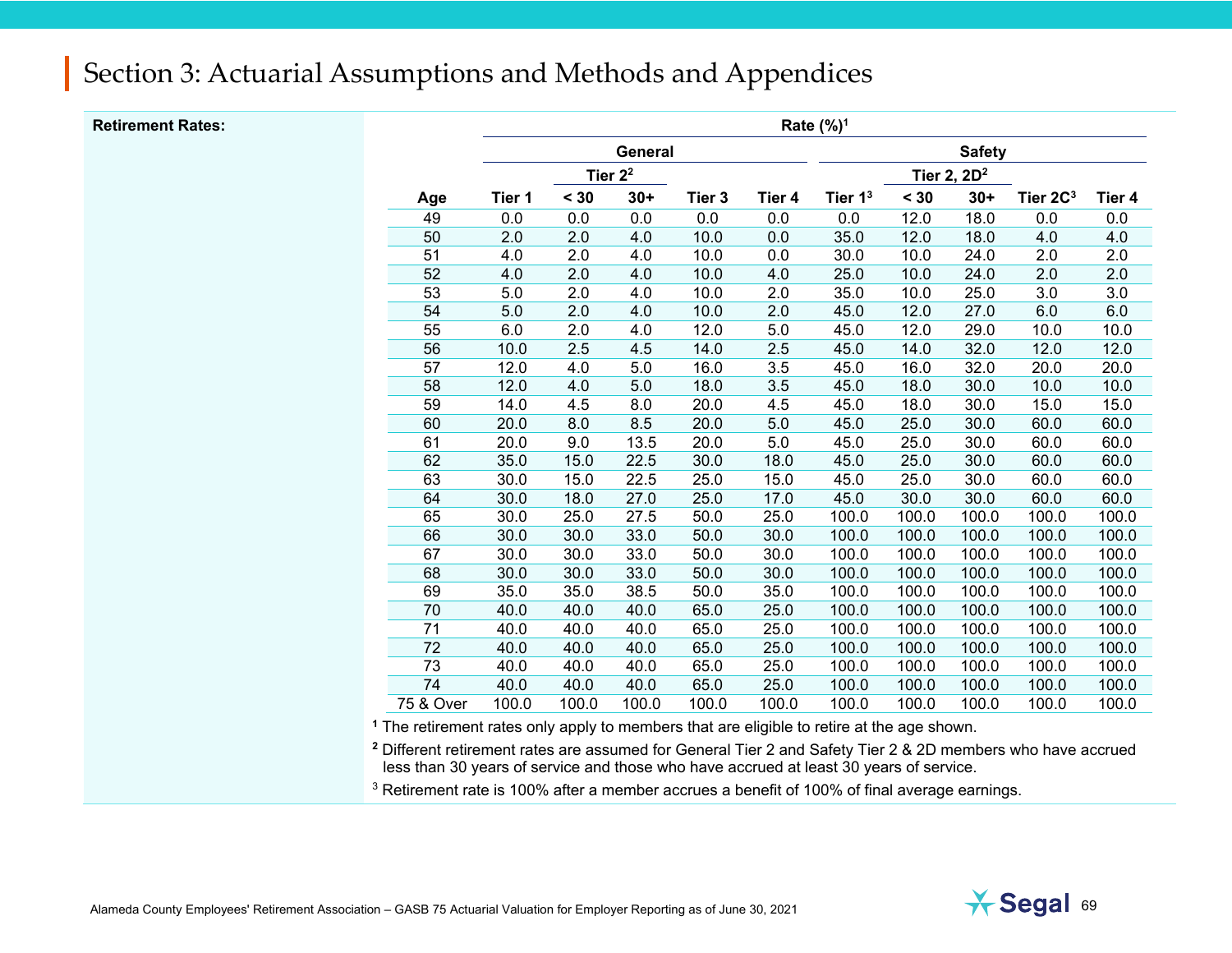| <b>Retirement Age and Benefit for</b><br><b>Deferred Vested Members:</b>                     | <b>General Retirement Age:</b><br>61<br>55<br>Safety Retirement Age:<br>Future deferred vested members who terminate with less than five years of service and are not vested are<br>assumed to retire at age 70 for both General and Safety if they decide to leave their contributions on deposit.<br>25% of future General and 50% of future Safety deferred vested members are assumed to continue to work for a<br>reciprocal employer. For reciprocals, 3.65% and 4.05% compensation increases are assumed per annum for<br>General and Safety, respectively. |
|----------------------------------------------------------------------------------------------|--------------------------------------------------------------------------------------------------------------------------------------------------------------------------------------------------------------------------------------------------------------------------------------------------------------------------------------------------------------------------------------------------------------------------------------------------------------------------------------------------------------------------------------------------------------------|
| <b>Future Benefit Accruals:</b>                                                              | 1.0 year of service per year of employment, plus 0.003 years of additional service for General members and 0.007<br>years of additional service for Safety members, to anticipate conversion of unused sick leave for each year of<br>employment.                                                                                                                                                                                                                                                                                                                  |
| <b>Unknown Data for Members:</b>                                                             | Same as those exhibited by members with similar known characteristics. If not specified, members are assumed to<br>be male.                                                                                                                                                                                                                                                                                                                                                                                                                                        |
| <b>Inclusion of Deferred Vested</b><br><b>Members:</b>                                       | All deferred vested members are included in the valuation.                                                                                                                                                                                                                                                                                                                                                                                                                                                                                                         |
| <b>Data Adjustments:</b>                                                                     | Data as of November 30 has been adjusted to December 31 by adding one month of age and, for active members,<br>one month of service.                                                                                                                                                                                                                                                                                                                                                                                                                               |
| <b>Economic Assumptions</b>                                                                  |                                                                                                                                                                                                                                                                                                                                                                                                                                                                                                                                                                    |
| <b>Net Investment Return:</b>                                                                | 7.00%                                                                                                                                                                                                                                                                                                                                                                                                                                                                                                                                                              |
| <b>Consumer Price Index:</b>                                                                 | Increase of 2.75% per year.                                                                                                                                                                                                                                                                                                                                                                                                                                                                                                                                        |
| Increase in Internal Revenue Code<br><b>Section 401(a)(17)</b><br><b>Compensation Limit:</b> | Increase of 2.75% per year from the valuation date.                                                                                                                                                                                                                                                                                                                                                                                                                                                                                                                |
| Increase in Section 7522.10<br><b>Compensation Limit:</b>                                    | Increase of 2.75% per year from the valuation date.                                                                                                                                                                                                                                                                                                                                                                                                                                                                                                                |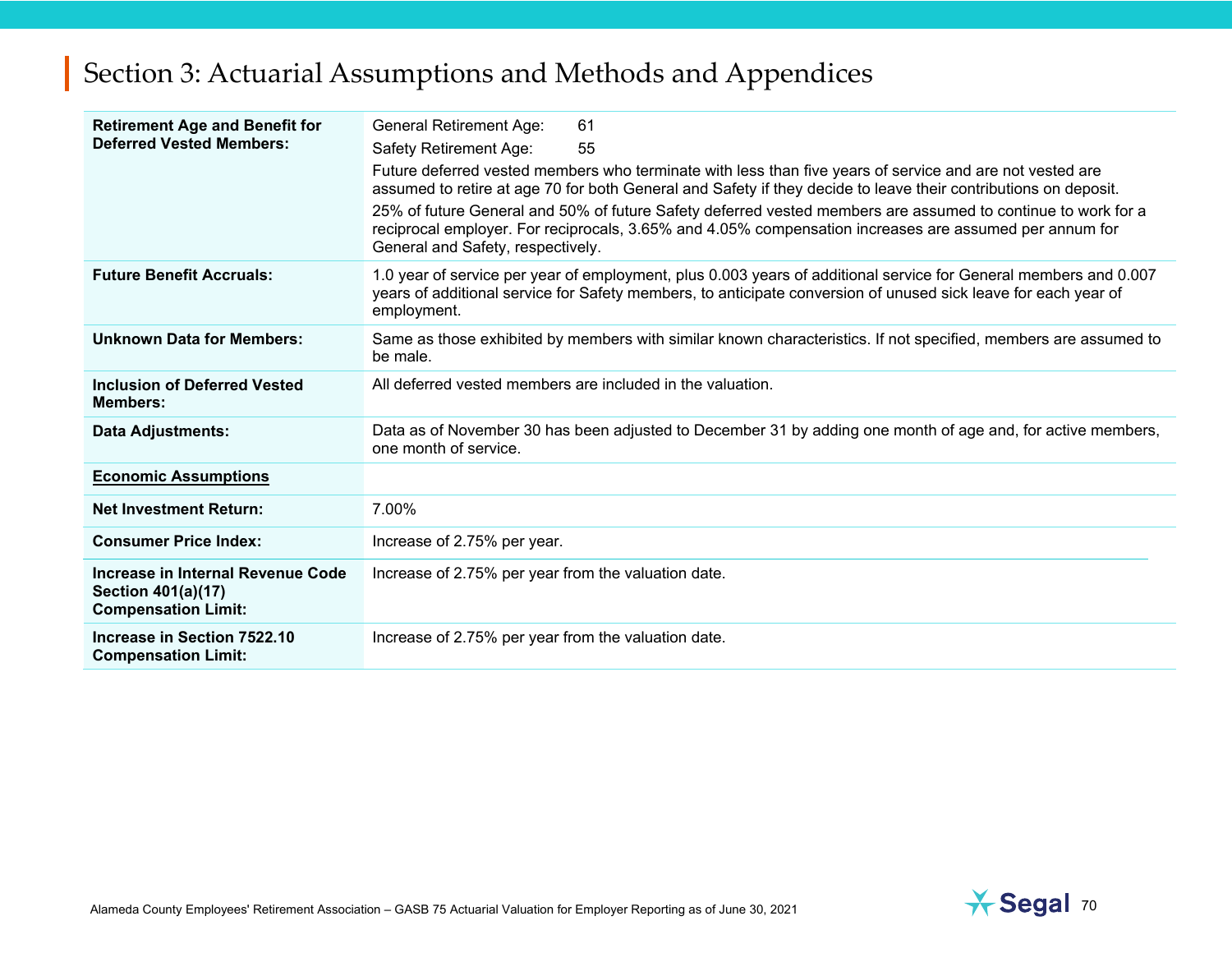**Salary Increases: The annual rate of compensation increase includes:** 

- $\bullet~$  Inflation at 2.75%, plus
- $\bullet \,$  "Across the board" salary increases of 0.50% per year, plus
- The following merit and promotion increases:

| <b>Years of</b> | <b>Rate (%)</b> |               |  |  |
|-----------------|-----------------|---------------|--|--|
| <b>Service</b>  | General         | <b>Safety</b> |  |  |
| $0 - 1$         | 5.10            | 8.00          |  |  |
| $1 - 2$         | 5.10            | 8.00          |  |  |
| $2 - 3$         | 4.50            | 8.00          |  |  |
| $3 - 4$         | 2.90            | 4.90          |  |  |
| $4 - 5$         | 2.10            | 3.70          |  |  |
| 5-6             | 1.60            | 2.10          |  |  |
| $6 - 7$         | 1.50            | 1.30          |  |  |
| 7-8             | 1.50            | 1.20          |  |  |
| 8-9             | 1.00            | 0.90          |  |  |
| $9 - 10$        | 0.90            | 0.90          |  |  |
| $10 - 11$       | 0.70            | 0.80          |  |  |
| 11 & Over       | 0.40            | 0.80          |  |  |

Additional Cashout Assumptions: Additional pay elements are expected to be received during a member's final average earnings period. The percentages, added to the final year salary, used in this valuation are:

|                       | <b>Service Retirement</b> | <b>Disability Retirement</b> |
|-----------------------|---------------------------|------------------------------|
| <b>General Tier 1</b> | 7.5%                      | 6.5%                         |
| General Tier 2        | $3.0\%$                   | 1.4%                         |
| <b>General Tier 3</b> | 7.5%                      | 6.5%                         |
| <b>General Tier 4</b> | N/A                       | N/A                          |
| Safety Tier 1         | 7.5%                      | 6.4%                         |
| Safety Tier 2         | 2.5%                      | 1.9%                         |
| Safety Tier 2C        | 2.5%                      | 1.9%                         |
| Safety Tier 2D        | 2.5%                      | 1.9%                         |
| Safety Tier 4         | N/A                       | N/A                          |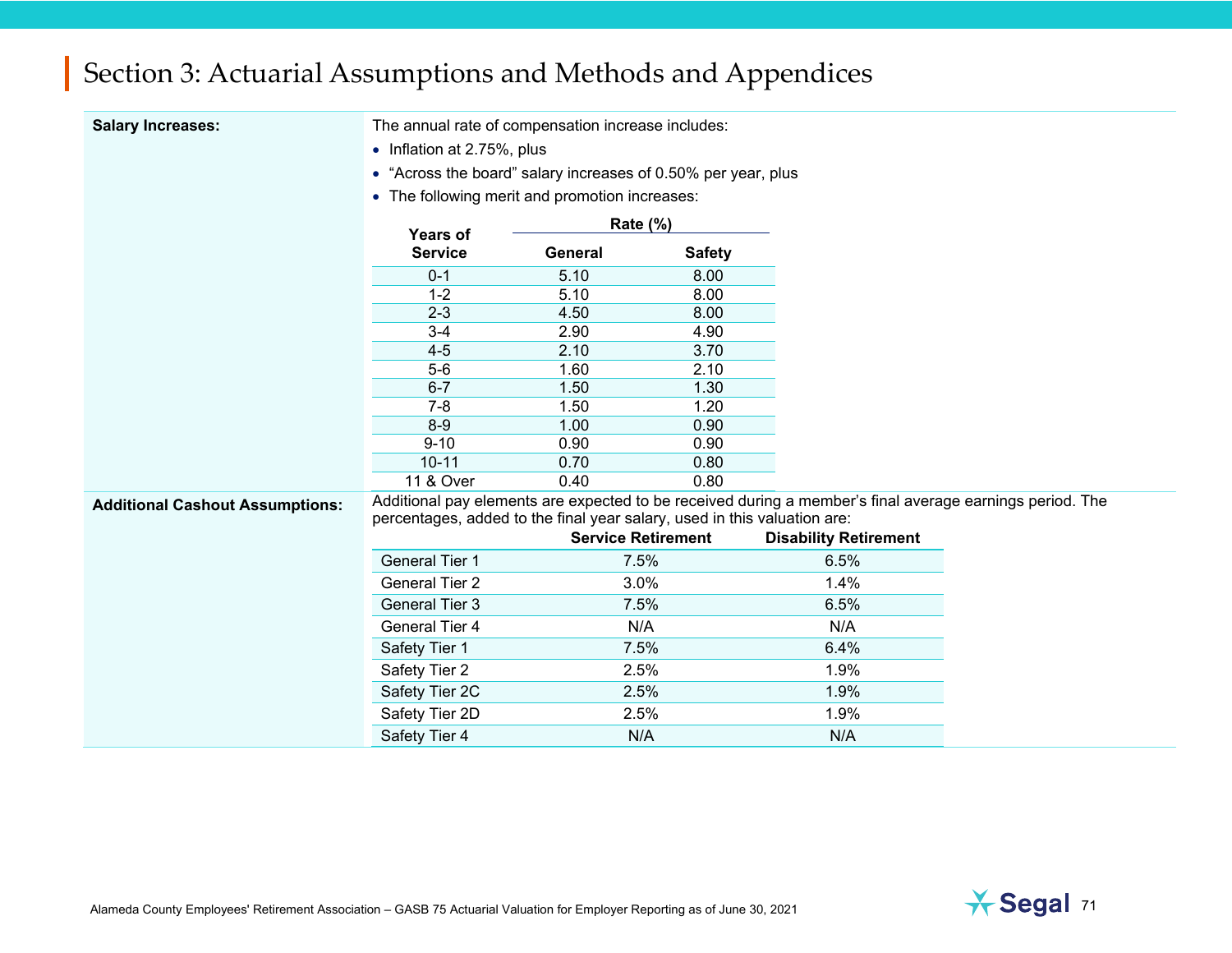| <b>Retiree Health Assumptions</b> |     |                                                                                                                                                                                       |                                                                                                                                                                                                                                              |  |                        |                                                                                                                                                                                                                                    |
|-----------------------------------|-----|---------------------------------------------------------------------------------------------------------------------------------------------------------------------------------------|----------------------------------------------------------------------------------------------------------------------------------------------------------------------------------------------------------------------------------------------|--|------------------------|------------------------------------------------------------------------------------------------------------------------------------------------------------------------------------------------------------------------------------|
| <b>Per Capita Health Costs:</b>   |     | retiree were assumed to be as follows:                                                                                                                                                |                                                                                                                                                                                                                                              |  |                        | The combined monthly per capita dental and vision claims cost for plan year 2020 was assumed to be \$46.28. The<br>monthly Medicare Part B premium reimbursement for 2020 is \$144.60. For calendar year 2020, medical costs for a |
|                                   |     | Medical Plan(1)                                                                                                                                                                       | <b>Election Assumption</b>                                                                                                                                                                                                                   |  | <b>Monthly Premium</b> | <b>Maximum Monthly</b><br>Medical Allowance <sup>(2)</sup>                                                                                                                                                                         |
|                                   |     |                                                                                                                                                                                       |                                                                                                                                                                                                                                              |  | Under Age 65(3)        |                                                                                                                                                                                                                                    |
|                                   |     | Kaiser HMO                                                                                                                                                                            | 80%                                                                                                                                                                                                                                          |  | \$785.44               | \$578.65                                                                                                                                                                                                                           |
|                                   |     | United Healthcare HMO<br><b>Current Network</b>                                                                                                                                       | 10%                                                                                                                                                                                                                                          |  | \$1,087.80             | \$578.65                                                                                                                                                                                                                           |
|                                   |     | Via Benefits Individual<br>Insurance Exchange $(4)$                                                                                                                                   | 10%                                                                                                                                                                                                                                          |  | N/A <sup>(4)</sup>     | \$578.65                                                                                                                                                                                                                           |
|                                   |     | <b>United Healthcare</b><br><b>HMO SVA Network</b>                                                                                                                                    | 0%                                                                                                                                                                                                                                           |  | \$831.92               | \$578.65                                                                                                                                                                                                                           |
|                                   |     |                                                                                                                                                                                       |                                                                                                                                                                                                                                              |  | Age 65 and Older       |                                                                                                                                                                                                                                    |
|                                   |     | Kaiser Senior Advantage                                                                                                                                                               | 75%                                                                                                                                                                                                                                          |  | \$411.54               | \$578.65                                                                                                                                                                                                                           |
|                                   |     | Via Benefits Individual<br>Insurance Exchange                                                                                                                                         | 25%                                                                                                                                                                                                                                          |  | $$326.61^{(5)}$        | \$443.28                                                                                                                                                                                                                           |
|                                   | (1) | respectively.                                                                                                                                                                         | There are other plans available to retirees under age 65, and age 65 and older, that have a range of premiums. We have<br>assumed the same costs as Kaiser HMO and Kaiser Senior Advantage for current non-Medicare and Medicare retirees,   |  |                        |                                                                                                                                                                                                                                    |
|                                   | (2) | The Maximum Monthly Medical Allowance of \$578.65 (\$443.28 for retirees purchasing individual insurance from the<br>Medicare exchange) is subject to the following subsidy schedule: |                                                                                                                                                                                                                                              |  |                        |                                                                                                                                                                                                                                    |
|                                   |     | <b>Completed Years of Service</b>                                                                                                                                                     | <b>Percentage Subsidized</b>                                                                                                                                                                                                                 |  |                        |                                                                                                                                                                                                                                    |
|                                   |     | $10 - 14$                                                                                                                                                                             | 50%                                                                                                                                                                                                                                          |  |                        |                                                                                                                                                                                                                                    |
|                                   |     | 15-19                                                                                                                                                                                 | 75%                                                                                                                                                                                                                                          |  |                        |                                                                                                                                                                                                                                    |
|                                   |     | $20+$                                                                                                                                                                                 | 100%                                                                                                                                                                                                                                         |  |                        |                                                                                                                                                                                                                                    |
|                                   | (3) |                                                                                                                                                                                       | Current retirees under age 65 are assumed to elect medical plans in the same proportion as future retirees upon age 65.                                                                                                                      |  |                        |                                                                                                                                                                                                                                    |
|                                   | (4) | (\$578.65).                                                                                                                                                                           | coverage area. We have assumed that these current retirees under age 65 will draw the Maximum Monthly Subsidy                                                                                                                                |  |                        | Via Benefits individual insurance coverage is available to retirees under age 65 residing outside of ACERA medical plans'                                                                                                          |
|                                   | (5) | members with 10-14 and 15-19 years of service.                                                                                                                                        | The derivation of amount expected to be paid in 2020 from the Health Reimbursement Account for members with 20 plus<br>years of service is shown in the table on the following page. We have also derived the amount expected to be paid for |  |                        |                                                                                                                                                                                                                                    |

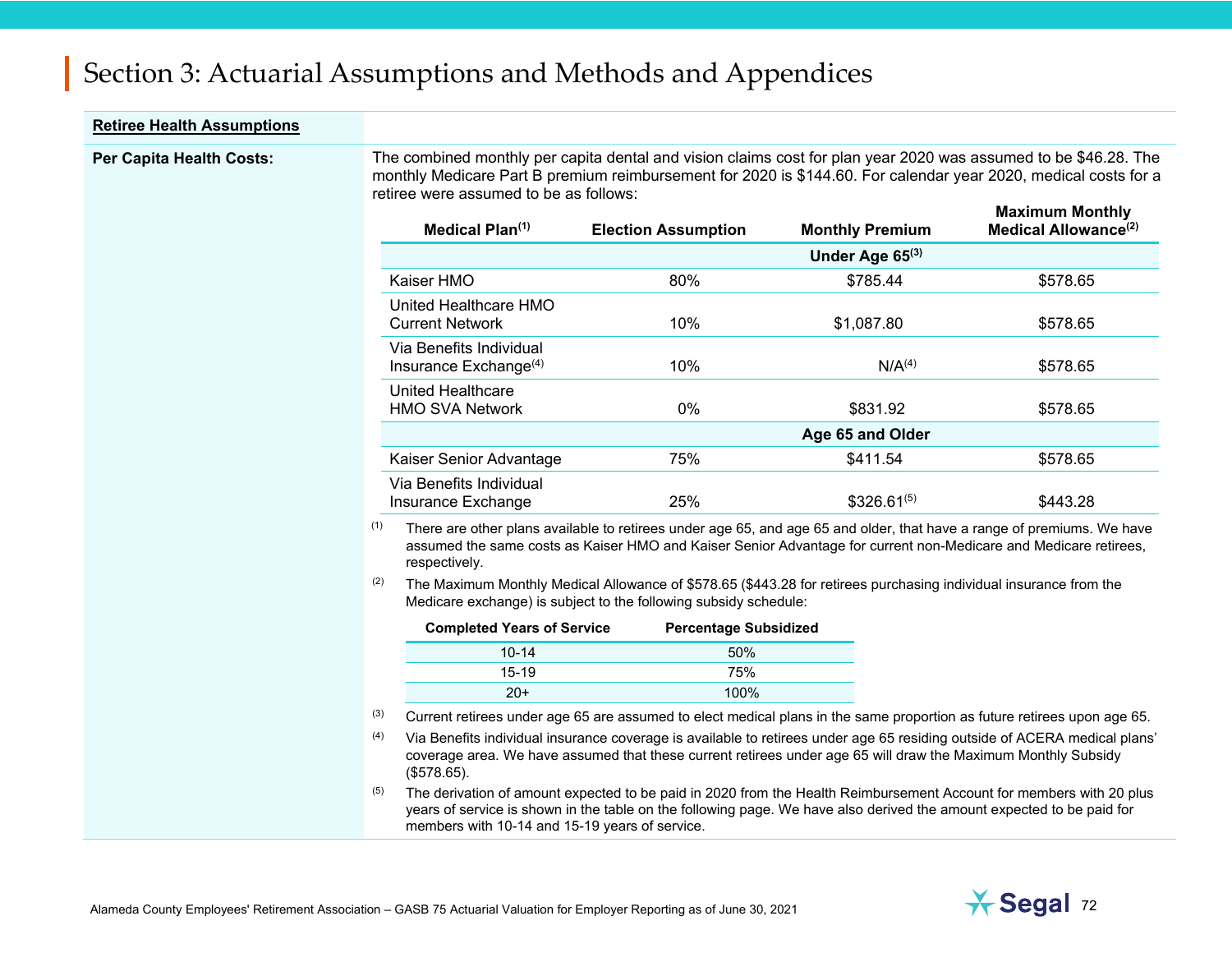| <b>Per Capita Health Costs</b> |                                  |                                                                                                                                  |           |           | Derivation of Via Benefits Monthly Per Capita Costs |
|--------------------------------|----------------------------------|----------------------------------------------------------------------------------------------------------------------------------|-----------|-----------|-----------------------------------------------------|
| (continued):                   |                                  | (Years of Service Category)                                                                                                      | $10 - 14$ | $15-19$   | $20+$                                               |
|                                |                                  | Maximum MMA for 2019                                                                                                             | \$213.73  | \$320.59  | \$427.46                                            |
|                                | 2 <sub>1</sub>                   | <b>Total of Maximum MMA</b><br>(From Jan. 2019 to Dec. 2019)                                                                     | \$479,281 | \$784,907 | \$4,958,001                                         |
|                                | $3_{-}$                          | <b>Total of Actual Reimbursement</b><br>(From Jan. 2019 to Dec. 2019)                                                            | \$368,871 | \$573,300 | \$3,092,110                                         |
|                                | 4.                               | Ratio of Actual Reimbursement to<br>Maximum 2019 MMA [(3) / (2)]                                                                 | 76.96%    | 73.04%    | 62.37%                                              |
|                                |                                  | 5. Average Monthly Per Capita Cost<br>for 2019 $[(1) \times (4)]$                                                                | \$164.49  | \$234.16  | \$266.59                                            |
|                                | 6.                               | Maximum MMA for 2020                                                                                                             | \$221.64  | \$332.46  | \$443.28                                            |
|                                | $7_{\scriptscriptstyle{\ddots}}$ | Increase in Average Monthly per<br>Capita Cost due to the Change in<br>Maximum MMA from 2019 to 2020<br>$[(6) / (1)] \times (5)$ | \$170.58  | \$242.83  | \$276.46                                            |
|                                | 8.                               | Increase for Expected Medical<br>Trend $(7.40\%/1)$ from 2019 to 2020<br>$[(7) \times 1.074]$                                    | \$183.20  | \$260.80  | \$296.91                                            |
|                                | 9.                               | Increase for Additional 10% Margin<br>for 2019 Expenses Incurred in 2019<br>but Reimbursed after December<br>2019 [(8) x 1.10]   | \$201.52  | \$286.88  | \$326.61                                            |

 $(1)$  6.50% medical trend for Medicare Plans plus 0.90% for the Health Insurance Tax (HIT).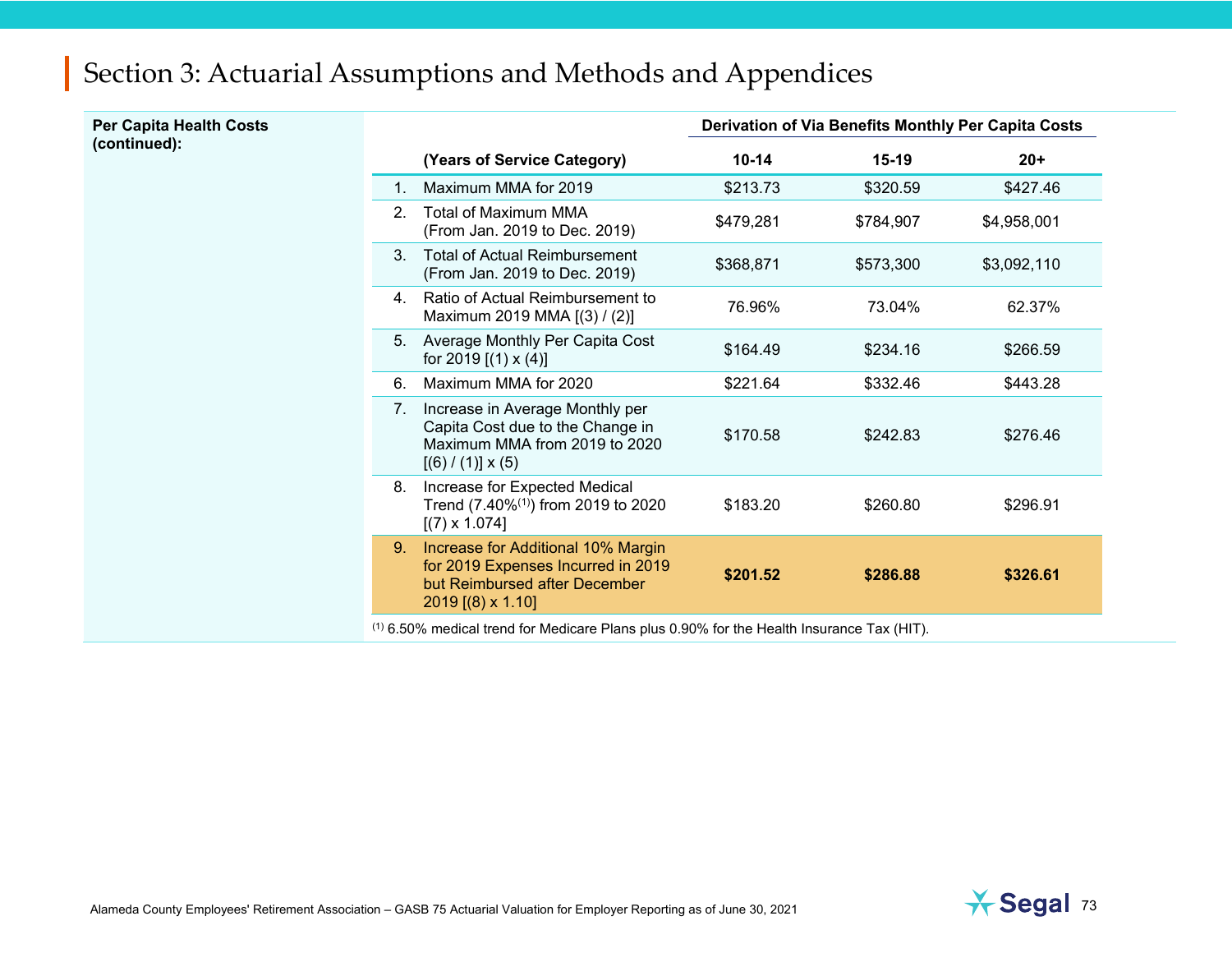**Per Capita Health Costs (continued):** 

#### Implicit Subsidy

We have estimated the average per capita premium for retirees under age 65 to be \$9,828 per year. Because premiums for retirees under age 65 include active participants for purposes of underwriting, the retirees receive an implicit subsidy from the actives. Had the retirees under age 65 been underwritten as a separate group, their agebased premiums would be higher for most individuals. The excess of the age-based premium over the per capita premium charged makes up the subsidy. Below is a sample of the age-based costs for the retirees under age 65.

|     | 1.1.01490001001 |                 |         |               |  |  |  |
|-----|-----------------|-----------------|---------|---------------|--|--|--|
|     |                 | <b>Retirees</b> |         | <b>Spouse</b> |  |  |  |
| Age | Male            | Female          | Male    | <b>Female</b> |  |  |  |
| 50  | \$11,635        | \$13,252        | \$8,127 | \$10,641      |  |  |  |
| 55  | 13,817          | 14,265          | 10,874  | 12,317        |  |  |  |
| 60  | 16,409          | 15,376          | 14,558  | 14,285        |  |  |  |
| 64  | 18,826          | 16,312          | 18,377  | 16,078        |  |  |  |
|     |                 |                 |         |               |  |  |  |

| <b>Average Medical</b> |  |  |  |
|------------------------|--|--|--|
|------------------------|--|--|--|

Not all ACERA employers are receiving an implicit subsidy reimbursement from the Association. For SRBR sufficiency purposes, we have adjusted (by about a 17% reduction of the costs shown above) our projected implicit subsidy payments to account for this fact, based on data provided by the County of Alameda's health consultant. For calculating the Actuarial Present Value of Projected Benefits and Actuarial Accrued Liability, we have not applied the adjustment.

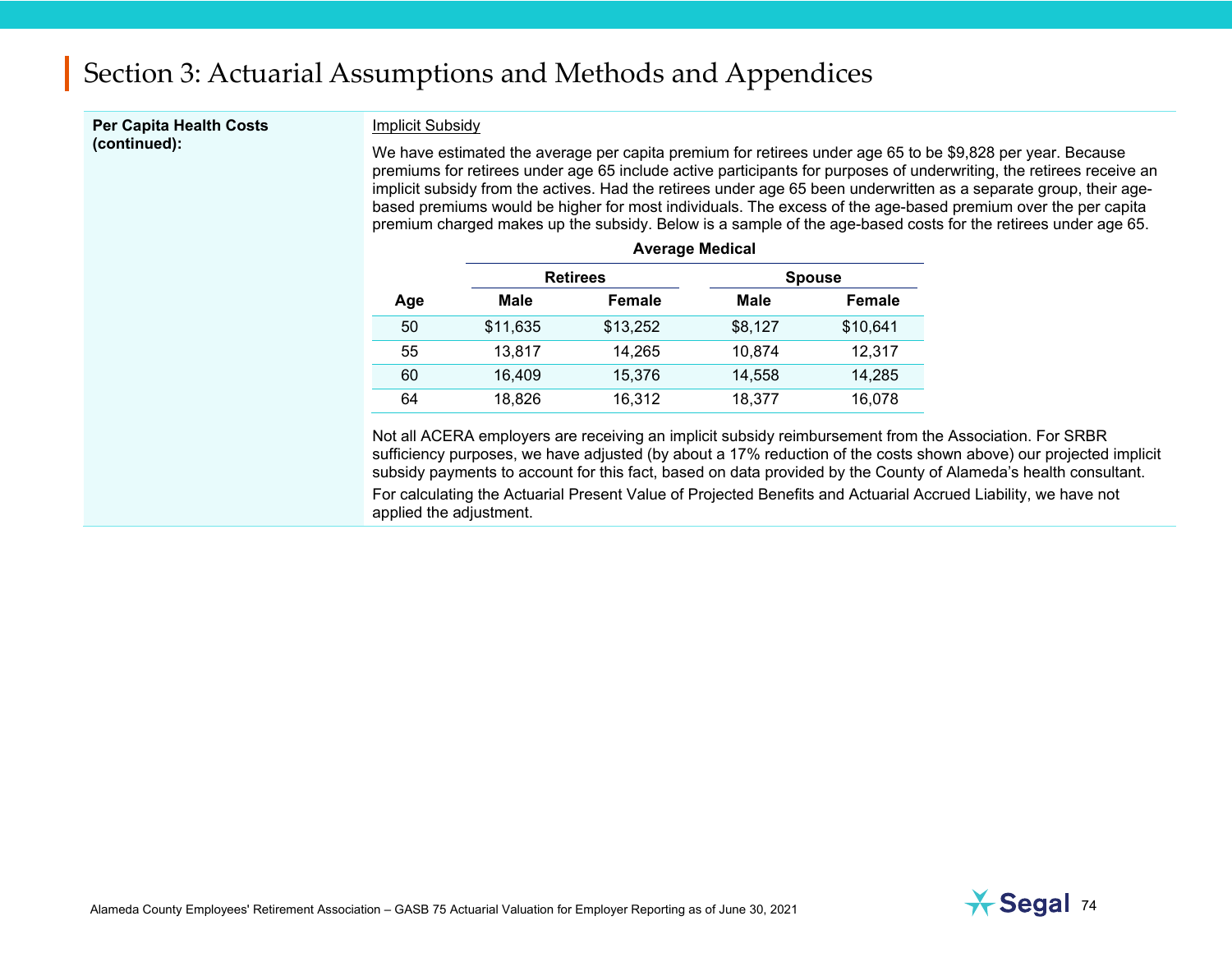| <b>Participation and Coverage</b><br><b>Election - Retired Members &amp;</b><br><b>Beneficiaries:</b> |                                                       |                     |                                                                                                                  |
|-------------------------------------------------------------------------------------------------------|-------------------------------------------------------|---------------------|------------------------------------------------------------------------------------------------------------------|
| <b>MMA</b>                                                                                            | <b>MMA on Record</b>                                  | <b>Under Age 65</b> | <b>Upon Attaining Age 65</b>                                                                                     |
|                                                                                                       | <b>Current Retirees Under 65 on Valuation Date</b>    | 100%                | 100% and assumed to<br>choose carrier in same<br>proportion as future retirees                                   |
|                                                                                                       | Current Retirees 65 & Over on Valuation Date          | N/A                 | 100%                                                                                                             |
|                                                                                                       | <b>No MMA on Record</b>                               | <b>Under Age 65</b> | <b>Upon Attaining Age 65</b>                                                                                     |
|                                                                                                       | Less than 10 Years of Service                         | 0%                  | $0\%$                                                                                                            |
|                                                                                                       | 10+ Years of Service                                  |                     |                                                                                                                  |
|                                                                                                       | <b>Current Retirees Under 65 on Valuation</b><br>Date | 0%                  | 50%                                                                                                              |
|                                                                                                       | Current Retirees 65 & Over on Valuation<br>Date       | N/A                 | 0%                                                                                                               |
| <b>Medicare Part B Premium Subsidy</b>                                                                | <b>MMA on Record</b>                                  | <b>Under Age 65</b> | <b>Upon Attaining Age 65</b>                                                                                     |
|                                                                                                       | <b>Current Retirees Under 65 on Valuation Date</b>    | N/A                 | 100%                                                                                                             |
|                                                                                                       | Current Retirees 65 & Over on Valuation Date          | N/A                 | 100% if Part B<br>reimbursement on record or<br>purchasing individual<br>insurance from the<br>Medicare exchange |
|                                                                                                       | <b>No MMA on Record</b>                               | Under Age 65        | <b>Upon Attaining Age 65</b>                                                                                     |
|                                                                                                       | Less than 10 Years of Service                         | N/A                 | 0%                                                                                                               |
|                                                                                                       | 10+ Years of Service                                  |                     |                                                                                                                  |
|                                                                                                       | <b>Current Retirees Under 65 on Valuation</b><br>Date | N/A                 | 50%                                                                                                              |
|                                                                                                       | Current Retirees 65 & Over on Valuation<br>Date       | N/A                 | 0%                                                                                                               |

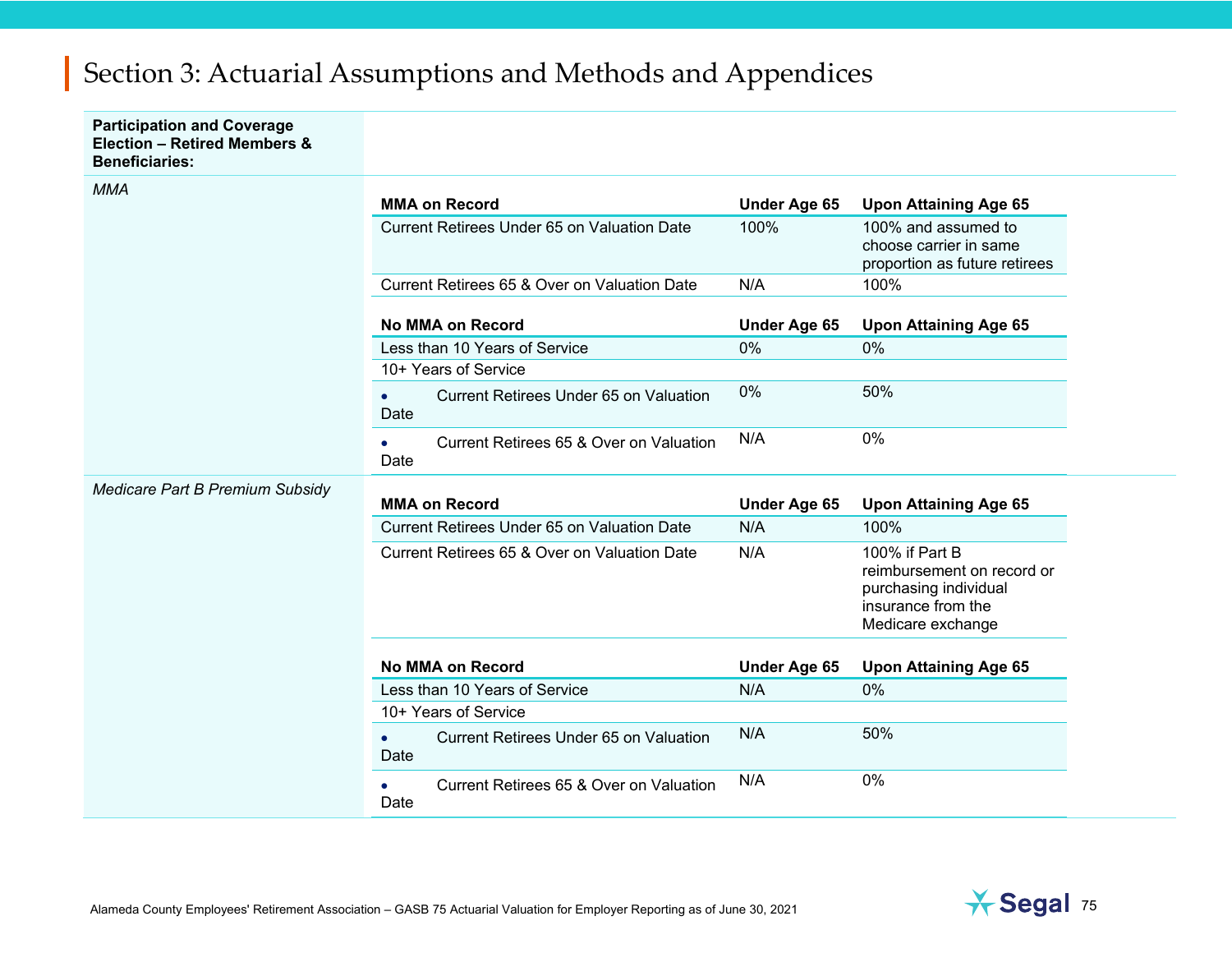| <b>Implicit Subsidy</b>                                                                     | Current retirees, married dependents and surviving beneficiaries under age 65 and enrolled in an ACERA non-Medicare<br>plan are assumed to have an implicit subsidy liability. |                                                                                         |  |  |  |
|---------------------------------------------------------------------------------------------|--------------------------------------------------------------------------------------------------------------------------------------------------------------------------------|-----------------------------------------------------------------------------------------|--|--|--|
| <b>Dental and Vision Subsidy</b>                                                            |                                                                                                                                                                                | Current retirees not self-paying ("Voluntary" or "Under 10 YOS" dental or vision code). |  |  |  |
| <b>Participation and Coverage</b><br>Election - Active & Inactive<br><b>Vested Members:</b> |                                                                                                                                                                                |                                                                                         |  |  |  |
| Medical Plan Subsidy (i.e.,<br>MMA)                                                         | <b>Under Age 65</b>                                                                                                                                                            | <b>Upon Attaining Age 65</b>                                                            |  |  |  |
|                                                                                             | 80% of eligible members                                                                                                                                                        | 90% of eligible members                                                                 |  |  |  |
|                                                                                             |                                                                                                                                                                                |                                                                                         |  |  |  |
| Part B Subsidy                                                                              | Under Age 65                                                                                                                                                                   | <b>Upon Attaining Age 65</b>                                                            |  |  |  |
|                                                                                             | 80% of eligible members<br>(disabled only)                                                                                                                                     | 90% of eligible members                                                                 |  |  |  |
|                                                                                             |                                                                                                                                                                                |                                                                                         |  |  |  |
| <b>Implicit Subsidy</b>                                                                     | 80% of eligible members under age 65 are assumed to have an implicit subsidy liability.                                                                                        |                                                                                         |  |  |  |
| <b>Dental and Vision Subsidy</b>                                                            | 100% of eligible members.                                                                                                                                                      |                                                                                         |  |  |  |

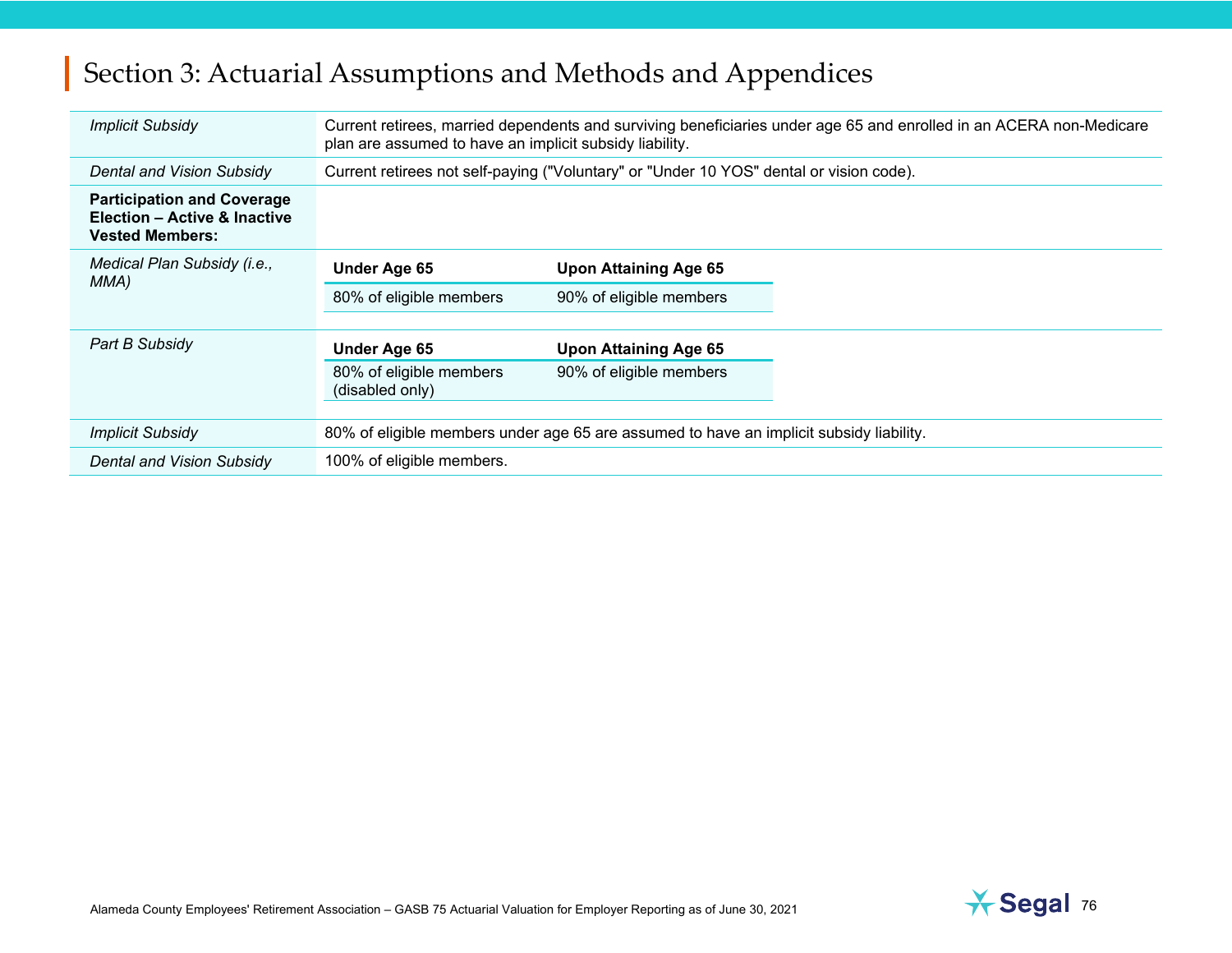#### **Health Care Cost Trend Rates:**

 Health care trend measures the anticipated overall rate at which health plan costs are expected to increase in future years. The rates shown below are "net" and are applied to the net per capita costs shown above. The trend shown for a particular plan year is the rate that is to be applied to the premium for the shown calendar year to calculate the next calendar year's projected premium. For example, the projected 2021 calendar year premium for Kaiser (under age 65) is \$810.72 per month (\$785.44 increased by 3.22%).

| Calendar<br>Year | <b>United Healthcare</b><br><b>HMO &amp; Kaiser HMO</b><br>Early Retiree <sup>(3)</sup>     | Via Benefits &<br><b>Kaiser Senior</b><br>Advantage $(4)$ | Dental $(5)$   | Vision ${}^{(6)}$ | <b>Medicare</b><br>Part B |
|------------------|---------------------------------------------------------------------------------------------|-----------------------------------------------------------|----------------|-------------------|---------------------------|
| 2020             | $6.75\%/1, (2)$                                                                             | $6.25\%^{(1),(2)}$                                        | $4.00\%^{(1)}$ | $4.00\%^{(1)}$    | $2.70\%^{(7)}$            |
| 2021             | 6.75                                                                                        | 6.25                                                      | 0.00           | 0.00              | 4.50                      |
| 2022             | 6.50                                                                                        | 6.00                                                      | 0.00           | 0.00              | 4.50                      |
| 2023             | 6.25                                                                                        | 5.75                                                      | 4.00           | 0.00              | 4.50                      |
| 2024             | 6.00                                                                                        | 5.50                                                      | 4.00           | 0.00              | 4.50                      |
| 2025             | 5.75                                                                                        | 5.25                                                      | 4.00           | 4.00              | 4.50                      |
| 2026             | 5.50                                                                                        | 5.00                                                      | 4.00           | 4.00              | 4.50                      |
| 2027             | 5.25                                                                                        | 4.75                                                      | 4.00           | 4.00              | 4.50                      |
| 2028             | 5.00                                                                                        | 4.50                                                      | 4.00           | 4.00              | 4.50                      |
| 2029             | 4.75                                                                                        | 4.50                                                      | 4.00           | 4.00              | 4.50                      |
| 2030 & Later     | 4.50                                                                                        | 4.50                                                      | 4.00           | 4.00              | 4.50                      |
| (1)              | The actual trends are shown below, based on premium renewals for 2021 as reported by ACERA. |                                                           |                |                   |                           |

| Kaiser HMO Early | United Healthcare        | Kaiser Senior | Dental and Vision |
|------------------|--------------------------|---------------|-------------------|
| Retiree          | <b>HMO Early Retiree</b> | Advantage     |                   |
| $3.22\%$         | 5.77%                    | -7.13%        | 3.98%             |

 $(2)$  Before reducing the first-year non-Medicare trend by 1.20% and the first-year Medicare trend by 0.90% to reflect the repeal of the Health Insurance Tax (HIT).

(3) Non-Medicare plans.

(4) Medicare plans.

 $(5)$  First two years reflect three-year rate guarantee, premiums fixed at 2021 level.

 $(6)$  First four years reflect five-year rate guarantee, premiums fixed at 2021 level.

 $(7)$  The actual calendar year 2020 trend of 2.70% reflecting the standard 2021 calendar year premium of \$148.50 per month, consistent with Segal's Medicare Part B memo dated November 12, 2020.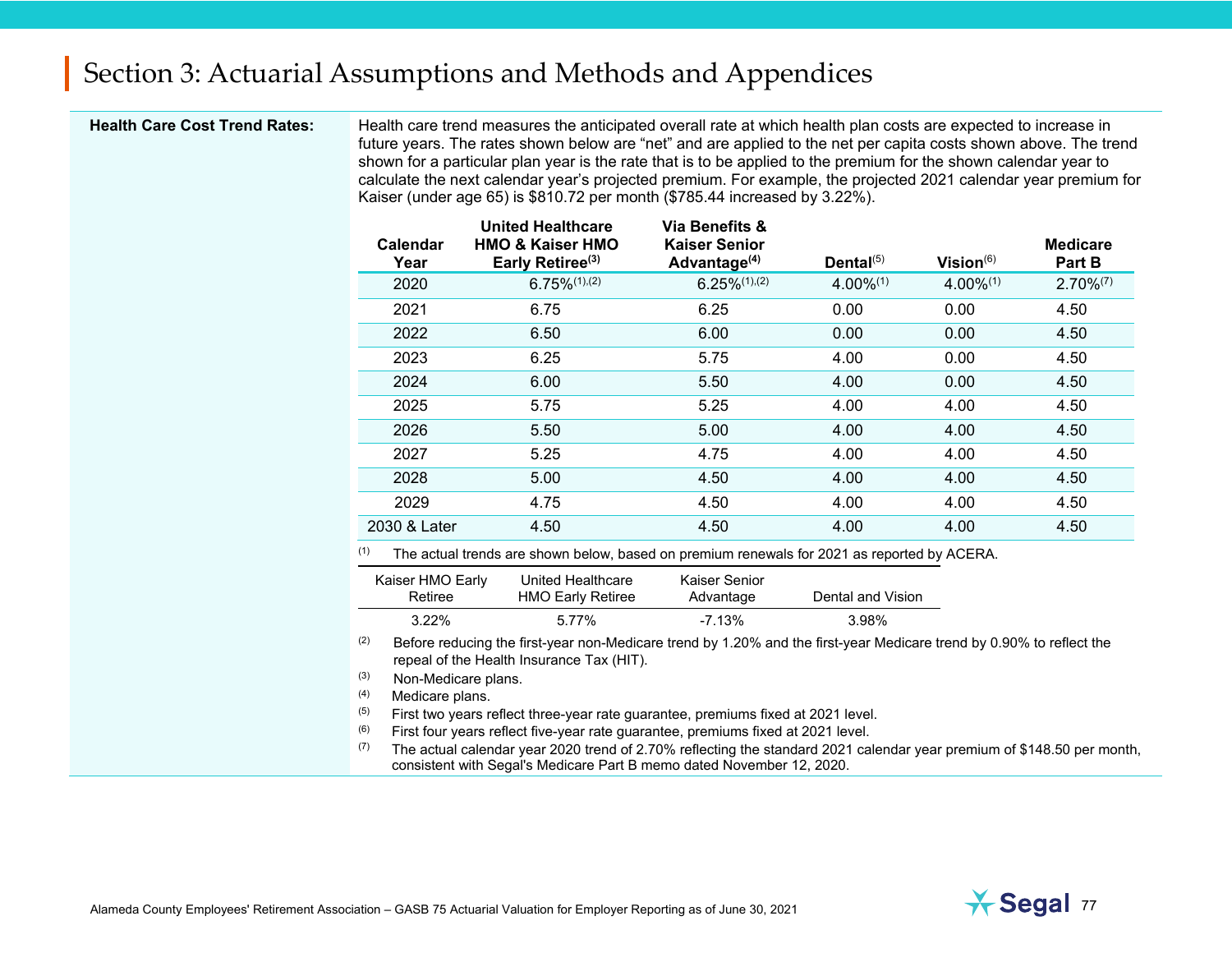| For the "substantive plan design" shown in this report, we have assumed:<br><b>Assumed Increase in Annual</b><br>Maximum medical allowance for 2021 will remain unchanged from \$578.65 per month, then increase with 50%<br><b>Maximum Benefits:</b><br>of trend for medical plans, or 3.00%, graded down to the ultimate rate of 2.25% over 6 years.<br>Dental and vision premium reimbursement will increase with full trend.<br>2.<br>Medicare B premium reimbursement will increase with full trend.<br>3.<br>Demographic data was available for spouses of current retirees. For future retirees, male members were assumed<br><b>Dependents:</b><br>to be three years older than their wives, and female members were assumed to be two years younger than their<br>husbands. Of the future retirees who elect to continue their medical coverage at retirement, 40% males and 20%<br>females were assumed to have an eligible spouse who also opts for health coverage at that time.<br>Please note that these assumptions are only used to determine the cost of the implicit subsidy.<br>An administrative expense load was not added to projected incurred claim costs in developing per capita health<br><b>Administrative Expenses:</b><br>costs. |
|----------------------------------------------------------------------------------------------------------------------------------------------------------------------------------------------------------------------------------------------------------------------------------------------------------------------------------------------------------------------------------------------------------------------------------------------------------------------------------------------------------------------------------------------------------------------------------------------------------------------------------------------------------------------------------------------------------------------------------------------------------------------------------------------------------------------------------------------------------------------------------------------------------------------------------------------------------------------------------------------------------------------------------------------------------------------------------------------------------------------------------------------------------------------------------------------------------------------------------------------------------------|
|                                                                                                                                                                                                                                                                                                                                                                                                                                                                                                                                                                                                                                                                                                                                                                                                                                                                                                                                                                                                                                                                                                                                                                                                                                                                |
|                                                                                                                                                                                                                                                                                                                                                                                                                                                                                                                                                                                                                                                                                                                                                                                                                                                                                                                                                                                                                                                                                                                                                                                                                                                                |
|                                                                                                                                                                                                                                                                                                                                                                                                                                                                                                                                                                                                                                                                                                                                                                                                                                                                                                                                                                                                                                                                                                                                                                                                                                                                |
|                                                                                                                                                                                                                                                                                                                                                                                                                                                                                                                                                                                                                                                                                                                                                                                                                                                                                                                                                                                                                                                                                                                                                                                                                                                                |
|                                                                                                                                                                                                                                                                                                                                                                                                                                                                                                                                                                                                                                                                                                                                                                                                                                                                                                                                                                                                                                                                                                                                                                                                                                                                |
|                                                                                                                                                                                                                                                                                                                                                                                                                                                                                                                                                                                                                                                                                                                                                                                                                                                                                                                                                                                                                                                                                                                                                                                                                                                                |
| Any missing census items for a given participant was set to equal to the average value of that item over all other<br><b>Missing Participant Data:</b><br>participants of the same membership status for whom the item is known.                                                                                                                                                                                                                                                                                                                                                                                                                                                                                                                                                                                                                                                                                                                                                                                                                                                                                                                                                                                                                               |
| <b>Actuarial Funding Policy</b>                                                                                                                                                                                                                                                                                                                                                                                                                                                                                                                                                                                                                                                                                                                                                                                                                                                                                                                                                                                                                                                                                                                                                                                                                                |
| Entry Age Actuarial Cost Method. Entry Age is the age on the valuation date minus years of service. Normal Cost<br><b>Actuarial Cost Method:</b><br>and Actuarial Accrued Liability are calculated on an individual basis and are based on costs allocated as a level<br>percentage of compensation.                                                                                                                                                                                                                                                                                                                                                                                                                                                                                                                                                                                                                                                                                                                                                                                                                                                                                                                                                           |
| <b>Expected Remaining Service Lives:</b><br>The average of the expected service lives of all employees is determined by:                                                                                                                                                                                                                                                                                                                                                                                                                                                                                                                                                                                                                                                                                                                                                                                                                                                                                                                                                                                                                                                                                                                                       |
| Calculating each active employee's expected remaining service life as the present value of \$1 per year of<br>future service at zero percent interest.                                                                                                                                                                                                                                                                                                                                                                                                                                                                                                                                                                                                                                                                                                                                                                                                                                                                                                                                                                                                                                                                                                         |
| Setting the remaining service life to zero for each nonactive or retired member.                                                                                                                                                                                                                                                                                                                                                                                                                                                                                                                                                                                                                                                                                                                                                                                                                                                                                                                                                                                                                                                                                                                                                                               |
| Dividing the sum of the above amounts by the total number of active employee, nonactive and retired members.                                                                                                                                                                                                                                                                                                                                                                                                                                                                                                                                                                                                                                                                                                                                                                                                                                                                                                                                                                                                                                                                                                                                                   |

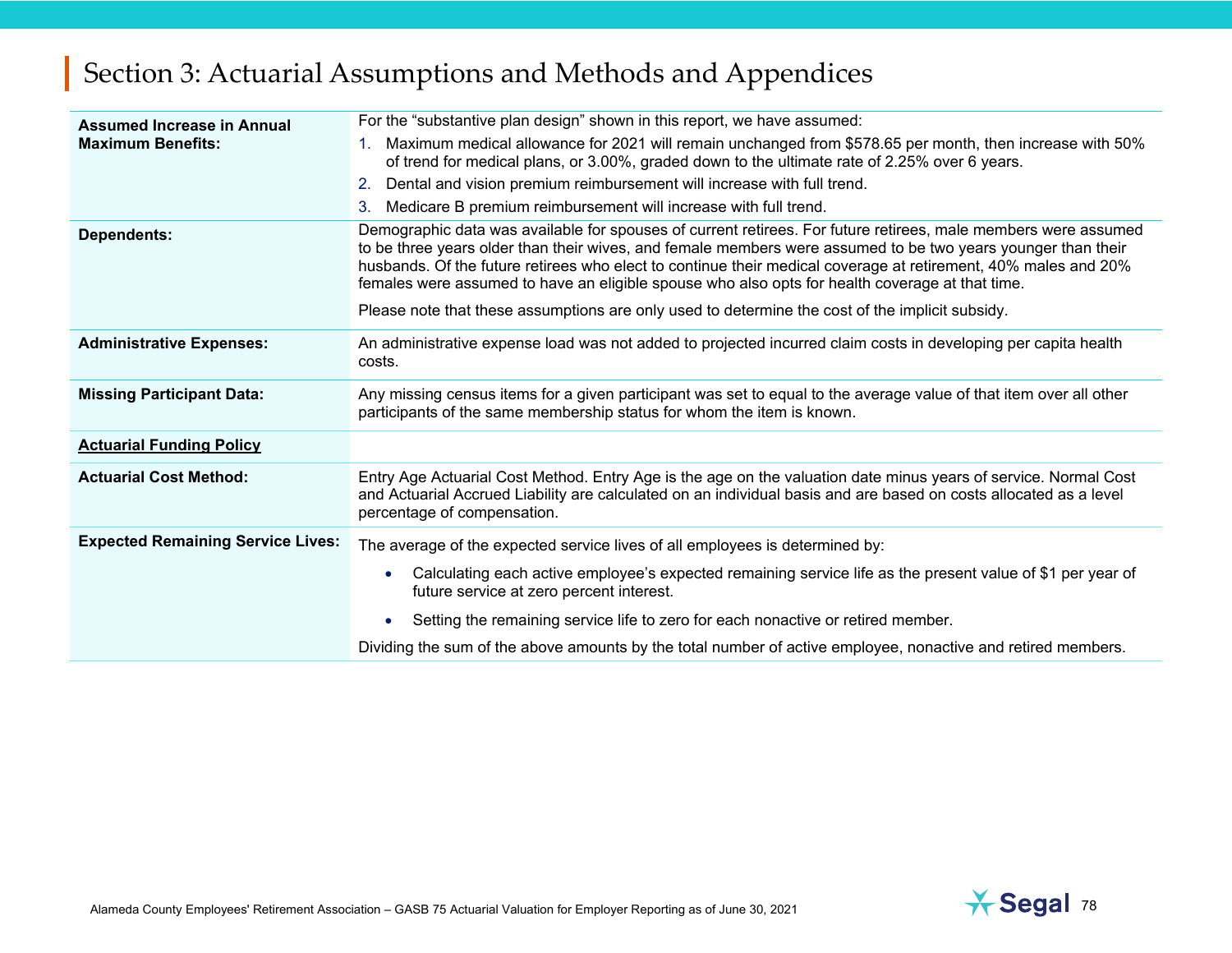#### **Appendix A: Projection of OPEB Plan's Fiduciary Net Position (\$ in millions) for use in the Calculation of Discount Rate as of December 31, 2020**

| <b>Year Beginning</b><br>January 1, | <b>Projected Beginning</b><br><b>OPEB Plan's Fiduciary</b><br><b>Net Position</b><br>(a) | <b>Projected Total</b><br><b>Contributions</b><br>(b) | <b>Projected Benefit</b><br><b>Payments</b><br>(c) | Projected<br>Administrative<br><b>Expenses</b><br>(d) | <b>Projected Investment</b><br><b>Earnings</b><br>(e) | <b>Projected ending OPEB</b><br>Plan's Fiduciary Net<br><b>Positions</b><br>$(f) = (a)+(b)-(c)-(d)+(e)$ |
|-------------------------------------|------------------------------------------------------------------------------------------|-------------------------------------------------------|----------------------------------------------------|-------------------------------------------------------|-------------------------------------------------------|---------------------------------------------------------------------------------------------------------|
| 2020                                | \$970                                                                                    | \$0                                                   | \$46                                               | \$1                                                   | \$262                                                 | \$1,185                                                                                                 |
| 2021                                | 1,185                                                                                    | $\mathbf 0$                                           | 57                                                 | $\sqrt{2}$                                            | 81                                                    | 1,207                                                                                                   |
| 2022                                | 1,207                                                                                    | $\mathbf 0$                                           | 61                                                 | $\overline{c}$                                        | 82                                                    | 1,226                                                                                                   |
| 2023                                | 1,226                                                                                    | 0                                                     | 65                                                 | $\mathbf 2$                                           | 84                                                    | 1,242                                                                                                   |
| 2024                                | 1,242                                                                                    | 0                                                     | $70\,$                                             | $\overline{c}$                                        | 84                                                    | 1,255                                                                                                   |
| 2025                                | 1,255                                                                                    | 0                                                     | 74                                                 | $\overline{c}$                                        | 85                                                    | 1,264                                                                                                   |
| 2026                                | 1,264                                                                                    | 0                                                     | 79                                                 | $\overline{c}$                                        | 86                                                    | 1,270                                                                                                   |
| 2027                                | 1,270                                                                                    | 0                                                     | 83                                                 | $\overline{c}$                                        | 86                                                    | 1,271                                                                                                   |
| 2028                                | 1,271                                                                                    | 0                                                     | 87                                                 | $\overline{c}$                                        | 86                                                    | 1,267                                                                                                   |
| 2029                                | 1,267                                                                                    | 0                                                     | 91                                                 | $\mathbf 2$                                           | 86                                                    | 1,260                                                                                                   |
| 2030                                | 1,260                                                                                    | 0                                                     | 96                                                 | $\overline{c}$                                        | 85                                                    | 1,247                                                                                                   |
| 2031                                | 1,247                                                                                    | 0                                                     | 100                                                | $\boldsymbol{2}$                                      | 84                                                    | 1,229                                                                                                   |
| 2032                                | 1,229                                                                                    | 0                                                     | 104                                                | $\overline{c}$                                        | 82                                                    | 1,206                                                                                                   |
| 2033                                | 1,206                                                                                    | $\Omega$                                              | 108                                                | $\mathbf 2$                                           | 81                                                    | 1,176                                                                                                   |
| 2034                                | 1,176                                                                                    | 0                                                     | 112                                                | $\sqrt{2}$                                            | 78                                                    | 1,141                                                                                                   |
| 2035                                | 1,141                                                                                    | 0                                                     | 116                                                | $\overline{c}$                                        | 76                                                    | 1,099                                                                                                   |
| 2036                                | 1,099                                                                                    | 0                                                     | 119                                                | $\overline{2}$                                        | 73                                                    | 1,051                                                                                                   |
| 2037                                | 1,051                                                                                    | 0                                                     | 122                                                | 2                                                     | 69                                                    | 997                                                                                                     |
| 2038                                | 997                                                                                      | 0                                                     | 126                                                |                                                       | 65                                                    | 935                                                                                                     |
| 2039                                | 935                                                                                      | 0                                                     | 128                                                |                                                       | 61                                                    | 866                                                                                                     |
| 2040                                | 866                                                                                      | 0                                                     | 131                                                |                                                       | 56                                                    | 790                                                                                                     |
| 2041                                | 790                                                                                      | 0                                                     | 134                                                |                                                       | 51                                                    | 706                                                                                                     |
| 2042                                | 706                                                                                      | 0                                                     | 136                                                |                                                       | 45                                                    | 613                                                                                                     |
| 2043                                | 613                                                                                      | 0                                                     | 138                                                |                                                       | 38                                                    | 512                                                                                                     |
| 2044                                | 512                                                                                      | 0                                                     | 140                                                |                                                       | 31                                                    | 402                                                                                                     |
| 2045                                | 402                                                                                      | 0                                                     | 142                                                | 1                                                     | 23                                                    | 283                                                                                                     |
| 2046                                | 283                                                                                      | 0                                                     | 143                                                | 0*                                                    | 15                                                    | 154                                                                                                     |
| 2047                                | 154                                                                                      | $\mathbf 0$                                           | 144                                                | 0*                                                    | 6                                                     | 16                                                                                                      |
| 2048                                | 16                                                                                       | $\mathbf 0$                                           | 17                                                 | 0*                                                    | $\overline{1}$                                        | $\pmb{0}$                                                                                               |
| 2134                                | 0                                                                                        | 0                                                     | 0                                                  | 0                                                     | 0                                                     | 0                                                                                                       |
| 2135                                | $\overline{0}$                                                                           | $\mathbf 0$                                           | $\mathbf 0$                                        | $\mathbf 0$                                           | $\mathbf 0$                                           | $\mathbf 0$                                                                                             |
| 2135                                | Discounted value: 0                                                                      |                                                       |                                                    |                                                       |                                                       |                                                                                                         |

\* Less than \$1 million, when rounded

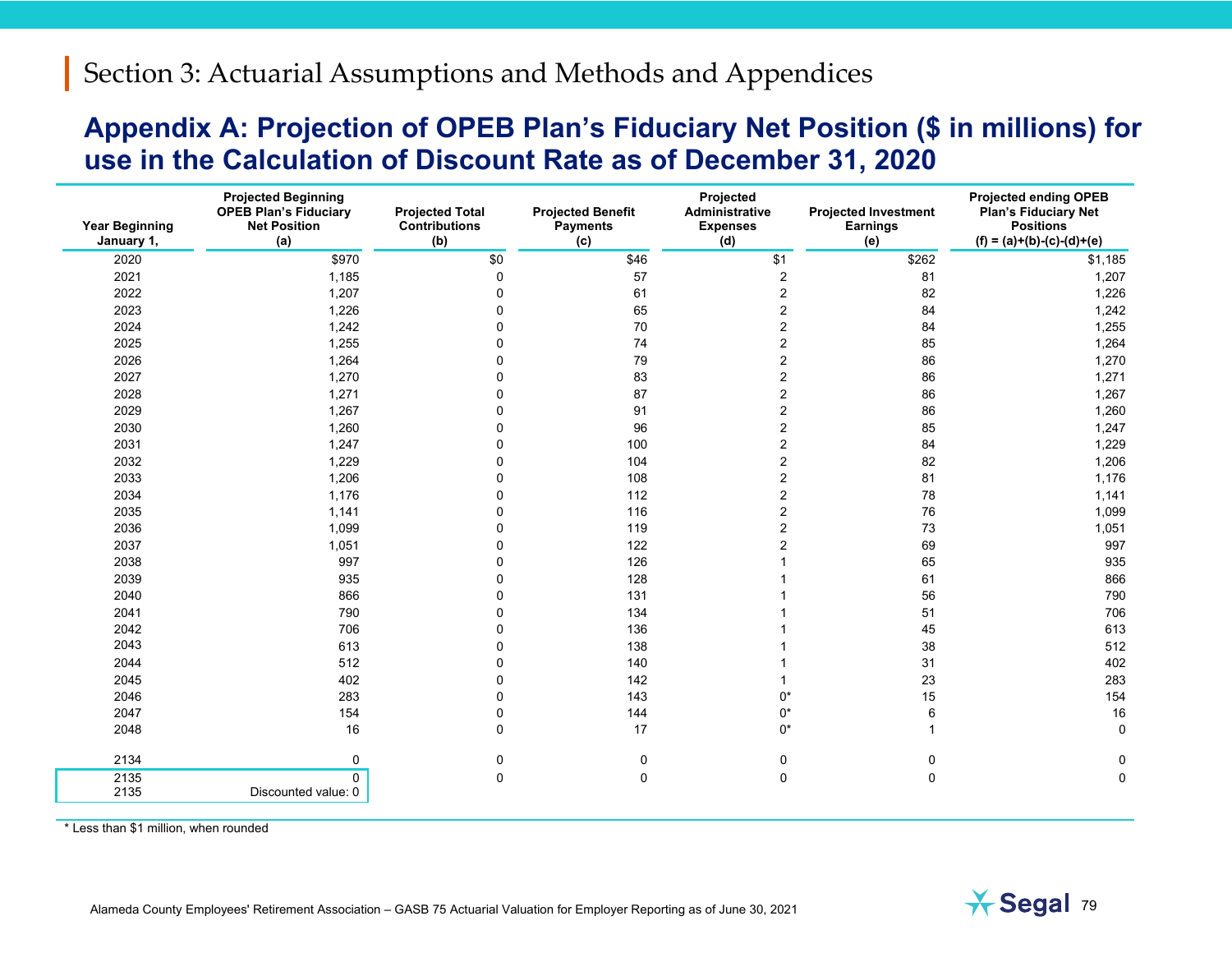#### **Notes**

- 1. Amounts may not total exactly due to rounding.
- 2. Amounts shown in the year beginning January 1, 2020 row are actual amounts, based on the financial statements provided by ACERA.
- 3. Years 2049 2133 have been omitted from this table.
- 4. Column (a): Except for the "discounted value" shown for 2135, all of the projected beginning Plan's Fiduciary Net Position amounts shown have not been adjusted for the time value of money.
- 5. Column (b): \$0. Benefits are funded by employer contributions to the 401(h) account and similar amounts are transferred from the SRBR to the Employers Advance Reserve to backfill the employer contributions that would have otherwise been made to the Retirement Plan.
- 6. Column (c): Projected benefit payments have been determined in accordance with paragraph 43-47 of GASB Statement No. 74, and are based on the closed group of active, inactive vested, retired members, and beneficiaries as of November 30, 2019. The projected benefit payments reflect future health care trends. The projected benefit payments include the OPEB SRBR benefits to the extent the current OPEB SRBR (including the portion of deferred investment gain as of December 31, 2020 that is expected to be allocated to the SRBR) supports those benefits\*. Benefit payments are assumed to occur halfway through the year, on average. In accordance with paragraph 35 b.(2)(e) of GASB Statement No. 74, the long-term expected rate of return on Plan investments of 7.00% per annum was applied to all periods of projected benefit payments to determine the discount rate.
- 7. Column (d): Projected administrative expenses are calculated as approximately 0.15% of the beginning OPEB SRBR Plan's Fiduciary Net Position amount. The 0.15% portion was based on the actual fiscal year 2020 administrative expenses as a percentage of the beginning OPEB SRBR Plan's Fiduciary Net Position amount as of January 1, 2020. Administrative expenses are assumed to occur halfway through the year, on average.
- 8. Column (e): Projected investment earnings are based on the assumed investment rate of return of 7.00% per annum.
- 9. As illustrated in this Appendix, the OPEB SRBR Plan's Fiduciary Net Position was projected to be available to make all projected future benefit payments for current Plan members. In other words, there is no projected "cross-over date" when projected benefits are not covered by projected assets. Therefore, the long-term expected rate of return on Plan investments of 7.00% per annum was applied to all periods of projected benefit payments to determine the total OPEB liability as of December 31, 2020 shown earlier in this report, pursuant to paragraph 48 of GASB Statement No. 74.

*\* See discussion on page 2-3 regarding source of funding for payment of OPEB SRBR benefits not covered by current OPEB Plan's Fiduciary Net Position in the SRBR.*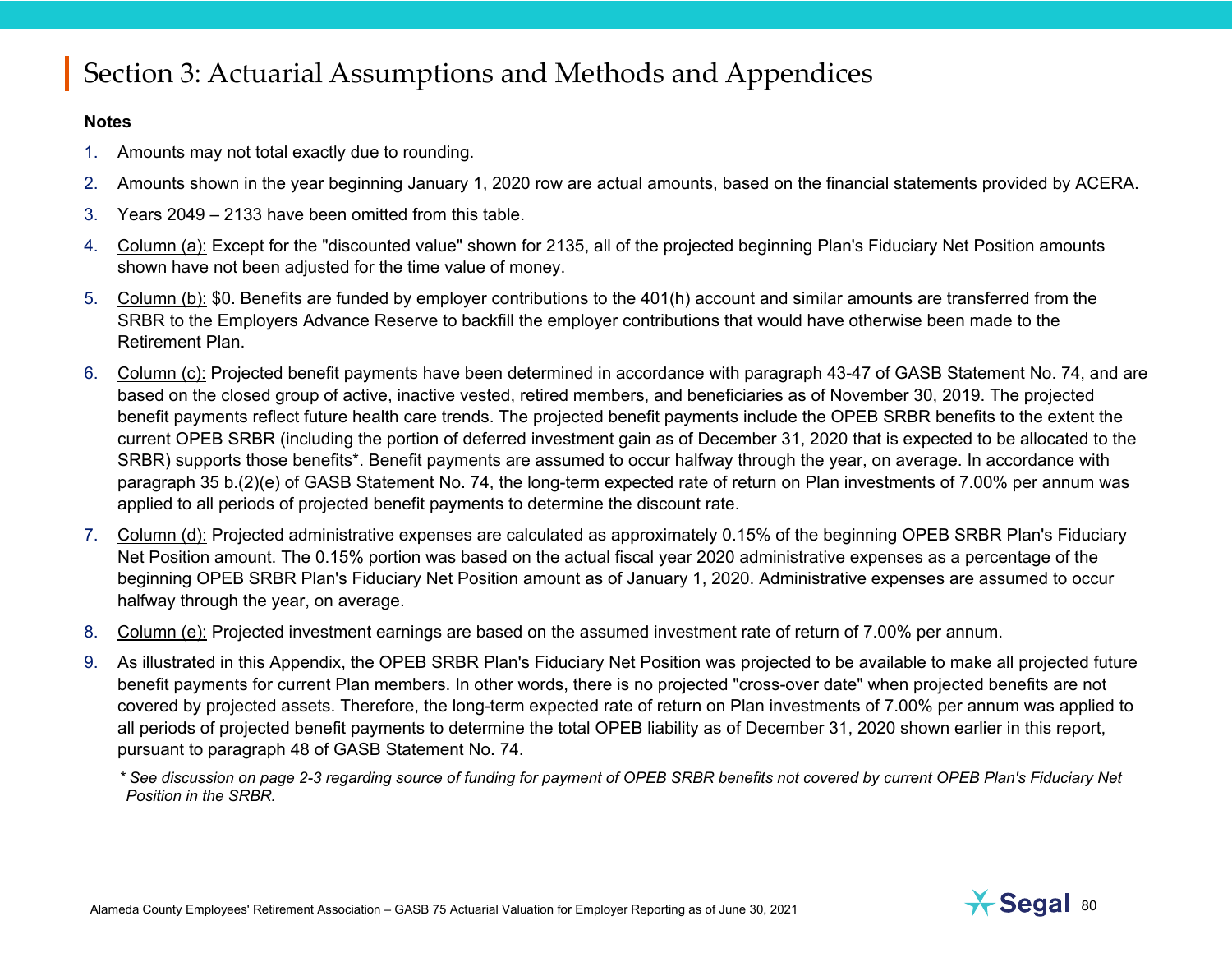### **Appendix B: Definition of Terms**

Definitions of certain terms as they are used in Statement 75. The terms may have different meanings in other contexts.

| <b>Actuarially Determined Contribution:</b>  | A target or recommended contribution to an OPEB plan for the reporting period based on the<br>most recent measurement available.                                                                                             |  |  |  |  |
|----------------------------------------------|------------------------------------------------------------------------------------------------------------------------------------------------------------------------------------------------------------------------------|--|--|--|--|
| <b>Assumptions or Actuarial Assumptions:</b> | The estimates on which the cost of the Plan is calculated including:                                                                                                                                                         |  |  |  |  |
|                                              | a) Investment return — the rate of investment yield that the Plan will earn over the long-<br>term future;                                                                                                                   |  |  |  |  |
|                                              | Mortality rates — the death rates of employees and pensioners; life expectancy is<br>b)<br>based on these rates;                                                                                                             |  |  |  |  |
|                                              | c) Retirement rates — the rate or probability of retirement at a given age;                                                                                                                                                  |  |  |  |  |
|                                              | Turnover rates — the rates at which employees of various ages are expected to<br>d)<br>leave employment for reasons other than death, disability, or retirement.                                                             |  |  |  |  |
| <b>Covered Employee Payroll:</b>             | The payroll of the employees that are provided OPEB benefits                                                                                                                                                                 |  |  |  |  |
| <b>Discount Rate:</b>                        | The single rate of return, that when applied to all projected benefit payments results in an<br>actuarial present value that is the sum of the following:                                                                    |  |  |  |  |
|                                              | 1) the actuarial present value of projected benefit payments projected to be funded by<br>plan assets using a long term rate of return, and                                                                                  |  |  |  |  |
|                                              | the actuarial present value of projected benefit payments that are not included in (1)<br>using a yield or index rate for 20 year tax exempt general obligation municipal bonds<br>with an average rating of AA/Aa or higher |  |  |  |  |
| <b>Entry Age Actuarial Cost Method:</b>      | An actuarial cost method where the present value of the projected benefits for an individual is<br>allocated on a level basis over the earnings or service of the individual between entry age<br>and assumed exit age       |  |  |  |  |
| <b>Healthcare Cost Trend Rates:</b>          | The rate of change in per capita health costs over time                                                                                                                                                                      |  |  |  |  |
| <b>Net OPEB Liability:</b>                   | The Total OPEB Liability less the Plan Fiduciary Net Position                                                                                                                                                                |  |  |  |  |
| <b>Plan Fiduciary Net Position:</b>          | <b>Market Value of Assets</b>                                                                                                                                                                                                |  |  |  |  |
| <b>Real Rate of Return:</b>                  | The rate of return on an investment after removing inflation                                                                                                                                                                 |  |  |  |  |
| <b>Service Cost:</b>                         | The amount of contributions required to fund the benefit allocated to the current year of<br>service.                                                                                                                        |  |  |  |  |